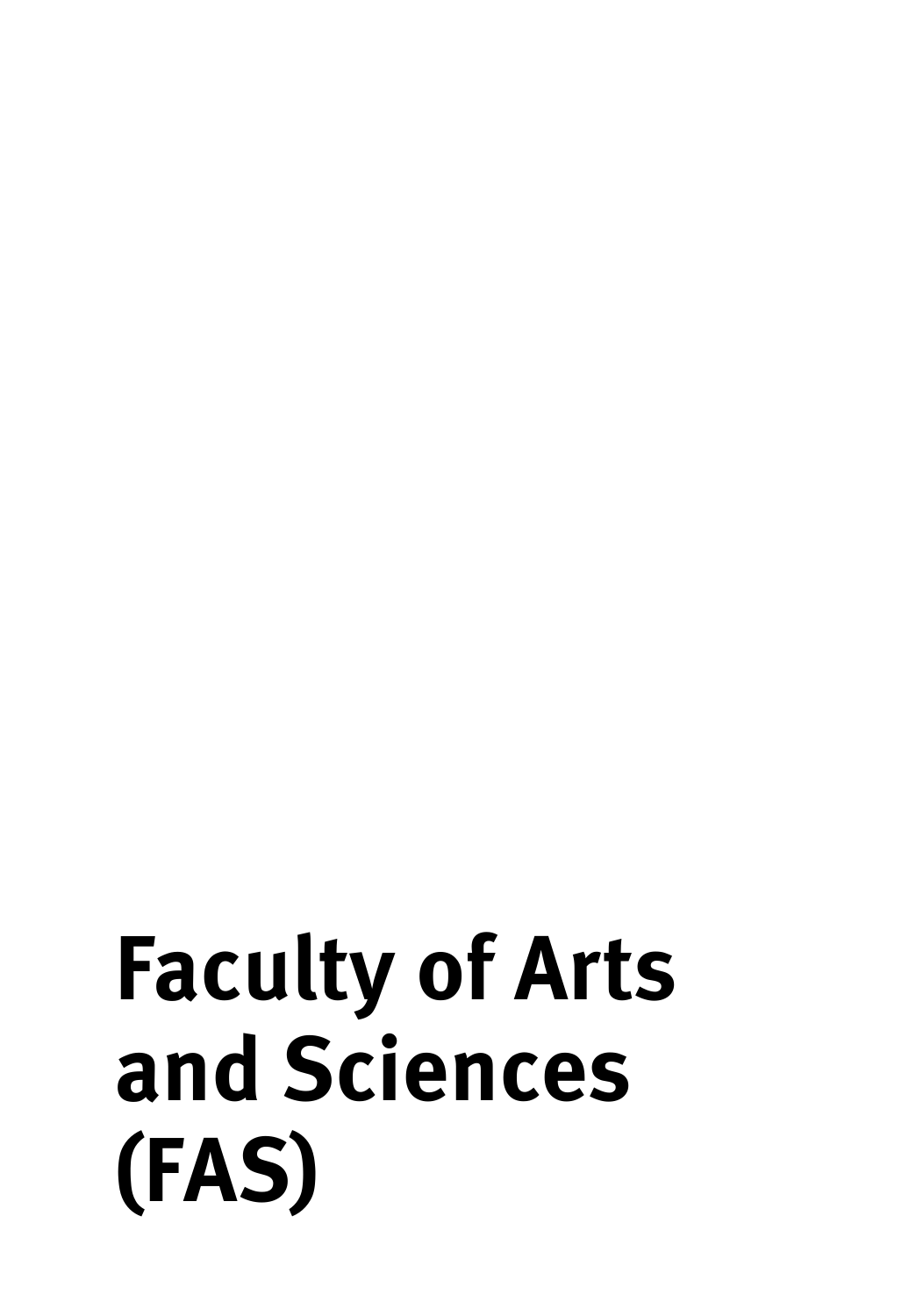## **Faculty of Arts and Sciences (FAS)**

### **Officers of the Faculty**

| Fadlo R. Khuri            | President of the University              |
|---------------------------|------------------------------------------|
| Zaher Dawy                | Provost                                  |
| Saouma Boulaoude          | Interim Dean                             |
| Pierre Karam              | Associate Dean                           |
| Lyall Armstrong           | Assistant Dean                           |
| Theodore Christidis       | Assistant to the Dean                    |
| Wassim El-Haji            | Director of E-Learning and Innovation    |
| Sabine El-Khoury          | Director of Freshman Program             |
| <b>Bradley Jon Tucker</b> | Registrar, ex-officio                    |
| Antoine Sabbagh           | Director of Admissions, ex-officio       |
| Fatmeh Charafeddine       | Interim University Librarian, ex-officio |

### **Faculty Administrative Support**

| <b>Bassel Baker</b>        | IT Service Desk Manager                                            |
|----------------------------|--------------------------------------------------------------------|
| Wadad Batrawi              | Administrative Assistant                                           |
| Zeina Halabieh             | Director of Student Services and FAS Space<br>Management           |
| Razan Harb                 | Senior IT Service Delivery Manager                                 |
| Ghida Itani                | <b>Graduate Studies and Career Services Officer</b>                |
| Dina Khattab               | Student Services Administrative Officer                            |
| Abeer Khoury               | <b>Financial Operations Manager</b>                                |
| Yasmine Moubasher          | Undergraduate Student Officer                                      |
| Rima Rassi                 | <b>FAS Research Initiatives and Special Projects</b><br>Specialist |
| Nadine Rizk                | <b>Faculty and Staff Affairs Manager</b>                           |
| Razan Sabbidine            | Student Records Administrative Officer                             |
| Mohamad Ali Sheikh         | <b>Building Operator</b>                                           |
| Heghnar Tacouhie Yeghiayan | <b>Faculty Affairs and Research Support Officer</b>                |
|                            |                                                                    |

## **Historical Background**

The Faculty of Arts and Sciences was established in 1866, the same year in which the Syrian Protestant College, now the American University of Beirut, was established. On December 13, 1866, the first class was held, attended by sixteen students, and in 1870 the first five students graduated. Arabic, which was the language of instruction since the inception of the college, was replaced by English in 1882.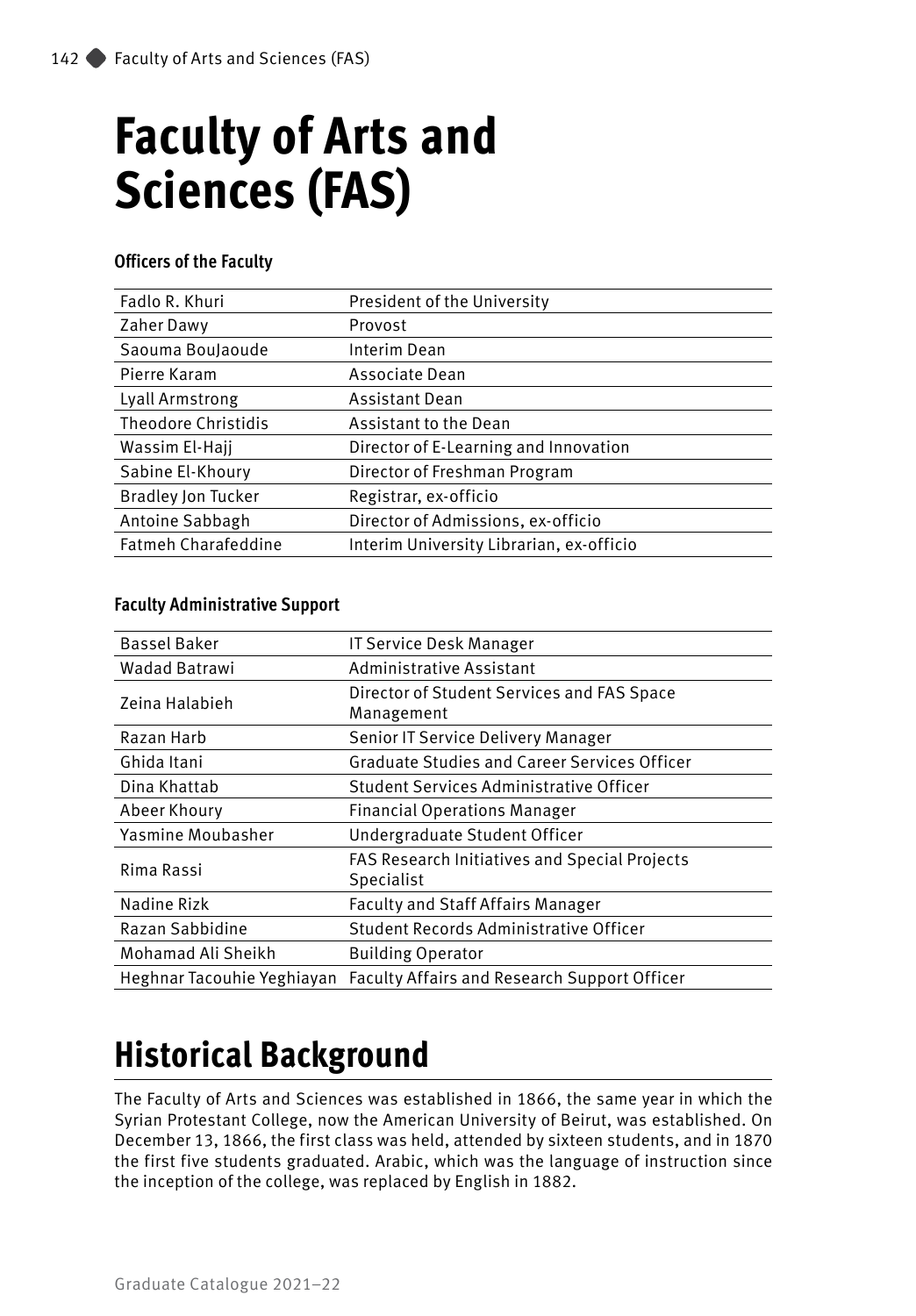AUB, in general, and the Faculty of Arts and Sciences, in particular, have survived many crises since 1866, including two world wars, regional and local wars, student strikes and economic crises. In spite of all these hardships, the faculty has continued to develop and maintain its high academic standards.

## **Mission**

The Faculty of Arts and Sciences embodies AUB's core commitment to the liberal arts and sciences. It offers undergraduate and graduate programs in the arts, humanities, and social, natural and mathematical sciences, and is dedicated to advanced research in all these domains. Through its freshman and general education programs, it is the University's principal gateway to higher studies and professional education. The faculty, through its teaching and research, promotes free inquiry, critical thinking, academic integrity, and respect for diversity and equality.

## **Vision**

Building upon its rich tradition, the Faculty of Arts and Sciences is determined to position itself at the heart of free inquiry in the Middle East. Liberal and critical thinking is central to the faculty's teaching, its research, its engagements with the wider community and its commitment to the thoughtful transformation of all its activities and structures. The faculty's enhanced undergraduate programs will graduate innovators with a breadth of vision who can be agents of positive change wherever they live and work. The faculty will strategically expand its graduate offerings, especially in areas where it can make a distinctive contribution, and it will educate graduate students who are themselves producers of knowledge. The faculty will be recognized internationally for the quality of its research and creative activities in the humanities, social sciences, natural sciences, mathematical sciences and interdisciplinary areas, whether undertaken in response to regional and global needs or to human curiosity and imagination. The faculty will provide a vital forum for open discussion and engage contemporary issues in ways that resonate far beyond our campus walls.

## **Graduate Study**

Admission to the graduate programs in the Faculty of Arts and Sciences is competitively based on the applicant's academic record, achievements and research interests. All applicants to graduate study need the recommendation of the academic unit concerned. Academic units may add additional requirements that could assist in their admission recommendations, such as a writing sample, GRE (or GMAT, in the case of the Department of Economics) scores and/or interview. The GRE is required from the following departments only: Biology, Economics, History and Archaeology and Psychology. FAS also offers an MS in Environmental Policy Planning (as part of an Interfaculty Graduate Environmental Sciences Program).

The following includes admissions information specific to the Faculty of Arts and Sciences. Additional requirements are described in the General section on Admissions in this catalogue.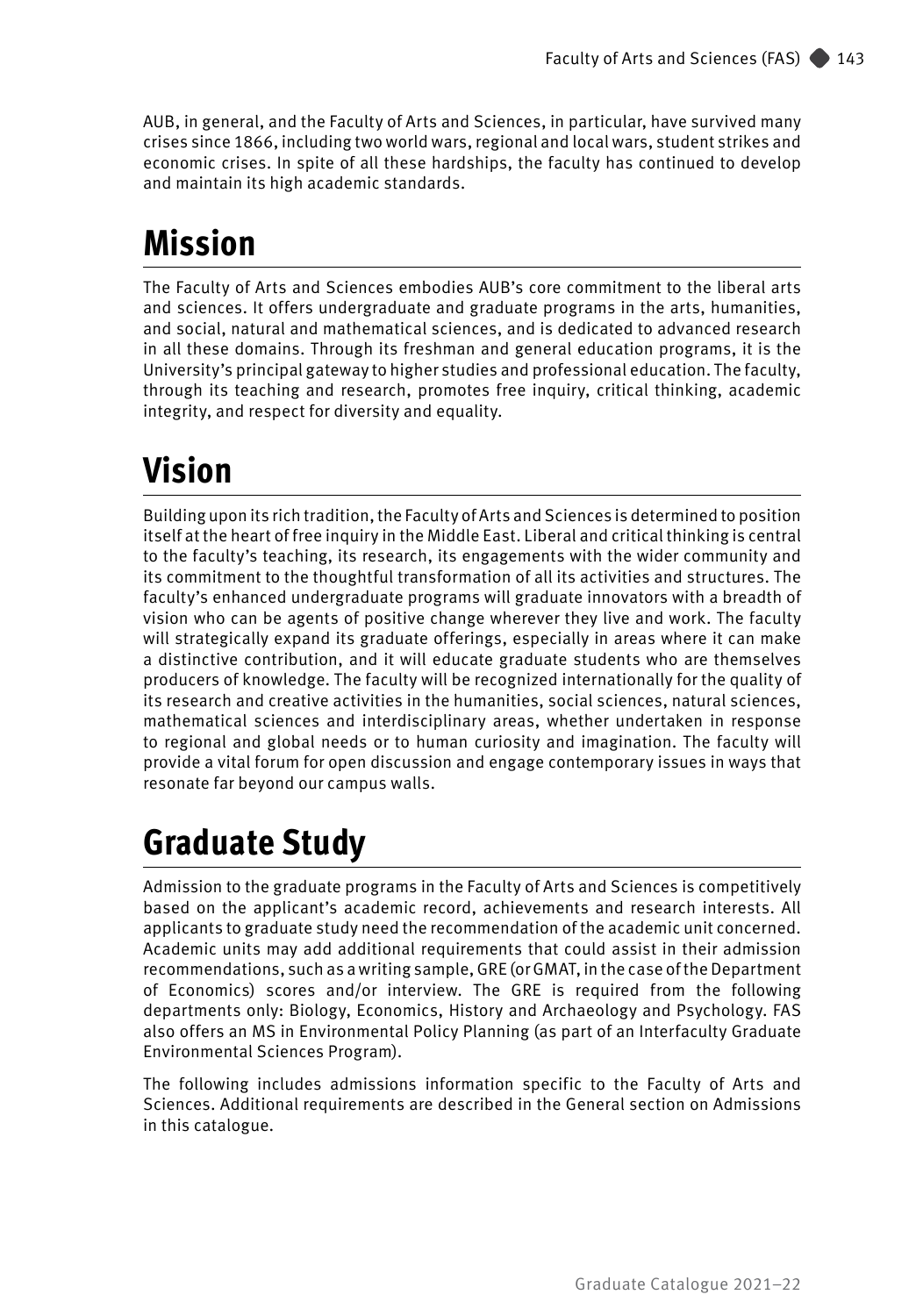## **RCR Requirement**

The Responsible Conduct of Research (RCR) Requirement must be completed by all newly admitted degree-seeking graduate students. The requirement consists of a course that must be completed within the first month and is marked by a passing grade. Failure to fulfill this requirement in a timely manner results in a registration hold that is removed once the requirement has been fulfilled. The specific course/section to be taken is assigned by the student advisor. For more details on the requirement, please refer to page 52. Below is the RCR course listing of FAS.

**RCRA 300 Responsible Conduct of Research in the Humanities 0 cr.** An online RCR course (Responsible Conduct of Research) from the Collaborative Institutional Training Initiative (CITI Program). Required of all graduate students in the humanities. The course "covers core norms, principles, regulations, and rules governing the practice of research." It consists of the following modules: Research Misconduct, Data Management, Authorship, Peer Review, Mentoring, Using Animal Subjects in Research, Conflicts of Interest, Collaborative Research, Research Involving Human Subjects and Case Study - Data Management. *Every term.*

**RCRA 301 Responsible Conduct of Research in the Sciences 0 cr.** An online RCR course (Responsible Conduct of Research) from the Collaborative Institutional Training Initiative (CITI Program). Required of all graduate students in the sciences. The course "covers core norms, principles, regulations, and rules governing the practice of research." It consists of the following modules: Research Misconduct, Data Management, Authorship, Peer Review, Mentoring, Using Animal Subjects in Research, Conflicts of Interest, Collaborative Research and Research Involving Human Subjects. *Every term.*

**RCRA 302 Responsible Conduct of Research in the Social Sciences 0 cr.** An online RCR course (Responsible Conduct of Research) from the Collaborative Institutional Training Initiative (CITI Program). Required of all graduate students in the social and behavioral sciences. The course "covers core norms, principles, regulations, and rules governing the practice of research." It consists of the following modules: Research Misconduct, Data Management, Authorship, Peer Review, Mentoring, Using Animal Subjects in Research, Conflicts of Interest, Collaborative Research and Research Involving Human Subjects. *Every term.*

### Admission as a Regular Graduate Student

An applicant is considered for admission as a regular student to a graduate program if s/ he meets the following minimum admission requirements:

An undergraduate average of at least 3.2 (or 80 percent) (or standardized equivalent from other institutions of higher learning) in the major field of study and a cumulative average of at least 2.7 (or 75 percent) (or standardized equivalent) for all work done at the undergraduate level leading to a bachelor's degree or its equivalent from AUB or another recognized institution of higher learning. Applicants to the Environmental Policy Planning specialization in the Master's Degree Program in Environmental Sciences are required to have an average of at least 3.2 (or 80 percent) in the last two years of undergraduate study or its equivalent at AUB or other universities as determined by the faculty Graduate Studies Committee.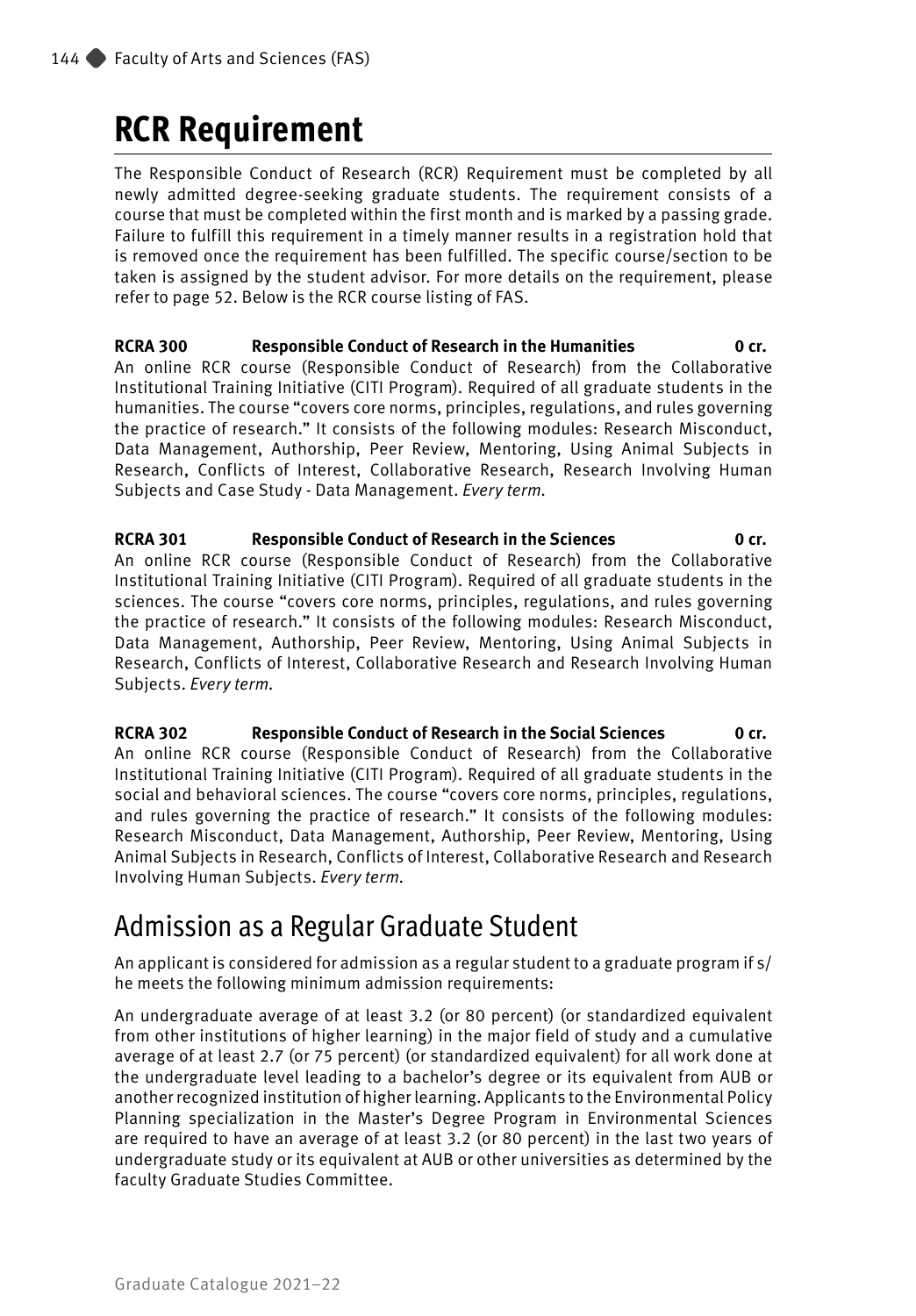Further requirements for admission to graduate work are found in the General section on Admissions in this catalogue.

### Admission as a Graduate Student on Probation

An applicant is considered for admission on probation if s/he meets the following minimum admission requirements:

An undergraduate average of at least 2.9 (or 77 percent) (or standardized equivalent from other institutions of higher learning) in the major field of study and a cumulative average of at least 2.7 (or 75 percent) (or standardized equivalent) for all work done at the undergraduate level leading to a bachelor's degree or its equivalent from AUB or another recognized institution of higher learning. Applicants to the Environmental Policy Planning specialization in the Master's Degree Program in Environmental Sciences are required to have an average of 2.7 (or 75 percent) in the last two years of study or its equivalent at AUB or other universities as determined by the faculty Graduate Studies Committee.

Further requirements for admission to graduate work are found in the General section on Admissions in this catalogue.

### Admission as a Prospective Graduate Student

Applicants who hold a bachelor's degree in a major field of study, other than the one to which they are applying, and who do not have sufficient academic preparation in the field may be admitted as prospective graduate students who must complete specified undergraduate course requirements.

To be considered for admission as a prospective graduate student, the applicant must have attained an undergraduate average of 2.7 (or 75 percent) (or standardized equivalent) in all work done at the undergraduate level leading to a bachelor's degree or its equivalent from AUB or another recognized institution of higher learning.

Further requirements for admission to graduate work are found in the General section on Admissions in this catalogue: If an average of 2.9 to 3.2 (or 77-80 percent) is attained, the student may have her/his status changed to graduate student on probation pending departmental recommendation and approval of the faculty Graduate Studies Committee. The supplementary courses must be completed within four consecutive regular terms.

## **Transfer of Credits**

## Transfer of Credits into a Master's Degree Program

Please refer to the General University Academic Information on page "Transfer of Credits" on page 57.

## Transfer of Credits from One Master's Degree to Another

Graduate courses taken at AUB (or at other recognized institutions), in which the applicant has earned an equivalent grade of B+ (or 80) or above, may be transferred toward another master's degree at AUB. No more than 9 credits are transferable provided they are not credits earned by an internship, thesis or practicum, and degree minimum residency requirement is maintained. Approval by the department or academic unit concerned and by the FAS Graduate Studies Committee is required for all transfers.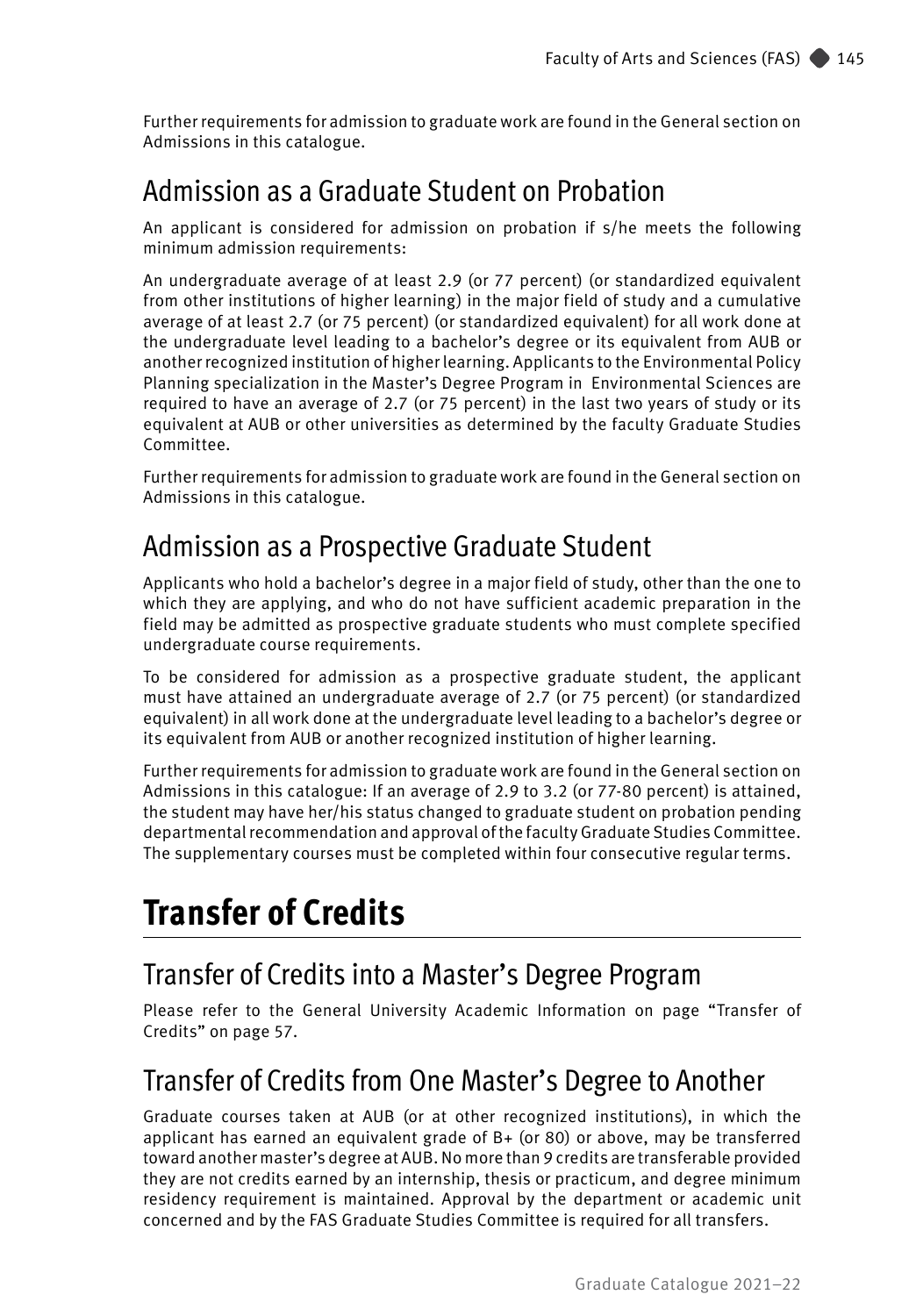## **Department of Arabic and Near Eastern Languages**

| Chairperson:                 | Orfali, Bilal W. (Sheikh Zayed Chair for Arabic & Islamic<br>Studies)                                                                                             |
|------------------------------|-------------------------------------------------------------------------------------------------------------------------------------------------------------------|
| Professors:                  | Baalbaki, Ramzi M. (Margaret Weyerhaeuser Jewett<br>Professor of Arabic); Al-Batal, Mahmoud; Jarrar, Maher<br>Z.; Orfali, Bilal W.                                |
| Associate Professor:         | Halabi, Zeina G.                                                                                                                                                  |
| <b>Assistant Professors:</b> | AbdelMegeed, Maha; Khansa, Enass                                                                                                                                  |
| Adjunct Professor:           | El Saved, Radwan                                                                                                                                                  |
| Senior Lecturers:            | PBazzi, Tarif; PFakhreddine, Jawdat                                                                                                                               |
| Lecturers:                   | Atiyyah, Najah; <sup>P</sup> El Daif, Rachid; Korangy, Alireza;<br>Moukaled, Sina                                                                                 |
| Instructors:                 | <sup>P</sup> El Hajj, Sandra; <sup>P</sup> El Mallah, Jihad; <sup>P</sup> Harb, Reem; Malti,<br>Samir; Semaan, Rima; PSultany, Kanawaty Rima; Zein,<br>Raghida M. |

The Department of Arabic and Near Eastern Languages offers graduate programs leading to the MA and PhD degrees. The requirements for both degrees are listed below.

For admission and graduation requirements, refer to the faculty and department web pages.1

## **MA in Arabic Language and Literature**

Students registered in the master's program in the Department of Arabic and Near Eastern Languages are required to take a minimum of 21 graduate credit hours and present a thesis based on independent research.

## **Doctor of Philosophy in Arabic Language and Literature**

The Department of Arabic and Near Eastern Languages is steeped in the Arabic philological and literary tradition. Its faculty is also experienced in the use of contemporary western methods of teaching and approaches to language and literature. For this reason, the department is well-positioned to train future leaders in the field.

Academic governance of the department complies with the practices and procedures currently applied by the Faculty of Arts and Sciences. The department seeks to augment its faculty as needed, mainly through exchange and visiting programs as well as through highly selective and rigorously defined recruitment.

## Goals and Objectives of the Doctoral Program

The program's objective is to train students to become technically competent in their p) Part time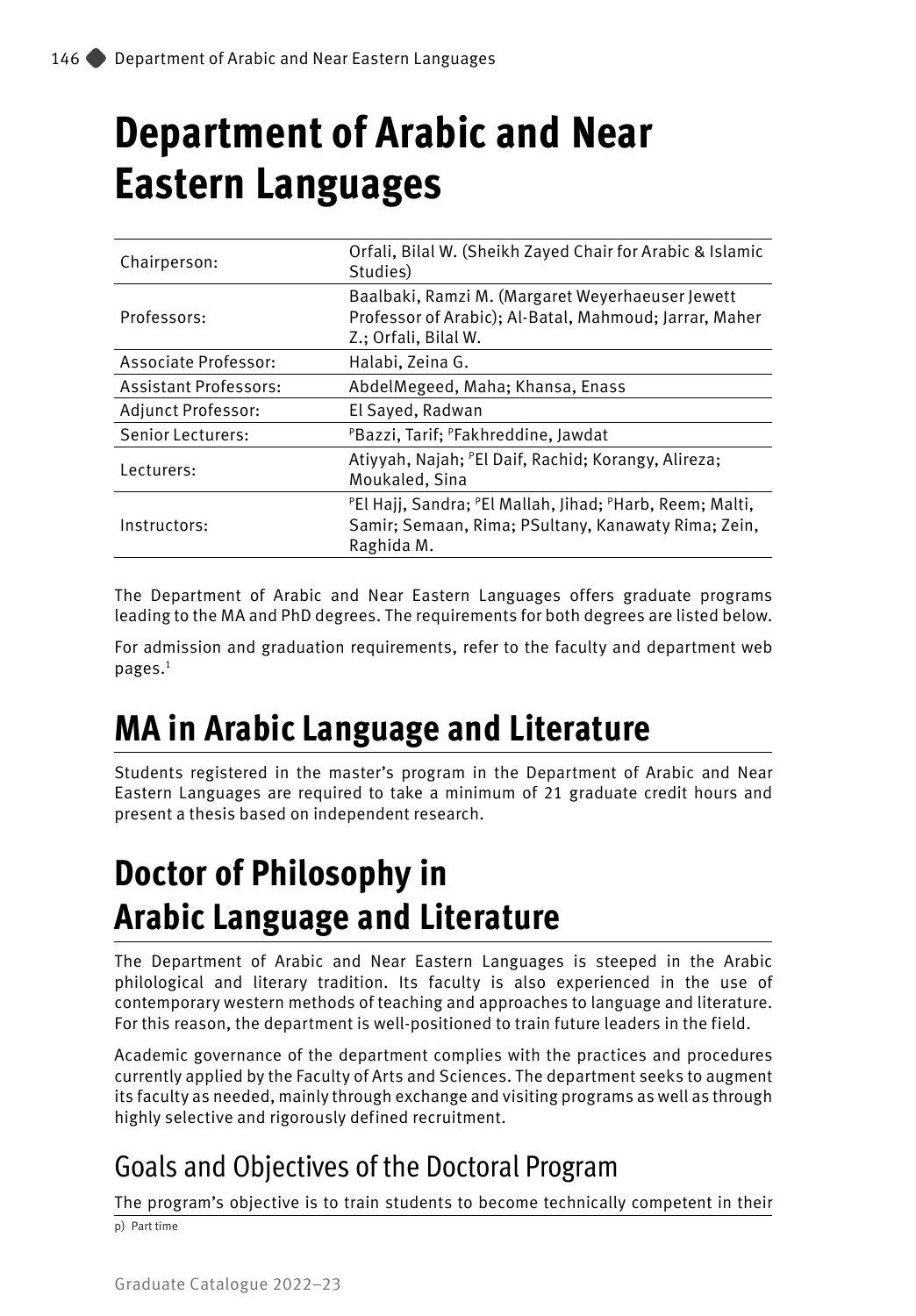preferred field of specialization and play a principal role in enhancing education in the region.

### PhD candidates will acquire:

- critical, interpretive and analytical skills,
- benchmark methodologies leading to the conduct of advanced research,
- and deeper, more sophisticated and more nuanced understanding of Arabic language and literature.

## Curriculum

The offerings of the department fall within three broadly defined fields:

- Arabic language and related fields (phonetics, morphology, syntax, history of grammar, lexicology, stylistics, etc.)
- classical and pre-modern Arabic literature and thought (including poetry, prose, belles lettres and other forms of literary expression)
- modern Arabic literature and thought (including poetry, prose, literary theory, etc.)

## Admissions

Admission requirements are in line with those set by the Faculty of Arts and Sciences and may be found in the section entitled Admission to PhD Programs under Admissions. The department necessitates the following three requirements:

- a master's degree in Arabic from a recognized university, or an equivalent considered acceptable by the department, plus three recommendation letters and an interview (when considered necessary by the department). Students of exceptional promise may be admitted after finishing their BA.
- proven unimpaired Arabic.
- English proficiency. For the required level of proficiency, see the section entitled English Language Proficiency Requirement under Admissions.

## Financial Support

The department offers, on a selective basis, substantial support which fully covers tuition and includes a monthly stipend. In return, PhD students are expected to teach courses and perform other tasks assigned by the department. Students may also apply for support to carry out research in archives and libraries outside Lebanon and to attend international scholarly conferences.

## Requirements for the Completion of the PhD

- **Credits:** A minimum of 18 credits is required beyond the MA. These are comprised of six graduate courses (including a 3-credit tutorial) in the following required and optional fields.
- Required fields:
	- Arabic language and linguistics
	- Classical Arabic literature
	- Modern Arabic literature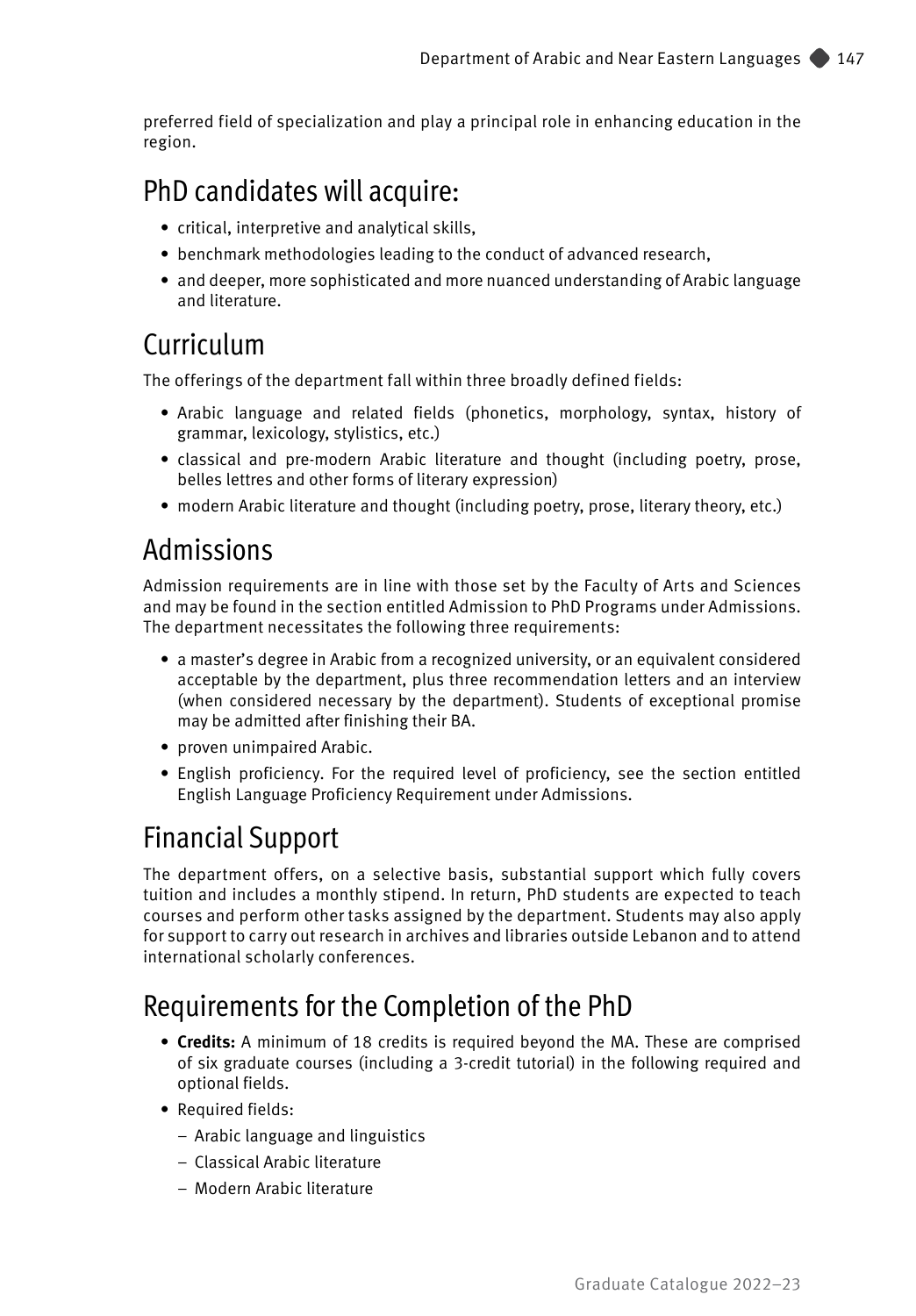- Optional fields:
	- Arab cultural history (Qur'an, Hadith, kalam, tasawwuf, heresiography, etc.) Literary theory (comparative: Arab/Western)

In addition, the following is required: a 3-credit tutorial to be conducted by the candidate's advisor, leading to the production of the candidate's doctoral proposal.

- The distribution of the above requirements over the said fields will be decided by the department in each case on its own merit.
- **Language Requirements:** A working reading knowledge of a second European language, preferably French or German, must be shown before candidacy status is achieved.
- **Residence Requirements:** See Residence Requirements under General University Academic Information.
- **PhD Publication Requirements:** See PhD Publication Requirements under General University Academic Information.
- **Supervision:** During the first term of graduate study, the department will appoint an academic committee to draw up a program of study for the student and to follow up on her/his progress. At a later stage, the department, in consultation with the student, will assign the student an academic advisor.
- **Candidacy Status:** See Admission to Candidacy under General University Academic Information. The student must achieve candidacy status no later than three years from the date of admission and at least one year before graduation. Achieving candidacy is conditional upon completion of 18 credits, i.e. five courses plus the required tutorial for students with a master's degree or 39 credits and the equivalent of an MA thesis for students with a BA while also satisfying the proposal and language requirements. To achieve candidacy, a student must sit for a written comprehensive examination (PhD Qualification Exam Part I) comprising at least three different papers. The protoexamining committee, consisting of four AUB faculty members of professorial rank, will be in charge of writing questions and correcting answers. Within two weeks from the date of the written comprehensive, the student shall appear before the protoexamining committee to defend her/his answers.
- **Doctoral Proposal:** A detailed proposal defining the thesis problem, describing the pertinent literature and suggesting the proposed approach to solving it must be defended before and approved by the thesis examining committee (PhD Qualification Exam Part II). The committee membership must be approved by the Graduate Studies Committee of the Faculty of Arts and Sciences, and a copy of the proposal must be sent to the Graduate Council.
- **Thesis Examining Committee:** For the composition of the committee, refer to PhD Thesis Committee under General University Academic Information.
- • **Thesis Defense:** Six copies of the pre-defense final manuscript must be submitted to the advisor at least eight weeks prior to the date of the defense session. This session shall be public. Candidates may, if they so elect, write their theses in English, provided members of the proto-examining committee expressly state their satisfaction with the candidate's capacity for acquisition of knowledge in Arabic.
- **Awarding/Withholding the Degree:** The decision of the thesis examining committee may be one of the following four:
	- Award: with or without demanding minor corrections
	- Award: provided certain specific and restricted alterations are implemented within three months and approved by the proto-committee
	- Suspend: major alterations are required and must be implemented within 6-12 months, after which the whole committee shall reconvene
	- Withhold: without further recourse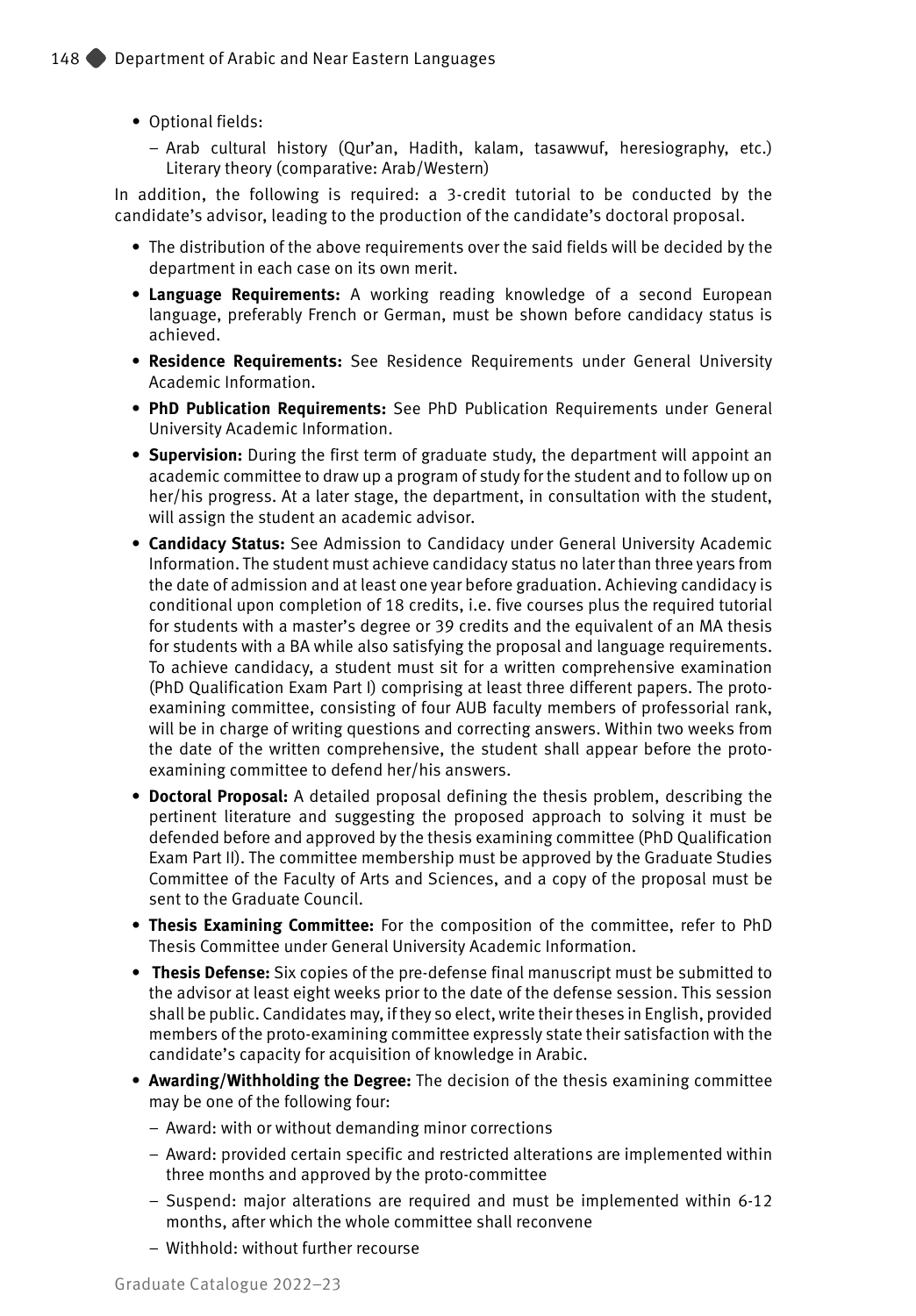## **Course Descriptions**

**ARAB 301 Seminar in Classical Arabic Literature (Poetry or Prose) 3.0; 3 cr.** An overview of the formative elements (geographic, linguistic, ethnic, religious and cultural) and defining issues (identity, nature and economic drives), with selective focus on major trends and figures in classical Arabic literature before 1258/657. *The language of instruction in this course is Arabic.*

### **ARAB 303 Graduate Seminar in an Epoch, 3.0; 3 cr. a Trend or a Book in Classical Arabic Literature**

Negotiating classical Arabic literature through the historical method, the thematic approach or direct textual engagement. The selective focuses of this course cover a wide spectrum of Arabic literary production before 1258/657. *The language of instruction in this course is Arabic.*

### **ARAB 305 Graduate Seminar in Qur'anic Studies 3.0; 3 cr.**

A survey of the different problems in *Qur'anic studies, such as compilation of the Qur'an, al-nasikh wal-mansukh, al-muhkam wal-mutashabih,* the secret letters, and the different schools of tafsir. *The language of instruction in this course is Arabic.*

### **ARAB 309 Graduate Seminar in Arabic Sources 3.0; 3 cr.**

A systematic survey of the major sources of Arabic literary and linguistic study. The different genres represented by these sources are emphasized. *The language of instruction in this course is Arabic.*

### **ARAB 311 Graduate Seminar in an Epoch, 3.0; 3 cr. a Trend or a Book in Modern Arab Literature**

Focusing on a period, a trend, a particular author or book, this course is an in-depth study using modern, critical and comparative approaches to literature. *The language of instruction in this course is Arabic.*

### **ARAB 313 Graduate Seminar in Folk Literature 3.0; 3 cr.**

An analytic study of Arabic folk literature and its development. Study includes the different influences on folk literature and folk literature's impact on Arabic literature during later centuries. *The language of instruction in this course is Arabic.*

### **ARAB 315 Graduate Seminar in Comparative Literature 3.0; 3 cr.**

This course deals with the theories and methods current in comparative literature in Arabic and global literature , encouraging research on transcultural aspects of literary production, theory and criticism. *The language of instruction in this course is Arabic.*

### **ARAB 317 Graduate Seminar in Advanced Semitics or Linguistics 3.0; 3 cr.**

A study of the Arabic grammatical tradition, with special emphasis on the development of the grammarians' analytic methods. Alternatively, and according to need, the course could offer a survey of comparative Semitic philology. *The language of instruction in this course is Arabic.*

### **ARAB 319 Graduate Seminar in Arabic Literary Theory 3.0; 3 cr.**

A survey of schools of literary criticism, genres and issues pertaining to 20th century Arabic literature. *Annually.*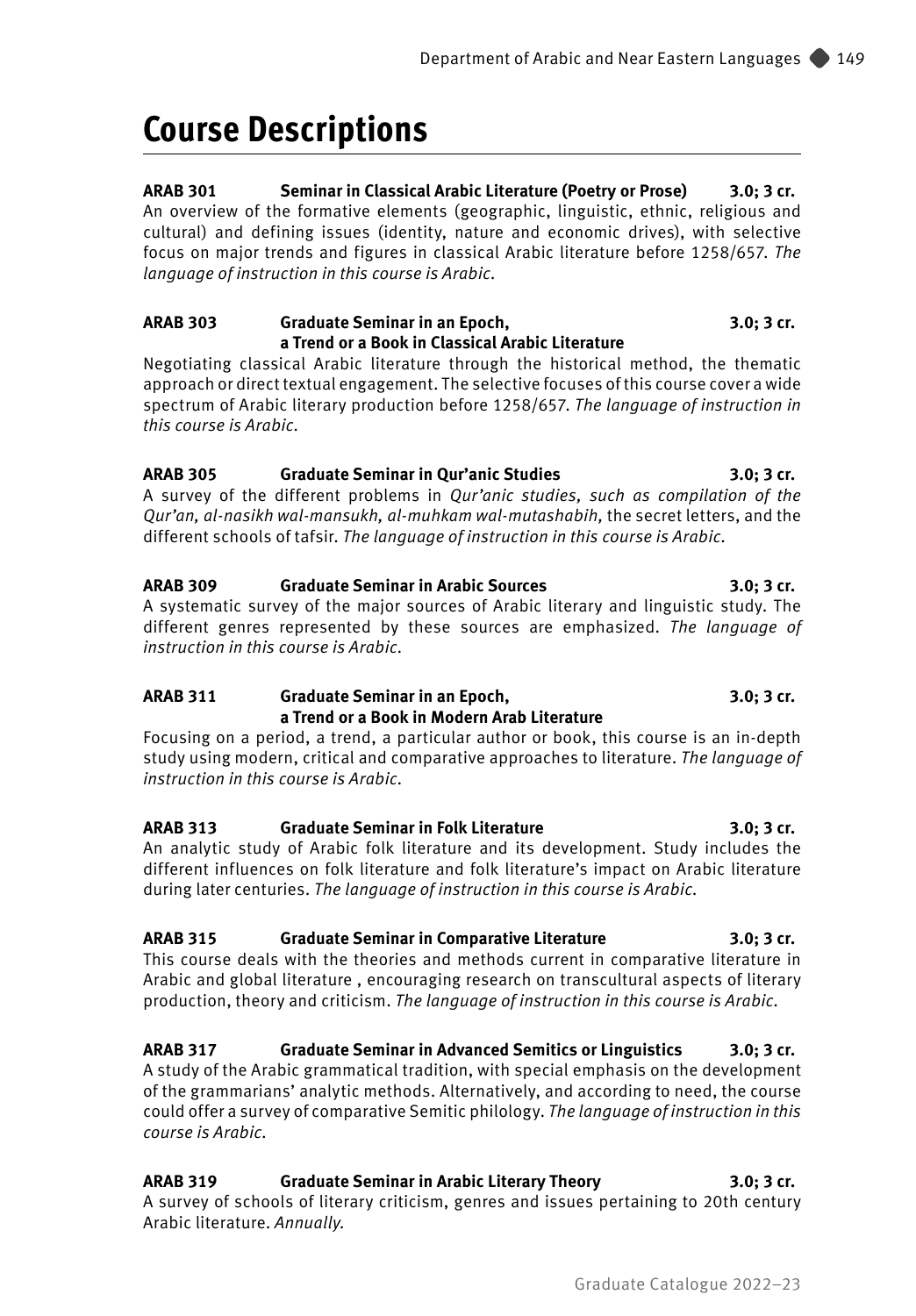| <b>ARAB 351</b>                                    | Special Topics in Arabic Language and Literature<br>A course that varies in content and focuses on selected topics in language and literature.<br>The language of instruction in this course is Arabic. | $1 - 3$ cr. |
|----------------------------------------------------|---------------------------------------------------------------------------------------------------------------------------------------------------------------------------------------------------------|-------------|
| <b>ARAB 390</b><br>May not be repeated for credit. | <b>Tutorial in Arabic Language or Literature</b>                                                                                                                                                        | 1-3 cr.     |
| ARAB 395A/B<br>Prerequisite: Consent of advisor.   | <b>Comprehensive Exam</b>                                                                                                                                                                               | 0 cr.       |
| <b>ARAB 399</b>                                    | <b>MA Thesis</b>                                                                                                                                                                                        | 9 cr.       |
| <b>ARAB 401</b>                                    | <b>Tutorial in Arabic Language or Literature</b>                                                                                                                                                        | 3 cr.       |
| <b>ARAB 480</b><br>Every term.                     | <b>Qualifying Exam Part I: Comprehensive Exam</b>                                                                                                                                                       | 0 cr.       |
| <b>ARAB 481</b><br>Every term.                     | <b>Qualifying Exam Part II: Defense of Thesis Proposal</b>                                                                                                                                              | 0 cr.       |
| <b>ARAB 4841</b>                                   | <b>PhD Thesis</b><br>To be taken only by regular track PhD students. Taken at first thesis registration, then<br>$\{A \mid A \mid A \neq 0\}$                                                           | 30 cr.      |

registered for every subsequent term with sequential letter annotations (A-L; 0 credits) until completion of thesis work. *Every term.*

### **ARAB 488<sup>1</sup> ••• PhD Thesis 42 cr.**

To be taken only by accelerated track PhD students. Taken at first thesis registration, then registered for every subsequent term with sequential letter annotations (A-L; 0 credits) until completion of thesis work. *Every term.*

<sup>1)</sup> The choice to register for ARAB 488 should be done in consultation with the thesis advisor to ensure that the total number of PhD thesis credits and PhD course credits are met as per AUB rules and regulations.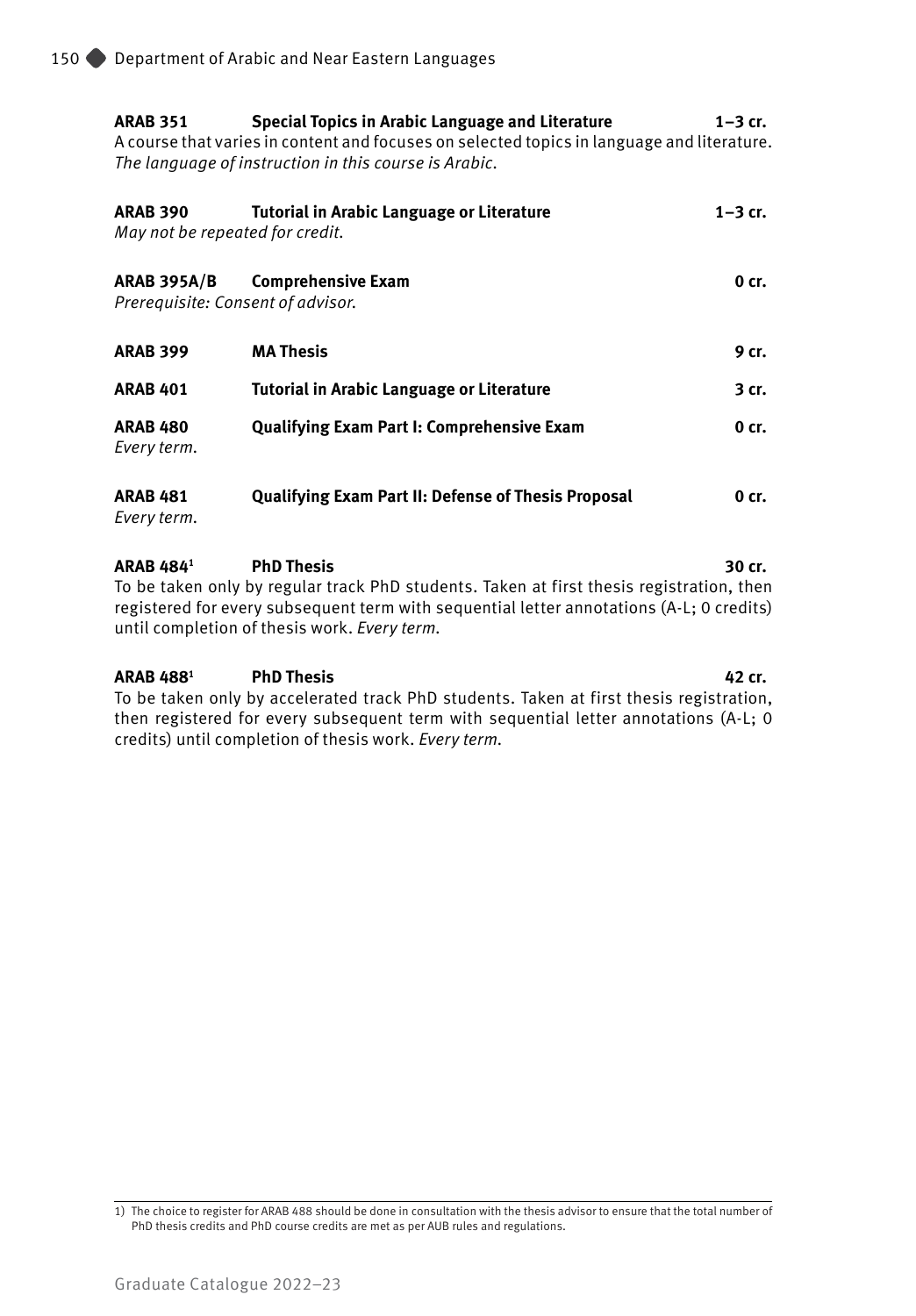## **Department of Biology**

| Chairperson:                 | Knio, Khouzama M.                                                                                                                                                 |
|------------------------------|-------------------------------------------------------------------------------------------------------------------------------------------------------------------|
| Professors:                  | Bariche, Michel J.; Baydoun, Elias H.; Gali-Muhtasib,<br>Hala U.; Knio, Khouzama M.; Kreydiyyeh, Sawsan I.;<br>Saoud, Imad P.; Smith, Colin A.; Talhouk, Rabih S. |
| <b>Associate Professors:</b> | Ghanem, Noel D.; Jaalouk, Diana E.; Kambris, Zakaria<br>S.: Osta, Mike A.                                                                                         |
| <b>Assistant Professors:</b> | Dohna, Heinrich; Sadek, Riyad A.                                                                                                                                  |
| Lecturers:                   | Rizkallah, Hind D.; Sinno-Saoud, Nada                                                                                                                             |
| Instructors:                 | Hajjar, Layane A.M.; Al-Zein, Mohammad S.                                                                                                                         |
| <b>Adjunct Faculty:</b>      | Parker, Bruce; Skinner, Margaret                                                                                                                                  |
|                              |                                                                                                                                                                   |

## **MS in Biology**

The graduate program consists of an MS program in Biology and a PhD program in Cell and Molecular Biology.

The Graduate Record Examination (GRE) is required of all applicants for graduate work. Requirements for an MS degree in biology consist of a minimum of 21 credit hours in biology courses numbered 300 or above and a 9-credit thesis.

The following courses are core courses and should be taken by all master's students:

BIOL 310 (3 cr.), BIOL 315 (3 cr.) and BIOL 393 (1 cr.)

Unless otherwise stated, only senior undergraduate biology majors with an average of 3.2 (or 80) or above can register in biology graduate courses with the consent of the instructor.

## **PhD in Cell and Molecular Biology**

## Mission Statement

The doctoral program in Cell and Molecular Biology aims to provide the best training to students for their careers as research scientists in Cell and Molecular Biology. It provides students with the opportunity to develop their capacity for scholarly and independent work, critical analytical thinking, and the ability to communicate knowledge and ideas. It is intended to produce scientists who will make significant, original contributions to the biological sciences. The program exposes students to theoretical foundations and practical training in current laboratory techniques. It serves the AUB mission by providing Lebanon and the region with qualified researchers and preparing students for careers in research, teaching and public service.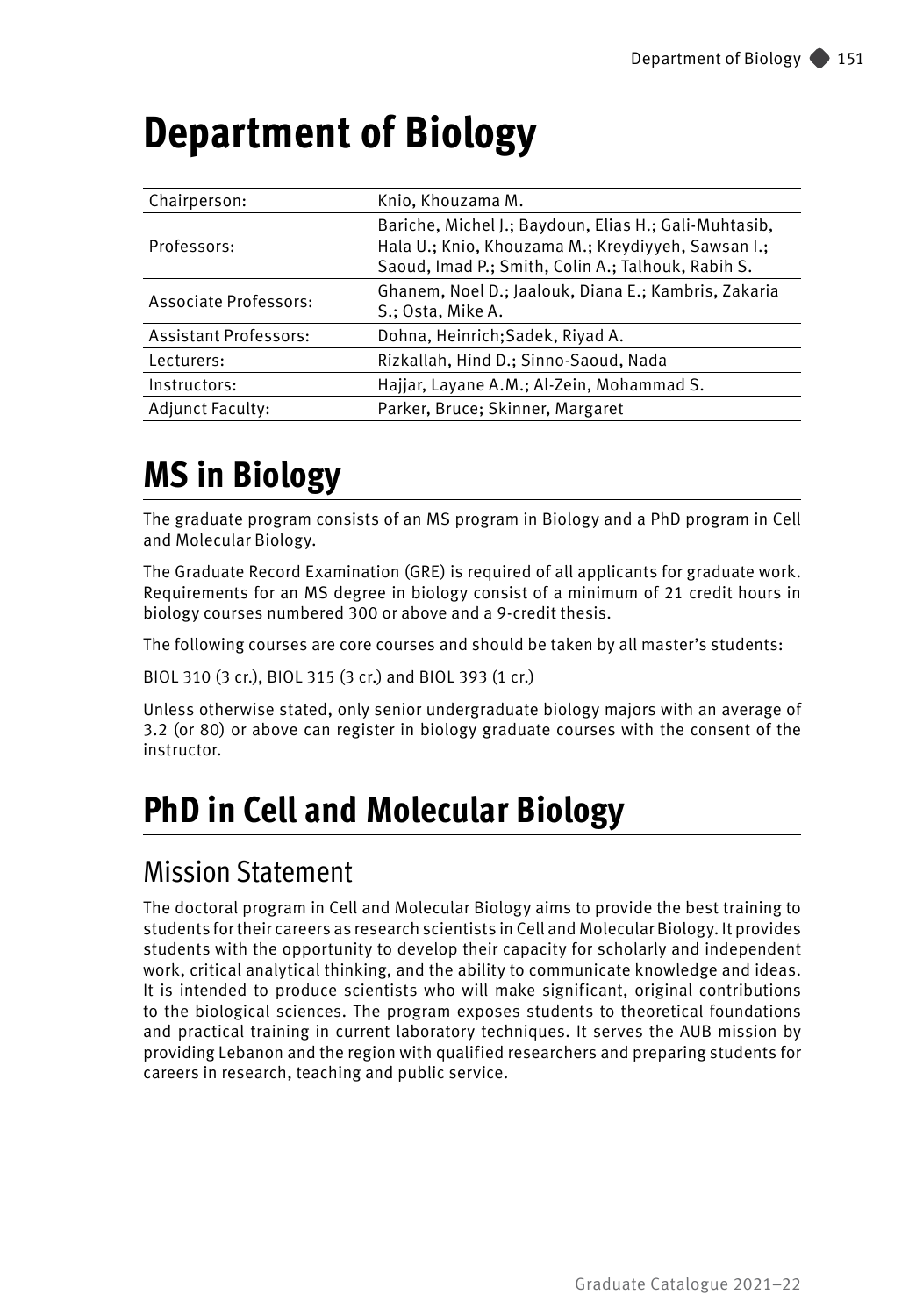## Admission Requirements

The PhD program is a five-year program. Admission to the program will be on a competitive basis. To be eligible for admission, applicants should have a good academic record, demonstrate genuine interest in Cell and Molecular Biology research and must:

- hold a bachelor's (BS) or master's (MS) degree in biological sciences or related fields from a recognized institution,
- present three letters of recommendation from previous tutors or employers,
- submit scores from the general Graduate Record Examination (GRE). This exam is required of both BS and MS holders,
- meet Readiness for University Studies in English (RUSE),
- present a statement of purpose,
- be interviewed by a select group of department faculty members (who may require the student to give a seminar presentation),
- and be recommended for admission by the Biology Department.

## Program Requirements

The program requirements for BS holders consist of a minimum of 36 credit hours of graduate level coursework and a minimum of 42 credit hours of thesis work. The requirements for MS holders are a minimum of 18 credit hours of graduate level coursework in addition to 30 credit hours of thesis work.

Upon admission into the program, each student will be assisted by the department head who will act as an academic advisor and help the student in the selection of courses. Each student's course of study is designed individually in light of her/his interests and career goals. All duties of the head are transferred to the thesis advisor once selected.

The program incorporates the existing master's program and consists of core courses that address basic principles of cell and protein function, gene expression, bioinformatics and biostatistics.

## Required Core Courses

All students are required to take the following six core courses and the seminar (plus tutorial if applicable):

| <b>BIOL 310</b> | <b>Biostatistics</b>                                          | 3 cr.      |
|-----------------|---------------------------------------------------------------|------------|
| <b>BIOL 315</b> | <b>Research Methods in Biology</b>                            | 3 cr.      |
| <b>BIOL 322</b> | <b>Advanced Biochemistry</b>                                  | 3 cr.      |
| <b>BIOL 330</b> | <b>Molecular Genetics</b>                                     | 3 cr.      |
| <b>BIOL 332</b> | <b>Advanced Cell Biology</b>                                  | 3 cr.      |
| <b>BIOL 370</b> | <b>Bioinformatics</b>                                         | 3 cr.      |
| <b>BIOL 491</b> | <b>CMBL Tutorial (required only by students holding a BS)</b> | 2 or 3 cr. |
| <b>BIOL 493</b> | <b>CMBL Seminar</b>                                           | 1 cr.      |

If these courses have already been taken as part of the master's program, they may be replaced by others upon departmental approval to complete the 18-credit requirement.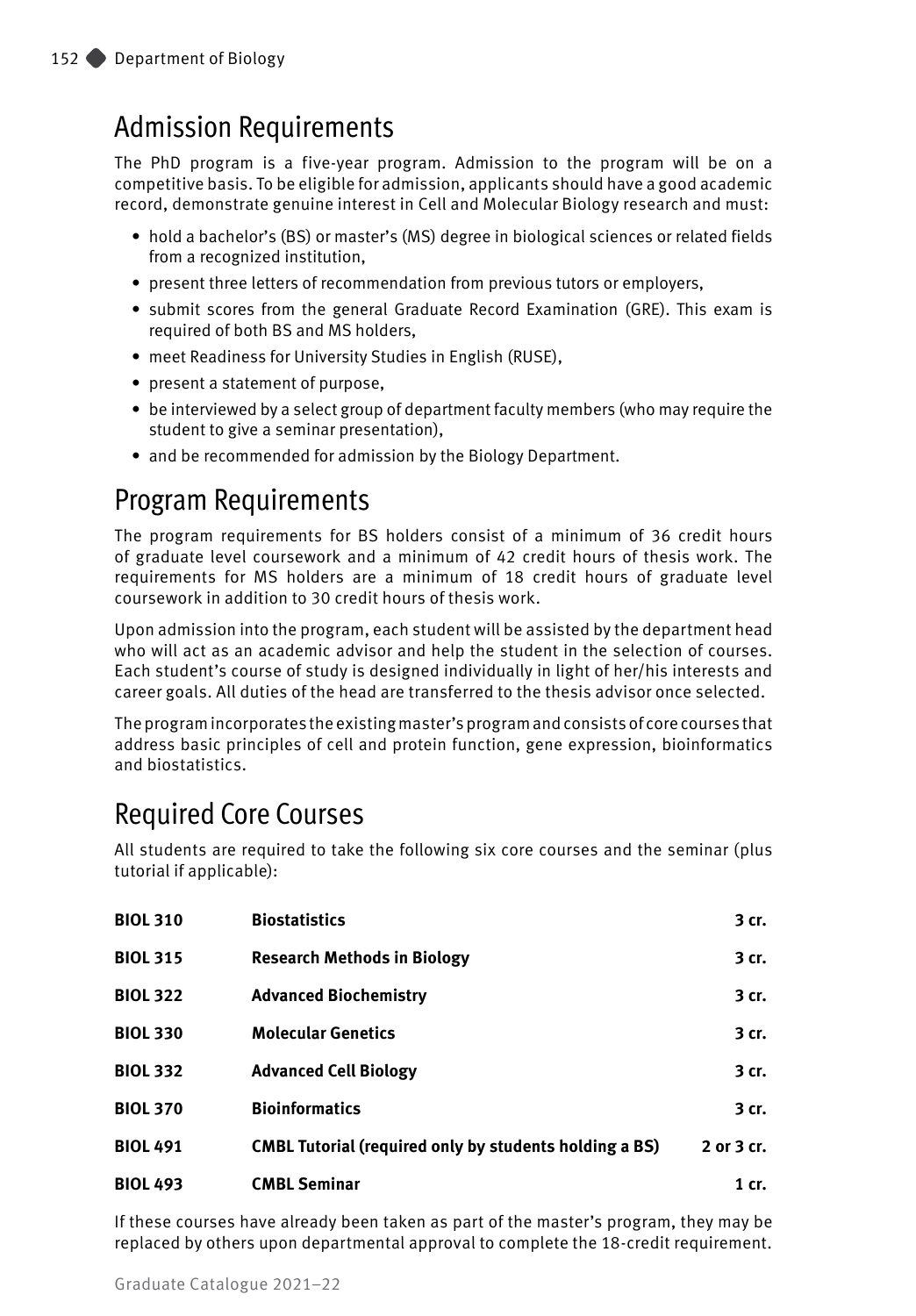## Elective Courses

Elective courses are taken to meet the credit requirements and emphasize the student's research work and field of specialty. These courses may be chosen from the Biology Department, graduate course offerings or from course offerings of other departments that fall within the student's field of interest and scope of the program.

## Laboratory Rotations

During the first year of study, students may take the laboratory rotation course (BIOL 494), conducting research in two different faculty laboratories within the Biology Department or the university. The department considers exposure to different research environments an essential part of training. Students entering with only a BS must also register for an additional 2- or 3-credit laboratory tutorial in their first year.

## Seminars

Students are required to attend and participate in seminars and journal clubs every term. Academic credit (1 credit) will be received only once during the first year. Subsequent terms will not be credited. *Graded: Pass/No Pass (or Fail).*

## PhD Thesis Committee

Refer to PhD Thesis Committee (page 71).

## PhD Qualification Exams Part I and Part II

Refer to PhD Qualification Exam (page 69).

## Candidacy and Residency

Refer to General University Academic Information, Requirements for the Degree of Doctor of Philosophy section that has clearly defined candidacy and residency requirements.

## PhD Thesis and Thesis Defense

Refer to PhD Thesis Format and PhD Thesis Defense under General University Academic Information (page 72-73).

## Residence Requirements

For Residence Requirements, refer to Residence Requirements (page 61).

## Graduation Requirements

The following is a list of graduation requirements:

- completion and successful defense of a thesis
- teaching experience (theory or lab) equivalent to a 3-credit course at minimum
- yearly presentation, during candidacy, of research progress to the department
- acceptance or publication of at least two internationally refereed papers or one internationally refereed paper and one internationally refereed abstract or proceeding

In all other respects, the graduation requirements set forth in the catalogue for the PhD program will apply.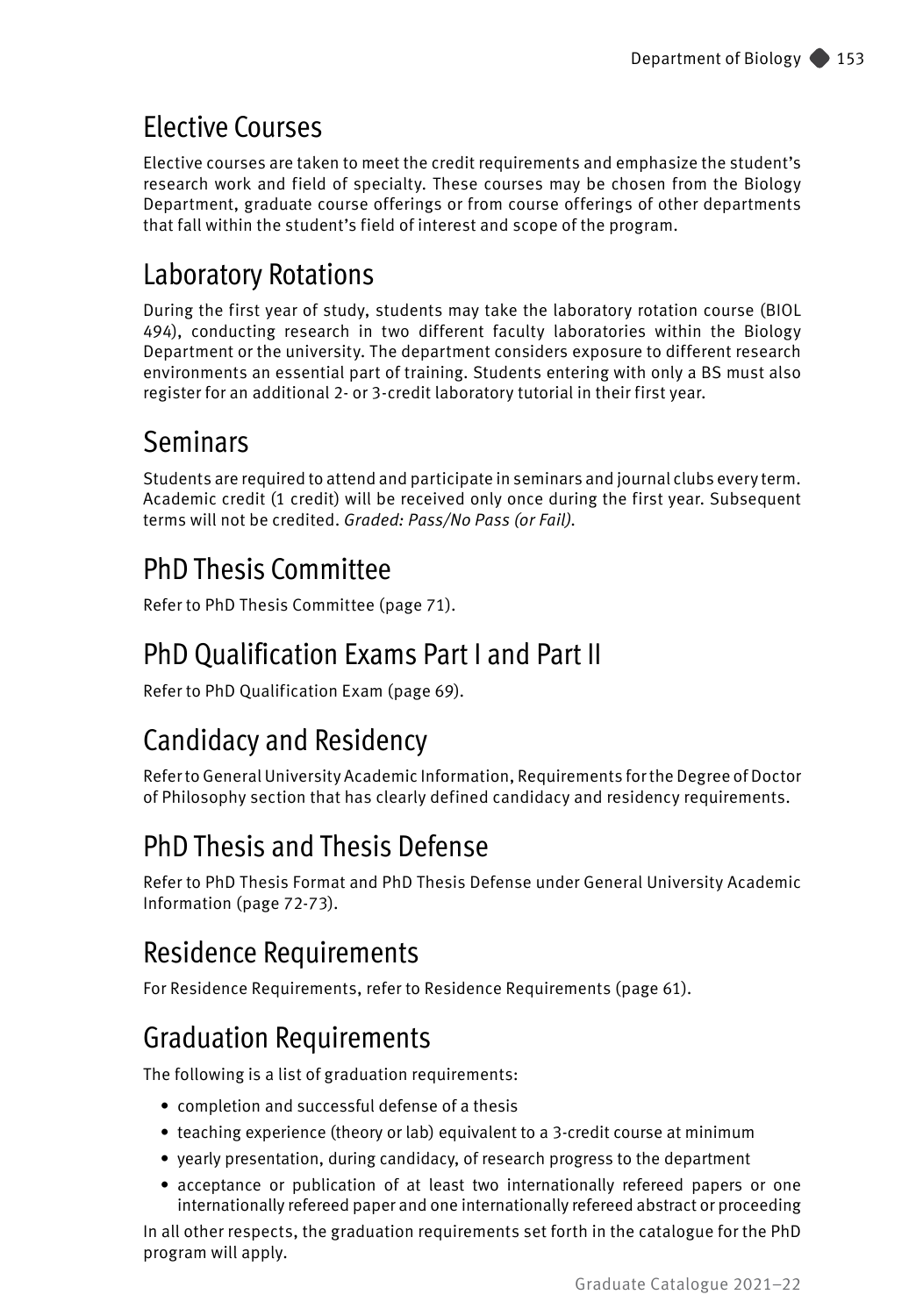## Financial Support

The department offers, on a selective basis, substantial support which fully covers tuition and includes a monthly stipend. There are also some funds available to support participation in international conferences; these funds are awarded on a competitive basis. In return, students are expected to help in teaching undergraduate labs, with presentations of introductory courses, and in proctoring and correcting exams.

## **Course Descriptions**

### **BIOL 310 Biostatistics 2.3; 3 cr.**

This course covers methods of statistical analysis of research data in a wide range of biological fields. It starts from elementary concepts and descriptive statistics to concentrate on hypothesis-testing for one, two and several samples including non-parametric methods. It covers correlation, regression and curve-fitting as well as goodness-of-fit tests applied to various distributions. Appropriate computer applications are used for all statistical analysis procedures. *Prerequisite: Graduate standing.*

### **BIOL 315 Research Methods in Biology 1.5; 3 cr.**

A core course that provides practical experience in a variety of techniques currently employed in biological research, providing an understanding of their application and result interpretation. *Prerequisite: Graduate standing.*

### **BIOL 322 Advanced Biochemistry 3.0; 3 cr.**

This course presents the relationship of biomolecular structure to function, enzyme catalysis, regulation and selected examples of current biochemical research.

### **BIOL 328 Plant Biochemistry 3.0; 3 cr.**

A course that provides information in areas of biochemistry unique to plants, including the cell wall, photosynthesis, assimilation of mineral nutrients, natural products and growth substances.

### **BIOL 330 Molecular Genetics 3.0; 3 cr.**

A discussion of recent developments in molecular genetics that provides an understanding of the molecular mechanisms underlying gene regulation and tissuespecific gene expression.

### **BIOL 332 Advanced Cell Biology 3.0; 3 cr.**

A discussion of recent findings in cell biology, emphasizing understanding of the research approaches used to elucidate major processes that regulate the normal function of the cell.

### **BIOL 333 Signal Transduction 3.0; 3 cr.**

A study of the common signal transduction pathways mediating the effect of different first messengers. *Prerequisite: Graduate standing.*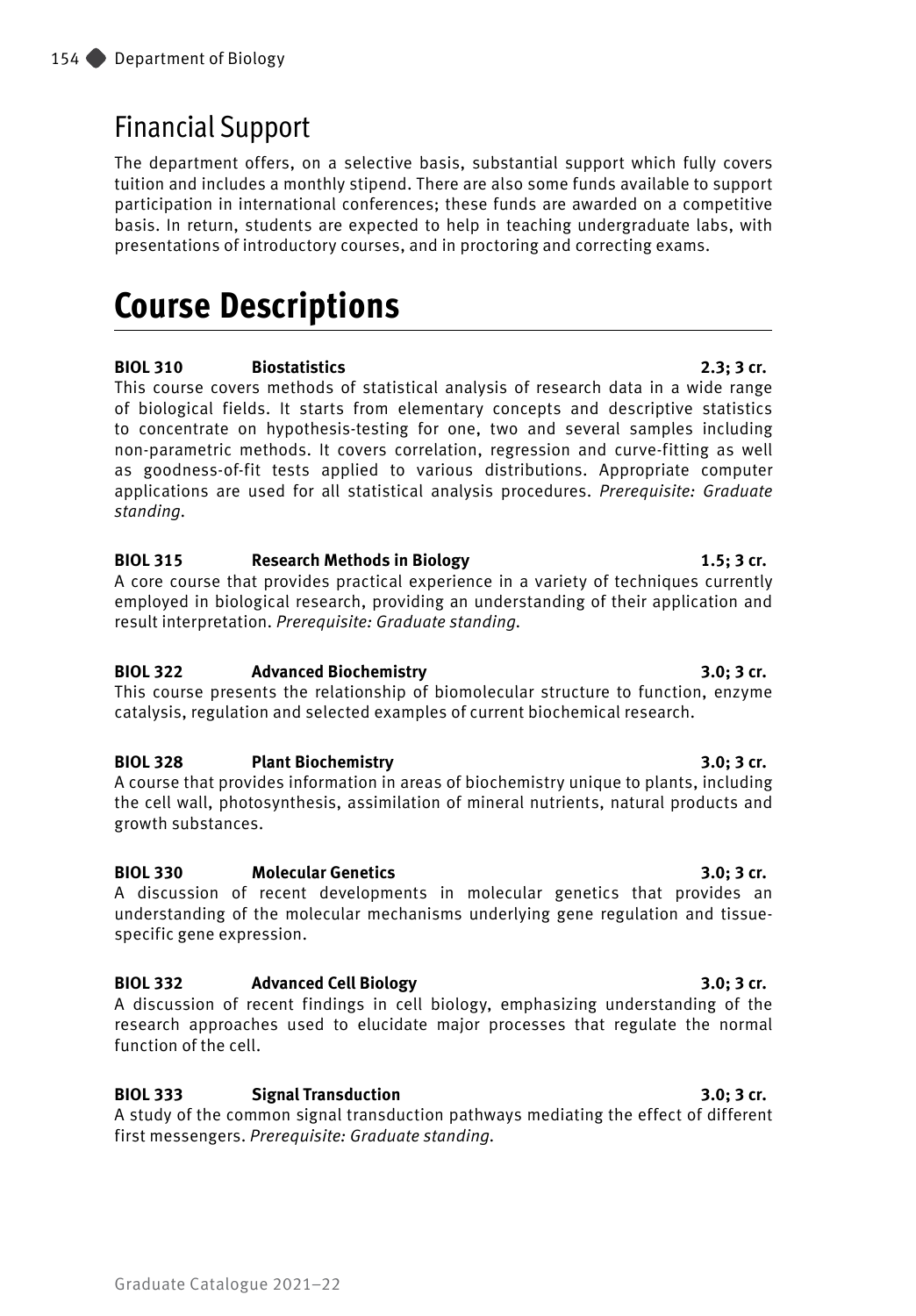### **BIOL 335 Molecular Biology of Cancer 3.0; 3 cr.**

A course that deals with the regulatory mechanisms of neoplastic cell growth and cancer cell metastasis. This course includes a discussion of recent developments in molecular genetics of the intra- and/or inter-cellular mechanisms involved in tumor formation, cellular proliferation, apoptosis, invasion and metastasis. *Prerequisite: Graduate standing.*

### **BIOL 338 Cancer and Natural Products 3.0; 3 cr.**

This course is designed to introduce students to the numerous natural compounds that show promise in the treatment of cancer and the mechanism-based approaches to this treatment using these compounds. In addition, the course provides information on the research designs, protocols and assays involving natural compounds.

### **BIOL 341 Advanced Microbiology 3.0; 3 cr.**

A study of energy metabolism of various microbial groups emphasizing degradation of organic compounds under aerobic and anaerobic conditions. This course also deals with applications of microorganisms in industrial, medical and environmental fields.

### **BIOL 362 Advanced Ecology 2.3; 3 cr.**

A discussion and analysis of topics of current interest in ecology with emphasis on population and community dynamics, and methods of ecological investigation and analysis; includes field work.

### **BIOL 363 Population and Community Ecology 3.0; 3 cr.**

A course that introduces the various models and theories of population dynamics and community structure, and their applications in assessing the complex interactions that occur in natural plant-animal systems as a result of long co-evolution, with an emphasis on chemical ecology.

### **BIOL 364 Conservation and Restoration Ecology 3.0; 3 cr.**

A course that introduces various concepts and applications in the field of conservation and landscape ecology. Degradation processes, principles of restoration ecology, and models of conservation biology are discussed. Part of this course concentrates on the use of remote sensing, GIS and GPS as tools in landscape ecology.

### **BIOL 370 Bioinformatics 2.3; 3 cr.**

A project-based course that teaches computer and statistics skills to handle biological data efficiently and creatively. Projects can involve the analysis of any type of biological data, such as image data, survival data, microarray data, sequence data, nextgeneration sequencing data, etc. Students can either analyze data from their own work or recapitulate parts of a published analysis. During the course, each student writes analysis scripts in R that automatize an entire workflow from data pre-processing to analysis, output of results and plotting.

### **BIOL 390 Special Topics in Biology 1, 2, 3 or 4 cr.**

*Prerequisites: Graduate standing and consent of instructor. May be repeated for credit.*

### **BIOL 391 Tutorial 2 or 3 cr.**

*Every term. Prerequisites: Graduate standing and consent of instructor. Cannot be repeated for credit. Graded: Pass/No Pass (or Fail).*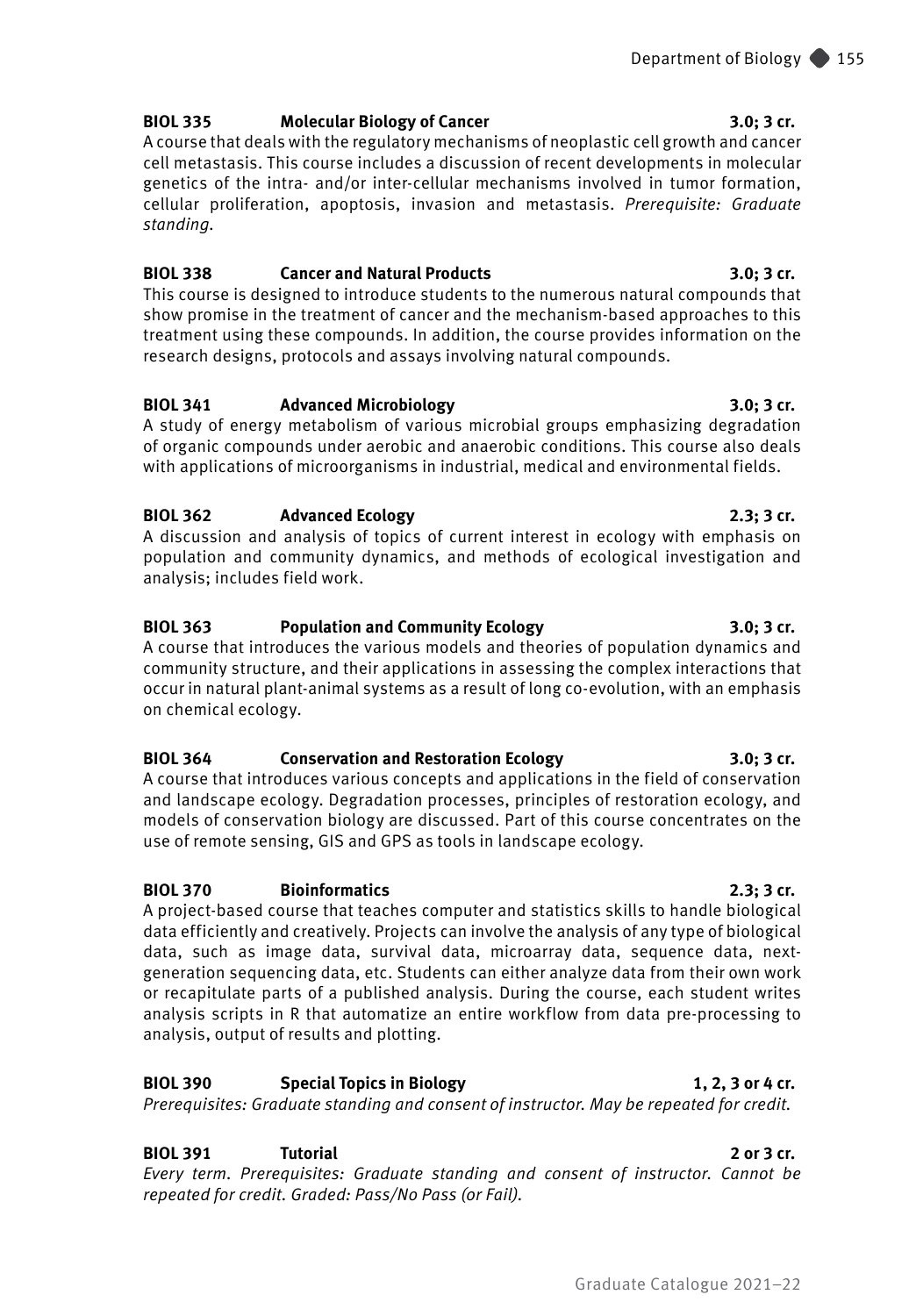### 156 Department of Biology

| <b>BIOL 393</b> | Seminar                                                                                        | 1 cr. |
|-----------------|------------------------------------------------------------------------------------------------|-------|
|                 | This course trains students on how to present research findings. <i>Prerequisite: Graduate</i> |       |
| standing.       |                                                                                                |       |

| <b>BIOL 395A/B</b><br>Prerequisite: Consent of advisor. | <b>Comprehensive Exam</b>                                                                                                                | 0 cr. |
|---------------------------------------------------------|------------------------------------------------------------------------------------------------------------------------------------------|-------|
| <b>BIOL 399 MS</b>                                      | <b>Thesis</b>                                                                                                                            | 9 cr. |
| <b>BIOL 480</b>                                         | <b>Qualifying Exam Part I: Comprehensive Exam</b><br>Every term. Prerequisite: Completion of a minimum of 18 credit hours of coursework. | 0 cr. |

## **BIOL 481 Qualifying Exam Part II: Defense of Thesis Proposal 0 cr.**

*Every term. Pre- or corequisite: BIOL 480.*

**BIOL 4841 PhD Thesis 30 cr.** *Every term. To be taken only by regular track PhD students. Taken at first thesis registration, then registered for every subsequent term with sequential letter annotations (A-L ; 0 credits) until completion of thesis work.*

### **BIOL 4881 PhD Thesis 42 cr.** *Every term. To be taken only by accelerated track PhD students. Taken at first thesis registration, then registered for every subsequent term with sequential letter annotations (A-L; 0 credits) until completion of thesis work.*

### **BIOL 491 Tutorial 2 or 3 cr.**

*Every term. Prerequisite: Consent of instructor. Students with an MS are exempted. Cannot be repeated for credit. Graded: Pass/No Pass (or Fail).*

### **BIOL 493/493A** CMBL Seminar 1 cr./0 cr.

*Students enrolled in the CMBL program present research findings. Prerequisite: Enrollment in CMBL program. Academic credit will be received only once during the first year; subsequent terms will be recorded but not credited. Graded: Pass/No Pass (or Fail).*

### **BIOL 494 CMBL Laboratory Rotation 3 cr.**

Students taking this course will be conducting a small research project in any area pertinent to the field of Cell and Molecular Biology. The research has to be conducted in two different laboratories under the supervision of a faculty member from the Biology Department. The supervisor should ensure that the student receives the necessary training in safety and technical issues required for the successful progress of the project and that the work involved meets the ethical criteria set by AUB Human Research Protection Program and Institutional Animal Care and Use Committee (IACUC). Graded: *Pass/No Pass (or Fail).*

<sup>1)</sup> The choice to register for BIOL 484 or BIOL 488 should be done in consultation with the thesis advisor to ensure that the total number of PhD thesis credits and PhD course credits are met as per AUB rules and regulations.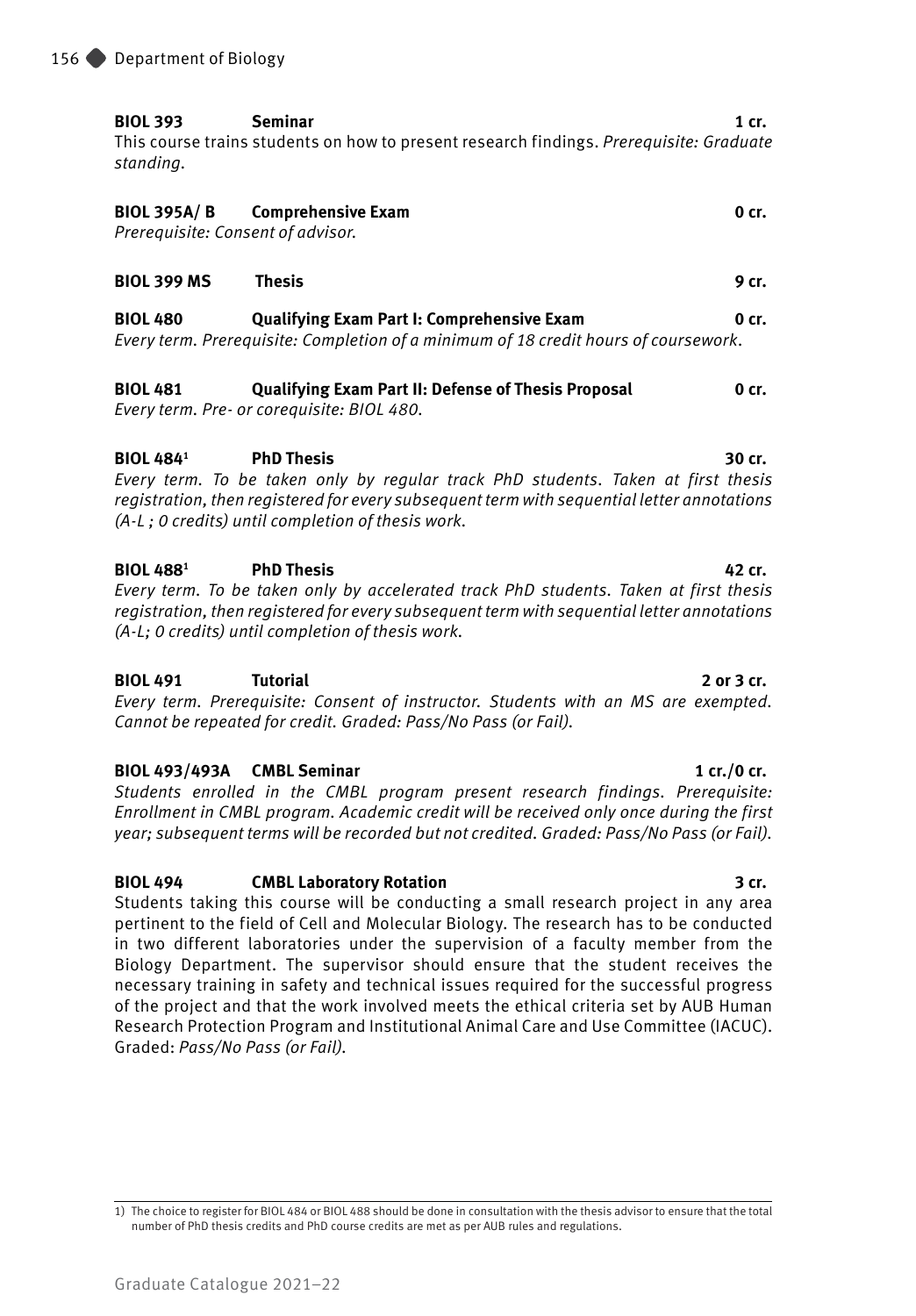## **Sample Student Programs of Study**

| BS holder working for MS (21 cr.) |       |                      | BS holder working for PhD (36 cr.) |  |
|-----------------------------------|-------|----------------------|------------------------------------|--|
| <b>First term</b>                 |       | <b>First term</b>    |                                    |  |
| <b>BIOL 315</b>                   | 3 cr. | <b>BIOL 315</b>      | 3 cr.                              |  |
| <b>BIOL</b> elective              | 3 cr. | <b>BIOL 330</b>      | 3 cr.                              |  |
| <b>BIOL 393</b>                   | 1 cr. | <b>BIOL 494</b>      | 3 cr.                              |  |
| <b>BIOL 391A</b>                  | 2 cr. | <b>BIOL 493A</b>     | $0$ cr.                            |  |
|                                   | 9 cr. |                      | 9 сг.                              |  |
| <b>Second term</b>                |       | <b>Second term</b>   |                                    |  |
| <b>BIOL 310</b>                   | 3 cr. | <b>BIOL 310</b>      | 3 cr.                              |  |
| <b>BIOL</b> elective              | 3 cr. | <b>BIOL 332</b>      | 3 cr.                              |  |
| <b>BIOL</b> elective              | 3 cr. | <b>BIOL 491</b>      | 2 cr.                              |  |
|                                   |       | <b>BIOL 493</b>      | 1 cr.                              |  |
|                                   | 9 cr. |                      | 9 cr.                              |  |
| <b>Third term</b>                 |       | <b>Third term</b>    |                                    |  |
| <b>BIOL</b> elective              | 3 cr. | <b>BIOL 370</b>      | 3 cr.                              |  |
|                                   |       | <b>BIOL 322</b>      | 3 cr.                              |  |
|                                   |       | <b>BIOL</b> elective | 3 cr.                              |  |
|                                   |       | <b>BIOL 493A</b>     | $0$ cr.                            |  |
|                                   | 3 cr. |                      | 9 cr.                              |  |
|                                   |       |                      |                                    |  |
| <b>Fourth term</b>                |       | <b>Fourth term</b>   |                                    |  |
|                                   |       | <b>BIOL</b> elective | 3 cr.                              |  |
|                                   |       | <b>BIOL</b> elective | 3 cr.                              |  |
|                                   |       | <b>BIOL</b> elective | 3 cr.                              |  |
|                                   |       | <b>BIOL 493A</b>     | 0 cr.                              |  |
|                                   |       |                      | 9 сг.                              |  |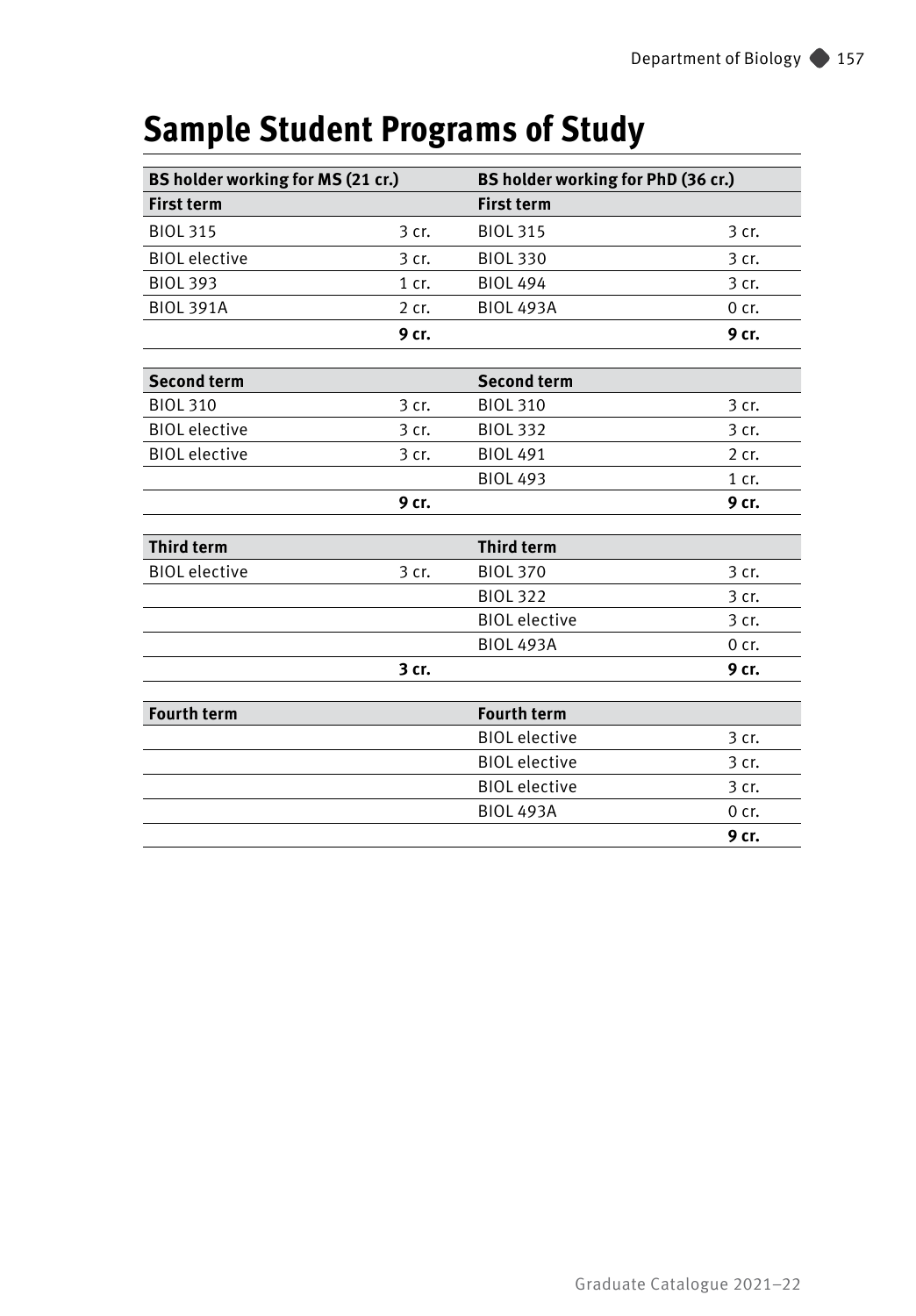| AUB MS holder working for PhD (18 cr.) |             | Non-AUB MS holder working for PhD (22 cr.) |         |
|----------------------------------------|-------------|--------------------------------------------|---------|
| <b>First term</b>                      |             | <b>First term</b>                          |         |
| <b>BIOL 330</b>                        | 3 cr.       | <b>BIOL 310</b>                            | 3 cr.   |
| <b>BIOL 332</b>                        | 3 cr.       | <b>BIOL 493</b>                            | $1$ cr. |
| <b>BIOL 494</b>                        | 3 cr.       | <b>BIOL 494</b>                            | 3 cr.   |
| <b>BIOL 493A</b>                       | $0$ cr.     |                                            |         |
|                                        | 9 cr.       |                                            | 7 cr.   |
|                                        |             |                                            |         |
| <b>Second term</b>                     |             | <b>Second term</b>                         |         |
| <b>BIOL 322</b>                        | 3 cr.       | <b>BIOL 315</b>                            | 3 cr.   |
| <b>BIOL 370</b>                        | 3 cr.       | <b>BIOL 322</b>                            | 3 cr.   |
| <b>BIOL 493</b>                        | 1 cr.       | <b>BIOL 370</b>                            | 3 cr.   |
| Elective                               | 2 or 3 cr.  | <b>BIOL 493A</b>                           | $0$ cr. |
|                                        | 9 or 10 cr. |                                            | 9 cr.   |
|                                        |             |                                            |         |
| <b>Third term</b>                      |             | <b>Third term</b>                          |         |
|                                        |             | <b>BIOL 330</b>                            | 3 cr.   |
|                                        |             | <b>BIOL 332</b>                            | 3 cr.   |
|                                        |             | <b>BIOL 493A</b>                           | $0$ cr. |
|                                        |             |                                            | 6 cr.   |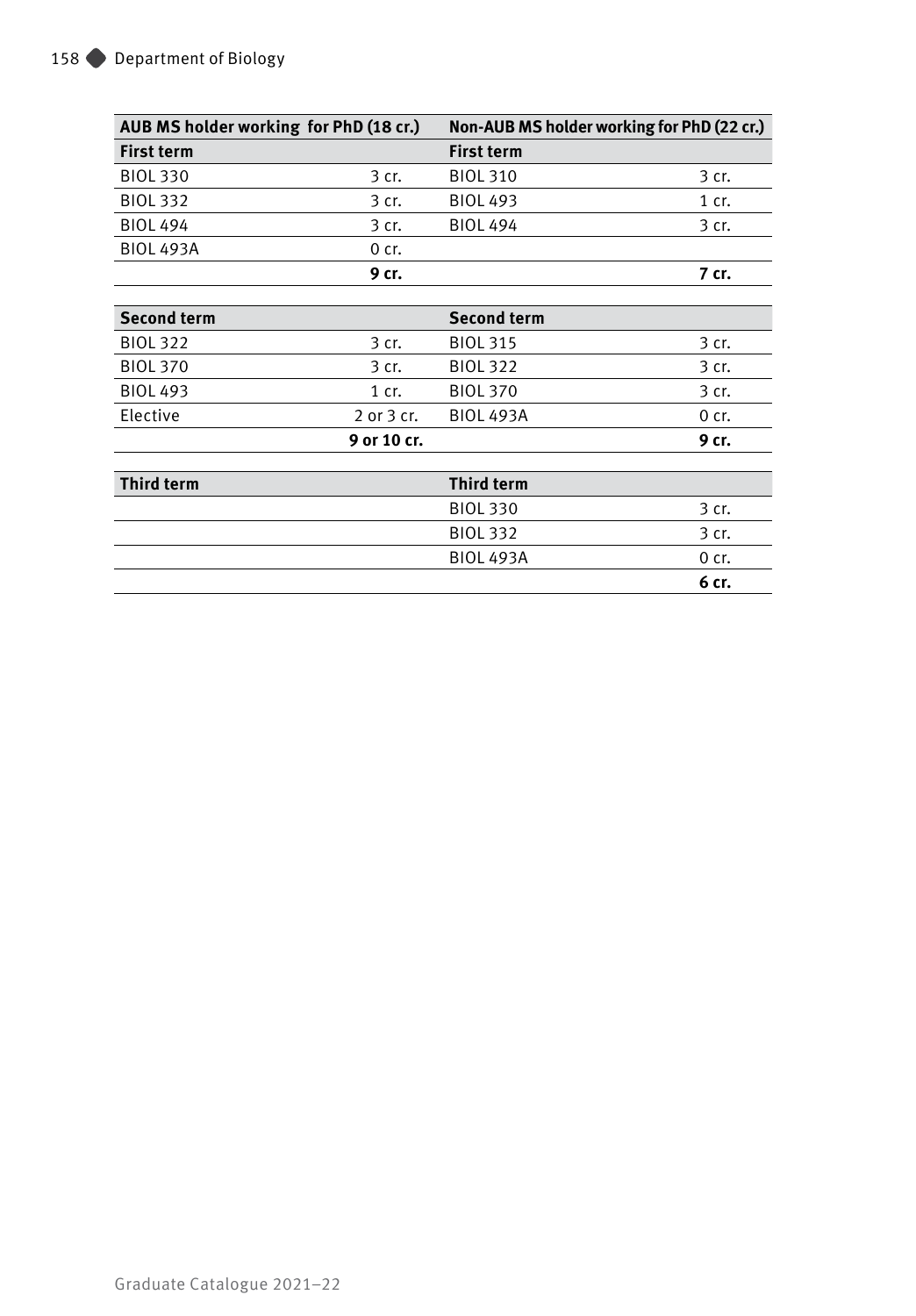## **Department of Chemistry**

| Chairperson:                 | Patra, Digambara J.                                                                                                                                                                                                               |
|------------------------------|-----------------------------------------------------------------------------------------------------------------------------------------------------------------------------------------------------------------------------------|
| Professors:                  | Al-Ghoul, Mazen H.; Bouhadir, Kamal H.; Ghaddar,<br>Tarek H.; Ghauch, Antoine R.; Haddadin, Makhlouf J.;<br>Halaoui, Lara I.; Hasanayn, Faraj A.; Kaafarani, Bilal R.;<br>Patra, Digambara J.; Saliba, Najat I.; Sultan, Rabih F. |
| <b>Associate Professors:</b> | Karam, Pierre M.; El-Rassy, Houssam T.; Hmadeh,<br>Mohamad A.                                                                                                                                                                     |
| <b>Assistant Professor:</b>  |                                                                                                                                                                                                                                   |
| Instructors:                 | Abi Rafii, Randa A.; Deeb, Hana H.; Sadek, Samar A.                                                                                                                                                                               |
|                              |                                                                                                                                                                                                                                   |

## **MS in Chemistry**

The department offers the MS degree in Chemistry. Graduate students may specialize in analytical, inorganic, organic or physical chemistry. Of the minimum 21 graduate course credits required for the MS degree, a minimum of 6 credits must be graduate courses in the concentration field of chemistry, and 6 credits must be graduate courses in chemistry outside the student's field of specialization. CHEM 361 is a requirement for all graduate students. A 9-credit thesis, CHEM 399, is required.

The research interests of the chemistry faculty include synthetic heterocyclic chemistry, synthesis of biomaterials for drug delivery and synthesis of carbocyclic DNA analogs; reactive intermediates; cage compounds; coordination and organometallic chemistry; supramolecular chemistry; photocatalysis; photoelectrochemistry of semiconductors; synthesis, assembly and physical properties of nanostructured materials; surface chemistry; irreversible nonequilibrium thermodynamics and statistical mechanics; nonlinear dynamics in chemistry; generalized hydrodynamics; chemical waves; patterns and fractals in precipitate and metal electro-deposition systems; laboratory and field investigations of atmospheric chemistry processes; design and synthesis of dyes for dye sensitized solar cells; self-assembled mono-layers (SAMs) of bioactive material and poly-peptides on metal surfaces; study of electronic structure of unsaturated transition metal complexes and their reactions; discotic liquid crystals; synthesis of electrondeficient materials for organic electronics and opto-electronics applications; organic light emitting diodes (OLEDs); organic field effect transistors (OFETs); organic solar cells; molecular recognition; solid-state stacking of organic materials; biocatalysis; control of inorganic phase growth; developing new probe molecules based on nanocapsules, nanocrystals, curcurmin and PAHs for physical and biophysical studies; fluorescence sensing and spectroscopic investigation on multi-component analysis and biosensor development; fluorescence spectroscopy, imaging and applications; hybrid solid materials; luminescence, solid surface room temperature phosphorescence (SS-RTP) and diffuse reflectance spectrometry (DRS); monitoring of organic and inorganic pollutants in industrial effluent under rigorous conditions; nanoscopy and single molecule studies in physical and biophysical chemistry; new methods for depollution of water contaminated by organic pollutants; photophysical and biophysical chemistry; probe chemistry; use of the reductive properties of Zero Valent Iron for the degradation of pesticides and chlorinated organic compounds in water; renewable energy, biosensing and photochemistry at the single molecule level.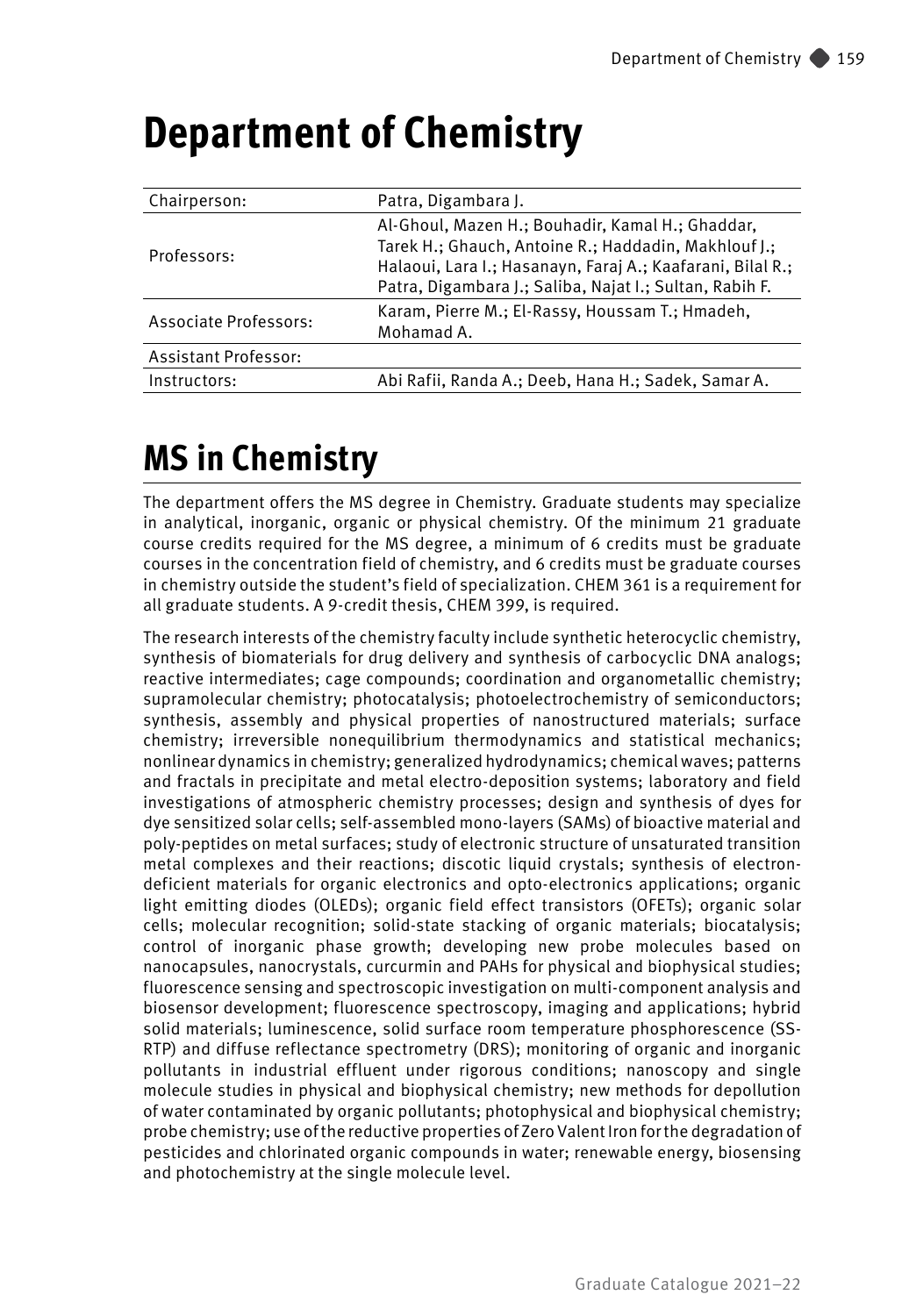## **Course Descriptions**

### **CHEM 301 Structure of Inorganic Compounds 3.0; 3 cr.**

Electronic absorption spectra of complex inorganic molecules; vibrational, NMR, NQR, EPR and Mössbauer spectroscopy; physical methods of determination of the structure of inorganic molecules. *Annually.*

### **CHEM 303 Chemistry of the Coordination Compounds 3.0; 3 cr.**

Applications of Orgel and Tanabe-Sugano diagrams; factors affecting stability of coordination compounds; stereochemistry; trans-effect; stabilization of oxidation states; mechanisms of the reactions of coordination compounds; catalysis by coordination compounds. *Annually.*

### **CHEM 304 Mechanisms of Inorganic Reactions 3.0; 3 cr.**

Mechanisms of substitution reactions in octahedral and square planar metal complexes; mechanisms of oxidation-reduction, metal ion catalysis and photochemistry; application of symmetry rules to inorganic reactions; fluxional molecules. *Alternate years.*

### **CHEM 311 Advanced Organic Chemistry 3.0; 3 cr.**

Electronic interpretation of organic reactions; correlation of inductive, resonance and steric effects with reactivity of molecules; chemistry of carbocations, carbanions, carbenes, carbenoids and radicals as intermediates in characteristic organic reaction mechanisms. *Annually.*

### **CHEM 313 Physical Organic Chemistry 3.0; 3 cr.**

Organic reactions mechanisms, linear free energy relationships, solvent and reagent correlations, isotope effects, catalysis in weak and strong acid and base medium, organic photochemistry and pericyclic reactions. *Alternate years.*

### **CHEM 314 Heterocyclic Chemistry 3.0; 3 cr.**

A general survey of the synthesis and reactions of selected classes of heterocyclic compounds; spectroscopic properties and structural relationships. *Alternate years*.

### **CHEM 315 Chemistry and Technology of High Polymers 3.0; 3 cr.**

An introduction to the chemistry of high polymers; types, mechanisms and kinetics of polymerization; structure, characterization and properties of macromolecules; preparation, processing and uses of the more common condensation and addition polymers used in plastics, elastomers and fibers. *Alternate years*.

### **CHEM 316 Chemistry of Synthetic Polymers 3.0; 3 cr. for Biomedical Applications**

An introduction to the chemistry of synthetic polymers and their applications in the biomedical field; nomenclature, preparations, reactions, synthesis, mechanisms, characterization, biocompatibility and biodegradability. A general presentation of biomedical applications of synthetic polymers in bones, joints, teeth, artificial organs, synthetic skin, contact lenses, time-release drug delivery and gene delivery. *Alternate years.*

Graduate Catalogue 2021–22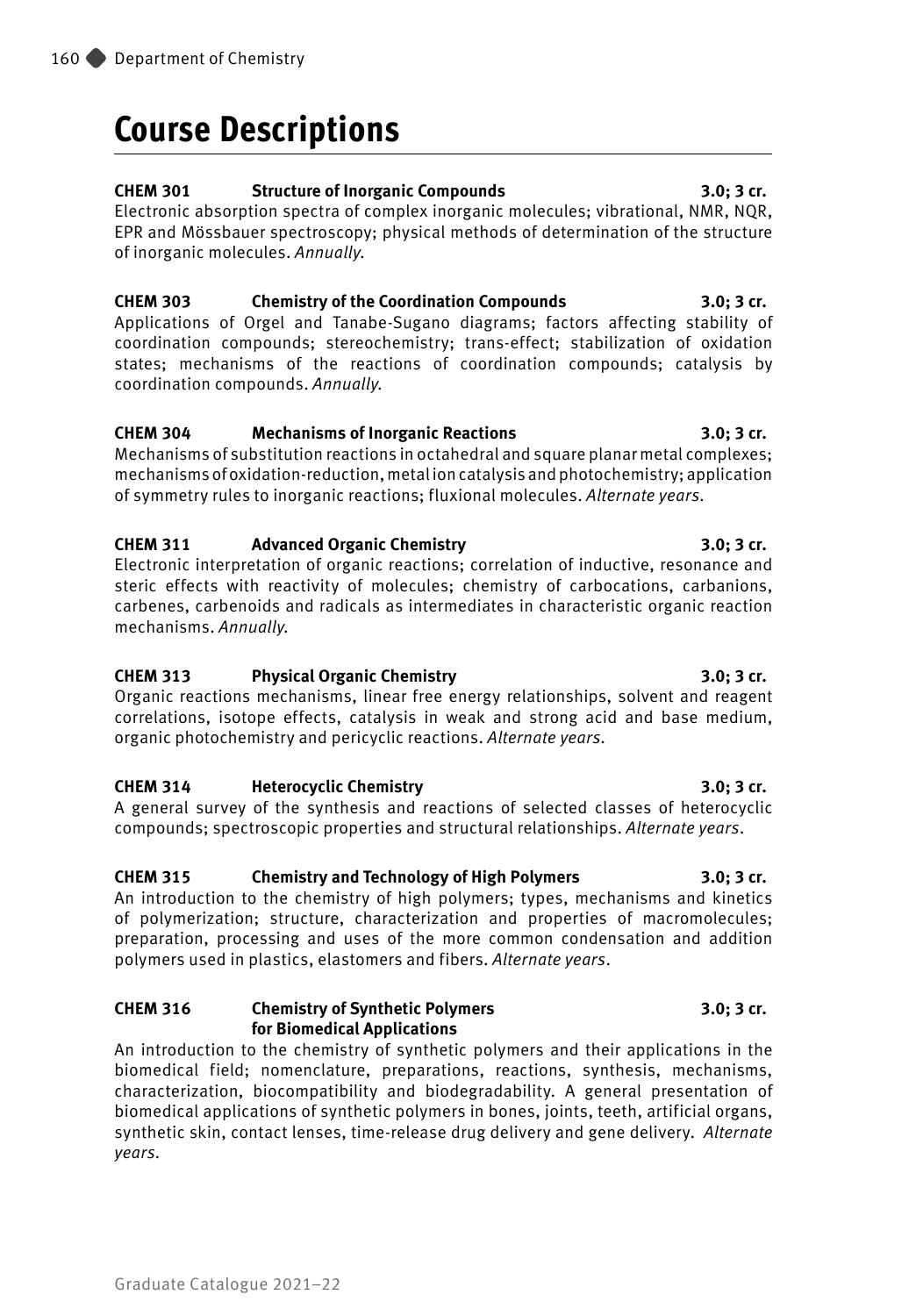### **CHEM 317 Synthetic Organic Chemistry 3.0; 3 cr.**

A survey of new reagents and synthetic procedures used in advanced organic synthesis; oxidation and reduction reagents in organic synthesis; protecting groups; carboncarbon bond formation; functional groups inter-conversions. *Alternate years.*

### **CHEM 321 Quantum Chemistry 3.0; 3 cr.**

Wave mechanics, solutions of time-independent Schrödinger equation, particle in a box, harmonic oscillator, angular momentum, H-atom, atomic orbitals, variational theorem, perturbation theory, polyelectronic atoms, Slater determinants, term symbols, Hückel MO theory, electronic wave functions, SCF and CI calculations. *Alternate years*.

### **CHEM 322 Statistical Thermodynamics 3.0; 3 cr.**

General statistical mechanics of independent particles; partition functions for atoms and molecules, and simple chemical equilibria; heat capacities of solids, configuration of polymers, ensembles, theory of imperfect gases and mixtures, lattice statistics, irreversible processes. *Alternate years*.

### **CHEM 323 Chemical Kinetics 3.0; 3 cr.**

Rate analysis, modern experimental techniques, theories of chemical kinetics, selected topics in gas phase and solution kinetics, characterization of transition states by abinitio methods. *Alternate years.*

### **CHEM 324 Electrochemistry 3.0; 3 cr.**

Fundamentals and applications of electrochemistry. Overview of electrode processes, potentials and thermodynamics of cells; kinetics of electrode reactions; Marcus microscopic theory for charge transfer; treatment of mass transfer by migration and diffusion; electrochemical techniques including potential step methods, potential sweep methods, and hydrodynamic methods; electrode reactions with coupled homogeneous chemical reactions; instrumentation. *Alternate years.*

### **CHEM 325 Molecular Spectroscopy 3.0; 3 cr.**

Review of basic quantum mechanics; fundamental features of spectroscopy and experimental methods; atomic spectra; diatomic molecules; rotational spectroscopy; vibrational spectroscopy; electronic spectroscopy; polyatomic molecules; direct product representations and selection rules; re-emission of energy by excited molecules; fluorescence; fluorescence spectra; molecular beams and lasers. *Alternate years.*

### **CHEM 331 Chemical Instrumentation for Environmental Analysis 3.0; 3 cr.** Qualitative and quantitative analytical methods; ultraviolet (UV) and infrared (IR)

spectroscopy; atomic absorption (AA) and emission spectroscopy; introduction to chromatographic separations. Designed for the Master's Degree Programs in Environmental Sciences.*Annually.*

### **CHEM 332 Chemical Separations in Environmental Analysis 3.0; 3 cr.** Fundamentals of analytical separations; distribution methods in discrete stages; methods in continuous stages; chromatographic methods: GC, HPLC, SFC; nonchromatographic methods: electrophoresis, field-flow fractionation, size exclusion; recent innovations. Designed for the Master's Degree Programs in Environmental Sciences. *Annually.*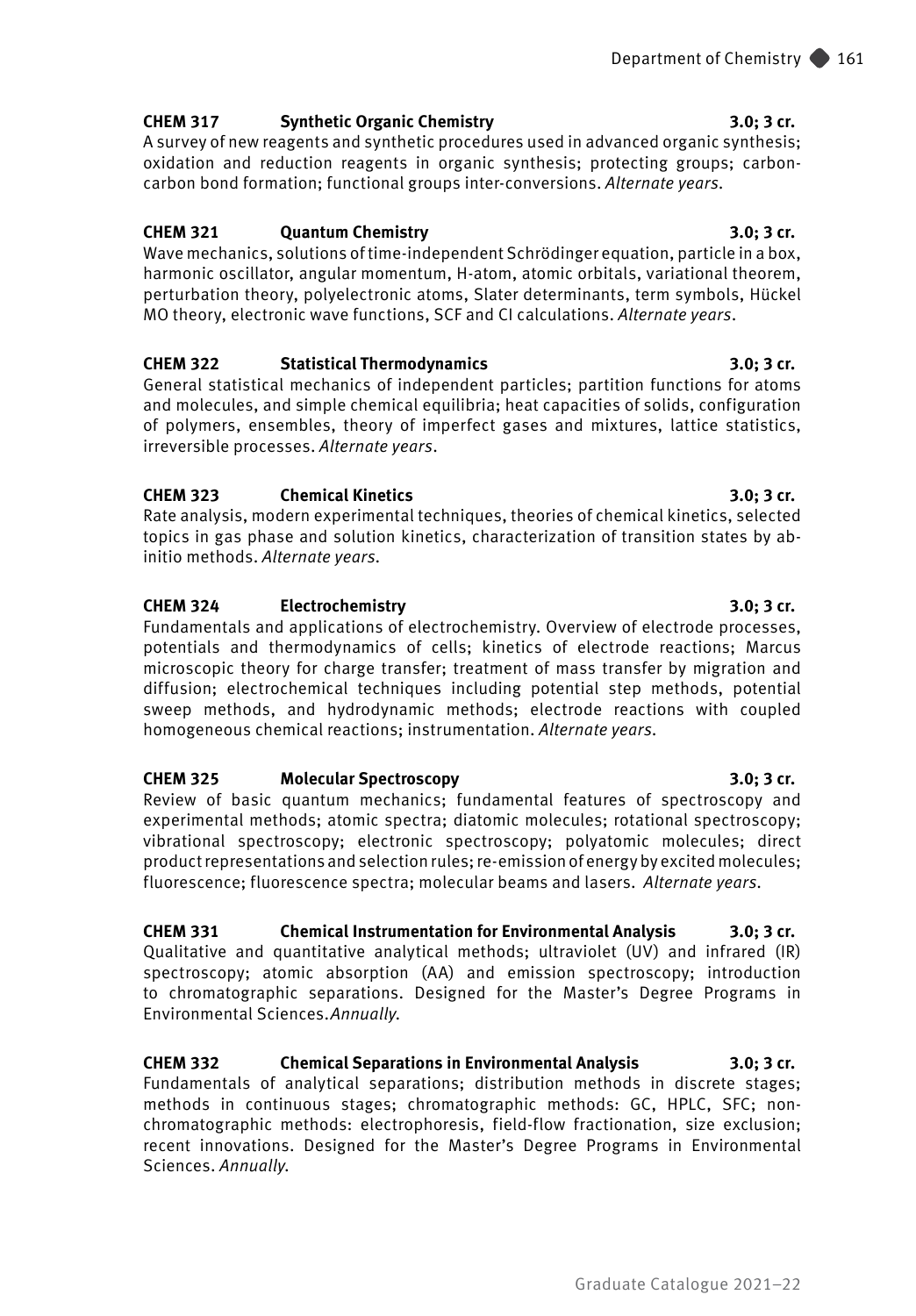### **CHEM 351** Special Topics 3 cr.

*May be repeated for credit with consent of the department.*

### **CHEM 361 Tutorial 3 cr.** 3 cr. A tutorial that should be taken during a student's second or third term of graduate studies, but not during a summer session. Students taking CHEM 361 are required

to submit written reports to their advisors and to present a seminar to the students and faculty of the department. CHEM 361 is required of all graduate students in the department.

| <b>CHEM 395A/B</b> | <b>Comprehensive Exam</b> | 0 cr. |  |
|--------------------|---------------------------|-------|--|
|                    |                           |       |  |

*Prerequisite: Consent of advisor.*

**CHEM 399 MS Thesis 9 cr.**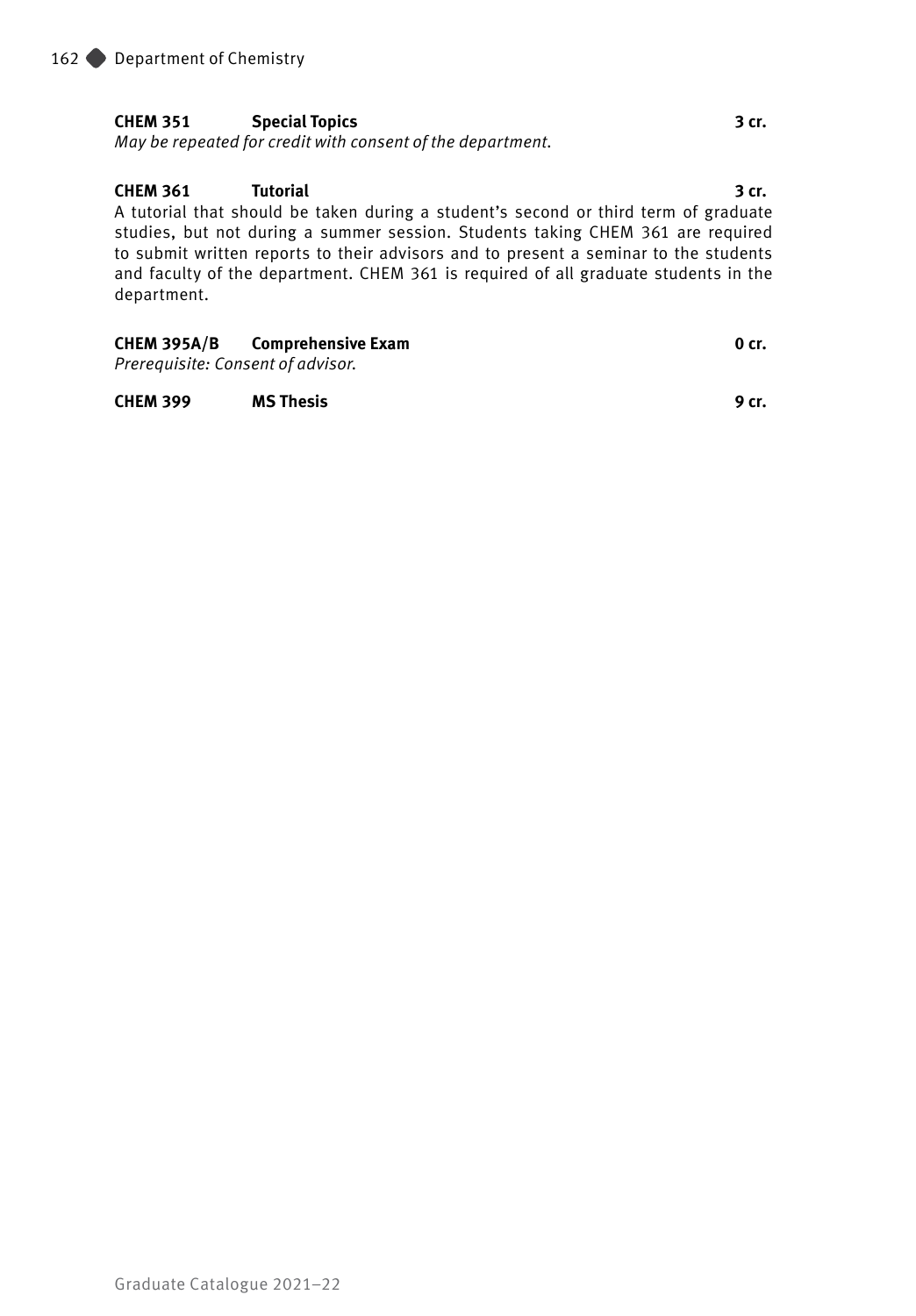## **Department of Computer Science**

| Chairperson:                 | Safa, Haidar H.                                              |
|------------------------------|--------------------------------------------------------------|
| Professors:                  | El-Hajj, Wassim; Safa, Haidar H.; Turkiyyah, George M.       |
| Associate Professors:        | Abu Salem, Fatima K.; Elbassuoni, Shady; Khabbaz,<br>Maurice |
| <b>Assistant Professors:</b> | El Hajj, Izzat; Mouawad, Amer; Nassar, Mohamed               |
| Senior Lecturer:             | Jureidini, Wadi' N.                                          |
| Lecturers:                   | Bdeir, Mahmoud; Raheel, Saeed                                |
| Instructors:                 | Aoude, Loa; Sidani-Bohsali, Hayat                            |
|                              |                                                              |

The Department of Computer Science offers a program leading to the degree of Master of Science (MS) in Computer Science. For more information about the department, visit <https://website.aub.edu.lb/fas/cs/Pages/index.aspx>.

## **Mission Statement**

The department of Computer Science at the American University of Beirut prepares students for advanced studies and professional careers in the dynamically changing world of computing and information technology. Our programs combine the theoretical foundations of computing with the practical knowledge of software development vital to industry, to provide broad and integrated curriculums.

The department offers a Bachelor of Science (BS) degree in computer science, designed to be completed typically in three years. It also offers a Master of Science (MS) program designed to provide advanced and specialized education in computing, offered in formats that meet the needs of both working professionals and full-time students.

The department has vigorous research programs in theoretical computer science networking and security, machine learning and data science, high-performance computing, data mining and information retrieval, and software engineering. Our faculty members are committed to contributing to the advancement of the field of computing through scholarly activities, in which our students play a vital role.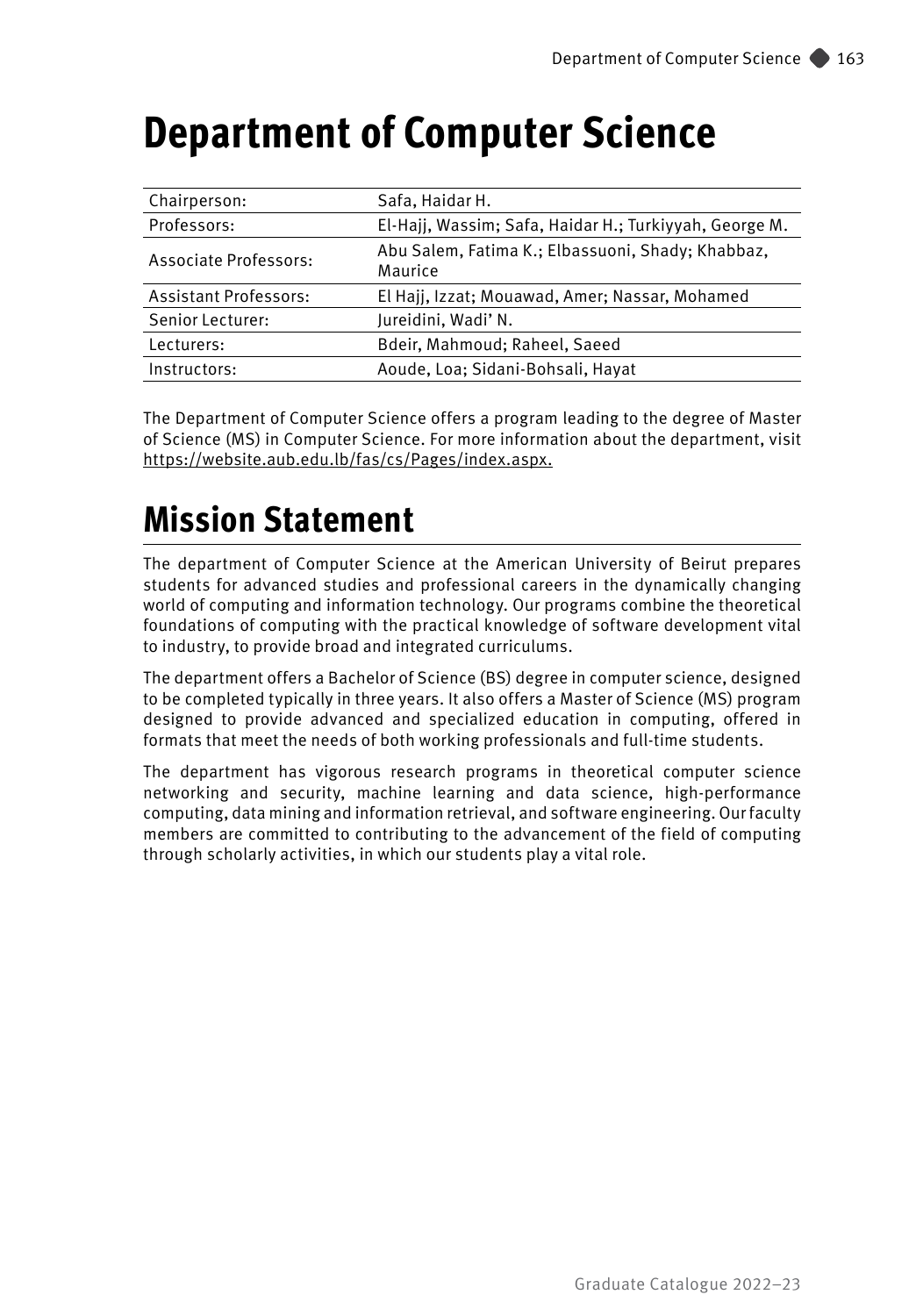## **MS in Computer Science**

In addition to the university requirements for graduate study in the Faculty of Arts and Sciences, students must complete: (1) 21 credits and a thesis (thesis option), (2) 27 credits and a project (project option), or (3) 30 credits of course work (course-based option). For all options, the student must take 3 credits from each of the following 3 categories (9 credits in total): theory, systems, and applications. The remaining credits (12 for the thesis option, 18 for the project option, and 21 for the course-based option) are normally CMPS courses numbered 300 and above to be taken in coordination with the student's advisor. For more information about the program, visit https://website. aub.edu.lb/fas/cs/Pages/index.aspx.

## **Course Descriptions**

### **CMPS 314 Design and Analysis of Algorithms 3.0; 3 cr.**

A course that studies advanced data structures and algorithms, with an emphasis on the design of algorithms. Topics include advanced graph and search algorithms, dynamic programming, amortized analysis, parallelism, greedy and approximate algorithms, string and pattern matching, computational geometry and an introduction to the class of NP-complete problems. *This course was previously numbered CMPS 356*. *Annually.*

### **CMPS 323 Parallel Computing 3.0; 3 cr.**

A course that discusses the design, analysis and implementation of algorithms for parallel computers. Topics include selection, merging, sorting, searching, matrix computations, numerical problems and fast fourier transforms. Students develop skills in designing parallel algorithms and analyzing their asymptotic running time and memory requirements, and develop medium-sized parallel codes using modern languages and libraries. *This course was previously numbered CMPS 373*. *Annually.*

### **CMPS 332 Compiler Construction 3.0; 3 cr.**

Graduate students may be required to do extra reading, a term paper and/or an additional project.*Same as CMPS 232. This course was previously numbered CMPS 374. Annually.*

### **CMPS 342 Advanced Computer Networks 3.0; 3 cr.**

This course enhances students' knowledge about up-to-date networking topics and improves their research skills in the field. It reviews the major protocols of TCP/IP stack then introduces modern Internet routing, IP multicasting, quality of service, Internet telephony, IPv6, MPLS, etc. The course also covers the architectures of wireless local area networks (IEEE 802.11), mobile IP networks, Mobile Ad hoc Networks (MANETS), GSM and its evolution to UMTS then LTE, Internet of Things and Wireless Sensor Networks. Although the course is a lecture-based course, discussions are always encouraged. To prepare you to conduct independent research, the course contains a term research project in which students working in small groups select a related research topic to survey, identify existing problems, and try to propose solutions. *This course was previously numbered CMPS 384*. *Annually.*

### **CMPS 345 Distributed Systems 3.0; 3 cr.**

A distributed system consists of a set of nodes located at networked computers and communicate only by passing messages. This course provides techniques to abstract, design and implement efficient, scalable and fault-tolerant distributed systems.

### Graduate Catalogue 2022–23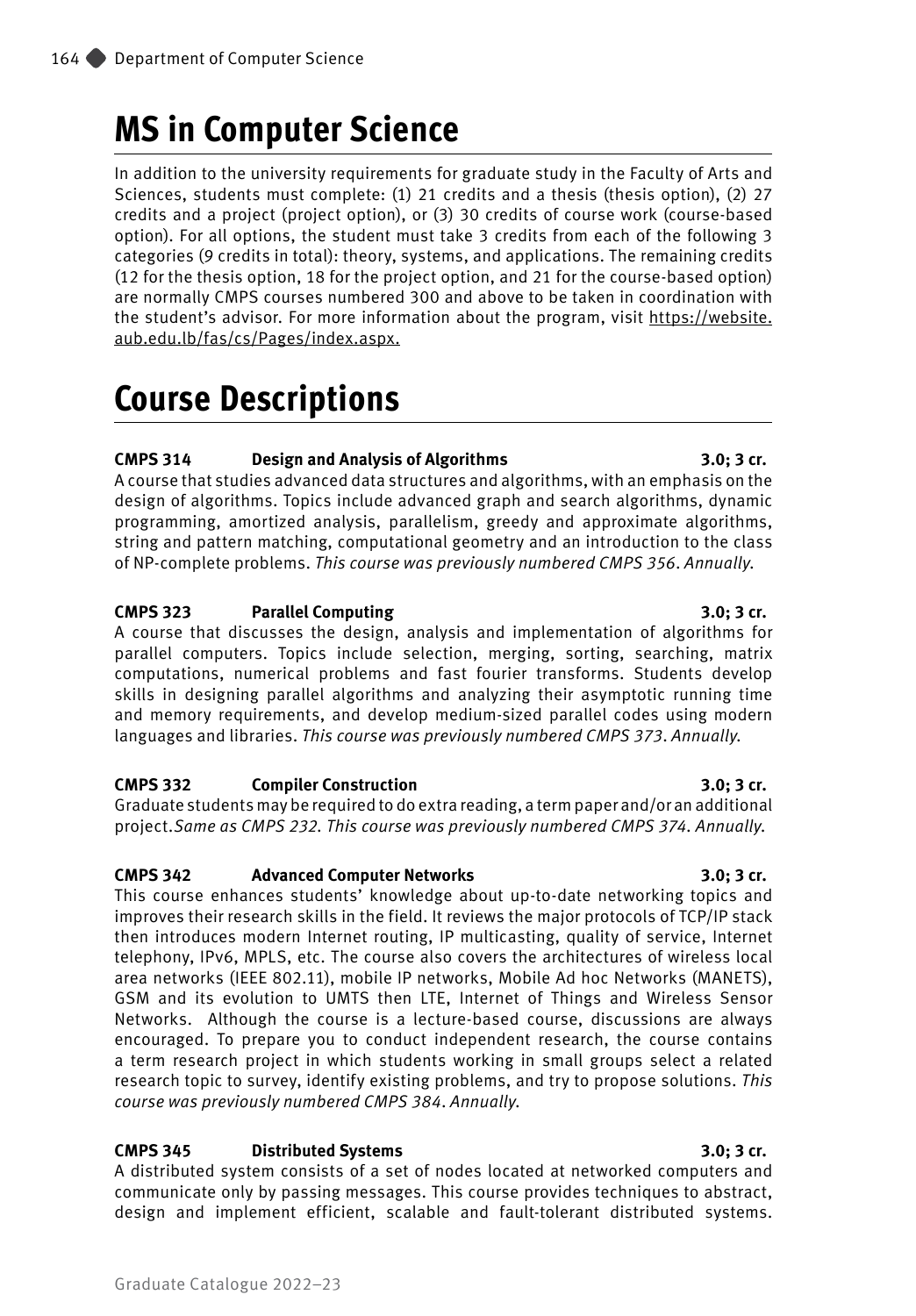Topics include, but are not limited to, inter-process communication, distributed synchronization and consensus (e.g., paxos, blockchain), fault-tolerance, distributed file systems (e.g., HDFS), and Hadoop ecosystem. *This course was previously numbered CMPS 375*. *Annually.*

### **CMPS 350 Discrete Models for Differential Equations 3.1; 3 cr.** A detailed study of methods and tools used in deriving discrete algebraic systems of equations for ordinary and partial differential equations: finite difference and finite element discretization procedures; generation and decomposition of sparse matrices, finite-precision arithmetic, ill-conditioning and pre-conditioning, Scalar, vector and parallelized versions of the algorithms. The course includes tutorial "immersion" sessions in which students become acquainted with state-of-the-art scientific software tools on standard computational platforms. *Prerequisites: Linear algebra and the equivalent of MATH/CMPS 251 (which can be taken concurrently) or upon consent of the instructor. Same as MATH 350. Occasionally.*

### **CMPS 351 Optimization and Nonlinear Problems 3.1; 3 cr.**

A study of practical methods for formulating and solving numerical optimization problems that arise in science, engineering and business applications. Newton's method for nonlinear equations and unconstrained optimization. Simplex and interior-point methods for linear programming. Equality and inequality-constrained optimization. Sequential quadratic programming. Emphasis is on algorithmic description and analysis. The course includes an implementation component where students develop software and use state-of-the-art numerical libraries. *Same as MATH 351. Annually.* 

### **CMPS 354 The Finite Element Method 3.0; 3 cr.**

A course that presents the theoretical foundations of the finite element method and some of its applications to partial differential equations. Topics include Sobolev spaces, existence and uniqueness of weak solutions and the Lax-Milgram lemma, regularity of weak solutions and a priori estimates, the Galerkin method, piecewise polynomial approximations, approximating solutions of boundary value problems for elliptic equations, and initial value problems for parabolic and hyperbolic equations. *Occasionally.*

### **CMPS 358 Introduction to Symbolic Computing 3.0; 3 cr.**

Introductory topics in computer algebra and algorithmic number theory that include fast multiplication of polynomials and integers, fast fourier transforms, primality testing and integers factorization. Applications to cryptography and pseudo-random number generation. Linear algebra and polynomial factorization over finite fields. Applications to error-correcting codes. Introduction to Grobner bases. *Same as MATH 358. Occasionally.* 

### **CMPS 359 Special Topics in Computational Science 3.0; 3 cr.**

A course on selected topics in computational science, which change according to the interests of visiting faculty, instructors and students. Selected topics cover state-of-theart tools and applications in computational science. *Prerequisite: Consent of instructor. Same as MATH 360. This course was previously numbered CMPS 360. Occasionally.* 

### **CMPS 364 Advanced Machine Learning 3.0; 3 cr.**

This course focuses on Deep Learning and its applications. Deep Learning has revolutionized the field of Machine Learning and has turned Artificial Intelligence from a research endeavor into an actual reality. In this course, students will learn about the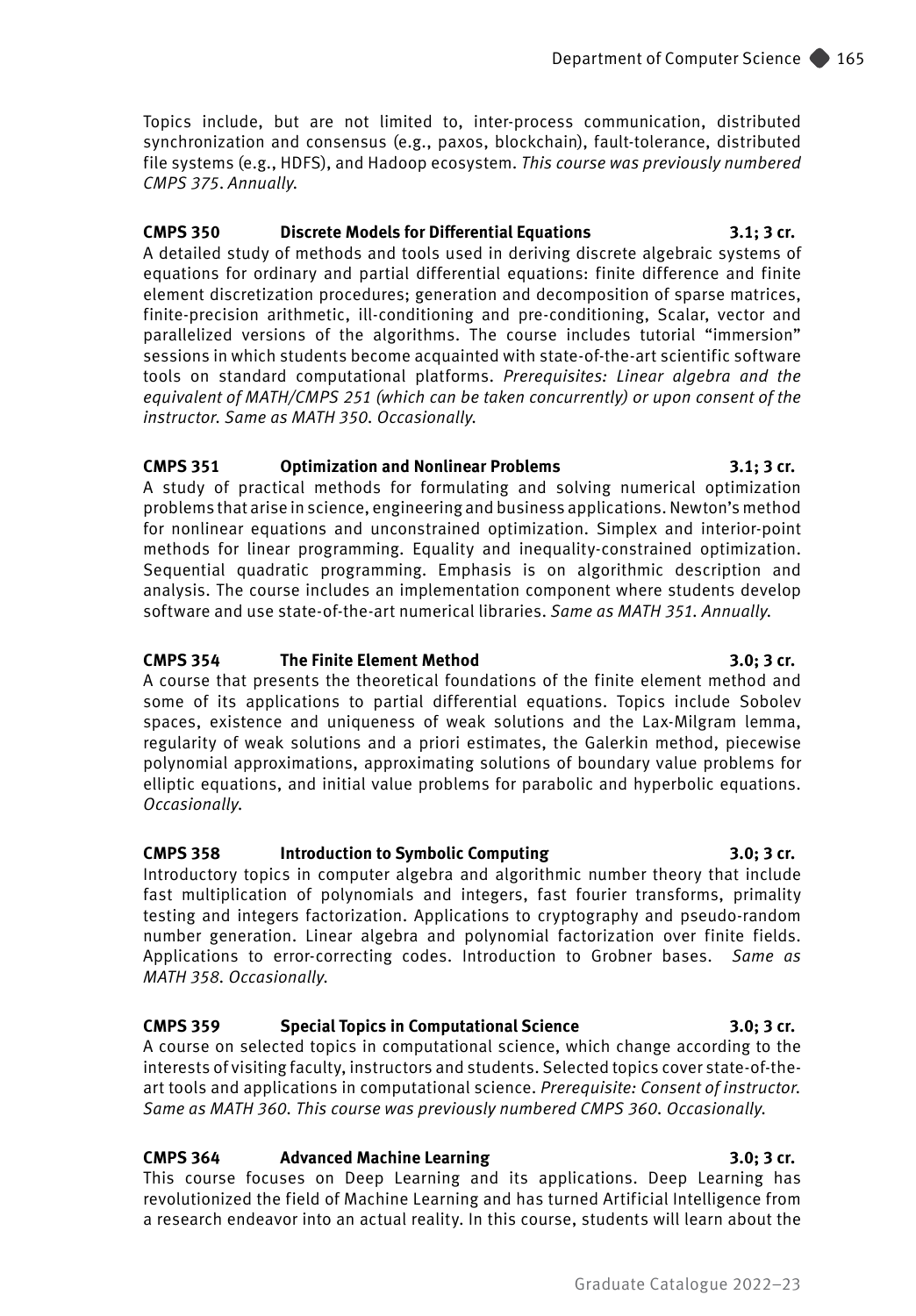fundamentals of Deep learning, and how to build Deep Learning models for various realworld applications, particularly in Computer Vision and Natural Language Processing. *This course was previously numbered CMPS 392*. *Annually.*

### **CMPS 365 Information Retrieval and Web Search 3.0; 3 cr.**

This course introduces graduate-level students to the basics of information retrieval, and the models and algorithms underlying modern search engines. Topics covered include: crawling; indexing; Boolean and vector space retrieval models; probabilistic information retrieval models; language models; top-k query processing; evaluation of information retrieval systems; relevance feedback; link analysis; latent semantic analysis; and information extraction. *This course was previously numbered CMPS 391 Occasionally.*

### **CMPS 371 Advanced Software Engineering 3.0; 3 cr.**

A course on state-of-the-art software engineering for large distributed and concurrent systems. Fundamental principles and concepts for specifying, designing, analyzing, implementing and testing such systems. Concurrent object oriented paradigms. Design patterns. Use of tools. Documentation using both formal and informal descriptions. *Students will develop at least one large software system as part of the course. This course was previously numbered CMPS 363. Annually.*

### **CMPS 385 Advanced Computer Graphics 3.0; 3 cr.**

A course that presents the basic concepts of 3D computer graphics. Topics include 3D object representations and manipulations, 3D transformation and viewing, hiddensurface and hidden-line removal, shading models, rendering, texture mapping, raytracing and animation techniques. *Occasionally.*

### **CMPS 386 Computer-Aided Geometric Design 3.0; 3 cr.**

Graduate students taking the course are assigned extra work in the form of outside reading, a term paper and/or an additional project. *Same as CMPS 286. Occasionally.*

### **CMPS 388 Computer Animation 3.0; 3 cr.**

A course that introduces the basic techniques and algorithms in computer animation. Topics include: history and applications of computer animation, modeling, interpolation, key framing, morphing, deformation, forward and inverse kinematics, particle systems and rigid body dynamics. *Occasionally*.

### **CMPS 395A/B Comprehensive Exam 0 cr.**

*Prerequisite: Consent of advisor.*

**CMPS 396 Special Topics in Computer Science 1 - 3 cr.** A course in which topics may vary each term and are expected to be in areas of active research. Students may register for this course twice (or more) on condition that course content differs.*Prerequisite: Consent of instructor. Annually.*

| <b>CMPS 397</b> | <b>Computer Science Tutorial</b> | $1 - 3$ cr. |
|-----------------|----------------------------------|-------------|
| <b>CMPS 398</b> | <b>MS Project</b>                | 3 cr.       |
| <b>CMPS 399</b> | <b>MS Thesis</b>                 | 9 cr.       |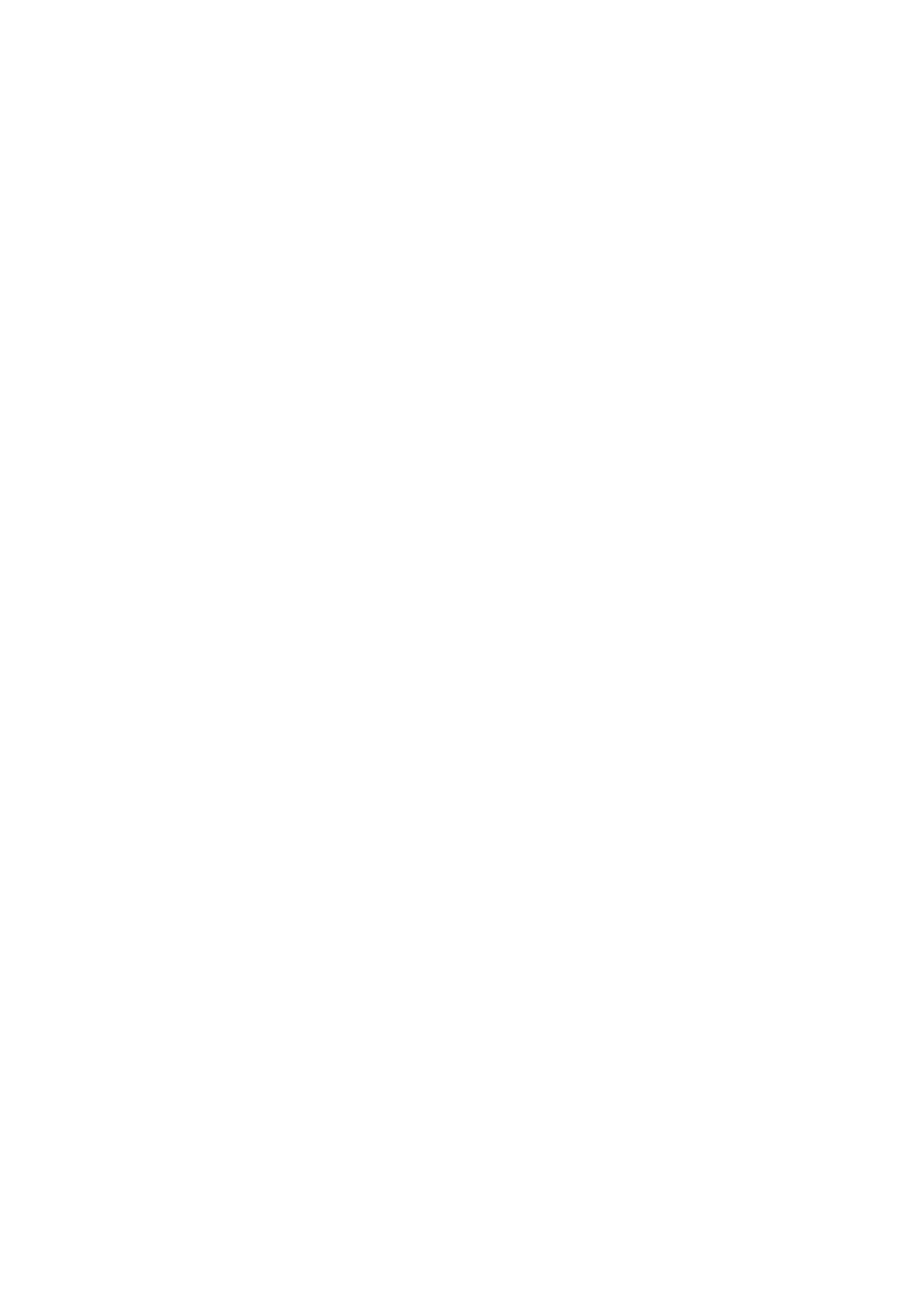## **Department of Economics**

| Chairperson:                 | Altug, Sumru Guler                                                                                                                                                                                                                                                                     |
|------------------------------|----------------------------------------------------------------------------------------------------------------------------------------------------------------------------------------------------------------------------------------------------------------------------------------|
| <b>Professor Emeritus:</b>   | Makdisi, Samir                                                                                                                                                                                                                                                                         |
| Professor:                   | Neaime, Simon                                                                                                                                                                                                                                                                          |
| <b>Associate Professors:</b> | Dagher Leila N.; Mabsout, Ramzi, R.; Salti, Nisreen I.                                                                                                                                                                                                                                 |
| <b>Assistant Professors:</b> | Abboud, Ali; Canaan, Serena Patricia; El Joueidi,<br>Sarah; Mouganie, Pierre; Radmard, Hossein; PSadaka,<br>Richard A.; Tuncay, Muhammed Alparslan                                                                                                                                     |
| Lecturers:                   | PBou Nassar, Makram; Ramadan, Usamah H.;<br><sup>P</sup> Robalino, David                                                                                                                                                                                                               |
| Instructors:                 | PEI Baba, Nora; PEI-Khalil, Iyad A.; PGhabboura, Yehya;<br>PHalawi, Balsam; PHamdan, Dana; PHamadeh, Hiba;<br><sup>P</sup> Kanaan, Maya Z.; Makki, Ghina; <sup>P</sup> Makki, Malak, Z.;<br>PNader, Pamela; PRebeiz, Sylvia; Sabra, Raja; PTabsh,<br>Ghina: <sup>P</sup> Tabsh, Hala M |

The department offers two master's degree programs, which include a Master of Arts in Economics and a Master of Arts in Financial Economics.

Candidates for both master's degrees should hold a BA in economics. For holders of other bachelor's degrees (or their equivalent), candidates should complete the following undergraduate courses or their equivalent: ECON 214, ECON 217, ECON 227, MATH 201 and MATH 202. Moreover, all applicants must submit an official GRE or GMAT score with the application.<sup>1</sup>

## **MA in Economics**

Students wishing to obtain a Master of Arts in Economics are required to complete at least 24 credits, all of which should be at the graduate level, including ECON 305, ECON 317 and ECON 327, plus a 6-credit thesis. Of the remaining 15 graduate credits, at least 9 credits should be chosen from the available graduate courses in the department, and up to 6 credits may be chosen from available graduate courses at the university with the advisor's approval. In case of deficiencies in the student's undergraduate record, the department may require additional credits. Students are also required to pass the comprehensive exam.

Faculty in the Department have a wide range of research interests covering, among others, labor economics, theory-based and applied macroeconomics, financial economics, behavioral economics and economic methodology, public economics and the political economy of development.

| <b>Graduate Tutorial</b><br><b>ECON 301</b><br>May not be repeated for credit. Occasionally. |                         | 3.0; 3 cr. (each) |
|----------------------------------------------------------------------------------------------|-------------------------|-------------------|
| <b>ECON 303</b><br>Occasionally.                                                             | <b>Graduate Seminar</b> | 3.0; 3 cr. (each) |
| <b>ECON 305</b>                                                                              | <b>Econometrics I</b>   | $3.0; 3$ cr.      |

P) Part-time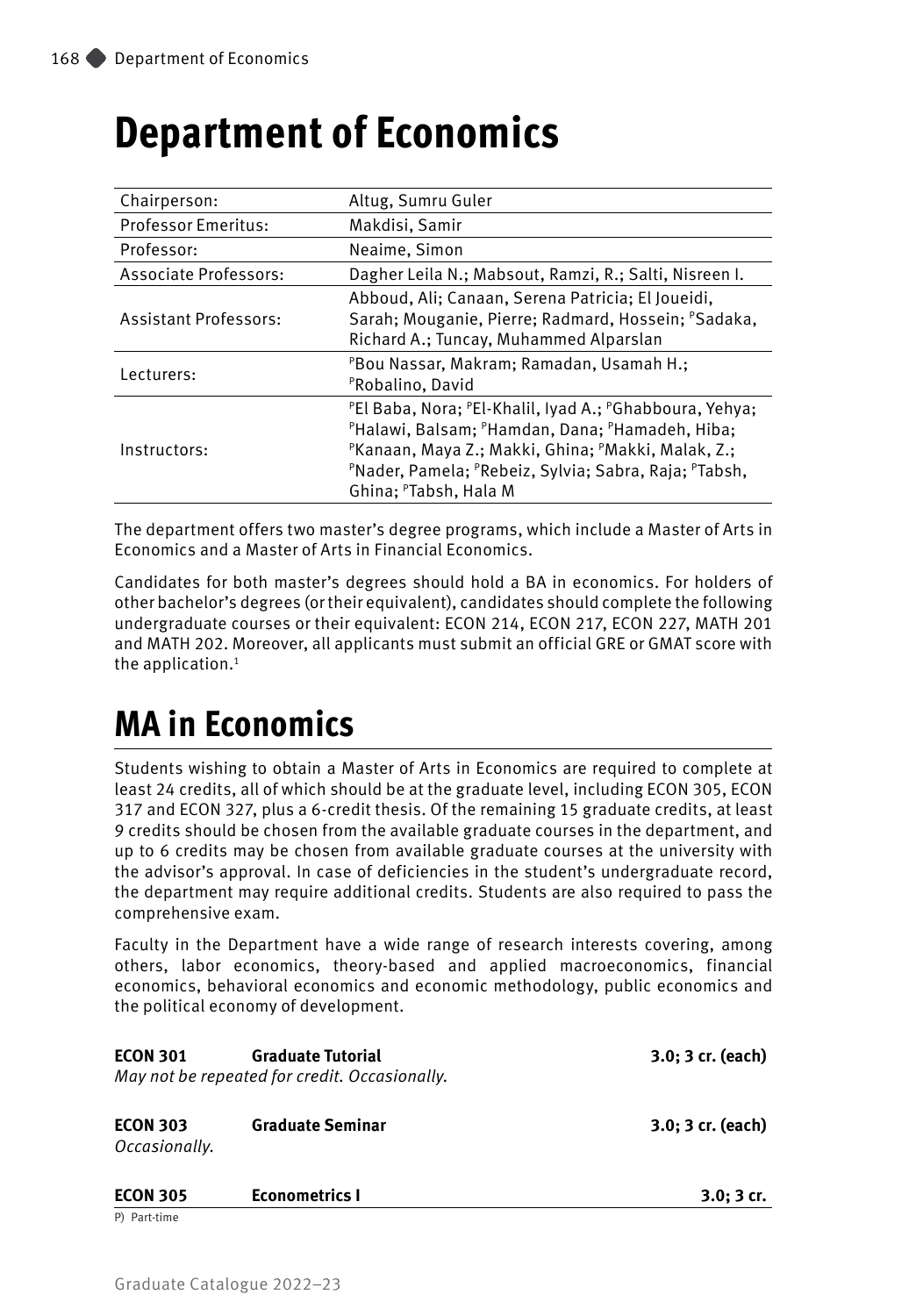Parameter estimation and hypothesis testing within the framework of the classical linear regression model. Subjects covered include general least squares and its applications (e.g. heteroskedasticity, autocorrelation, multivariate regression), GMM estimation, simultaneous equation models and panel data models. *Annually.*

### **ECON 306 Econometrics II 3.0; 3 cr.**

Dynamic models, structural VARs (impulse response, variance decomposition), cointegration and error correction models, ARCH models, and forecasting methods. The course has a strong empirical component. *Prerequisite: ECON 305. Annually.*

### **ECON 307 Urban Economics 3.0; 3 cr.**

A study of the development and growth of urban areas and analysis of specific urban issues such as pollution, housing, land use and public transportation. *Occasionally.*

### **ECON 317 Microeconomic Theory I 3.0; 3 cr.**

Theory of demand and theory of consumer's choice: choice under uncertainty, theory of production and theory of costs, market equilibrium and market failure, externalities and the public good. *Annually.*

### **ECON 318 Topics in Behavioral Economics 3.0; 3 cr.**

An introduction to behavioral and experimental methods; description of evidence collected in the laboratory and in the field; a comparison of the assumptions and predictions of the benchmark neoclassical model to the more recent and complex behavioral models. One of the following three areas will be covered: behavioral finance, behavioral game theory, or experimental markets. *Occasionally*

### **ECON 326 Public Economics 3.0; 3 cr.**

A study of the theories of governmental taxation and spending, budgetary policies and their effects on the level of economic activity, welfare effects of taxation and expenditure policies. *Occasionally.*

### **ECON 327 Macroeconomics 3.0; 3 cr.**

A study of macroeconomic theory including the classical and New Keynesian macroeconomic models, theories of intertemporal consumption and saving, investment dynamics, business cycle analysis and economic growth, inflation and unemployment trade-offs, monetary and fiscal policy, and macroeconomic stabilization. *Annually.*

### **ECON 328 Monetary Economics 3.0; 3 cr.**

This is an advanced course on monetary economics based on a general equilibrium approach. Topics include models of money demand such as money-in-the-utility function and cash-in-advance models, New Keynesian monetary economics, and public finance and inflation. *Annually.*

### **ECON 332 Political Economy of Development 3.0; 3 cr.**

Studies the role of factors such as geography, historical path dependence, institutions and culture in determining economic growth; introduces the basic tools of political economics; studies models of governance and mis-governance and the role of institutional failure; examines empirical issues in validating the effect of institutions and culture on economic outcomes. *Occasionally*

### **ECON 333 Energy Economics and Policy 3.0; 3 cr.**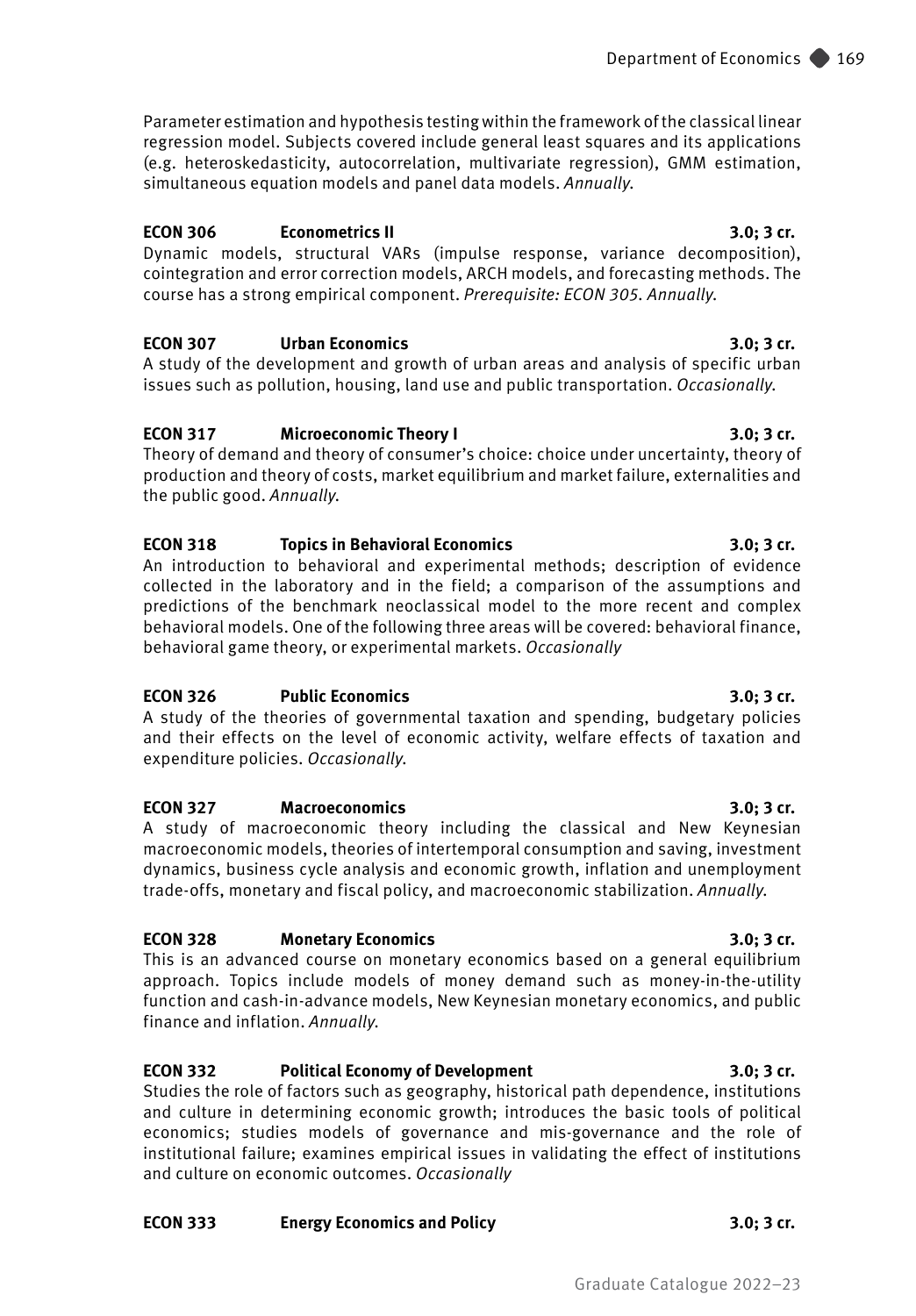A study of the theories related to energy economics, such as economics of natural and energy resources, and the interrelationship between energy, economics and the environment, as well as some important issues in energy policy. *Students cannot receive credit for both ECON 333 and MECH 674. Occasionally.*

### **ECON 335 International Trade Theory 3.0; 3 cr.**

An intensive examination of the theory of comparative advantage: the classical and Heckscher-Ohlin statements, trade and welfare, tariffs, recent contributions to trade theory. *Occasionally.*

**ECON 336 International Monetary Economics 3.0; 3 cr.** An intensive examination of the theories of balance of payments adjustment, the international monetary system and the position of the developing countries in it. *Occasionally*.

### **ECON 338 Economics of Natural Resources and the Environment 3.0; 3 cr.**

An analysis of economic issues regarding the efficient use of natural resources and the management of environmental quality. *Occasionally.*

**ECON 339 Mathematical Economics 3.0; 3 cr.** General equilibrium theory, linear programming and dynamic optimization, economic dynamics, difference and differential equations, and the economics of uncertainty and information. *Prerequisites: ECON 239 and either MATH 218 or MATH 219. Occasionally.*

**ECON 395A/B Comprehensive Exam 0 cr.**

*Prerequisite: Consent of advisor.*

**ECON 399 MA Thesis 6 cr.**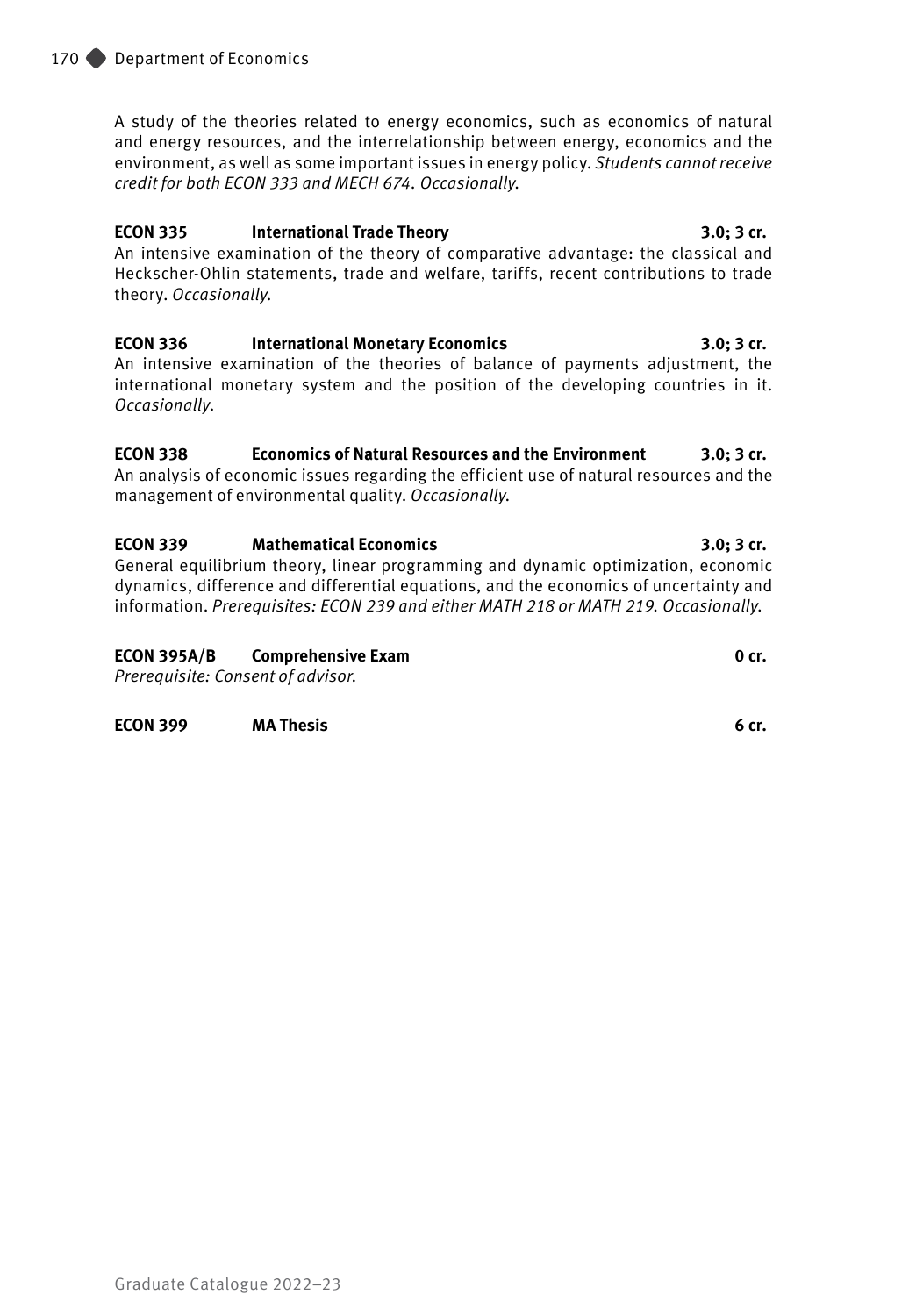## **MA in Financial Economics**

Students wishing to obtain a Master of Arts in Financial Economics are required to complete at least 27 credits, all of which should be at the graduate level, plus a 3-credit project. The coursework includes eight required courses (listed below) and one elective. In case of deficiencies in the student's undergraduate record, the department may require additional credits. Students are also required to pass the comprehensive exam.

The research interests of the faculty include macro-finance, industrial organization, international economics, applied econometrics, financial economics, financial econometrics, macroeconomics, monetary economics, energy economics and timeseries econometrics.

### **ECON 305 Econometrics I 3.0; 3 cr.**

Parameter estimation and hypothesis testing within the framework of the classical linear regression model. Subjects covered include general least squares and its application (e.g. heteroskedasticity, autocorrelation, multivariate regression), GMM estimation, simultaneous equation models and panel data models. *Annually.*

### **ECON 317 Price Theory I 3.0; 3 cr.**

Theory of demand and theory of consumer's choice: choice under uncertainty, theory of production and theory of costs, market equilibrium and market failure, externalities and the public good*. Annually*.

### **ECON 327 Macroeconomics 3.0; 3 cr.**

A study of macroeconomic theory including the classical and New Keynesian macroeconomic models, theories of intertemporal consumption and saving, investment dynamics, business cycle analysis and economic growth, inflation and unemployment trade-offs, monetary and fiscal policy, and macroeconomic stabilization. *Annually*.

### **ECON 328** Monetary Economics 3.0; 3 cr.

This is an advanced course on monetary economics based on a general equilibrium approach. Topics include models of money demand such as money-in-the-utility function and cash-in-advance models, New Keynesian monetary economics, and public finance and inflation. *Annually*.

### **ECON 340 Asset Pricing I 3.0; 3 cr.**

A primer in asset pricing emphasizing the underlying economic theory and recent empirical results; surveys the major asset pricing theories, tools, and results and portfolio choice. The course presents a general framework for pricing (financial) assets, and the economic foundations for how individual preferences impact these prices. The course also covers the role of financial markets in sharing risk in the economy and presents recent empirical evidence on the determinants of asset returns. Topics include pricing of stocks and bonds, portfolio theory, and the operation and efficiency of financial markets. *Occasionally*

### **ECON 341 Corporate Finance I 3.0; 3 cr.**

This course provides strong foundations in the principles of corporate finance. Theoretical and empirical models dealing with economic aspects of corporate finance and the financial decisions of firms are examined. Topics covered include debt and equity financing, the bankruptcy process, the costs of financial distress, and firm financing constraints and business cycles. *Occasionally*

### Graduate Catalogue 2022–23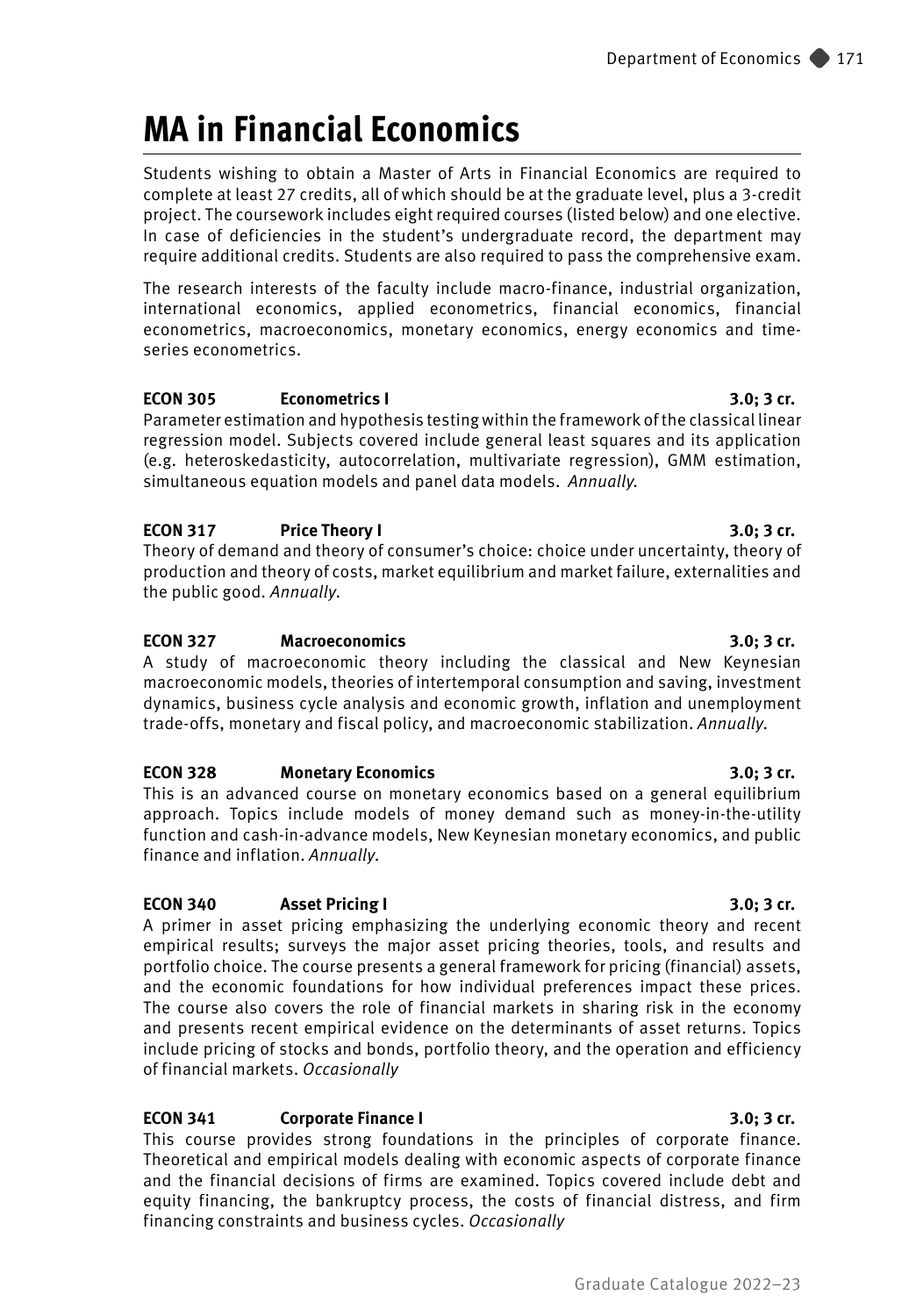### **ECON 342 Asset Pricing II: Options and Derivatives Instruments 3.0; 3 cr.** An analysis of basic derivative contracts such as forwards, futures, options and swaps; contract characteristics, payoffs from various strategies, as well as hedging arbitrage; and speculation activities using derivatives are analyzed.*Annually.*

### **ECON 395A/B Comprehensive Exam 0 cr.**

*Prerequisite: Consent of advisor.*

## Electives (one course: 3 credits)

One elective course is chosen from the following list in consultation with the faculty advisor. Other electives may alternatively be chosen from available graduate courses at the university with the advisor's approval.

### **ECON 336 International Monetary Economics 3.0; 3 cr.**

An intensive examination of the theories of balance of payments adjustment, the international monetary system and the position of the developing countries in it. *Occasionally.*

### **ECON 344 Financial Markets and Institutions 3.0; 3 cr.**

n analysis of the institutional features of the international financial markets, instruments and application of financial economic theory, and analytical tools to achieve effective and efficient risk management in international environments *Occasionally.*

### **ECON 345 International and Arab Emerging Financial Markets 3.0; 3 cr.**

Case studies and exercises of portfolio selection and management in selected Middle Eastern countries. *Occasionally.*

### **ECON 346 Advanced Futures and Options 3.0; 3 cr.**

An analysis of pricing in continuous-time of contingent claims securities and a broad category of derivative instruments and investment strategies. *Prerequisite: ECON 342. Occasionally.*

### **ECON 347 Economic Forecasting 3.0; 3 cr.**

A course that provides training in methods of forecasting used in commercial enterprises. This course also introduces the methods of macroeconomic forecasting. *Occasionally.*

### **ECON 348 Advanced Monetary Economics 3.0; 3 cr.**

An examination of recent monetary economic developments intended to equip students with the technical details and workings of monetary economic models.*Prerequisite: ECON 328. Occasionally.*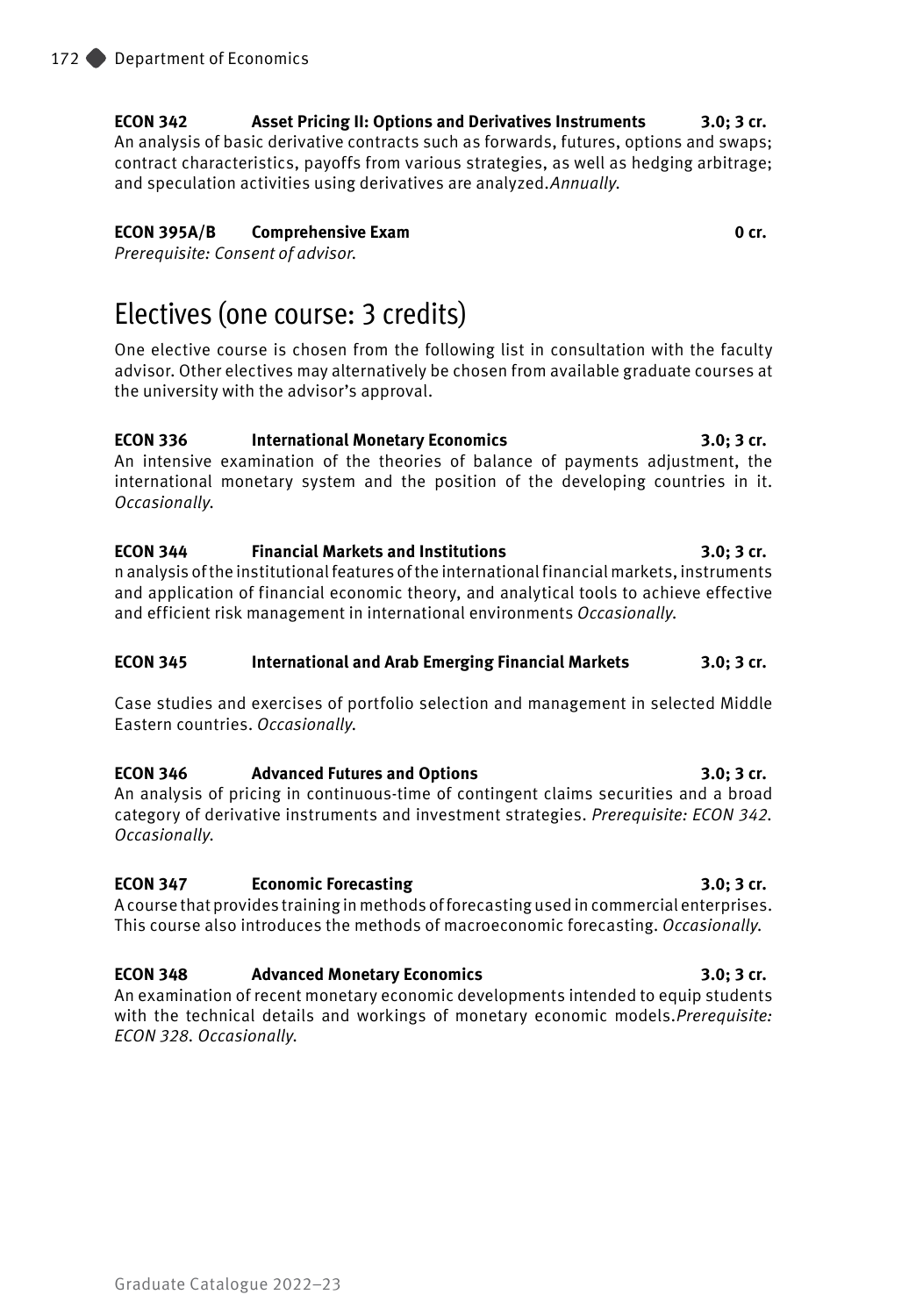| <b>ECON 355</b>           | <b>Corporate Finance II</b> |                                                                                        | $3.0:3$ cr. |
|---------------------------|-----------------------------|----------------------------------------------------------------------------------------|-------------|
|                           |                             | This course selects topics in corporate finance. The financial landscape is rapidly    |             |
|                           |                             | evolving in the wake of the global financial crisis. Many of the themes of Corporate   |             |
|                           |                             | Finance II have special relevance today: the pros and cons of debt financing, the      |             |
|                           |                             | bankruptcy process, the costs of bankruptcy, and the role of private equity. Examining |             |
|                           |                             | these issues will provide a holistic view of finance, capital markets, and the role of |             |
| financial intermediaries. |                             |                                                                                        |             |

| <b>Special Topics in Financial Economics</b><br><b>ECON 356</b><br>May be repeated for credit. Occasionally. |                                                                                          | $3.0; 3$ cr. |
|--------------------------------------------------------------------------------------------------------------|------------------------------------------------------------------------------------------|--------------|
| <b>ECON 357</b>                                                                                              | <b>Special Topics in Monetary Economics</b><br>May be repeated for credit. Occasionally. | $3.0:3$ cr.  |

**ECON 398 Project 3 cr.**

### Transfers Between the Two Programs

Students wishing to transfer from one program to another can do so after obtaining departmental approval and can be given credit for courses already passed that fall within the requirements of the other program.

Transfers between the two programs are permitted subject to the following:

Students enrolled in the MAE program who wish to transfer to the MAFE program are given credit for ECON 305, ECON 317, ECON 327 and ECON 328 if completed prior to the transfer. The four courses are required under the MAFE program.

Credit may be given for two other graduate courses completed under the MAE program.

With the above courses completed, this leaves 15 credits of additional required coursework (plus the project) to be completed to graduate with an MAFE. Any incomplete courses among the above-mentioned need to be completed. The remaining elective course(s) are chosen in consultation with the student advisor.

Students enrolled in the MAFE program who wish to transfer to the MAE program must complete ECON 317, ECON 327 and ECON 305. If completed prior to the transfer, these classes constitute part of the course requirements toward the MAE. With the completion of these three courses, the transferring student needs to complete an additional 15 credits of coursework, plus the thesis.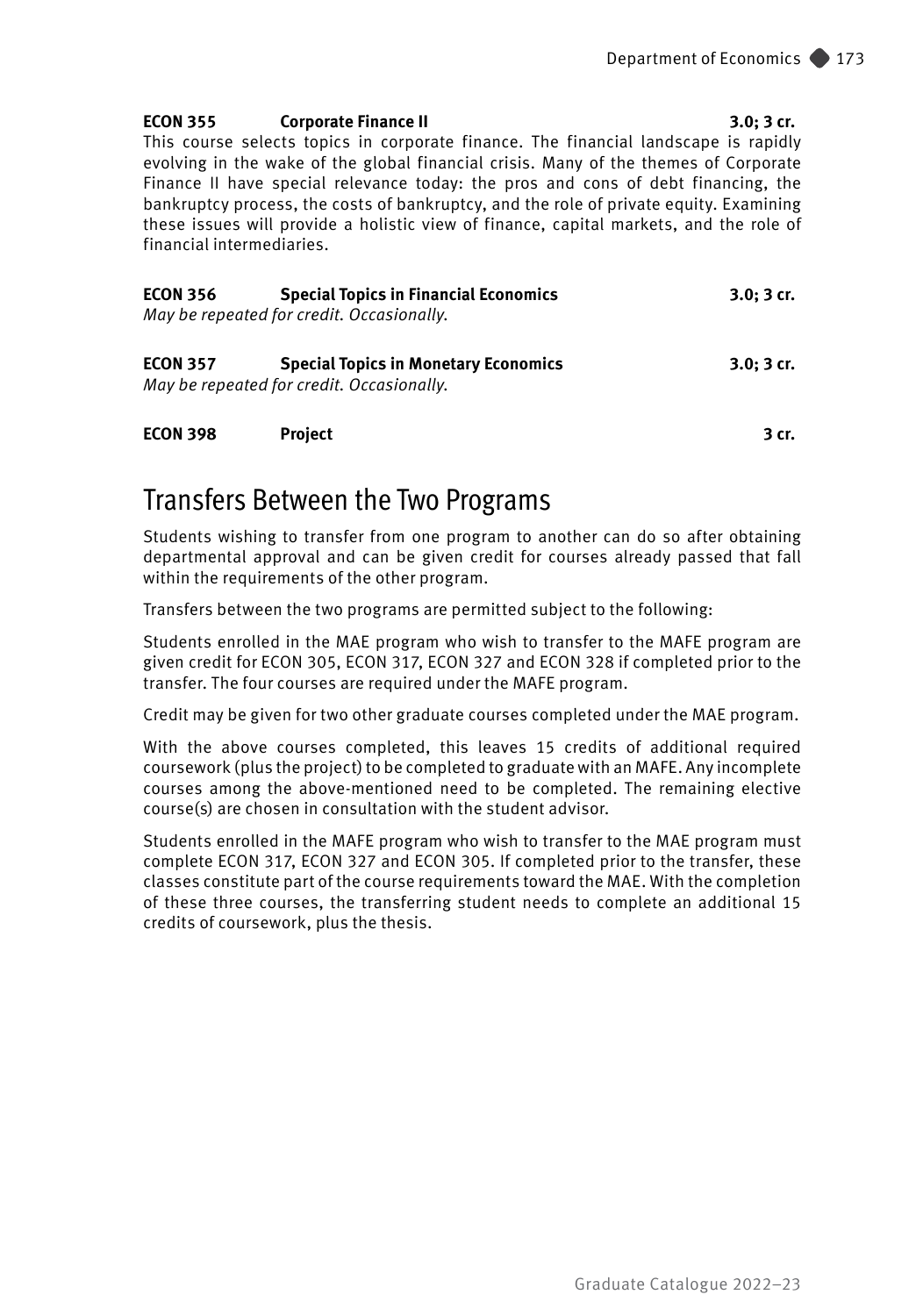## **Department of Education**

| Chairperson:          | Karami-Akkary, Rima                                                                                   |
|-----------------------|-------------------------------------------------------------------------------------------------------|
| Professors:           | Al-Hroub, Anies M.; ; Boulaoude, Saouma B.; Ghaith,<br>Ghazi M.; Jurdak, Murad E.; Khamis, Vivian E.  |
| Associate Professors: | Amin, Tamer G.; Baytiyeh, Hoda M.; El-Mouhayar,<br>Rabih R.; Karami-Akkary, Rima R.; Khishfe, Rola F. |
| Assistant Professor:  | Khalil, Lina                                                                                          |
| Lecturers:            | PBachour, Najla A.; BouZeineddine, Amal R.;<br>El Hassan, Karma                                       |
| Instructors:          | PEl Khatib, Lara; Plouni, Nidal; PShukri Balaa, Rola;<br>PMouawad, Rim; PHout, Hanin                  |

The Department of Education offers programs at both the undergraduate and graduate levels. The undergraduate level program leads to a Bachelor of Arts degree. The post-BA Diploma Program leads to a Teaching Diploma, Diploma in Special Education, or Diploma in Educational Management and Leadership. The graduate program leads to a Master of Arts degree in Education.P

## **MA in Education**

The MA in Education aims to prepare students for further graduate study as well as to improve their professional practice. The program addresses the needs and interests of beginning and experienced teachers and other interested persons whose objective is to advance their knowledge of educational practice in schools. The MA program also prepares students for admission to doctoral study in a variety of related fields, such as educational psychology, research methodology, administrative and policy studies, and instruction and learning of subject matter in a variety of content areas.

The MA program comprises the following areas of concentration:

- Educational Foundations and Policy Studies (not offered at present)
- Educational Psychology (Tests and Measurement or School Guidance and Counseling)
- Educational Administration and Policy Studies
- Elementary Education
- Mathematics Education
- Science Education
- Teaching of English as a Foreign Language (TEFL)

P) Part-time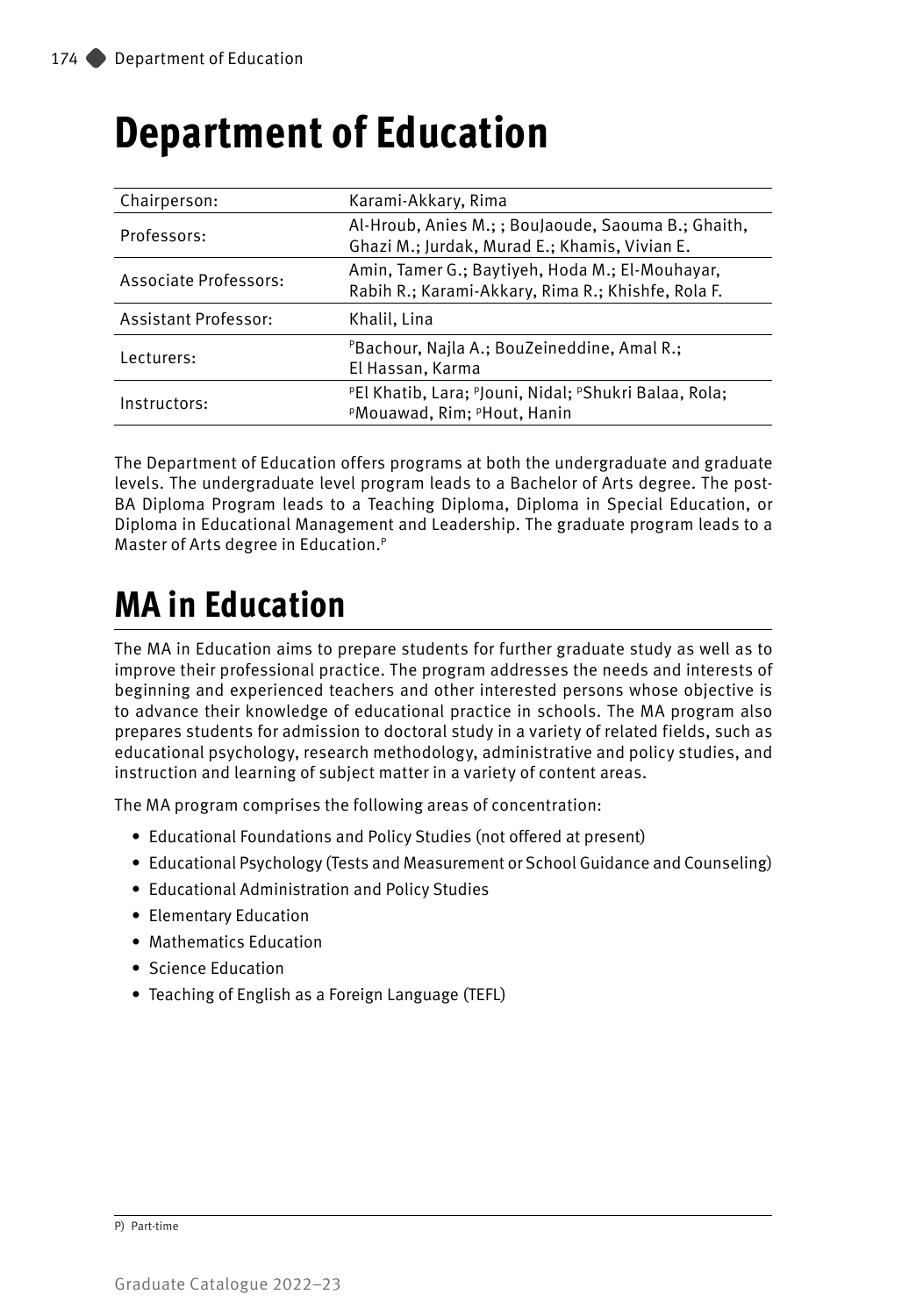## **Prerequisites**

Students may pursue their studies toward the MA in Education in any one of the areas of concentration above provided they meet the department and university requirements for admission to graduate work. The department prerequisites include a teaching diploma or equivalent professional certification. For Educational Administration and Policy Studies, a minimum of one year of relevant professional experience is required. However, and at the discretion of the department, students may be exempt from all or part of the teaching diploma requirements based on professional experience and/or previously completed graduate coursework. In case of deficiencies in undergraduate preparation, a student may be required to complete other prerequisite courses, such as courses in relevant subject matter before full admission to the program. For university admission requirements for all graduate students, refer to the Admissions section in this catalogue.

## **Requirements**

The program includes a minimum of 21 credits and a thesis. A non-thesis option, which includes a minimum of 27 credits of course-work plus a 3-credit project, is also available. All MA candidates are required to complete the following two courses as a core program: EDUC 315; EDUC 321; and two graduate education electives or graduate courses relevant to the area of specialization as approved by the academic advisors. The balance of the program comprises primarily specialized courses related to the student's chosen area of concentration.

## **Course Descriptions**

**EDUC 301 Seminar in the History and Philosophy of Education 3.0; 3 cr.** A course on the development of educational thought and practice through primary sources. Systems of educational theory are examined from the age of Pericles to post-World War II, with special emphasis on contemporary educational practice. *Annually.*

**EDUC 302 Seminar in the History and Philosophy of Arab Education 3.0; 3 cr.** A study of the development of Arab educational thought and practice through primary sources. Selected problems and representative thinkers from various periods are examined, beginning with Islam and ending in the early twentieth century. *Alternate years.*

### **EDUC 303 Determinants of Educational Policy 3.0; 3 cr.** An examination of forces underlying policy making in education based on a theoretical and case study approach; developing scenarios for improvements. *Annually.*

### **EDUC 305 Foundations of Science Education 3.0; 3 cr.**

A study of the nature of science and its philosophical and sociological foundations with emphasis on educational implications; psychological bases of concept-learning in science and the contributions of research to science education. *Alternate years.*

**EDUC 306 Recent Developments in Science Education 3.0; 3 cr.** A study of recent developments in science curricula, methods of teaching, utilization of facilities, evaluation, and teacher education and supervision. *Alternate years.*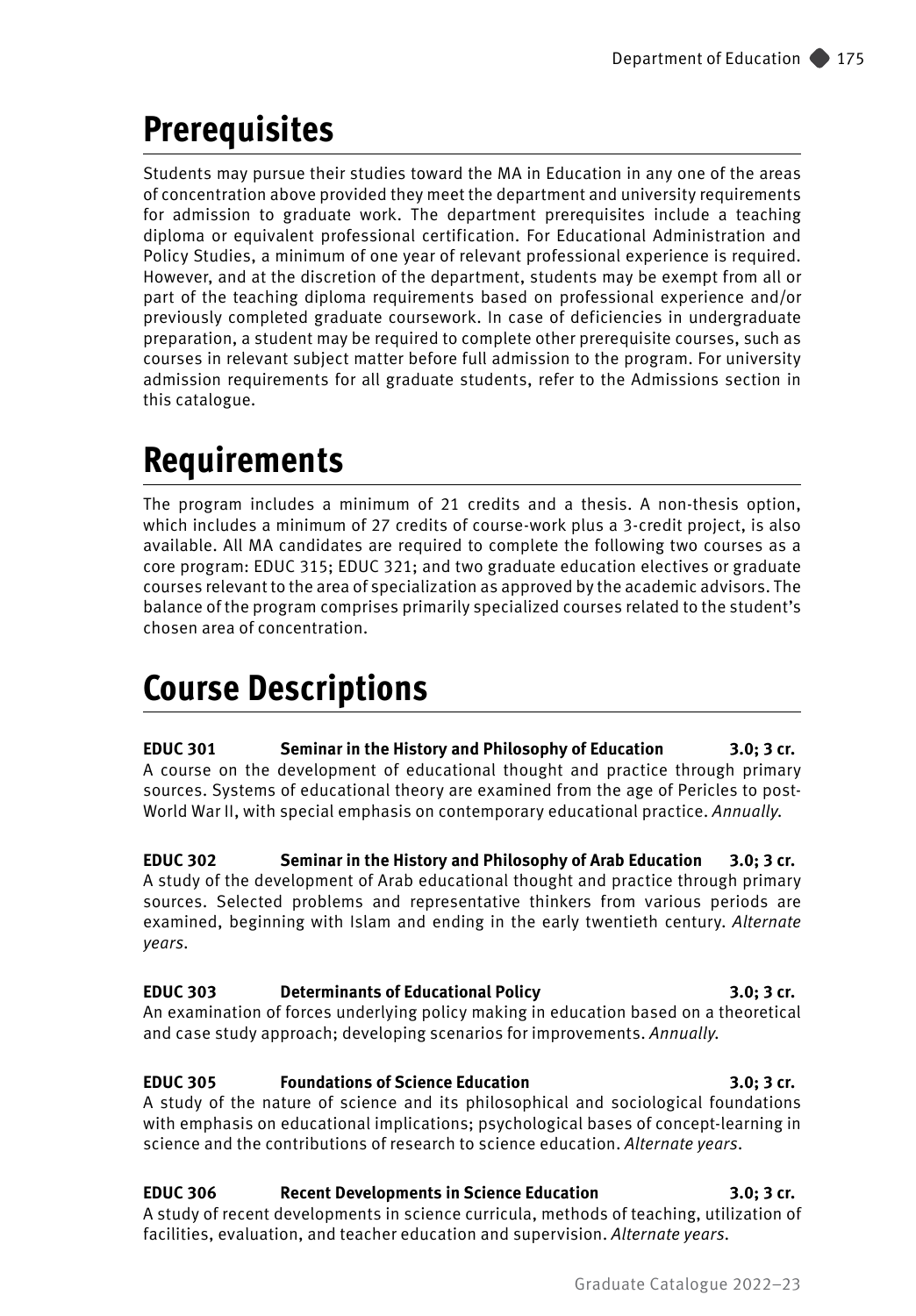### **EDUC 307 Seminar: Problems and Innovations 3.0; 3 cr. in Elementary Education**

A review and analysis of contemporary problems, innovations and trends in elementary education, organizational structures, teaching competencies, classroom logistics, student discipline and instructional improvement strategies. *Alternate years.*

### **EDUC 308 Educational Planning and Policy Studies 3.0; 3 cr.**

Planning models at the micro level and applications in various countries; policy formulation, change and implementation issues as they relate to educational institutions and public and private educational systems. *Annually.*

**EDUC 309 Foundations of Mathematics Education 3.0; 3 cr.** A study of the nature of mathematics and its philosophical, historical and sociological foundations, with emphasis on educational implications; psychological bases of concept learning in mathematics and the contributions of research in mathematics teaching. *Alternate years.*

### **EDUC 310 Recent Developments in Mathematics Education 3.0; 3 cr.**

A study of recent developments in mathematics curricula, methods of teaching, utilization of instructional media, evaluation techniques, and teacher education and supervision. This course includes tryouts of some of these innovations in actual school situations. *Alternate years.*

### **EDUC 311 Seminar in Supervision of Instruction 3.0; 3 cr.**

A seminar on the role of the supervisor as s/he works with teachers to improve instruction, and an examination of theoretical and practical aspects with special attention given to research in the field. *Annually.*

### **EDUC 313 Management and Organization Theories in Education 3.0; 3 cr.**

An advanced theoretical study focusing on concepts of leadership, decision-making, group dynamics, and organizational behavior and change, with particular emphasis on research in the field. *Annually.*

### **EDUC 314 Comparative Education 3.0; 3 cr.** A study of theory and methods of comparative education, with an examination of

schooling in a number of leading Western educational systems. This study concerns itself with historical, social, political and economic forces influencing and underlying these systems. *Alternate years.*

### **EDUC 315 Psychology of Education (Advanced) 3.0; 3 cr.**

A comprehensive analysis of instructional theory, measurement skills, cognitive development, learning theory and methods of applying behavior modification in the classroom. *Annually.*

### **EDUC 316 Comparative Study of Education in Arab Countries 3.0; 3 cr.**

A study of Arab educational systems, with a focus on their major problems in light of changing situations. *Annually.*

### **EDUC 317 Theory and Methods of Testing 3.0; 3 cr.**

A study of theory and practice of test construction and use. The goal of this course is to build a broad background of information and skill for the proper evaluation of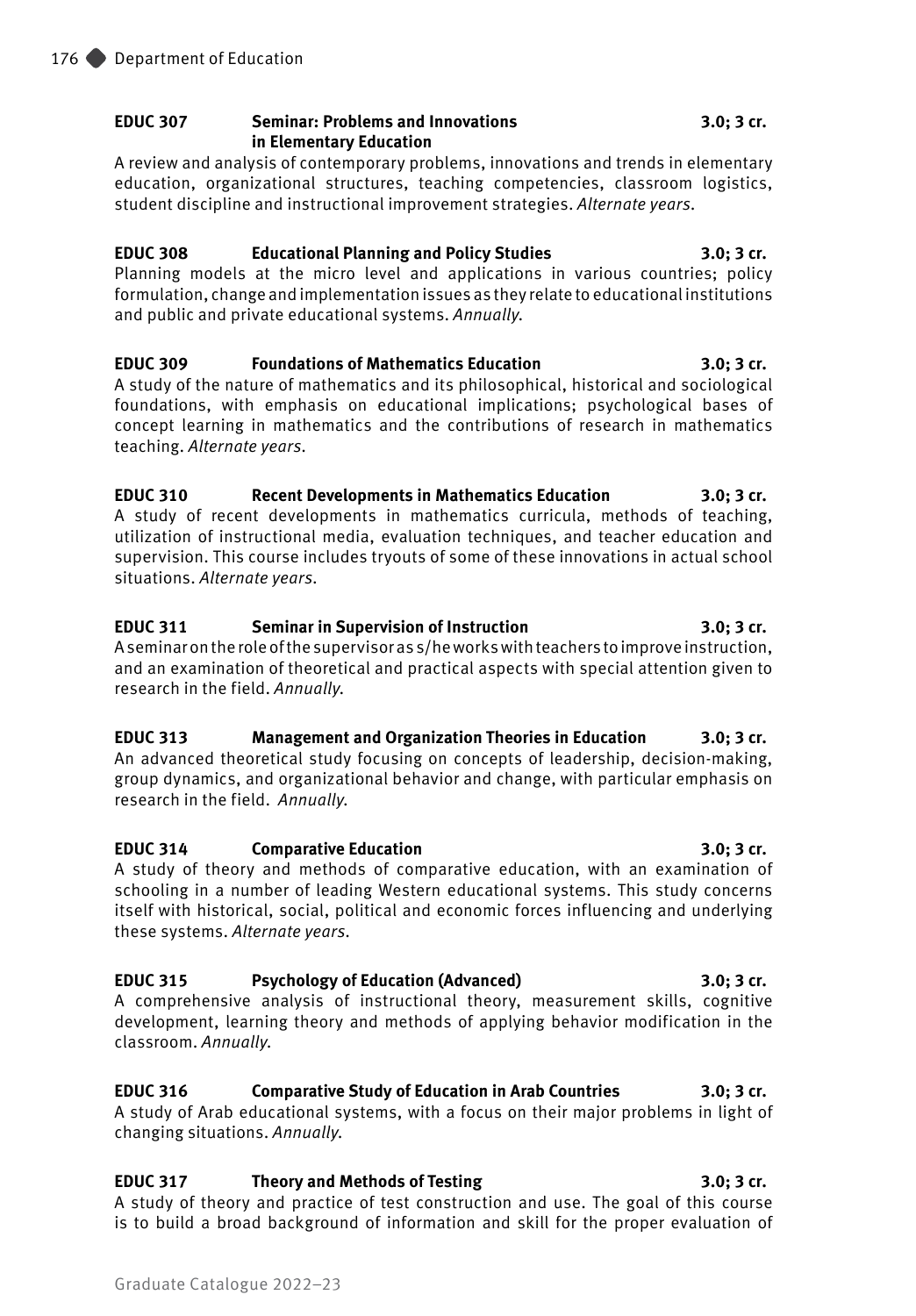psychological tests and the correct interpretation and use of test results. A wide variety of tests are examined, with emphasis on major tests of intelligence and aptitude, achievement and personality. *Alternate years.*

### **EDUC 318 Test Construction in Education 3.0; 3 cr.**

Development of testing techniques and skills for appraisal of the cognitive and affective objectives of instruction. *Alternate years.*

### **EDUC 321 General Research Methodology in Education 3.0; 3 cr.**

A course that aims at the development of a scientific orientation in the solution of educational problems. This course develops students' skills in identifying and developing research problems dealing with a variety of research designs. Basic statistical concepts are included. *Annually.*

### **EDUC 322 Applied Behavior Analysis 3.0; 3 cr.**

An analysis of respondent, instrumental and social learning theory as well as the application of experimentally derived principles of learning to problems of educational and social significance. *Annually.*

### **EDUC 324 Principles and Practices of Teaching Reading and Literature 3.0; 3 cr.**

Models of the reading process, research and pedagogical implications, and issues of comprehension and appreciation of literature. *Annually.*

### **EDUC 325 Principles and Practices of Teaching 3.0; 3 cr. Writing and Composition**

A consideration of various current approaches to teaching writing and the relationship of language, logic, rhetoric and culture. *Annually.*

### **EDUC 326 Theory and Design of Curriculum 3.0; 3 cr.**

An examination of the organization, scope and sequence of curricula, with special emphasis on various approaches to curriculum development. *Annually.*

**EDUC 328** Seminar in TEFL 3.0; 3 cr. A seminar on selected topics in linguistics, psychology, or instructional aids and technology, and the application to classroom problems of teaching and evaluation. *Annually.*

### **EDUC 329 Seminar in Education and Social Change 3.0; 3 cr.**

A seminar on the different theories of social change, followed by an examination of the school system and the teacher as an agent of social change. *Annually.*

### **EDUC 330 Theories in Guidance and Counseling 3.0; 3 cr.**

A survey of various theories and approaches to the study and practice of guidance and counseling. *Annually.*

### **EDUC 331 Field Experience in Guidance and Counseling 1.4; 3 cr.**

Supervised experience in counseling in the school setting; observing, interviewing and testing as needed for educational and vocational objectives to meet pupil needs. *Prerequisite: EDUC 330 or EDUC 322. Annually.*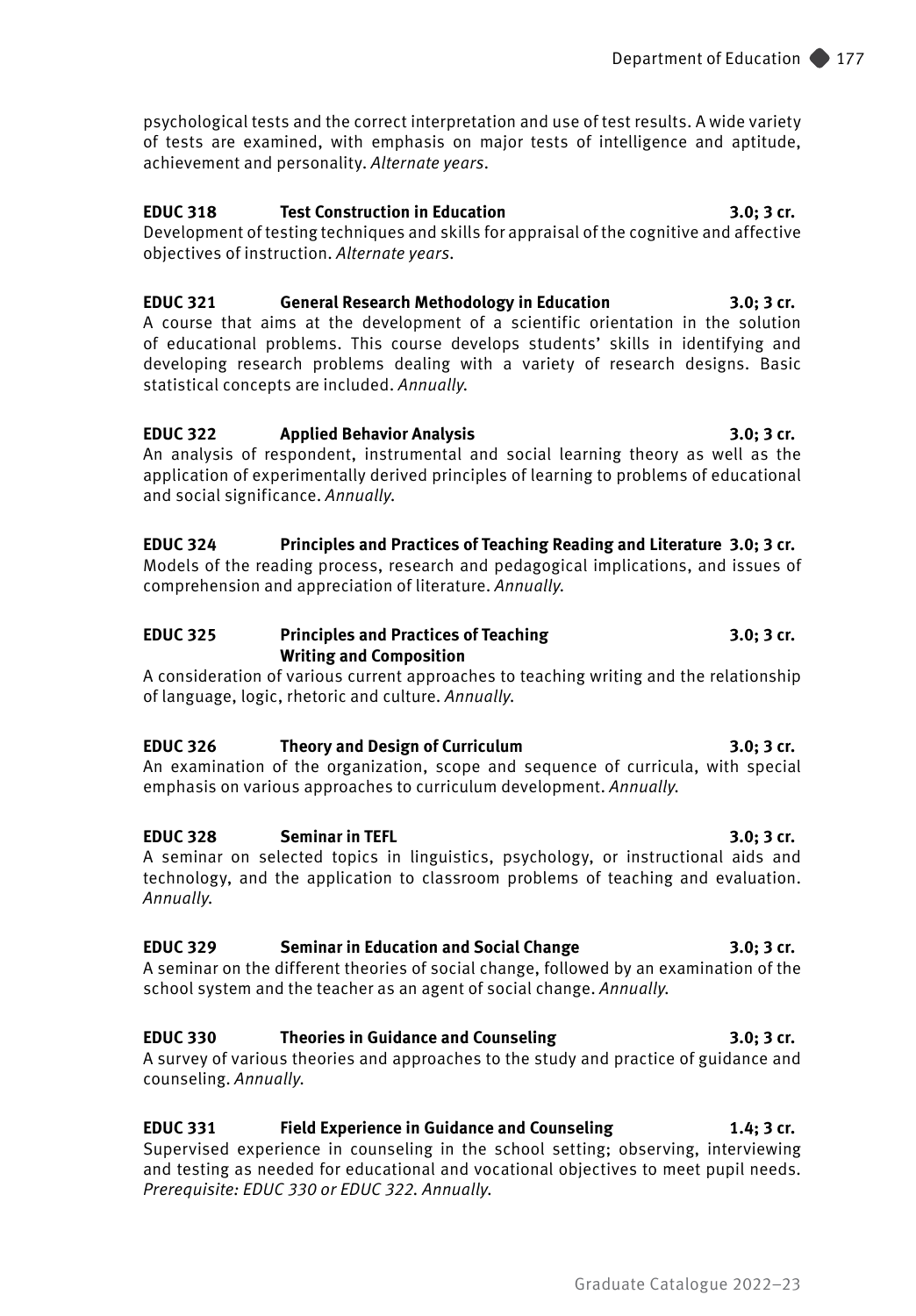### **EDUC 332 Seminar in Educational Planning for Social 3.0; 3 cr. and Economic Development**

Theory and practice of educational planning for social and economic development; techniques of assessing manpower needs and translating these into educational strategies and plans. *Alternate years.*

### **EDUC 333 Professional Development in Education 2.2; 3 cr.**

Survey of major models of professional development used primarily in schools and other educational settings. Students gain experience designing, conducting and evaluating professional development for education practitioners. Includes a fieldbased experience and should be taken late in the program. *Alternate years.*

**EDUC 334 Qualitative Research Methods in Education 3.0; 3 cr.** Aims primarily at developing students' skills in conducting cyclic, participative, qualitative and reflective research, with an emphasis on data collection and analysis methods. *Alternate years.*

### **EDUC 335 Curricula and Methodologies in Elementary 3.0; 3 cr. Education Language Arts**

Recent research, curricular and methodological developments in elementary language arts education. *Alternate years.*

#### **EDUC 336 Curricula and Methodologies in Elementary Education: 3.0; 3 cr. Science and Math**

Recent research as well as curricular and methodological developments in elementary science and mathematics education. *Alternate years.*

### **EDUC 380 Graduate Tutorial in Education 3.0; 3 cr.**

A course offered to students on an individual basis. The topic can include any aspect of educational studies which may vary from term to term. *Occasionally.*

### **EDUC 390 Special Topics 3.0; 1-3 cr.**

A course that deals with special issues and concerns not included in regular courses. Topics offered during the last few years include economics of education in Lebanon. *May not be repeated for credit.*

| <b>EDUC 398</b>                                         | <b>MA Project</b>         | 3 cr. |
|---------------------------------------------------------|---------------------------|-------|
| <b>EDUC 395A/B</b><br>Prerequisite: Consent of advisor. | <b>Comprehensive Exam</b> | 0 cr. |

**EDUC 399 MA Thesis 9 cr.**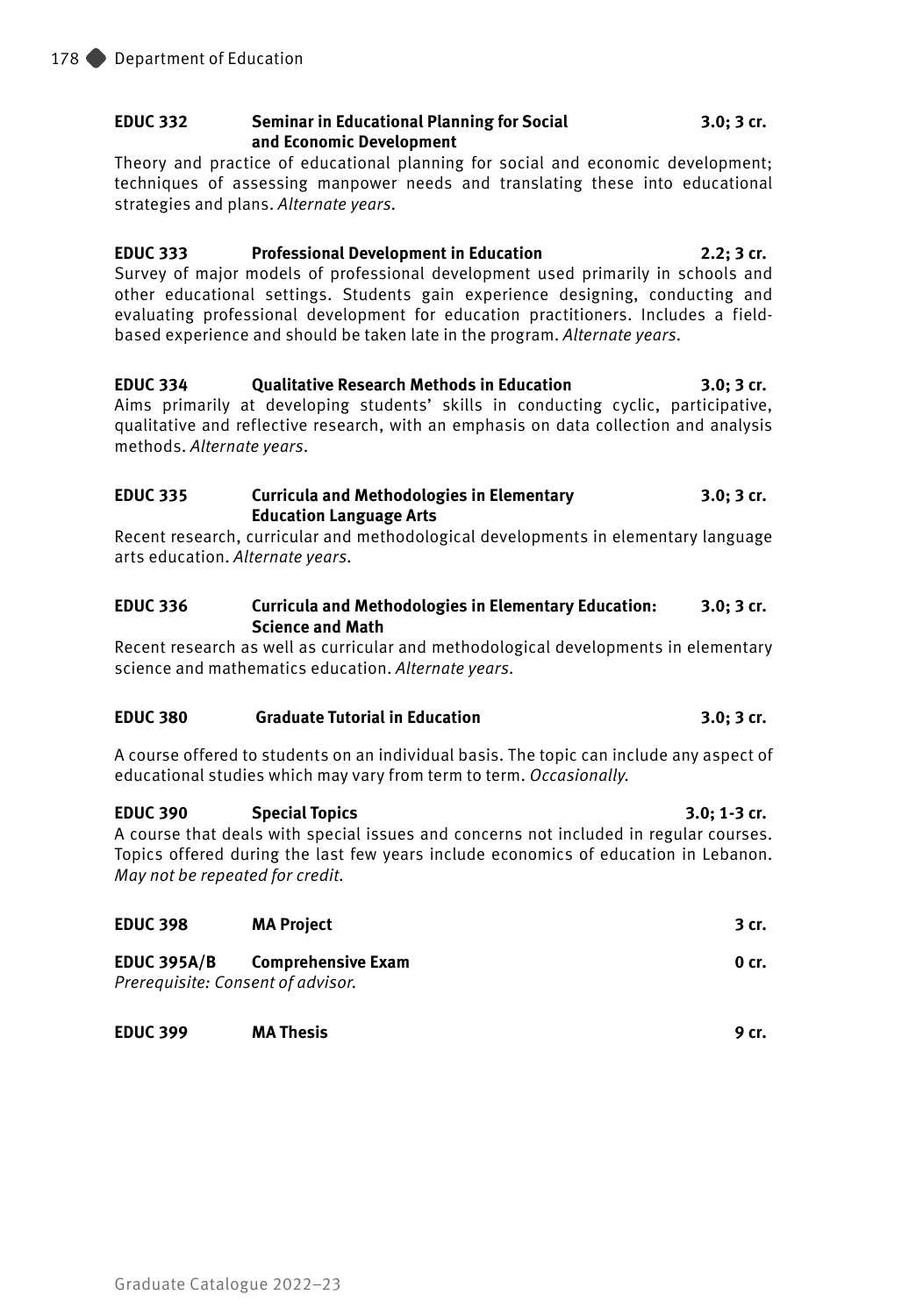# **Certificate in Teaching in Higher Education (C-THE)**

The Certificate in Teaching in Higher Education (C-THE) provides training in teaching for PhD students at AUB. The certificate aims at equipping students with best practices and professional skills in teaching in higher education. It consists of two courses, one taken in the fall term (C-THE I) and the other taken in spring term (C-THE II). PhD students are required to enroll in the C-THE in the fall term that follows their first term of enrollment.

## Course Descriptions

**EDUC 401 C-THE I: Teaching in Higher Education – Theory I 0 cr.**  This course is an introduction to teaching in higher education, face-to-face and online. The course covers topics such as course syllabus design, learning outcomes, and teaching methodologies such as transformative learning, learner-centered classes and flipped classrooms. *Annually in fall term. Pre-requisite: consent of instructor.*

**EDUC 402 C-THE II: Teaching in Higher Education – Theory II & Practicum 0 cr.**  This course is a combination of in-class sessions and teaching field experience. The first part covers topics such as assessment, presentation skills, and teaching portfolio. The second part consists of practical observations and practice teaching under the supervision of designated mentors. *Annually in spring term. Pre-requisite: EDUC 401 and consent of instructor*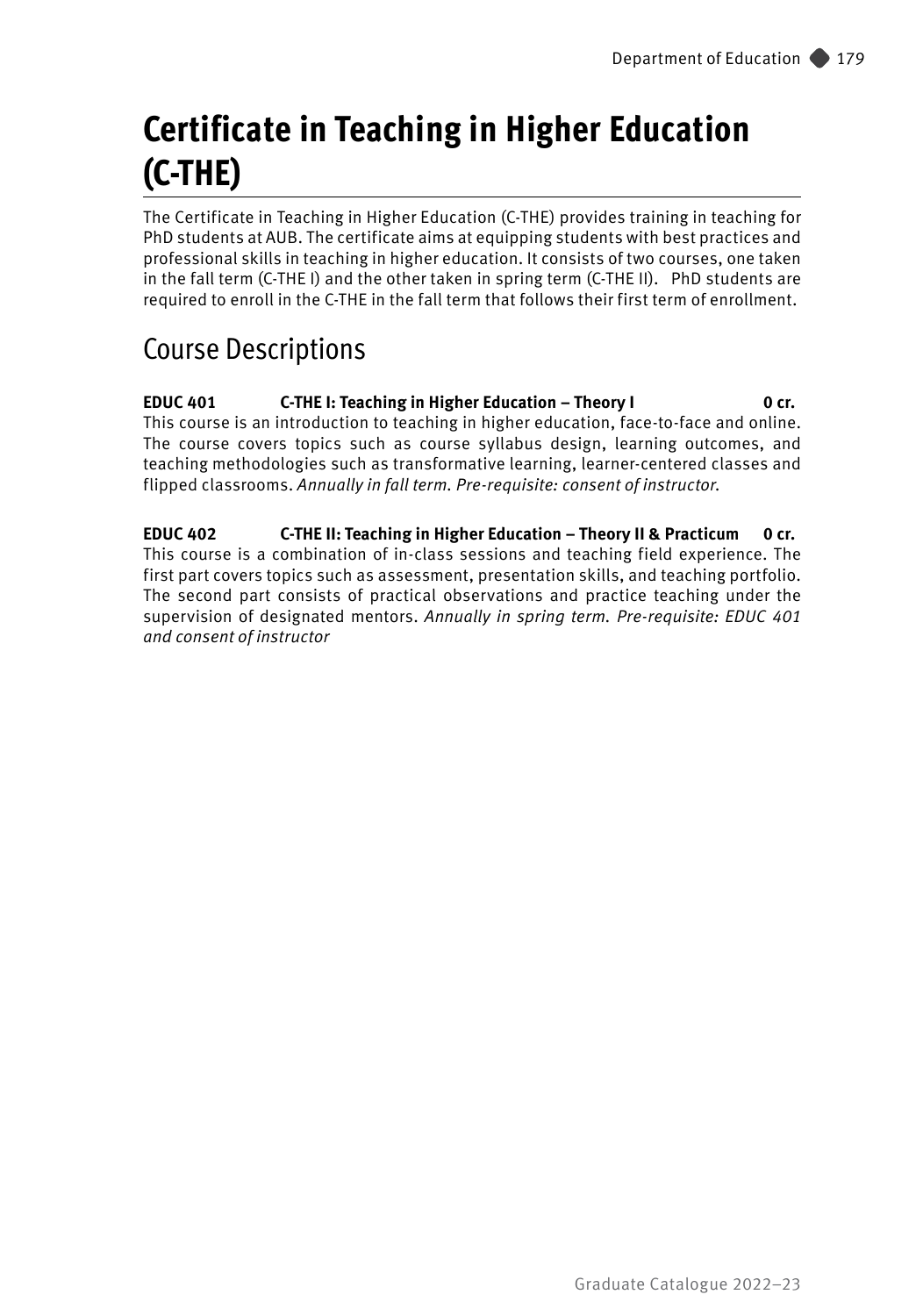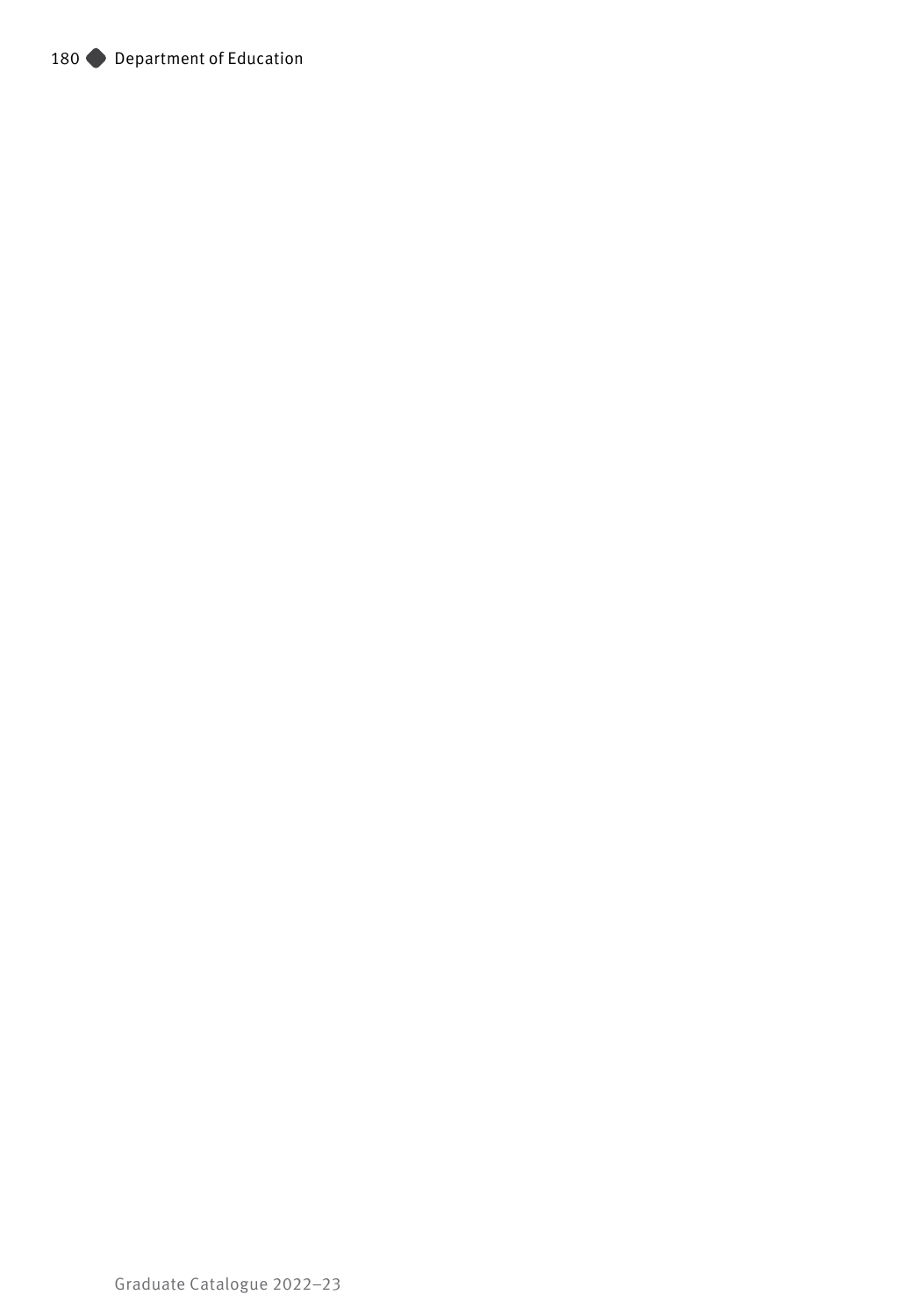# **Department of English**

| Chairperson:                 | Hout, Syrine C.                                                                                                             |
|------------------------------|-----------------------------------------------------------------------------------------------------------------------------|
| Professors:                  | Choueiri, Lina G.; Hout, Syrine C.; Myers, Robert E.;<br>Shaaban, Kassim A.                                                 |
| Associate Professors:        | Gonsalves, Joshua D.; Harb, Sirène H.; Mejcher-Atassi,<br>Sonja; Khalaf, Roseanne S.; Mehmood Ali, Tariq;<br>Zenger, Amy A. |
| <b>Assistant Professors:</b> | Avant, Doyle R.; Currell, David A.; Issa, Rana H.;<br>Landes, David; Maude, Kathryn R; Waterman, Adam J.                    |

The Department of English offers one writing course, ENGL 300, to all graduate students in the university who did not meet the RUSE.

### **ENGL 300 Writing in the Disciplines 3.0; 0 cr.**

ENGL 300 Writing in the Disciplines 3.0; 0 cr. A course that prepares students for graduate-level academic writing, and covers such topics as academic writing in different disciplines, the writing process, argumentation and working with sources. Prerequisite: 500-529 on the AUB EEE (new EEE: 32-39) or 573-582 on the TOEFL (PBT) or 88-96 on the TOEFL (IBT). Each term.

The Department of English offers two graduate degree programs: the MA in English Literature and the MA in English Language.

## **Mission Statement**

The Department of English at AUB offers two graduate degree programs, which include an MA in English Literature and an MA in English Language. These graduate programs aim to ground students in literature and language studies. They provide students with opportunities to pursue advanced study in multiple linguistic, literary and cultural traditions through engagement with texts in English, in translation, between languages and across media. The programs provide a solid academic basis for those who wish to continue toward a PhD in literature or language studies, as well as for those who wish to pursue a career in writing, publishing, editing, teaching and related areas. Through an ongoing process of critical self-reflection, students will attain experience and abilities in linguistic and textual analysis, critical thought, writing and aesthetic appreciation that will contribute to their personal, academic and professional growth.

The requirements for an MA degree in English consist of 21 credit hours in courses numbered 300 or above, successful completion of a comprehensive examination, and a thesis along with any additional prerequisite courses determined by the department to make up for deficiencies in undergraduate preparation. General requirements for graduate study are found in the Admissions section of this catalogue and on the departmental website.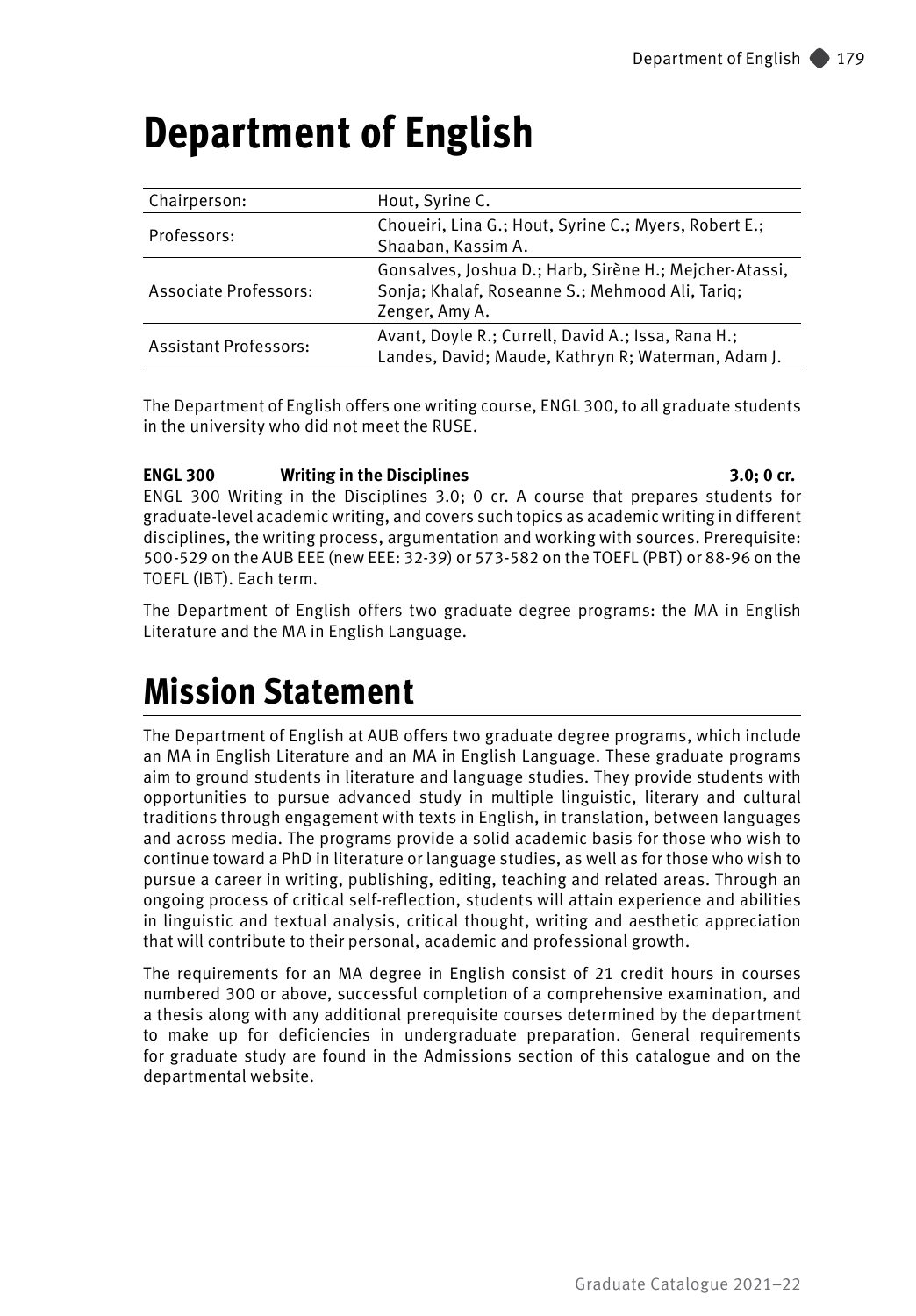# **MA in English Literature**

Students working for an MA degree in English Literature must complete ENGL 301A. Other literature courses are listed using one of the course numbers below (ENGL 302- 315), with an additional letter suffix and course title reflecting the specific themes and readings of that course. Up to two courses with the same number but different letter suffixes and titles reflecting different themes and readings may be taken for credit.

In addition to ENGL 301A, students must take a minimum of one course in each of the following three categories: Literary History (courses in the range ENGL 302-305), Comparative Literature (courses in the range ENGL 306-309) and Literary and Cultural Studies (courses in the range ENGL 310-13). The remaining three courses may comprise any courses in English Literature with the additional provision that up to two may be taken in other programs or departments, subject to approval by the Department of English.

All students must complete the general requirements for graduate study detailed in the General University Academic Information section of this catalogue. Further details about the format of the comprehensive examination and the requirements of the thesis can be found on the departmental website.

# **Literature Course Descriptions**

**ENGL 301A Introduction to Bibliography and Research Methods 3.0; 3 cr.** An introduction to bibliography and research methodologies in the study of literature, as well as elements of advanced literary theory. *Annually.*

## Literary History

### **ENGL 302 Literatures of the Middle Ages 3.0; 3 cr. (A, B, C, D, E…)**

A course that covers major works of medieval literature, with attention to both form and cultural context. Some attention may be given to texts' original languages. Themes and readings may vary from term to term. *Occasionally. May be repeated for credit for a maximum of 6 credits.* 

### **ENGL 303 Early Modern Literatures 3.0; 3 cr.**

**(A, B, C, D, E…)**

A course that covers major works of Renaissance literature, including theatre, with attention to both form and cultural context. Themes and readings may vary from term to term. *Occasionally. May be repeated for credit for a maximum of 6 credits.*

### **ENGL 304 British Literatures 3.0; 3 cr.**

**(A, B, C, D, E…)**

A course that covers major works of British literature, including theatre, from the 18th century to the contemporary period. Themes and readings may vary from term to term. *Occasionally. May be repeated for credit for a maximum of 6 credits.*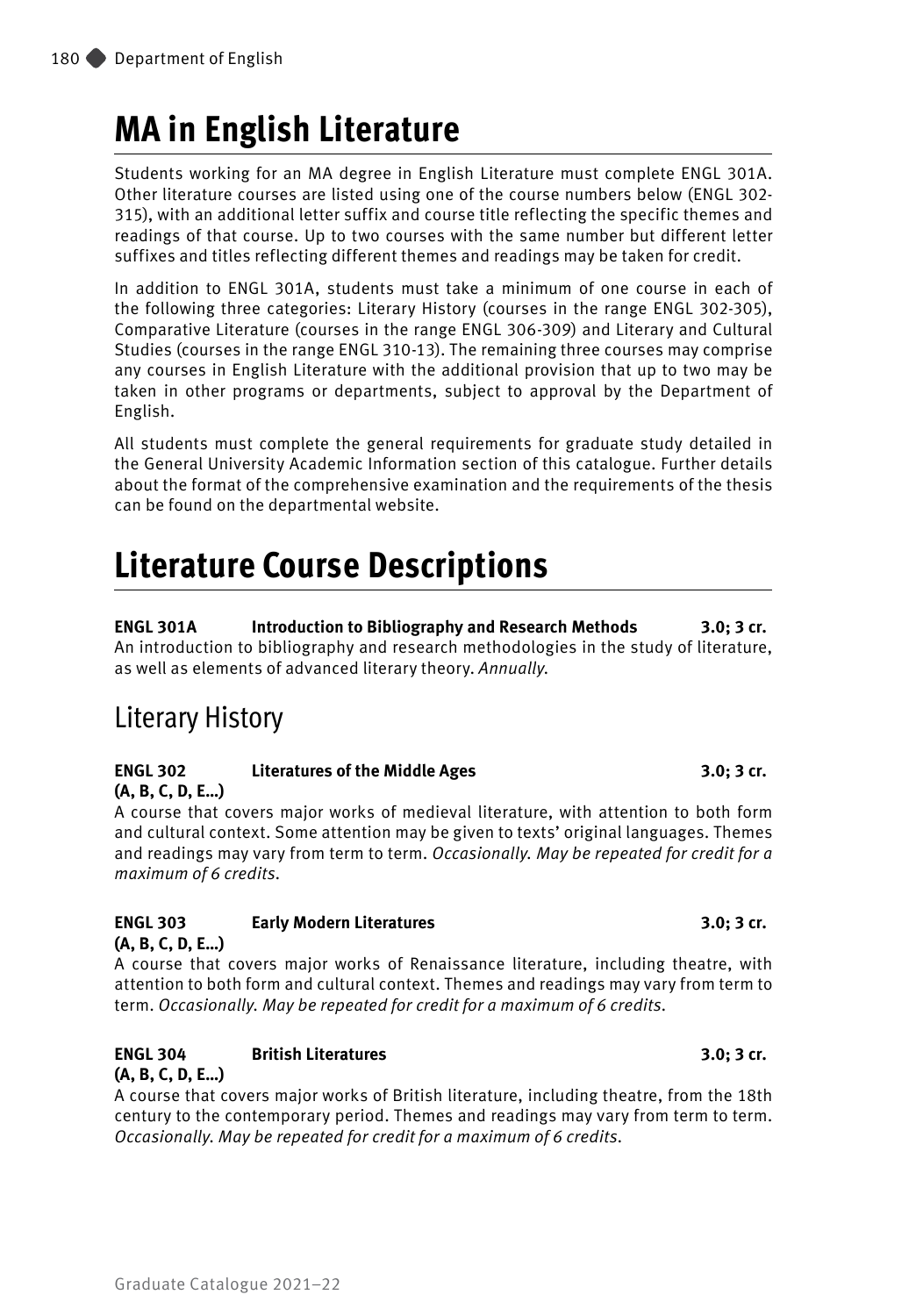## **(A, B, C, D, E…)** A course that covers major works of American literature, including theatre and film, with

some emphasis given to relations among the wide array of American literary traditions. Themes and readings may vary from term to term. *Occasionally. May be repeated for credit for a maximum of 6 credits.*

### Comparative Literature

### **ENGL 306 Transnational Literatures 3.0; 3 cr. (A, B, C, D, E…)**

A course exploring relationships among texts, including theatre, film, and other narrative and visual forms, emerging from a range of different locales, with an emphasis on historical contexts of migration, diaspora and crisis. Themes and readings may vary from term to term. *Occasionally. May be repeated for credit for a maximum of 6 credits.*

### **ENGL 307 Colonial and Postcolonial Literatures 3.0; 3 cr. (A, B, C, D, E…)**

A course exploring relationships among texts that circulate between the colonized and formerly colonized world, and sites of imperial and neo-imperial power. Themes and readings may vary from term to term. *Occasionally. May be repeated for credit for a maximum of 6 credits.*

#### **ENGL 308 Literatures of the Global South 3.0; 3 cr. (A, B, C, D, E…)**

A course exploring relationships among texts that circulate through networks that link different sites of the colonized and formerly colonized world. Themes and readings may vary from term to term. *Occasionally. May be repeated for credit for a maximum of 6 credits.*

### **ENGL 309 World Literatures 3.0; 3 cr. (A, B, C, D, E…)**

A course exploring relationships among significant texts from different origins, time periods and genres, as well as their resonance in global contexts via translation, adaptation and rewriting. Themes and readings may vary from term to term. *Occasionally. May be repeated for credit for a maximum of 6 credits.*

## Literary and Cultural Studies

### **ENGL 310 Literature, Technology and Media 3.0; 3 cr. (A, B, C, D, E…)**

A course exploring relationships between established (e.g. theatre, print, film and visual media) and emergent media, and the changing conventions of genre, period and form. Themes and readings may vary from term to term, and might include interrogations of the histories of cinematic, theatrical and literary culture. *Occasionally. May be repeated for credit for a maximum of 6 credits.*

**ENGL 305 American Literatures 3.0; 3 cr.**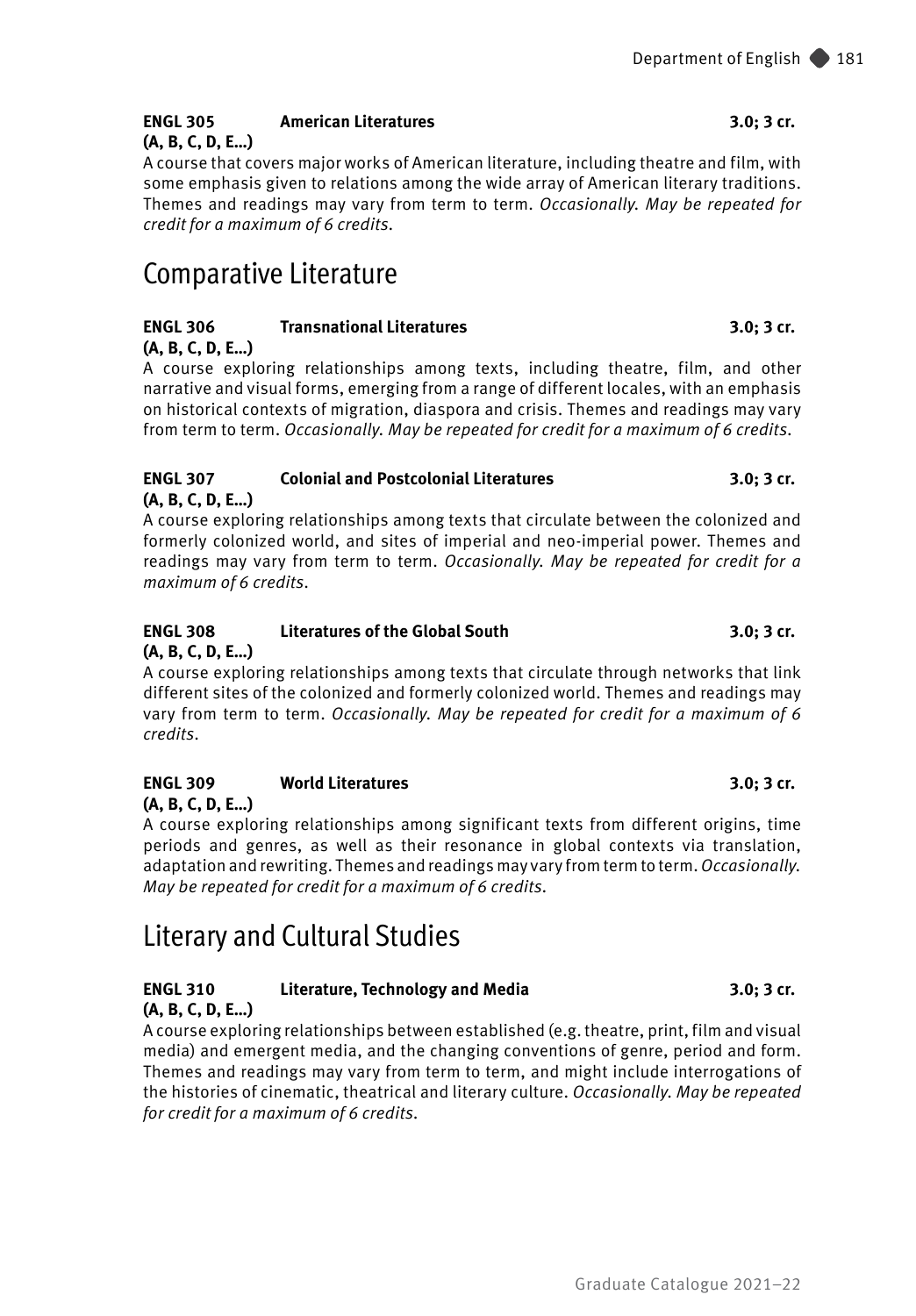### **ENGL 311 Literature and Material Culture 3.0; 3 cr.**

### **(A, B, C, D, E…)**

A course exploring relationships between literary culture and the physical manifestations of culture in made objects. Themes and readings may vary from term to term, and might include examinations of capitalism and consumer culture as manifest in the representation of the domestic interior; or relations between the visual arts and literary, theatrical or cinematic representation. *Occasionally. May be repeated for credit for a maximum of 6 credits.*

### **ENGL 312 Literature, Gender and Sexuality 3.0; 3 cr. (A, B, C, D, E…)**

A course exploring literary cultures from the perspectives of gender and sexuality as interpretive frameworks and representational strategies. Themes and readings may vary from term to term, and might include considerations of third world feminisms, gender and performance theory, queer and post-queer theory. *Occasionally. May be repeated for credit for a maximum of 6 credits.*

### **ENGL 313 Literature and Translation 3.0; 3 cr.**

**(A, B, C, D, E…)** A course exploring translation as a technology of literary production and meaningmaking. Works in translation will be considered through the lens of theories of translation and their practical applications. Themes and readings may vary from term to term. *Occasionally. May be repeated for credit for a maximum of 6 credits.*

## Additional Course Options

### **ENGL 314 Special Topics in Literature 3.0; 3 cr.**

**(A, B, C, D, E…)** A course offered to students on an individual basis. The topic can include any aspect of literary study. Themes and readings may vary from term to term. *Occasionally. May be repeated for credit for a maximum of 6 credits.*

#### **ENGL 315 Graduate Tutorial in Literature 3.0; 3 cr. (A, B, C, D, E…)**

A course offered to students on an individual basis. The topic can include any aspect of literary study. Themes and readings may vary from term to term. *Occasionally.*

### **ENGL 395A/B Comprehensive Exam 0 cr.**

*Prerequisite: Consent of advisor.*

**ENGL 399 MA Thesis 9 cr.**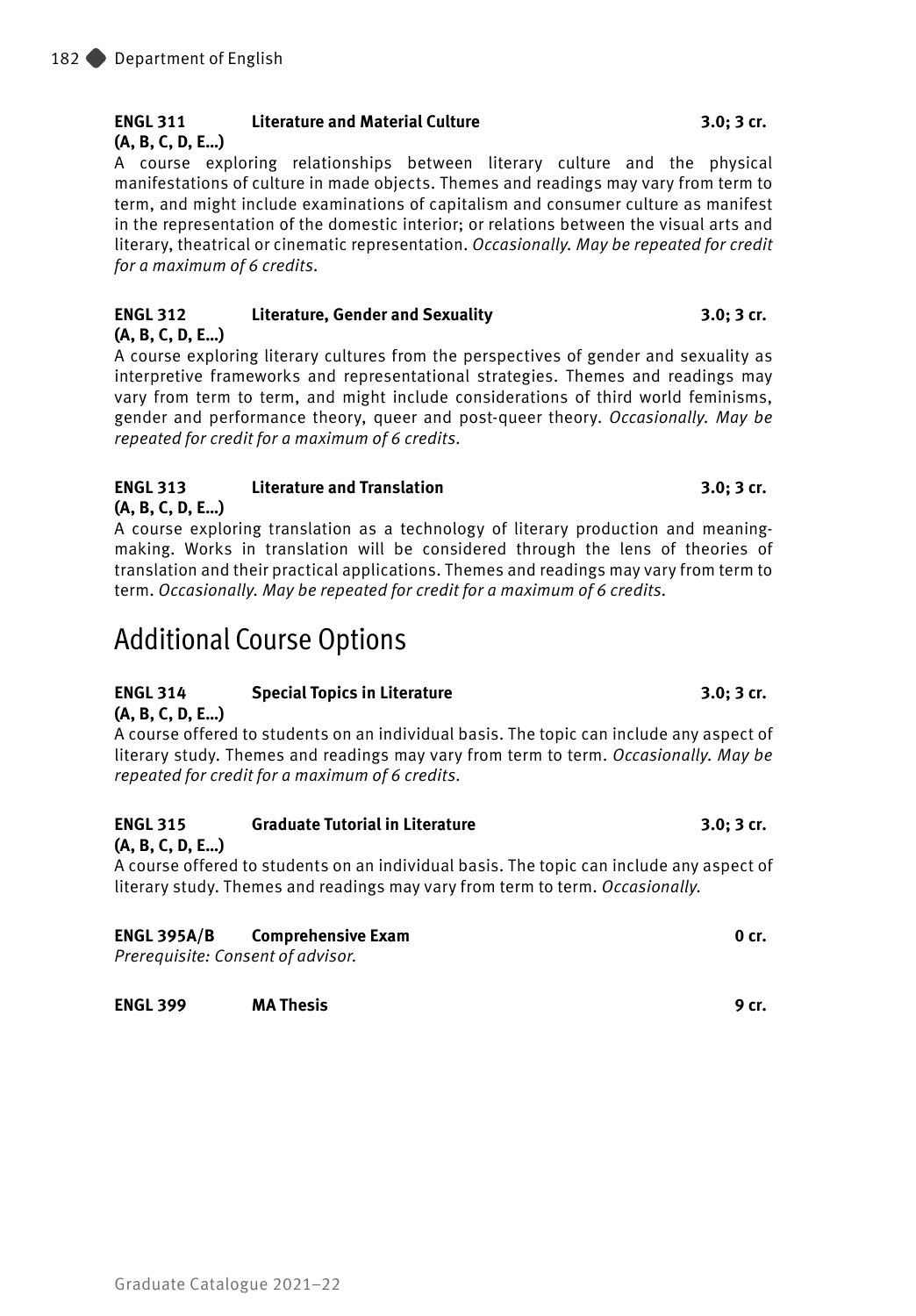# **MA in English Language**

Students working for an MA degree in English Language must take ENGL 301B, ENGL 327, ENGL 341 or ENGL 342; and ENGL 345. Two additional elective English Language graduate courses from among those offered in the department must be taken. Students must take a further graduate course, which may be from outside the English language course offerings, subject to approval by the Department of English. Students working for the degree of MA in the Teaching of English as a Foreign Language (TEFL) should refer to the Department of Education catalogue section.

All students must complete the general requirements for graduate study detailed in the General University Academic Information section of this catalogue. Further details about the format of the comprehensive examination and the requirements of the thesis can be found on the departmental website.

## Language Course Descriptions

**ENGL 301B Introduction to Bibliography and Research Methods 3.0; 3 cr.** An introduction to bibliography and research methodologies in the study of language. *Annually.*

### **ENGL 326 Advanced Translation Theory and Practice 3.0; 3 cr.**

A close examination of major translation theories, both traditional and linguistic, and an application of these theories to the practice of translation, both literary and technical, in Arabic and English. *Annually.*

### **ENGL 327 Sociolinguistics 3.0; 3 cr.**

A course intended to provide in-depth analysis of issues related to the study of the interaction between language and society. This course covers such topics as geographical and social dialects, multilingualism, language and gender, ethnography of speaking, discourse analysis, language planning and language attitudes. *Annually.*

### **ENGL 329 Grammatical Studies in Old and Middle English Literature 3.0; 3 cr.**

A close reading and grammatical examination of selected texts in the original. Exact content to be determined by the instructor. *Occasionally.*

### **ENGL 341** Phonology 3.0; 3 cr.

A survey of theories of phonological description including phonemics, distinctive features and generative phonology; an application of these theories to actual linguistic data from various languages with concentration by each student on one specific problem. *Annually.*

### **ENGL 342 Theoretical Linguistics 3.0; 3 cr.**

A study of readings in advanced grammar that have contributed to the formulation of theories of language description; e.g. transformational grammar, stratificational grammar, generative semantics, pragmatics, government and binding. *Annually.*

### Graduate Catalogue 2021–22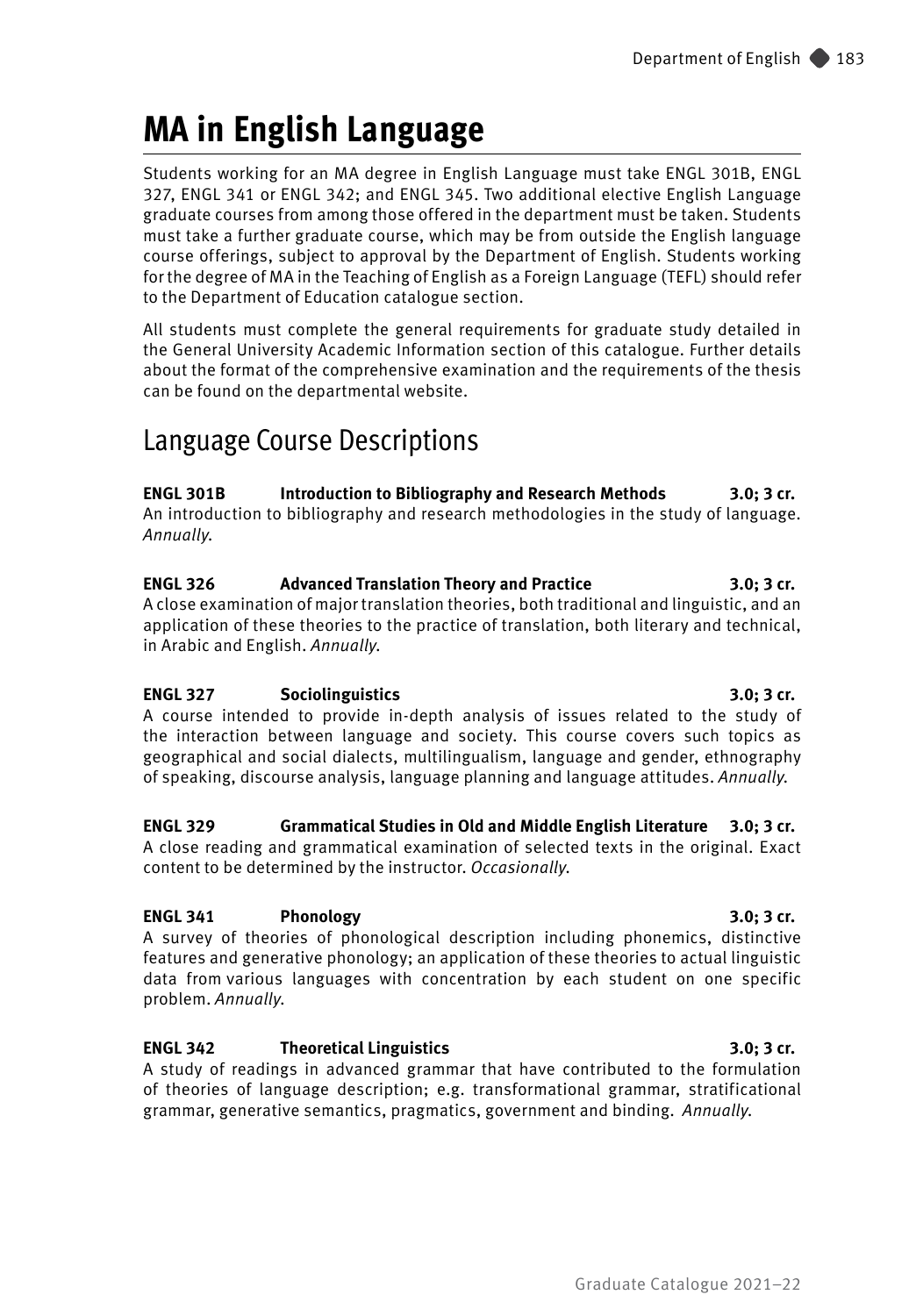### **ENGL 344 Graduate Tutorial in Linguistics 3.0; 3 cr.**

### **(A, B, C, D, E…)**

A tutorial offered to students on an individual basis. The topics can include any aspect of the study of linguistics that both instructor and student agree upon. *Occasionally.*

### **ENGL 345 Language Acquisition 3.0; 3 cr.**

A survey of studies in first and second language acquisition. Emphasis is placed on stages of acquisition and the strategies used by children in acquiring their native language. Comparisons between first and second language acquisition are drawn with implications for language teaching. *Annually.*

### **ENGL 346 Issues in Applied Linguistics 3.0; 3 cr. (A, B, C, D, E…)**

A course whose topic varies from term to term. The course deals with major topics and issues in language study such as multilingualism and multiculturalism, assessment and evaluation, language and education, and intercultural communication. *Annually.*

### **ENGL 395A/B Comprehensive Exam 0 cr.**

*Prerequisite: Consent of advisor.* 

**ENGL 399 MA Thesis 9 cr.**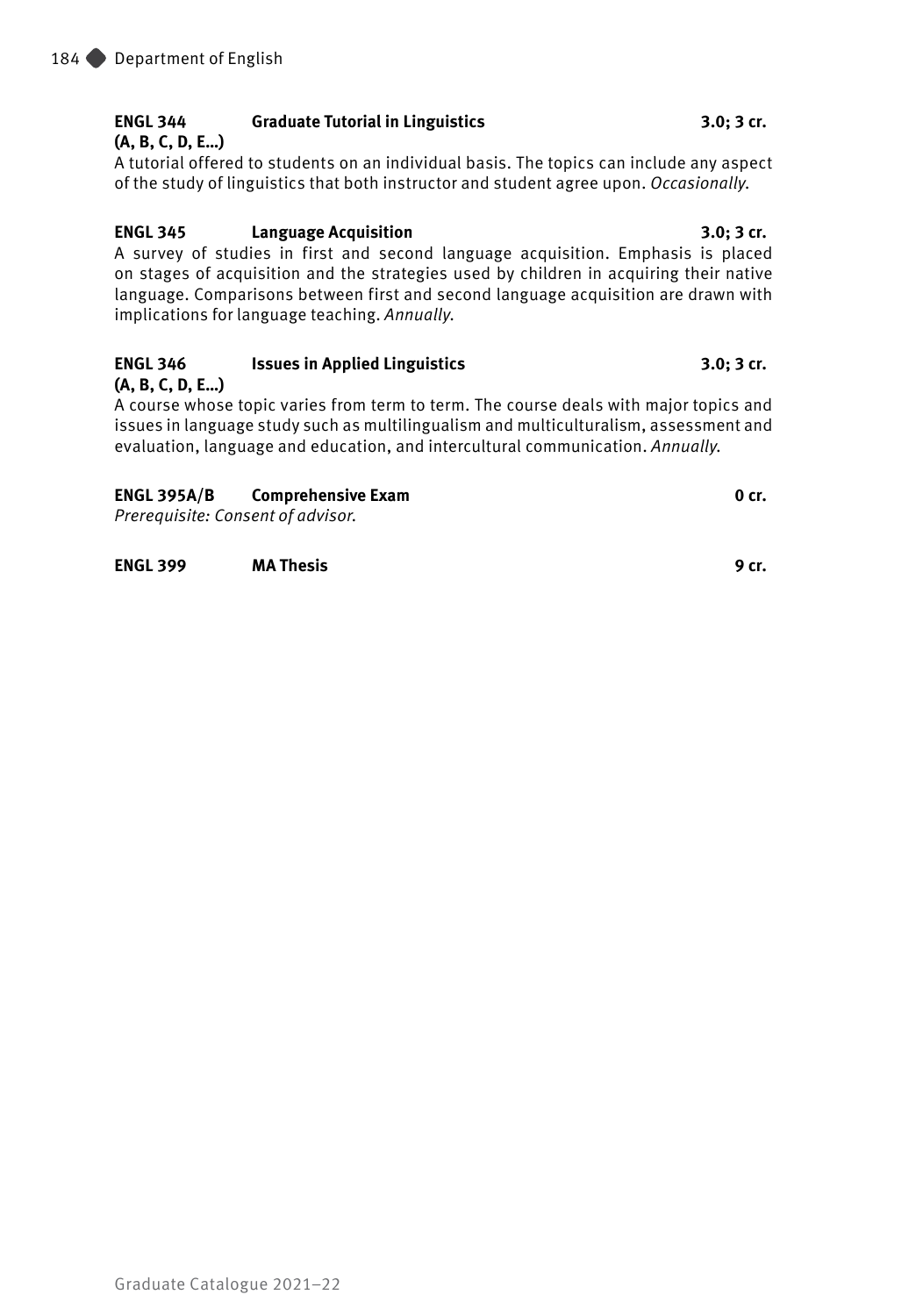# **Department of Fine Arts and Art History**

| Chairperson:                                                                                                    | Sadek, Walid                                                                                                                                                                                      |
|-----------------------------------------------------------------------------------------------------------------|---------------------------------------------------------------------------------------------------------------------------------------------------------------------------------------------------|
| Professor:                                                                                                      | Sadek, Walid                                                                                                                                                                                      |
| <b>Associate Professors:</b><br>Harutyunyan, Angela                                                             |                                                                                                                                                                                                   |
| Assaf, Sahar; Auji, Hala; Esanu, Octavian; Genadry,<br><b>Assistant Professors:</b><br>Daniele; Hammond, Joseph |                                                                                                                                                                                                   |
| Instructors:                                                                                                    | Abrahamian, Panos; PAI-Amine, Gheith; PBadran,<br>Rayya; Chalabi, Fares; El-Hage, May; Gorra, Paul;<br>PHarb, Nazha; Khcheich, Rima; Khoury, Joelle;<br>Maalouf, Maya; Nader, Myrna; Raad, Joanna |

# **MA in Art History and Curating**

The general requirements for graduate study can be found in the Admissions section of the catalogue.

Students are required to successfully complete 30 credit hours for graduation: 12 credits of core concentration in AHIS (AHIS 301, AHIS 311, AHIS 302, AHIS 325); 6 credits of core electives in AHIS; 6 credits of general electives; and 6 credits for the graduation thesis or exhibition.

Students who choose to specialize in Art History are required to submit a research-based argumentative art history or theory thesis for graduation. Students who specialize in Curating are required to submit a curatorial research paper and organize an exhibition in collaboration with art institutions and art spaces in Lebanon of the student's choosing.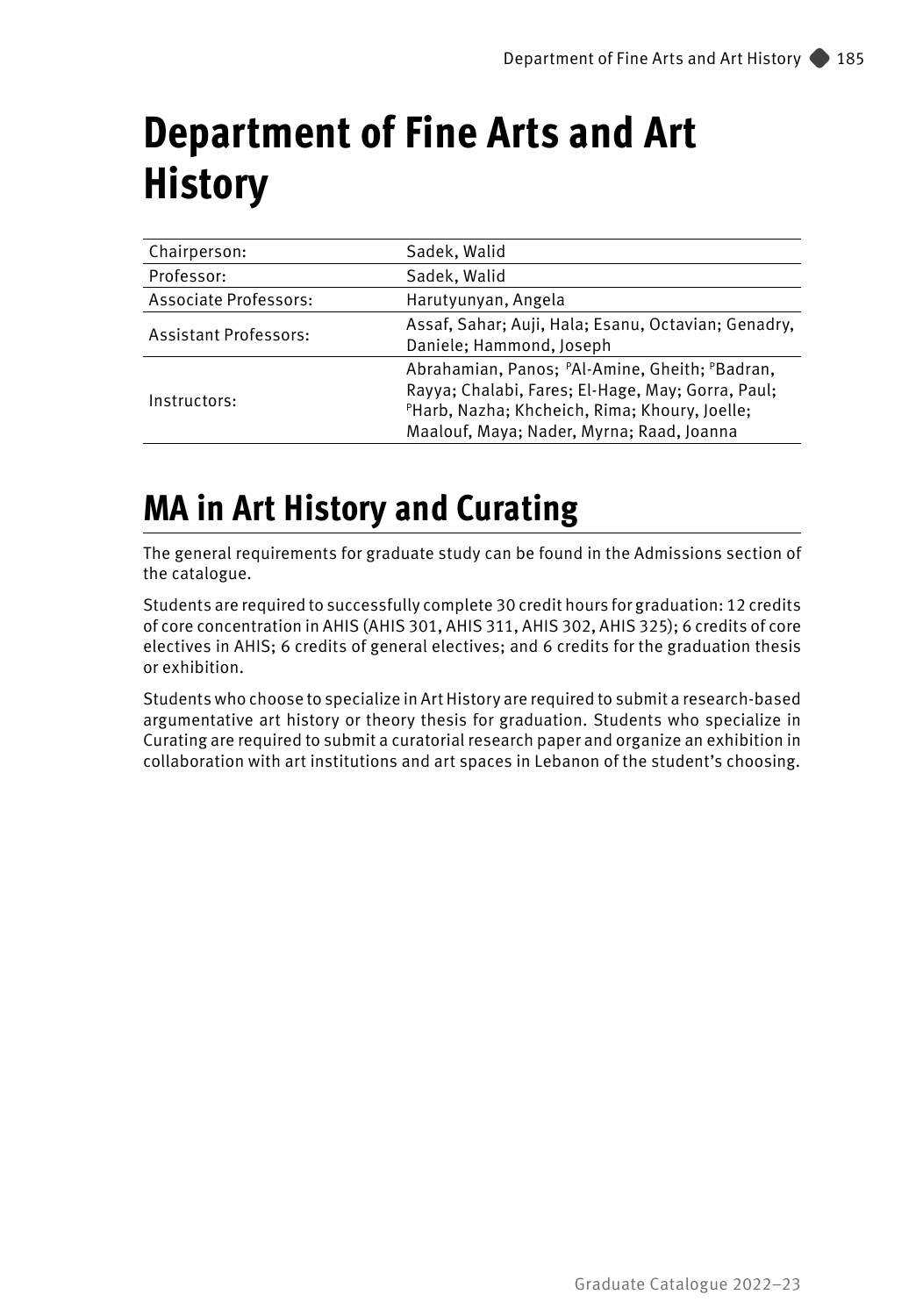# **Course Descriptions**

#### **AHIS 301 Seminar in Practices of Art History 3.0; 3 cr. (Research Methods, Theories, Historiography)**

The seminar acquaints students with the main methods, theories and practices of art historical research. *Bi-annually.*

#### **AHIS 302 Seminar Critical Art History 2.2;3 cr.** The seminar discusses the critical turn in Art History since the 1970s informed by linguistic formalism, structuralism, psychoanalysis and Marxism. *Bi-annually.*

### **AHIS 311 Issues in Contemporary Art and Theory 2.2; 3 cr.**

The course is about the relationship of contemporary art (artistic and institutional practices) to theory. *Annually.*

### **AHIS 312 Seminar: Issues in Modern and Contemp. 3.0; 3 cr. Art in the Middle East and the Arab World**

The seminar offers a topical treatment of issues related to modern and contemporary art in the Middle East and the Arab World. *Occasionally.*

### **AHIS 315 Seminar: Issues in Global Art History 2.2; 3 cr.**

The seminar situates the art historiographical canon and exhibition-making practices in the wake of the global turn. *Occasionally.* 

#### **AHIS 318 Modernism and Its Discontents 3.0; 3 cr.**  The course investigates 19th and 20th century canonical modernism from a comparative

perspective, in relation to other modernisms and avant-gardes. *Occasionally.*

### **AHIS 323 European Collections, Exhibitions and Institutions 2.2, 3 cr.**

This course introduces students to collecting practices and to the history of institutionalization of collections in various historical contexts in the Western tradition. *Occasionally.*

### **AHIS 324 Collecting and Exhibition Practices 2.2, 3 cr. in the Islamic and Arab World**

This course offers a historiographical and theoretical approach to representations of art in museums, collections and expositions/fairs across various historical and geographic contexts pertaining to the Islamic and Arab world. *Occasionally*.

### **AHIS 325 Issues in Curating: Practicum 3.0; 3 cr.**

The course is a practicum in curating exhibitions. It offers a hands-on experience in organizing art exhibitions and related events. Students conduct curatorial research and implement their ideas practically, from writing curatorial concepts to selecting artworks and designing exhibitions at the AUB Art Galleries. *Annually*.

### **AHIS 331 Workshop in Modalities of Art Writing 3.0; 3 cr. (curatorial, critical, creative)**

The course is based on active participation and engagement in art writing practices. *Occasionally.*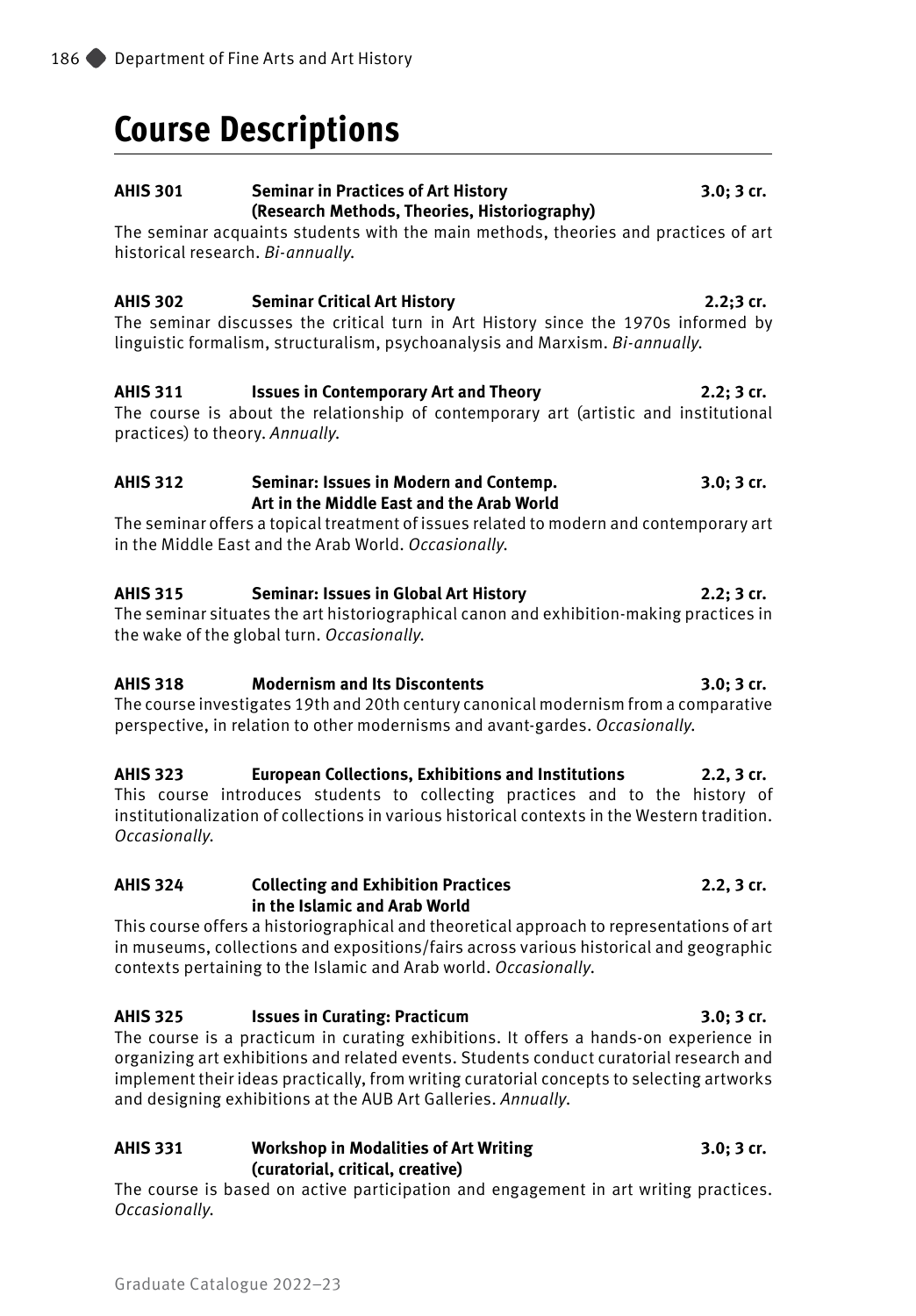### **AHIS 335 Materials, Techniques, Technologies of Exhibition-Making 2.2; 3 cr.**

Students will learn to work with spaces, design exhibitions and install art works, amongst other relevant technical skills. *Occasionally.*

### **AHIS 313 Graduate Tutorial in Art History and Curating 1-3 cr.**

### **AHIS 349 Special Topics in Art History 3.0; 3 cr.**

The course focuses on specific topics of art historical significance and is framed around a key debate or discussion in the discipline.

### **AHIS 350 Special Topics in Art Theory and Aesthetics 3.0; 3 cr.**

The course deals with key concepts of aesthetics and theories of art from the epoch of Enlightenment to the present. Introduction to concepts and aesthetic theories is examined in the context of specific debates.

### **AHIS 385 Special Topics in Curating 3.0; 3 cr.**

The course offers a close study of curatorial practices framed around particular art historical and art institutional constellations, both historically and in contemporary times. The course includes methodological, theoretical and practical components.

### **AHIS 390 Internship 0 cr.**

Students are required to take a minimum of 40 hours of internship in an art and cultural institution. The internship program should be approved by the student's advisor and the Graduate Program Director.

### **AHIS 395A/B Comprehensive Exam OCT. OCT.**

*Prerequisite: Consent of advisor.*

### **AHIS 399 Graduate Thesis and Exhibition 6 cr.**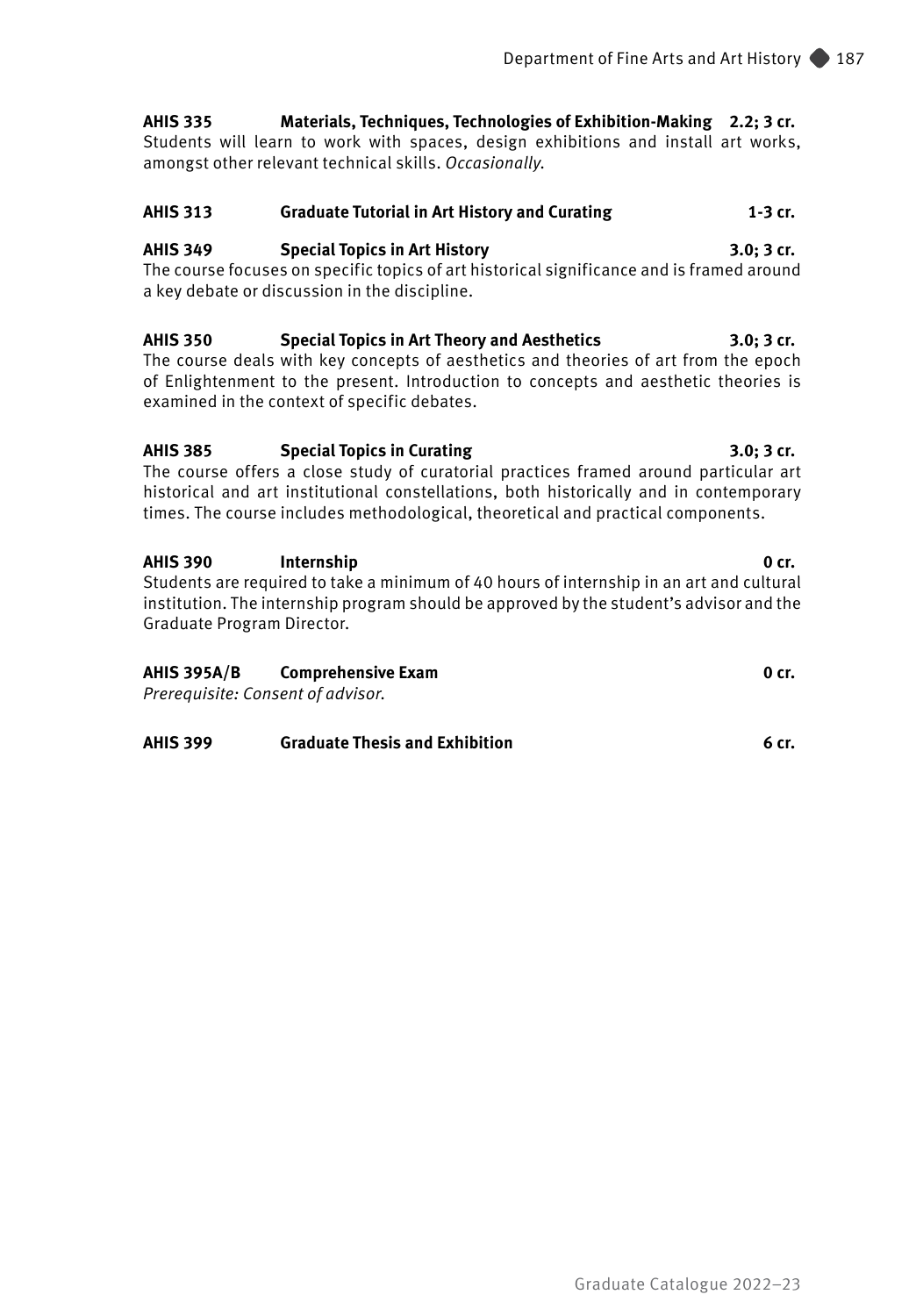# **Department of Geology**

| Chairperson:          | Doummar, Joanna J.                                 |
|-----------------------|----------------------------------------------------|
| Professor:            | Abdel-Rahman, Abdel-Fattah M.                      |
| Associate Professors: | Doummar, Joanna J.; Salah, Mohamed K.              |
| Assistant Professors: | Haidar, Ali T; Nemer, Tony.                        |
| Instructors:          | <sup>P</sup> Khadra, Wisam M.; POueida, Raghida S. |

# **MS in Geology**

Candidates pursuing the Master of Science program in Geology must complete seven graduate courses (21 cr.) and a thesis (9 cr.). Students may select courses from the graduate courses offered in the department according to their fields of interest.

# **Course Descriptions**

### **GEOL 303 Geochemistry 3.0; 3 cr.**

An application of chemical concepts to the evolution of the Earth, particularly its weathering, magmatic and metamorphic cycles, and the distribution of elements; cosmochemistry, crystal chemistry and aqueous geo-chemistry. *Prerequisite: GEOL 211*.

### **GEOL 304 Geophysics I 3.0; 3 cr.**

An introduction to seismic, gravitational and magnetic methods and their interpretation procedures and applications in the exploration of petroleum and other natural resources.

### **GEOL 305 Geophysics II 3.0; 3 cr.**

A course on electrical, radiometric and thermal geophysical methods, in addition to well logging for general geophysical applications and their methods of interpretation. *Pre- or corequisites: GEOL 221 and GEOL 222.*

### **GEOL 306 Economic Minerals Geology 3.0; 3 cr.**

A course on the occurrence and classification of mineral ore deposits and theories of their formation; ore forming processes and ore deposit models; advanced techniques to evaluate ore genesis; and mineral exploration techniques. *Prerequisite: GEOL 211.*

### **GEOL 307 Advanced Petroleum Geology 3.0; 3 cr.**

A course that covers the origin, migration and accumulation of petroleum; applications of surface and subsurface geological and geophysical exploration methods, production, and development processes; and Middle East hydrocarbon exploration and development.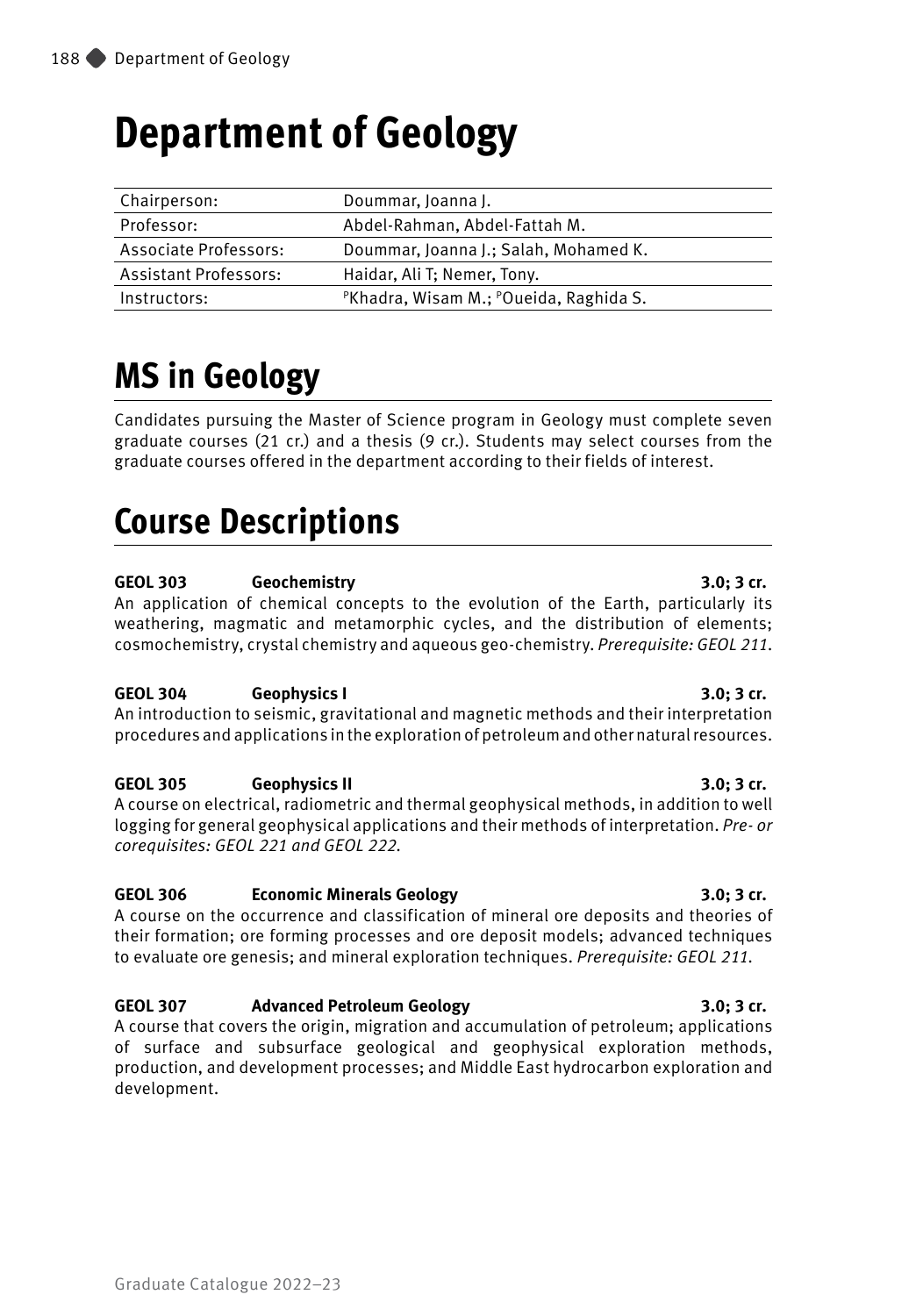### **GEOL 308 Alternate Energy Sources 3.0; 3 cr.**

A course on energy and energy use, including a detailed treatment of non-fossil fuel energy options including nuclear, biomass, hydro, wind, solar and geothermal methods, with practical applications.

### **GEOL 310 Global Tectonics 3.0; 3 cr.**

A course on large-scale processes of rock deformation within the Earth, the theory of plate tectonics, and the origins and modes of deformation of major tectonic features. These include ocean ridges and continental rifts, transform and transcurrent faults, subduction zones and mountain ranges. *Prerequisite: GEOL 213*.

### **GEOL 313 Photogeology 2.2; 3 cr.**

A course on the principles of air photo interpretation and remote sensing; the construction of planimetric geological maps, profiles and mosaics from vertical photographs using pocket and mirror stereoscopes, and an introduction to the analysis of satellite imagery.

### **GEOL 317 Micropaleontology 2.2; 3 cr.**

An introduction to the study of the main groups of microfossils, with emphasis on the foraminifera, and their application and techniques in preparation for examination.

### **GEOL 318 Hydrogeology 3.0; 3 cr.**

A course on the fundamentals of hydrogeology; groundwater occurrence, movement, development and management; pumping tests; and groundwater chemistry, quality and contamination.

### **GEOL 319 Geostatistics 2.2; 3 cr.**

This course deals with the study and application of different statistical techniques of interest to the geological sciences. Topics to be covered include analysis of sequences of data, map analysis and analysis of multivariate data. *Prerequisite: GEOL 213 or consent of instructor.* 

### **GEOL 320 Graduate Seminar 3.0; 3 cr.**

Seminar given by the department. Graduate students attending the course are required to cover a particular theme on one of the various aspects of the geology of the Middle East, such as earthquakes, tectonism and stratigraphy of the region, magmatism in the Nubian shield.

### **GEOL 321 Diagenesis I: Advanced Petrography of Sedimentary Rocks 3.0; 3 cr.**

A course that covers some advanced petrographic techniques used in the study of sedimentary rocks (e.g., conventional and cathodoluminescence microscopy, scanning electron microscopy), major diagenetic processes and the resultant products in sedimentary environments. *Prerequisites: GEOL 212, GEOL 214 and GEOL 222; or consent of instructor. Biannually.*

### **GEOL 322 Diagenesis II: Advanced Techniques in Geochemistry 3.0; 3 cr. of Sedimentary Rocks**

A course on the various geochemical methods (e.g., trace elements, stable isotopes, radiogenic isotopes, fluid inclusions and microthermometry) commonly used in the study of diagenesis of both carbonate and clastic reservoirs. *Prerequisites: GEOL 212 and GEOL 222; corequisites: GEOL 214 and GEOL 222; or consent of instructor. Biannually*.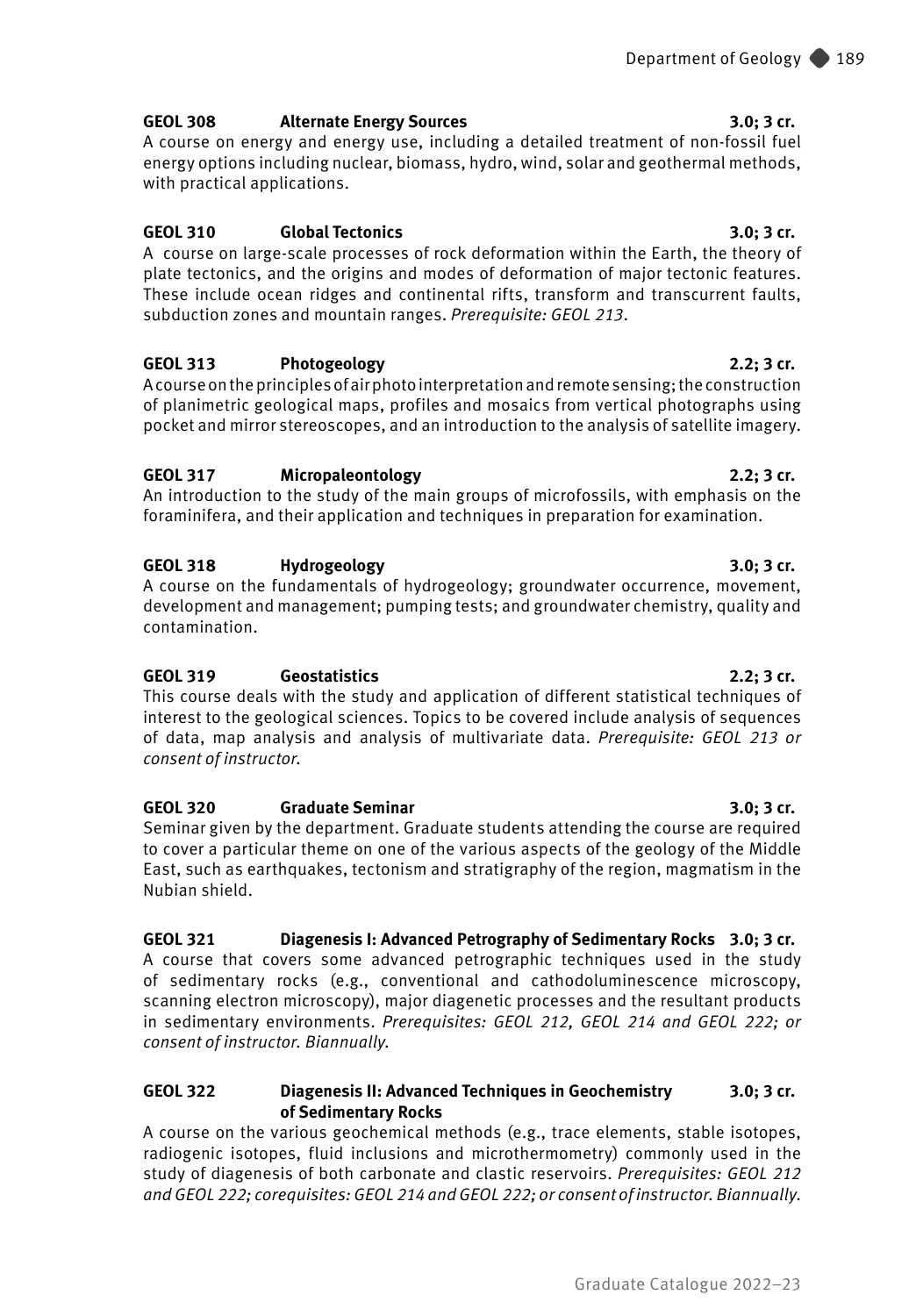Graduate Catalogue 2022–23

#### **GEOL 323 Geological Oceanography 3.0; 3 cr.** A general introduction to climatic and oceanographic interactions, characteristics of oceans, and a detailed analysis of near shore and coastal environments.

### **GEOL 324 Engineering Geology I 2.2; 3 cr.**

A course on engineering geology and earth materials that focuses on the interaction between engineering and geology in relation to the geotechnical properties of soil and rock mechanics and site investigations.

### **GEOL 325 Engineering Geology II 3.0; 3 cr.** A course on environmental and applied engineering geology that deals with environmental

| A course on environmental and applied engineering geology that deals with environmental |
|-----------------------------------------------------------------------------------------|
| planning, natural disasters and terrain evaluation, with special applications to mass   |
| movements, geology of man-made structures and the urban environment.                    |

| <b>GEOL 330</b>             | <b>Selected Topics in Advanced Geology</b>                          | 3 cr. |
|-----------------------------|---------------------------------------------------------------------|-------|
| May be repeated for credit. |                                                                     |       |
|                             | GEOL 395A/B Comprehensive Exam<br>Prerequisite: Consent of advisor. | 0 cr. |
| <b>GEOL 399</b>             | <b>MS Thesis</b>                                                    | 9 cr. |
|                             | Prerequisite: Consent of advisor.                                   |       |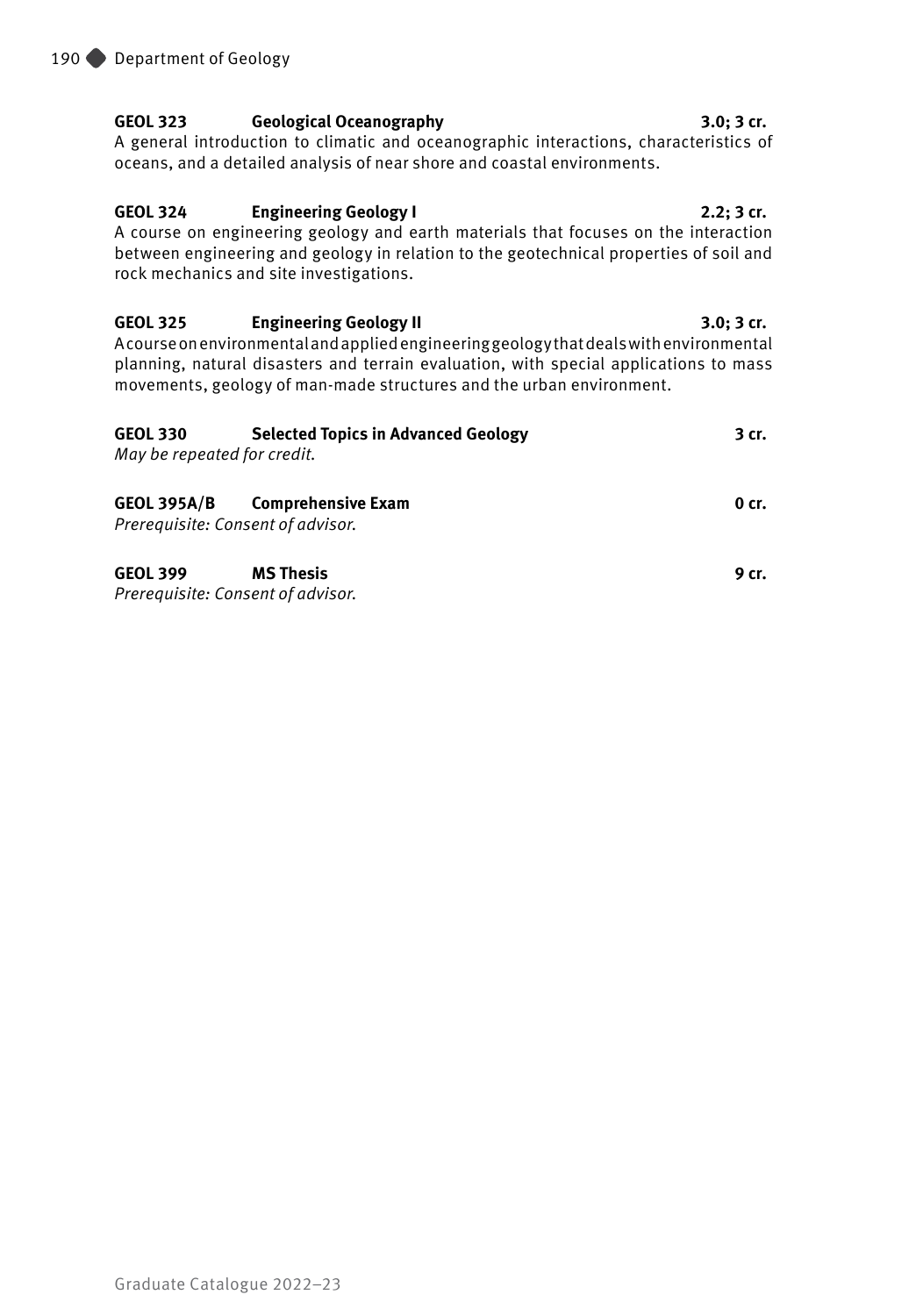# **Department of History and Archaeology**

| Chairperson:                        | Sader, Helene S.                                                                |
|-------------------------------------|---------------------------------------------------------------------------------|
| Professor Emerita:                  | Seeden, Helga                                                                   |
| Professors:                         | Abuhusayn, Abdul Rahim A.; Genz, Hermann P.; Sader,<br>Helen S.; Saliba, George |
| <b>Associate Professors:</b>        | Khuri-Makdisi, Ilham; Newson, Paul G.                                           |
| Associate Professor of<br>Practice: | Panayot, Nadine                                                                 |
| <b>Assistant Professors:</b>        | Armstrong, Lyall R.; Malleson, Claire                                           |

The department offers programs leading to the BA, MA and PhD in Arab and Middle Eastern History. The department also offers programs leading to the BA and MA in Archaeology. For admission and graduation requirements, refer to the faculty and department web pages.

# **MA in History**

## Mission Statement

By means of a broad and diversified curriculum, our graduate program introduces students to the richness and complexity of Arab and Middle Eastern history. That program is intended to develop not only essential knowledge of the past, but also awareness of the methodological and theoretical complexities involved in the study of history as a discipline in the humanities. Students are motivated to be reflexive, to read, research and write critically, analytically and without prejudice or preconceptions.

## Requirements

Students registered in the master's program in history are required to take a minimum of 21 graduate credit hours and to present a thesis based on independent research.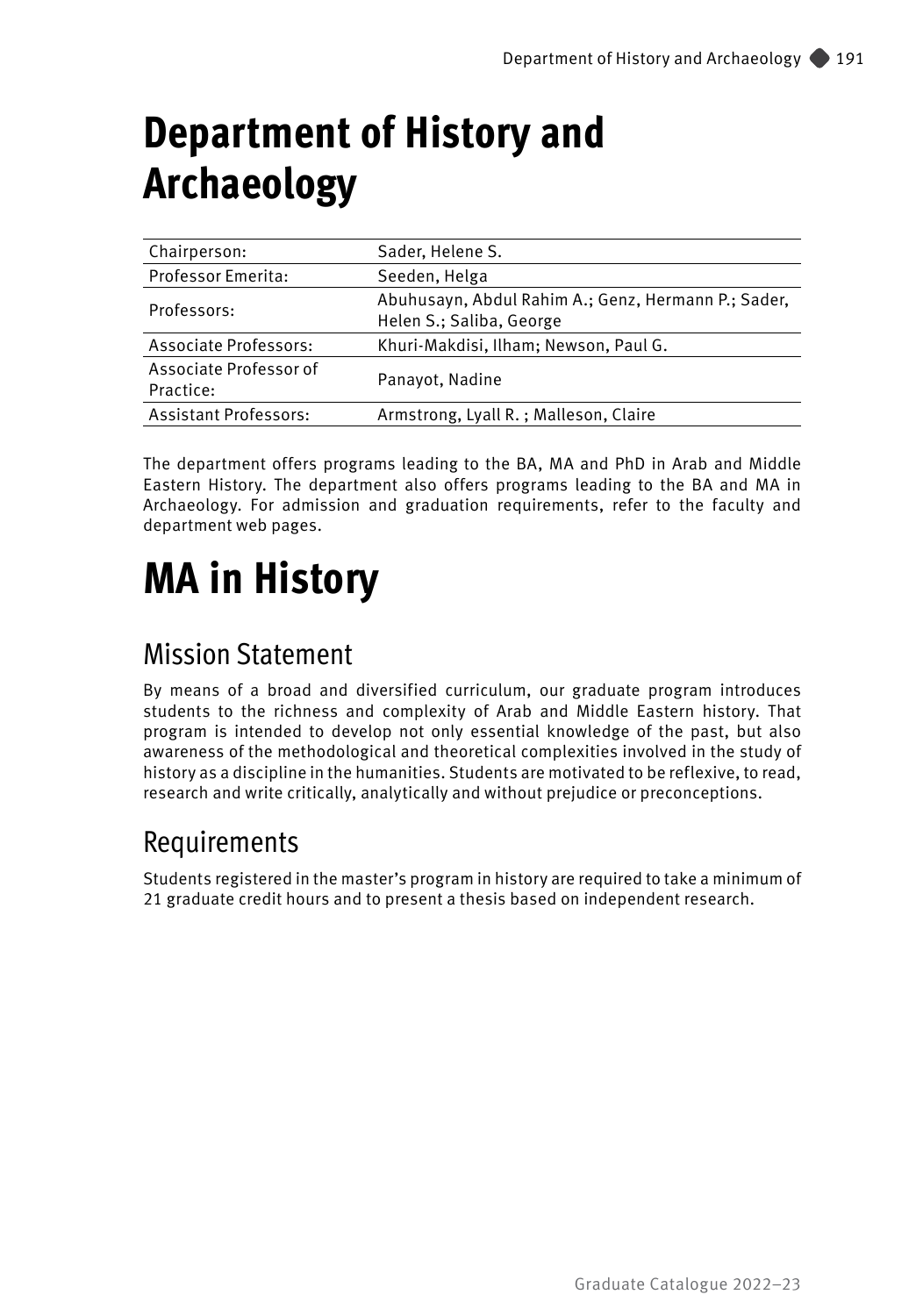# **Doctor of Philosophy in Arab and Middle Eastern History**

### Mission Statement

The doctoral program in Arab and Middle Eastern History aims to create top-rank professional historians. Students in this program will acquire critical, interpretive and research skills, which will enable them to achieve excellence in their chosen field of specialization.

## Learning Outcomes

Upon receiving their degree, graduates of the program will be equipped with the methodological, language and research skills that will qualify them to serve as academicians or professional researchers in local, regional and international universities; in other advanced centers of higher learning in their fields of specialization; or in related cultural and inter-disciplinary studies. Their training will enable them to become eligible for administrative, journalistic, diplomatic and non-governmental posts as well.

## Admission Requirements

Admission to the doctoral program is competitive and selective and is dependent upon the recommendation of the Department of History and Archaeology and the approval of the faculty Graduate Studies Committee. Applicants normally hold an MA and have demonstrated outstanding academic ability (minimum average grade of 3.2 (or 80) or its equivalent) and the potential to conduct scholarly research. In certain cases, BA recipients whose academic performance is superior (minimum average grade of 3.7 (or 85) or its equivalent) will be considered for admission into the program. Depending on their point of entry, the completion of the program will extend between 3 to 5 years.

## Financial Assistance

The university will cover the cost of tuition and will provide stipends to PhD candidates in the form of Graduate Assistantship support on a merit or need basis. In addition to a housing subsidy, it will also assist in covering the cost of language education and research should this be sought outside the AUB campus. Student participation in scholarly conferences, which can lead to publications, is encouraged and will be supported financially.

## Study and Course Requirements

18 credits of graduate level courses are required for MA holders. 36 credits of graduate level courses are required for BA holders admitted directly into the program. The department may require students to take additional graduate or undergraduate courses if necessary. The language of instruction is English. Arabic, however, may be substituted for English depending on the area of specialization. Additionally, all students are required to attain working knowledge of either French or German and any other language required by their field of specialization. All students must submit a thesis.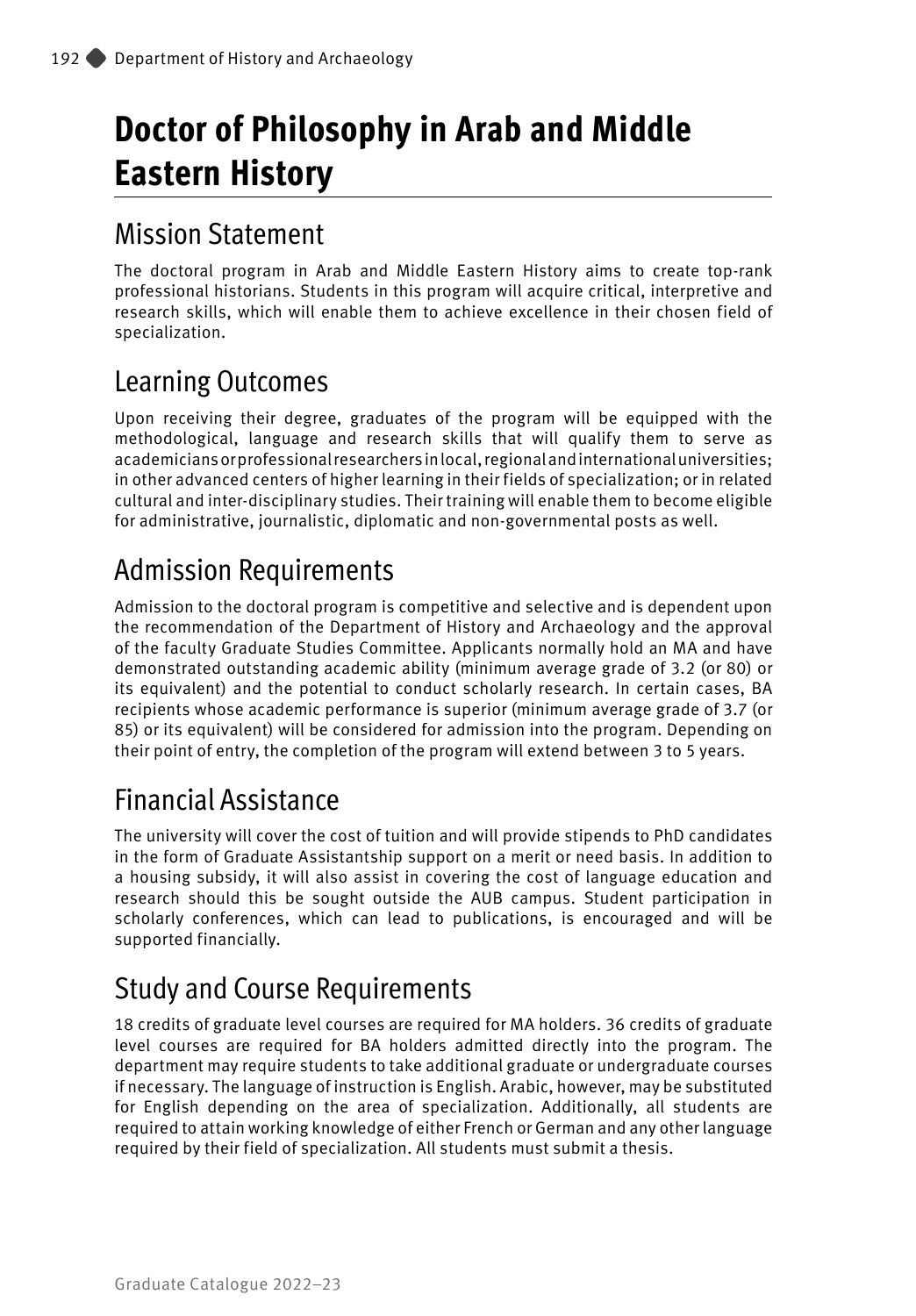## Admission to Candidacy

See section entitled Admission to Candidacy on page 70.

## Graduate Curriculum

The history graduate curriculum is subject to periodic departmental review. Overall, it is a flexible and individually-driven program, designed to build up a critical mass of knowledge based on the historical literature relating to the area of specialization. The curriculum adopts a problem-solving approach to historical research and writing, enabling graduates to think critically, work independently and take conscious ownership of their learning activity and align it with their own educational, academic and career aspirations.

## Course Description

Following is a list of existing graduate courses offered by the department:

### **HIST 303/304 Graduate Seminar in Arab 3.0; 3 cr. (each) and Middle Eastern History**

A collaborative investigation of select topics in Arab and Middle Eastern History viewed from multiple perspectives. Periodic progress reports and the incorporation of findings in an interpretive term paper are required. *Students can receive credit for both HIST 303 and HIST 304.*

### **HIST 305/306 Graduate Seminar in European History 3.0; 3 cr. (each)**

In-depth analysis of selected topics entailing extensive research and the submission of a final analytical term paper. *Students can receive credit for both HIST 305 and HIST 306*.

### **HIST 321/322 The Arab Historians, I and II 3.0; 3 cr. (each)**

A systematic analysis of a select Arab historian in the context of his time, employing primary sources and recent secondary literature on the subject. *Students can receive credit for both HIST 321 and HIST 322.*

**HIST 323/324 Advanced Documentation and Research, I and II 3.0; 3 cr. (each)** An applied training course in the identification, critical evaluation and utilization of primary and secondary sources; the techniques for their retrieval and modes of incorporation into a historical account. *Students can receive credit for either HIST 323 or HIST 324.*

**HIST 325/326 Social and Intellectual History of the Arabs, I and II 3.0; 3 cr. (each)** A systematic study of social and intellectual trends in Arab history. Primary sources and recent theories and interpretations are emphasized. *Students can receive credit for both HIST 325 and HIST 326.*

### **HIST 327/328 Social and Economic History 3.0; 3 cr. (each) of the Modern Middle East, I and II**

A detailed analysis of socioeconomic transformations in the modern Middle East based upon primary sources, considered in view of recent theories of development, modernization and globalization. *Students can receive credit for both HIST 327 and HIST 328.*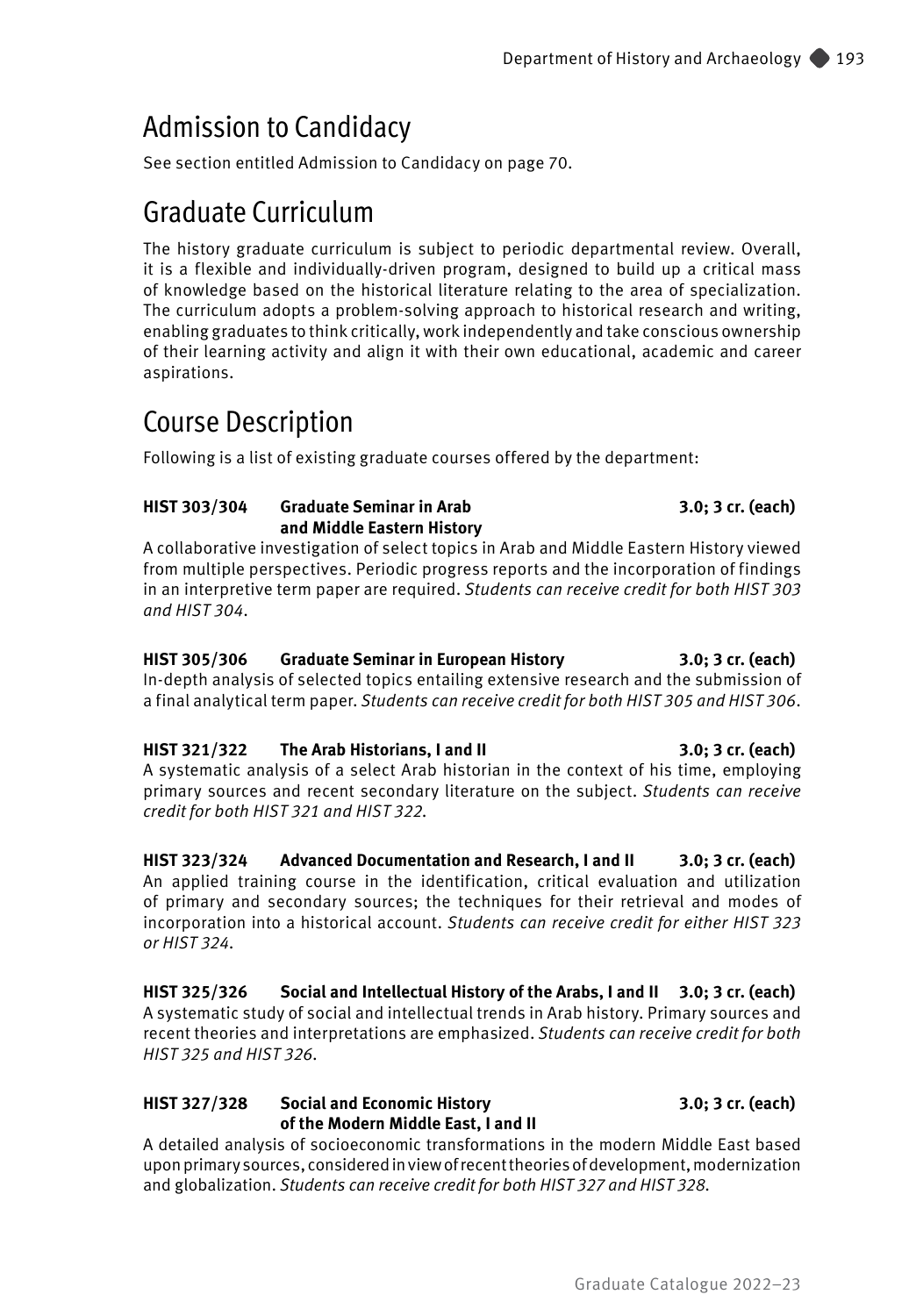### 194 Department of History and Archaeology

| HIST 330                       | <b>Advanced Historical Interpretation</b><br>A systematic examination of key modern interpretations of history and their impact<br>upon historical methodology and historiography.                                          | $3.0; 3$ cr. |
|--------------------------------|-----------------------------------------------------------------------------------------------------------------------------------------------------------------------------------------------------------------------------|--------------|
| HIST 331                       | Tutorial Topics in Arab and Middle Eastern History 3.0; 3 cr. (each)<br>A directed individual examination of a selected topic entailing an intensive reading<br>program, research and the submission of a model term paper. |              |
| <b>HIST 332</b>                | <b>Special Topics in History</b><br>An in-depth course involving a detailed and systematic analysis of the history of a<br>particular topic, area or region. May be repeated for credit.                                    | $3.0; 3$ cr. |
| <b>HIST 395A/B</b>             | <b>Comprehensive Exam</b><br>Prerequisite: Consent of advisor.                                                                                                                                                              | 0 cr.        |
| <b>HIST 399</b>                | <b>MA Thesis</b>                                                                                                                                                                                                            | 9 cr.        |
| <b>HIST 480</b><br>Every term. | <b>Qualifying Exam Part I: Comprehensive Exam</b>                                                                                                                                                                           | 0 cr.        |
| <b>HIST 481</b><br>Every term. | <b>Qualifying Exam Part II: Defense of Thesis Proposal</b>                                                                                                                                                                  | 0 cr.        |

**HIST 4841 PhD Thesis 30 cr.** *Every term. To be taken by regular track PhD students. Taken at first thesis registration, then registered for every subsequent term with sequential letter annotations (A-L; 0 credits) until completion of thesis work.*

### **HIST 4881 PhD Thesis 42 cr.** *Every term. To be taken by accelerated track PhD students. Taken at first thesis registration, then registered for every subsequent term with sequential letter annotations (A-L; 0 credits) until completion of thesis work.*

<sup>1)</sup> The choice to register for HIST 484 should be done in consultation with the thesis advisor to ensure that the total number of PhD thesis credits and PhD course credits are met as per AUB rules and regulations.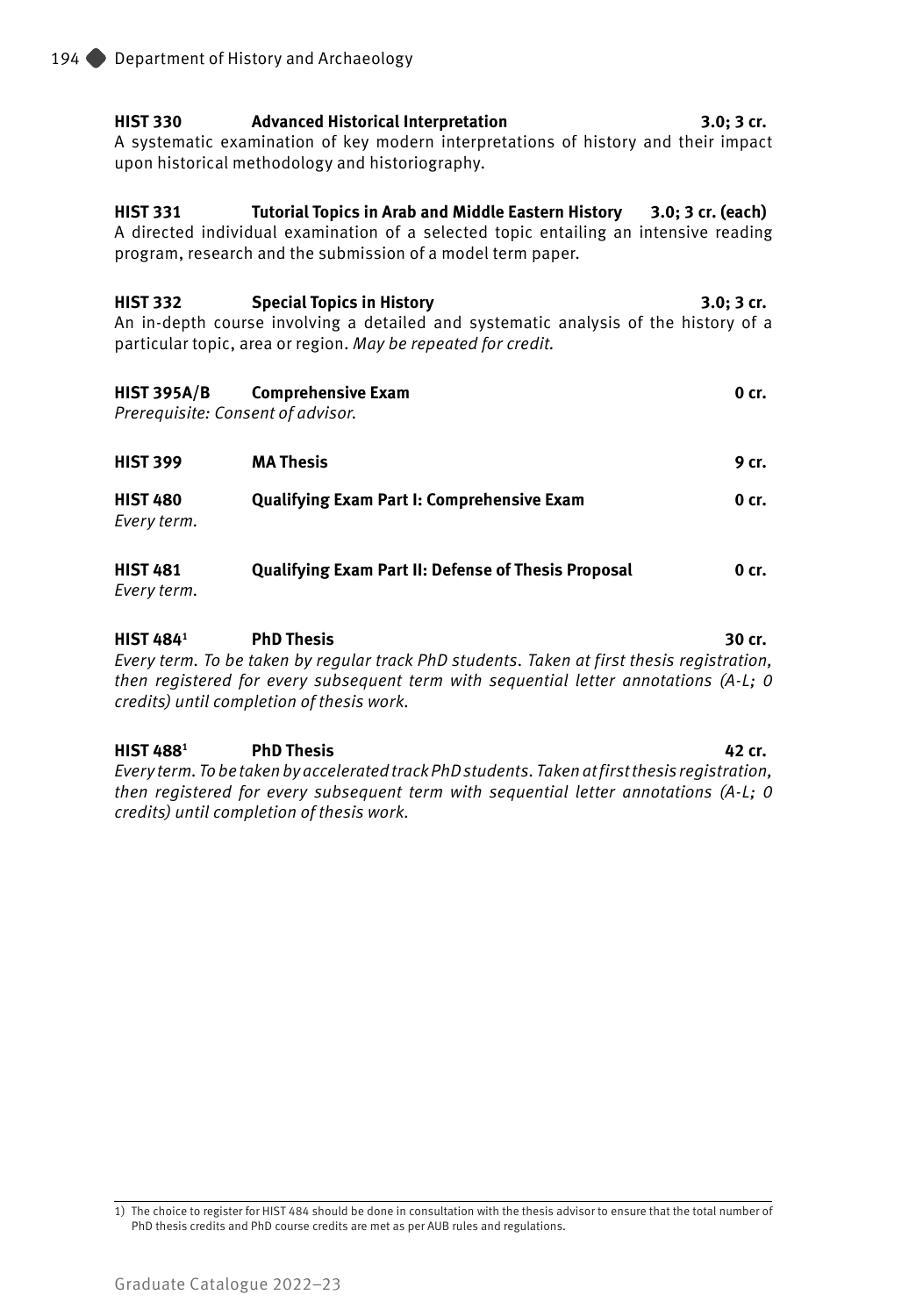# **MA in Archaeology**

### Mission Statement

The graduate program in Archaeology provides students with advanced working knowledge and critical understanding of the methodological and theoretical principles of archaeological investigation and fieldwork. In addition to developing essential knowledge about the material and cultural roots of past societies, the program enhances student awareness about the value and relevance of Lebanon's and the region's archaeological heritage.

### Requirements

Students registered in the master's program in archaeology are required to take a minimum of 21 graduate credit hours and to present a thesis based on independent research.

## Course Description

**AROL 301 Graduate Seminar: Introduction to Theory in Archaeology 3.0; 3 cr.** A seminar to introduce students to key theories and debates in archaeology. *Alternate* years.

### **AROL 302 Advanced Seminar in Current Approaches 3.0; 3 cr. to Archaeological Theory**

A seminar on current key theories and debates in archaeology, such as center/periphery, economics and world systems analysis, power and hierarchy, cognitive archaeology, critiques of ideology or the politics of interpretation and presentation of the past, native peoples and gender issues. *Alternate years.*

#### **AROL 303 Readings in Ancient Texts I 3.0; 3 cr.**  An introduction to ancient Semitic epigraphy in general, and to one of the ancient Eastern or Western Semitic languages in particular. Alternately, Akkadian, Phoenician or Aramaic texts are studied. *Occasionally.*

### **AROL 304 Readings in Ancient Texts II 3.0; 3 cr.**

An in-depth study of a particular ancient Semitic language based on grammar and text analysis. Alternately, Akkadian, Phoenician or Aramaic texts are studied. *Occasionally.*

### **AROL 305 Artifact Technology and Representation 3.0; 3 cr.**  A technical analysis and representation of archaeological artifacts, including

composition, production technique, description and drawing for publication of ceramic, metal, stone and bone artifacts. *May be repeated for credit.*

**AROL 307 Seminar in the Bronze Age Archaeology of the Near East 3.0; 3 cr.**  A seminar that examines selected problems of the Bronze Age in the Levant during the 3rd and 2nd millennia BC. The course addresses topics such as the development of complex societies in urban communities and incipient territorial states, the incorporation of the Levant into larger empires, the development of palace economies, craft specialization, international trade and political relations as well as the breakdown of the Bronze Age system during the last centuries of the 2nd millennium BC. *May be repeated for credit.*

#### Graduate Catalogue 2022–23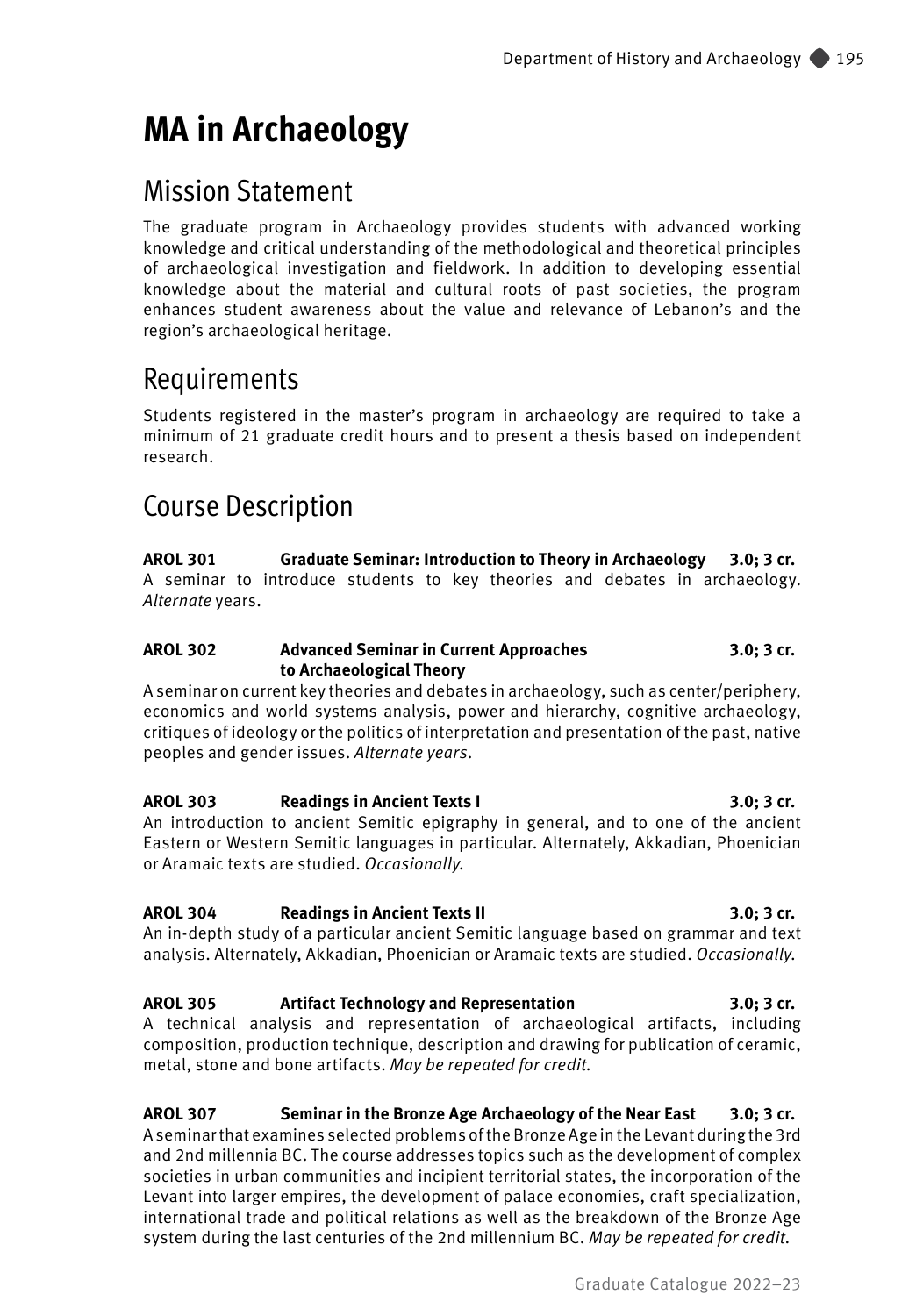### **AROL 308 Seminar in Iron Age Archaeology of the Near East 3.0; 3 cr.**

A seminar that examines important features of the material culture of the Near East from the 12th to the 4th century BC. The course addresses questions such as state formation, trade expansion and networks, international political relations, and the creation of new forms of art and architecture. *May be repeated for credit.*

### **AROL 309 Seminar in Graeco-Roman Archaeology of the Near East 3.0; 3 cr.**

A seminar that examines important features of the material culture of the Near East from the 12th to the 4th century AD. The course addresses questions such as the growth of urbanization, local responses to Greek and Roman cultural institutions and the creation of new forms of art and architecture. *May be repeated for credit*.

### **AROL 310 Seminar in Mediterranean Archaeology 3.0; 3 cr.**

This seminar explores the richness and complexity of past societies of the Mediterranean through aspects of the material culture. Through analysis of the development of prehistoric and historic Mediterranean peoples, the seminar considers how archaeological evidence reflects encounters and developments in major issues such as exchange, migration, identity and colonialism. *May be repeated for credit.*

### **AROL 321 Graduate Tutorial 3.0; 3 cr.**

A study of particular sites and materials to train students in archaeological research and analysis.

### **AROL 323 Advanced Fieldwork and Data Collection 3.0; 3 cr.**

A course of advanced training in archaeological surveys, excavations, artifact recording or ethnographic data collection related to archaeological fieldwork. *May be repeated for credit*.

### **AROL 327 Special Topics in Archaeology 3.0; 3 cr.**

An in-depth course involving the detailed and systematic analysis of the archaeology of a particular area, region (e.g. Anatolia, the Arabian Peninsula, Egypt, Iran, the Mediterranean, etc.) or subject. *May be repeated for credit.* 

### **AROL 395A/B Comprehensive Exam 0 cr.**

*Prerequisite: Consent of advisor.*

**AROL 399 MA Thesis 9 cr.**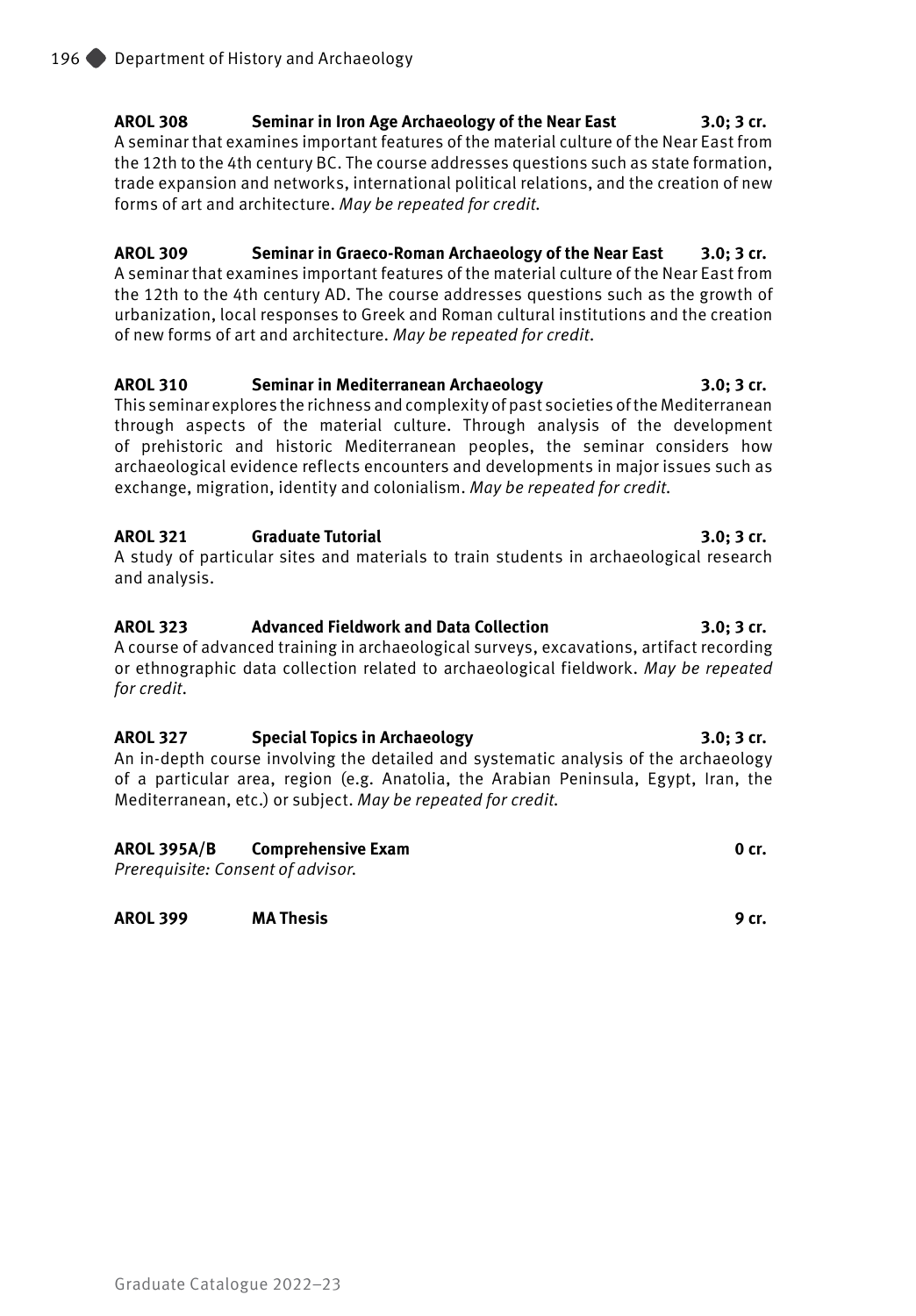# **Department of Mathematics**

| Chairperson:                                                                                                                      | Bertrand, Florian J.                                                                                                                                                               |  |
|-----------------------------------------------------------------------------------------------------------------------------------|------------------------------------------------------------------------------------------------------------------------------------------------------------------------------------|--|
| <b>Professor Emeritus:</b>                                                                                                        | Muwafi, Amin                                                                                                                                                                       |  |
| Professors:                                                                                                                       | Abi-Khuzam, Faruk F.; Abu-Khuzam, Hazar M.; Khuri-<br>Makdisi, Kamal F.; Nassif, Nabil R.; Shayya, Bassam H.                                                                       |  |
| Alhakim, Abbas M.; Bertrand, Florian J.; El Khoury,<br><b>Associate Professors:</b><br>Sabine S.; Raji, Wissam V.; Tlas, Tamer M. |                                                                                                                                                                                    |  |
| <b>Assistant Professors:</b>                                                                                                      | Andrist, Rafael; Aoun, Richard G.; Della Sala, Giuseppe;<br>Monni, Stefano; Moufawad, Sophie M.; Roy, Tristan<br>Cyrus: Sabra, Ahmad A.; Taati, Siamak; Taghavi-<br>Chabert, Arman |  |
| Lecturers:                                                                                                                        | Fayyad, Dolly J.; Mroue, Fatima K.; Yamani, Hossam A.                                                                                                                              |  |
| Instructors:                                                                                                                      | Ashkar, Alice N.; Bou Eid, Michella J.; Fleihan, Najwa<br>S.; Itani-Hatab, Maha S.; Khachadourian, Zadour A.;<br>Nassif, Rana G.; Rahhal, Lina A.; Tannous, Joumana A.             |  |

The Department of Mathematics offers programs leading to the degree of Master of Science (MS) in Mathematics and Statistics.

Under Mathematics, students may choose between two tracks: a track in Pure Mathematics and a track in Applied Mathematics.<sup>1</sup>

# **MS in Mathematics**

Students who are admitted to one of the two MATH tracks, Pure or Applied, must complete the university requirements for graduate study in the Faculty of Arts and Sciences with at least 24 credits at the graduate level and a thesis. These 24 credits must include the following required core courses for both tracks: MATH 303, MATH 304, MATH 309, and MATH 341.

Students following the Pure Mathematics Track are required to take at least one of MATH 306 or MATH 314 and complete the 24 credits by choosing any 3 elective courses offered in the department, totaling 9 credits, in addition to writing and defending a thesis in an area of Pure Mathematics.

Students following the Applied Mathematics Track are required to take at least one of MATH 350 or MATH/STAT 338 and complete the 24 credits by choosing any 3 elective courses offered in the department, totaling 9 credits, in addition to writing and defending a thesis in an area of Applied Mathematics.

P) Part time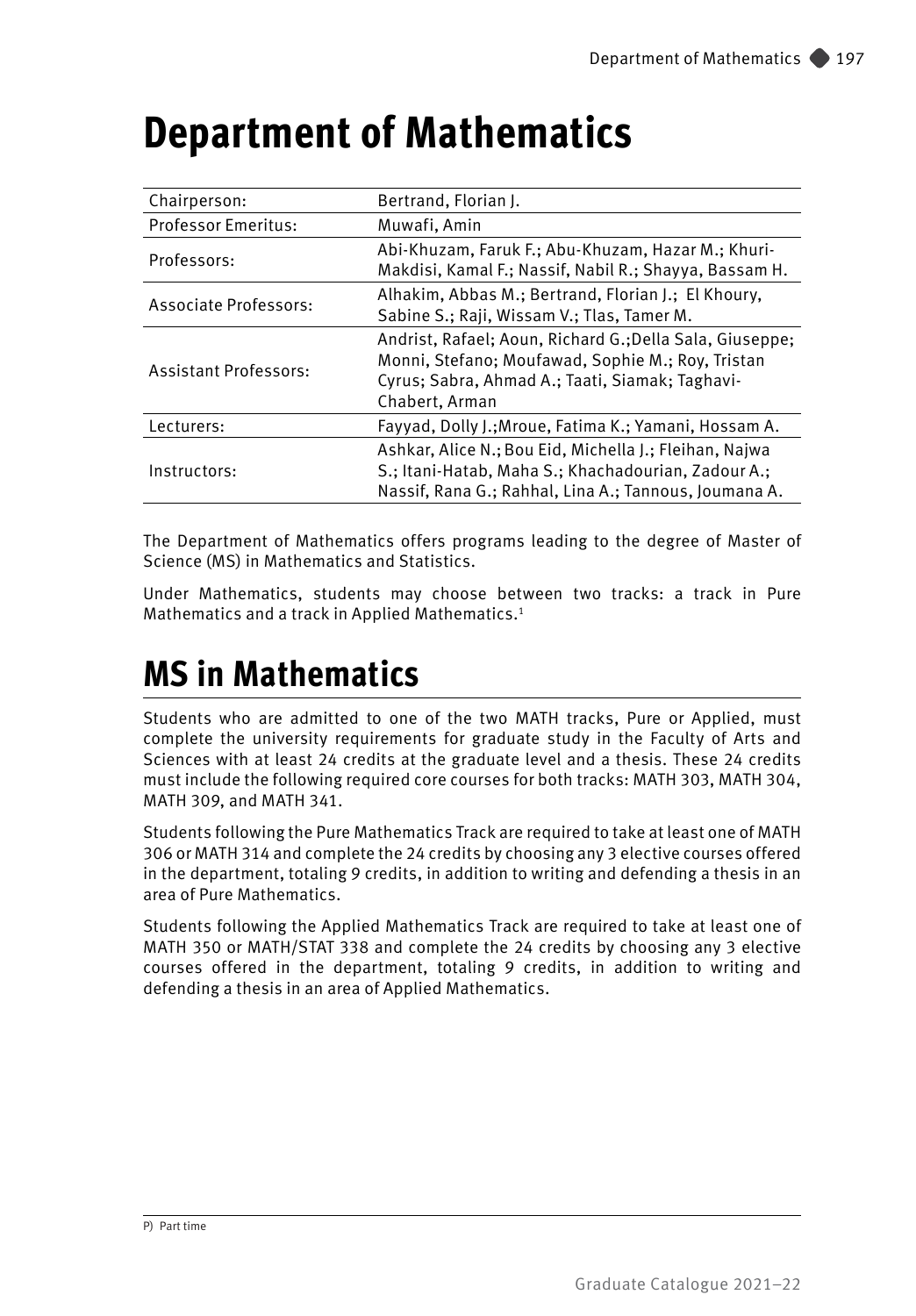# **MA or MS in Statistics**

Students must complete the university requirements for graduate study in the Faculty of Arts and Sciences, at least 24 credits at the graduate level and a thesis. At least 18 of the 24 credits must be taken in the department and must include MATH 303, STAT 331, STAT 332, STAT 333 and STAT 334. Students interested in taking courses outside the department may do so after obtaining approval from the department. The graduate program in statistics is currently frozen.

# **Course Descriptions**

## **Mathematics**

### **MATH 301 Graduate Tutorial Courses 1–3 cr.**

*Prerequisite: Graduate standing or consent of instructor.*

### **MATH 303 Measure and Integration 3.0; 3 cr.**

A first course in measure theory, including general properties of measures, construction of Lebesgue measure in Rn, Lebesgue integration and convergence theorems, Lp-spaces, Hardy-Littlewood maximal function, Fubini's theorem and convolutions. *Prerequisite: MATH 223 or graduate standing. Annually.*

### **MATH 304 Complex Analysis 3.0; 3 cr.**

A second course in complex analysis, covering the homotopy version of Cauchy's theorem, the open mapping theorem, maximum principle, Schwarz's lemma, harmonic functions, normal families, Riemann mapping theorem, Riemannian metrics, method of negative curvature, Picard's theorem, analytic continuation, monodromy and modular function. *Prerequisite: MATH 227 or graduate standing. Annually.*

### **MATH 305 Functional Analysis 3.0; 3 cr.**

Vector spaces, Hamel basis, Hahn-Banach theorem, Banach spaces, continuous linear operators and functionals, Hilbert spaces and weak topologies. *Prerequisite: MATH 223 or graduate standing. Occasionally.*

### **MATH 306 Calculus on Manifolds 3.0; 3 cr.**

Manifolds, differentiable structure, vector fields, flows, differential forms, Stokes' theorem, basic Lie group theory. *Prerequisite: MATH 223 or graduate standing. Biennially.*

### **MATH 307** Topics in Analysis 3.0; 3 cr.

**MATH 309 Functional Analysis and Partial Differential Equations 3.0; 3 cr.** The course aims to introduce students to deterministic/analytic tools to study problems which appear in several areas of science. The course introduces mathematical notions and objects such as: Hilbert spaces, weak derivatives, distributions and Soboley spaces, adjoints of linear operators on infinite dimensional spaces, bounded linear operators, fixed point arguments, convolution and Fourier transform. This course connects to partial differential equations where existence of solutions to those elliptic/parabolic/ hyperbolic uses the theory introduced in the first part of the course. Applications to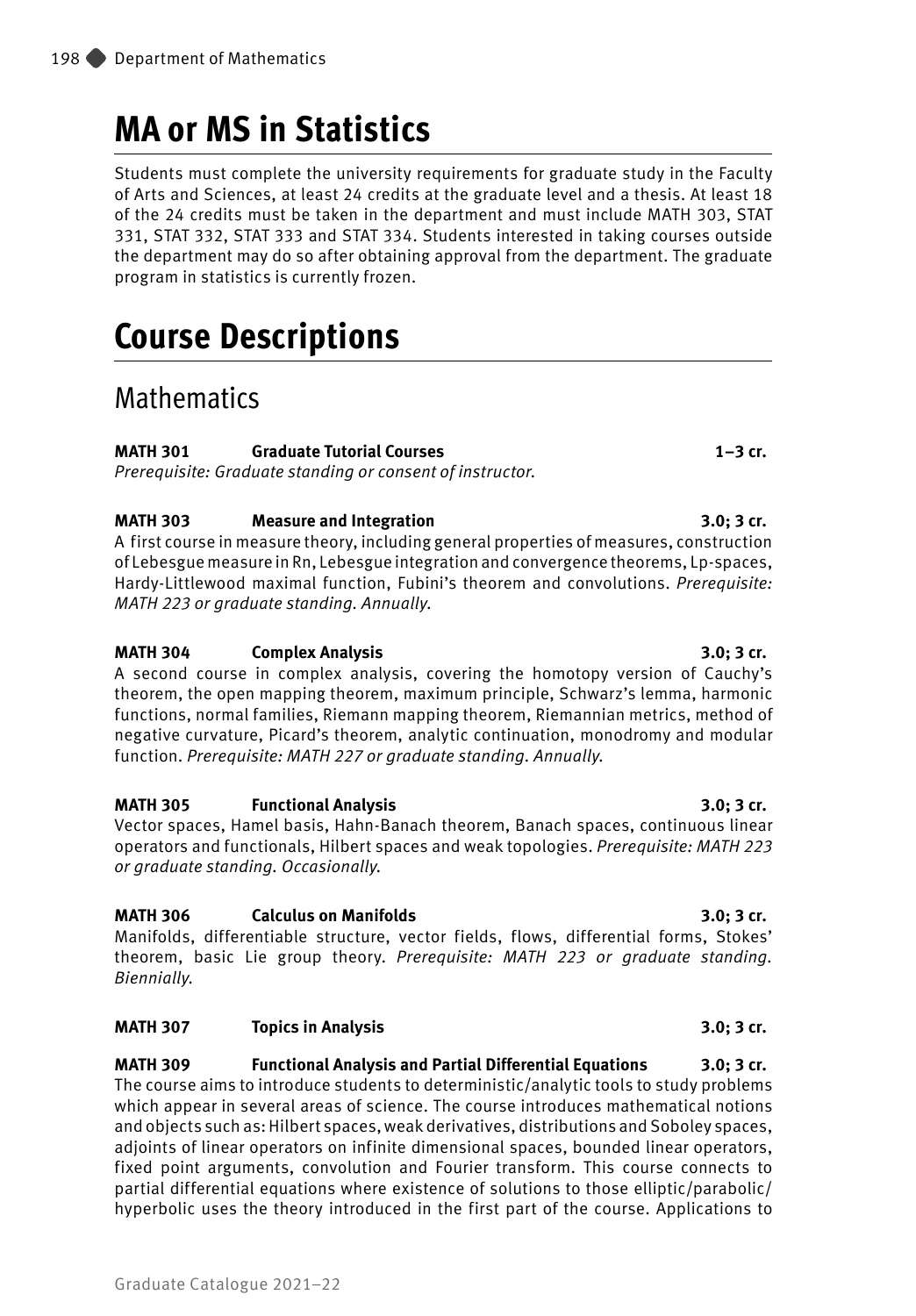Graduate Catalogue 2021–22

these linear differential equations in diffusion processes and population dynamics will be discussed throughout the course via examples from the literature. This course is selfcontained. *Annually*

### **MATH 314 Algebraic Topology I 3.0; 3 cr.** 3.0; 3 cr.

Homotopy, fundamental group, Seifert-van Kampen theorem, covering spaces, singular homology. *Prerequisites: MATH 214 and MATH 241, or graduate standing. Biennially.*

### **MATH 315** Algebraic Topology II 3.0; 3 cr.

Singular cohomology, Poincare duality, higher homotopy theory, fiber bundles. *Prerequisite: MATH 314. Occasionally.* 

#### **MATH 316 Topics in Topology 3.0; 3 cr.**

**MATH 338 Introduction to Stochastic Processes 3.0; 3 cr.**  This course gives an overview of stochastic processes. Topics will include discreteand continuous-time Markov chains with discrete and continuous state space; basic martingale theory and Brownian motion. If time permits, integration with respect to Brownian motion will be covered to provide students with a first idea of stochastic integration. *Annually.*

### **MATH 341 Modules and Rings** 3.0; 3 cr. Fundamental concepts of modules and rings, projective and injective modules, modules

over a PID, Artinian and Noetherian modules and rings, semi-simplicity, and tensor products. *Prerequisite: MATH 241 or graduate standing. Annually.*

### **MATH 342** Modules and Rings II 3.0; 3 cm 3.0; 3 cm 3.0; 3 cm 3.0; 3 cm 3.0; 3 cm 3.0; 3 cm 3.0; 3 cm 3.0; 3 cm 3.0; 3 cm 3.0; 3 cm 3.0; 3 cm 3.0; 3 cm 3.0; 3 cm 3.0; 3 cm 3.0; 3 cm 3.0; 3 cm 3.0; 3 cm 3.0; 3 cm 3.0; 3 cm

A course covering more advanced topics in modules and rings. *Prerequisite: MATH 341. Occasionally.*

| <b>MATH 343</b> | <b>Field Theory</b><br>Prerequisite: MATH 242. Occasionally.                      | $3.0; 3$ cr. |
|-----------------|-----------------------------------------------------------------------------------|--------------|
| MATH 344        | <b>Commutative Algebra</b><br>Prerequisites: MATH 242 and MATH 341. Occasionally. | $3.0; 3$ cr. |
| <b>MATH 345</b> | Topics in Algebra                                                                 | 3.0: 3 cr.   |

*Occasionally*.

### **MATH 348 Monte Carlo Methods 3.0; 3 cr.**

Common techniques and basic principles of Monte Carlo simulations, including an overview of random number generation, rejection methods, importance sampling and variance reduction techniques, Monte Carlo integration, Markov chain Monte Carlo (Metropolis-Hastings and Gibbs sampler and some variants, e.g., cluster algorithms and multilevel samplers, as time allows). *Annually.*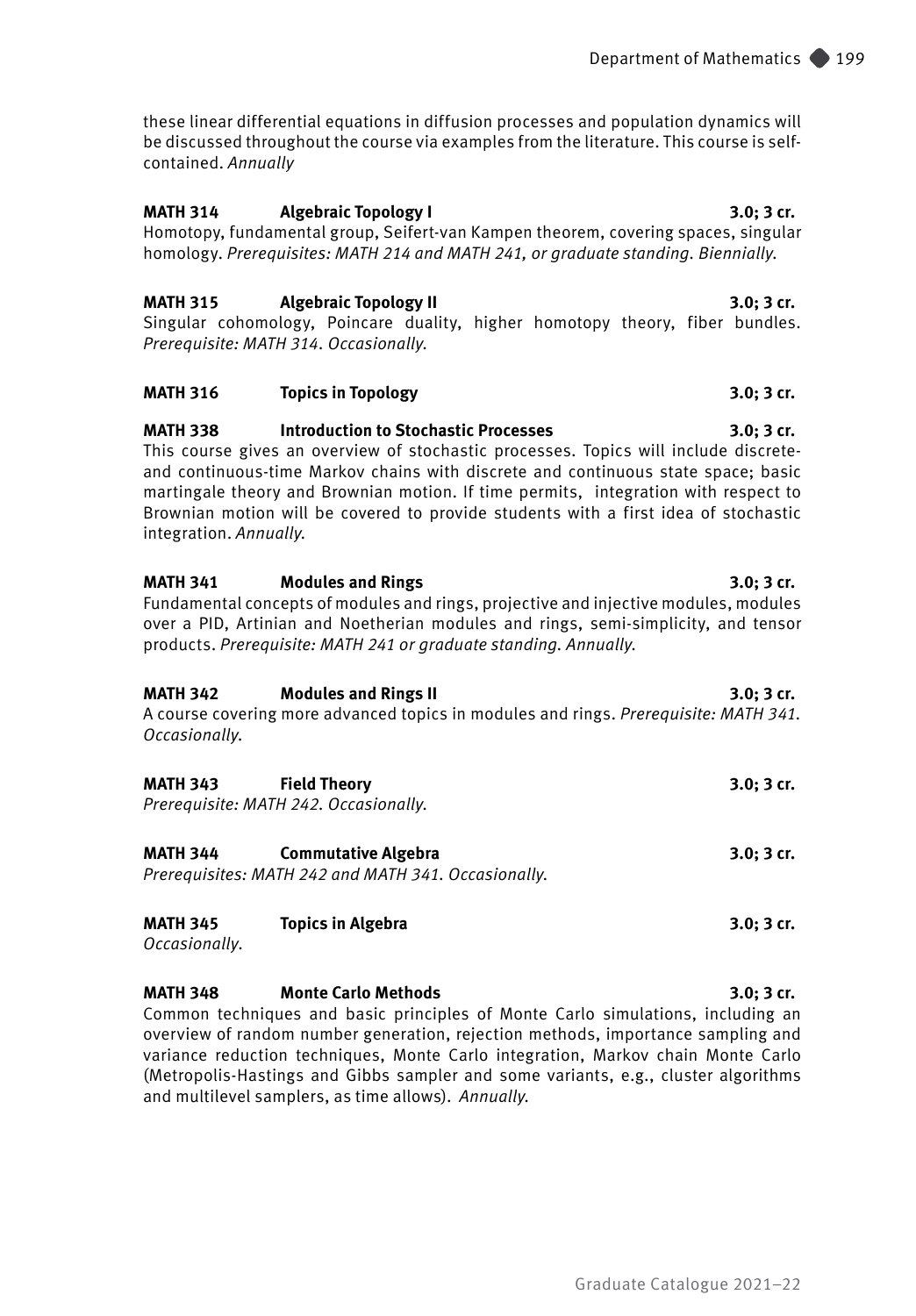### 200 Department of Mathematics

### **MATH 350 Discrete Models for Differential Equations 3.1; 3 cr.**

A detailed study of methods and tools used in deriving discrete algebraic systems of equations for ordinary and partial differential equations: finite difference and finite element discretization procedures; generation and decomposition of sparse matrices, finite-precision arithmetic, ill-conditioning and pre-conditioning, scalar, vector, and parallelized versions of the algorithms. The course includes tutorial immersion sessions in which students become acquainted with state-of-the-art scientific software tools on standard computational platforms.*Prerequisites: Linear algebra and the equivalent of MATH/CMPS 251 (which can be taken concurrently) or consent of instructor. Same as CMPS 350. Annually.*

### **MATH 351 Optimization and Nonlinear Problems 3.1; 3 cr.**

A study of practical methods for formulating and solving numerical optimization problems that arise in science, engineering and business applications. Newton's method for nonlinear equations and unconstrained optimization. Simplex and interior-point methods for linear programming. Equality and inequality-constrained optimization. sequential quadratic programming. Emphasis is on algorithmic description and analysis. The course includes an implementation component where students develop software and use state-of-the-art numerical libraries. *Prerequisite: Graduate standing. Same as CMPS 351. Occasionally.*

**MATH 358 Introduction to Symbolic Computing 3.0; 3 cr.** Introductory topics in computer algebra and algorithmic number theory that include fast multiplication of polynomials and integers, fast Fourier transforms, primality testing and integers factorization. Applications to cryptography and pseudo-random number generation. Linear algebra and polynomial factorization over finite fields. Applications to error-correcting codes. Introduction to Grobner bases. *Prerequisite: Good background in programming, linear algebra, discrete mathematics or consent of instructor. Same as CMPS 358. Occasionally.*

#### **MATH 360 Special Topics in Computational Science 3.0; 3 cr.** A course on selected topics in computational science that changes according to the interests of visiting faculty, instructors and students. Selected topics cover state-of-theart tools and applications in computational science. *Prerequisite: Consent of instructor. Same as CMPS 360. Occasionally.*

### **MATH 395A/395B Comprehensive Exam 0 cr.**

*Prerequisite: Consent of advisor.*

**MATH 399 MS Thesis 6 cr.**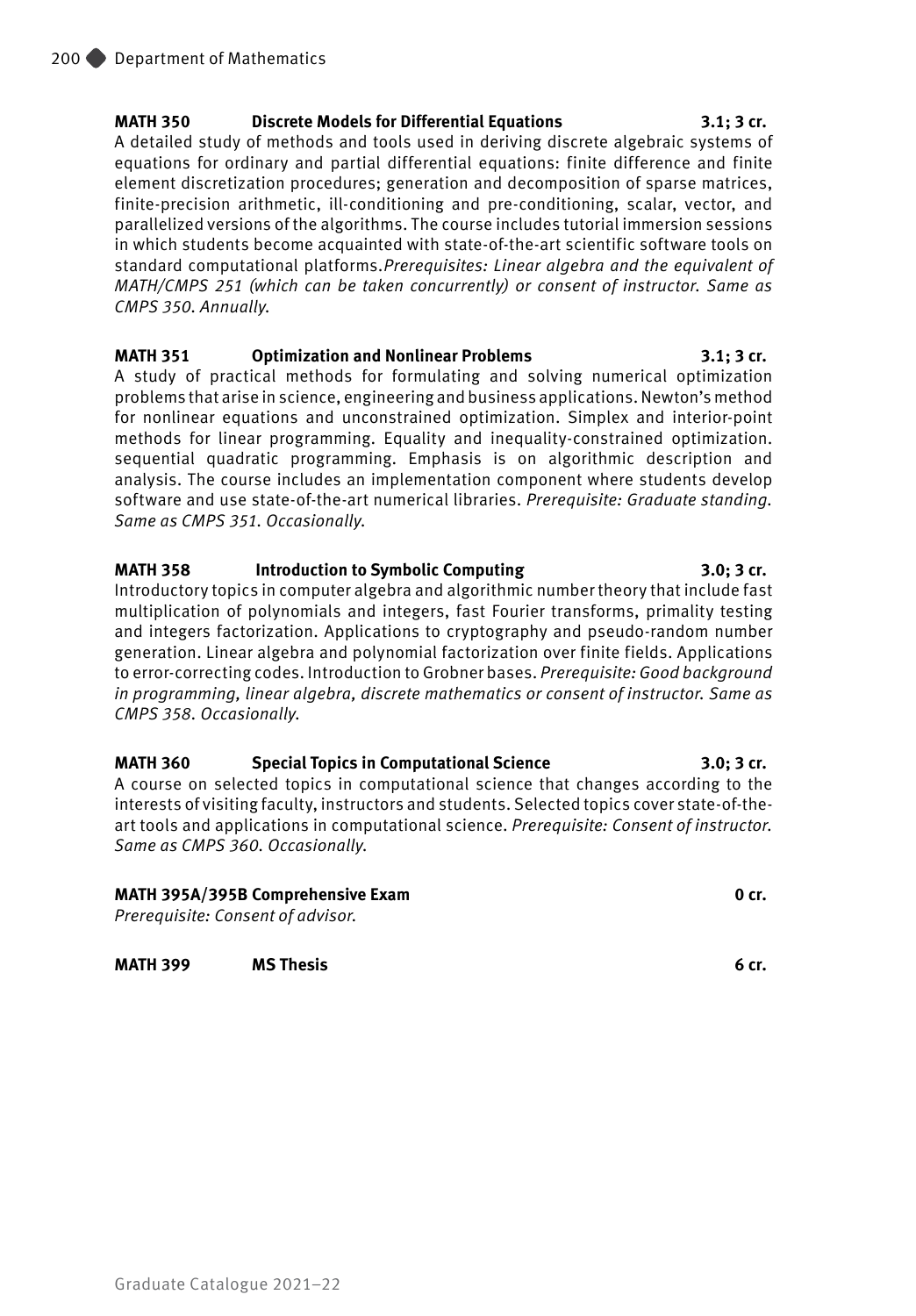### **Statistics**

The graduate program in statistics is currently frozen.

### **STAT 331 Advanced Probability Theory 3.0; 3 cr.**

Characteristic functions, types of convergence, limiting properties of distribution and characteristic functions, limit theorems, and multivariate functions. *Prerequisites: MATH 227, STAT 238 and MATH 303. Annually.*

### **STAT 332 Advanced Mathematical Statistics 3.0; 3 cr.**

Distribution theory, decision theory, and advanced topics in estimation and inference. *Prerequisites: STAT 235 and STAT 238. Annually.*

**STAT 333 Multivariate Analysis 3.0; 3 cr.** Multivariate distributions, correlation coefficients, classification and discrimination, Hotelling's T2, tests of hypotheses for multivariate distributions and canonical variables. *Prerequisite: STAT 238. Annually.*

| <b>STAT 334</b> | <b>Advanced Topics in Statistics</b> | $3.0;3$ cr. |
|-----------------|--------------------------------------|-------------|
| Annually.       |                                      |             |

### **STAT 335 Special Topics from Probability and Statistics 3.0; 3 cr.**

*May be repeated for credit. Annually.*

### **STAT 338 Introduction to Stochastic Processes 3.0; 3 cr.**

This course gives an overview of stochastic processes. Topics will include discreteand continuous-time Markov chains with discrete and continuous state space; basic martingale theory and Brownian motion. If time permits, integration with respect to Brownian motion will be covered to provide students with a first idea of stochastic integration. *Annually*

**STAT 348 Monte Carlo Methods 3.0; 3 cr.**  Common techniques and basic principles of Monte Carlo simulations, including an overview of random number generation, rejection methods, importance sampling and variance reduction techniques, Monte Carlo integration, Markov chain Monte Carlo (Metropolis-Hastings and Gibbs sampler and some variants, e.g., cluster algorithms and multilevel samplers, as time allows). *Annually.*

| STAT 395A/B | <b>Comprehensive Exam</b>         | 0 cr. |
|-------------|-----------------------------------|-------|
|             | Prerequisite: Consent of advisor. |       |
|             |                                   |       |

### **STAT 399 MA or MS Thesis 6 cr.**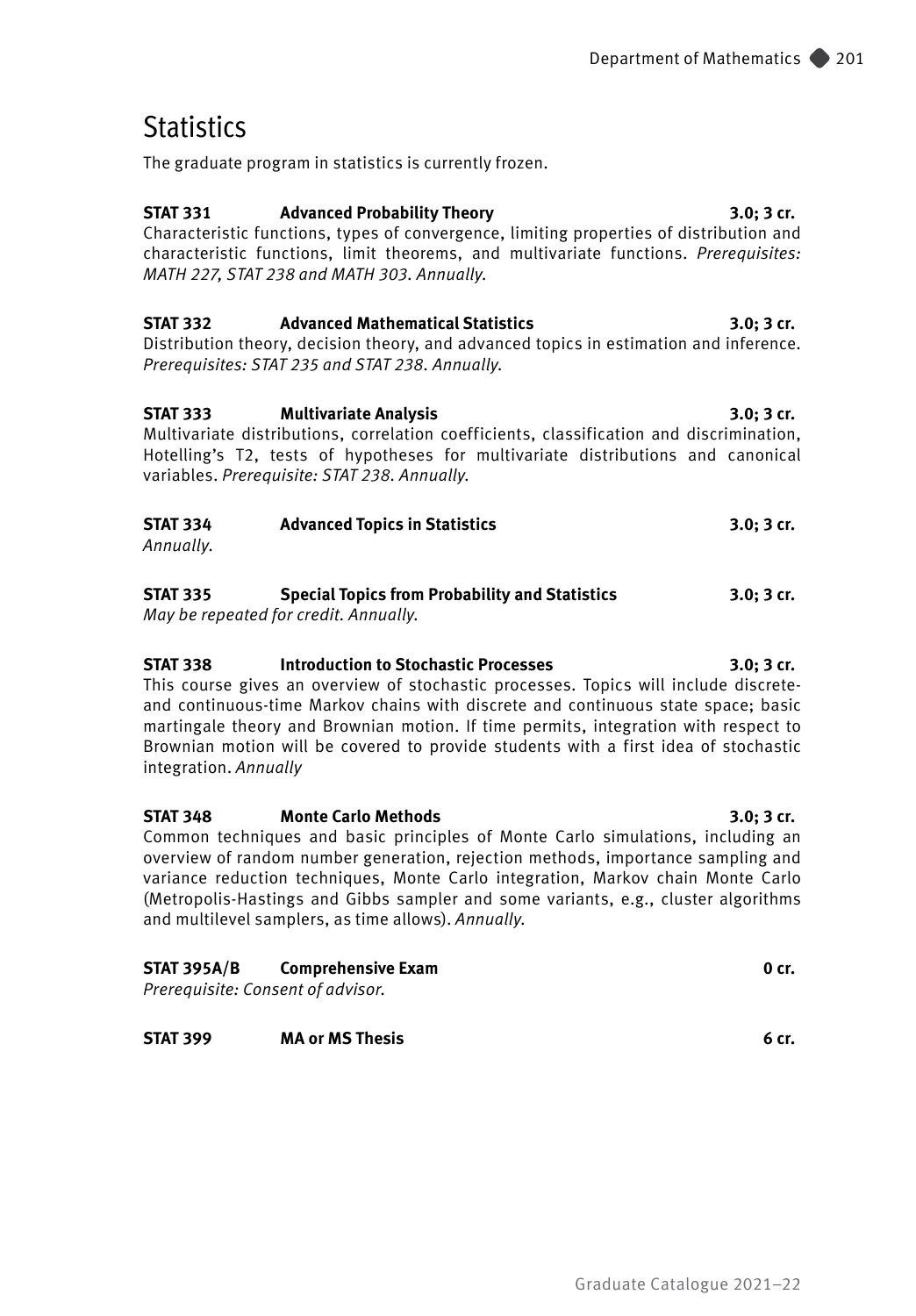# **Department of Philosophy**

| Chairperson:                | Johns, Christopher                                                                                             |
|-----------------------------|----------------------------------------------------------------------------------------------------------------|
| Professors:                 | Brassier, Ray; Haydar, Bashshar H.                                                                             |
| Associate Professors:       | Bashour, Bana M.; Gannage, Emma; Johns,<br>Christopher; Muller, Hans D.                                        |
| <b>Assistant Professor:</b> | Gibson, Quinn                                                                                                  |
| Lecturers:                  | Abou Zaki, Nadine; Agha, Saleh J.; Chalabi, Fares                                                              |
| Instructors:                | Baassiri, Mahmoud; Dimerdji, Ali Hocine; Hassan,<br>Hani; Hassanieh, Mahmoud; Sabra, Zainab; Salloum,<br>Rabih |

# **MA in Philosophy**

General requirements for graduate study are found in the Admissions section of this catalogue. The requirements for an MA in Philosophy consist of 21 credit hours in philosophy courses numbered 300 or above, a comprehensive exam, and a thesis, together with any additional prerequisite courses required by the department to make up for deficiencies in undergraduate preparation.

|                 | PHIL 300 Special Topics in Logic                                               | $3.0; 3$ cr. |
|-----------------|--------------------------------------------------------------------------------|--------------|
|                 | Prerequisite: Consent of instructor. May be repeated for credit. Occasionally. |              |
|                 | <b>PHIL 301</b> Special Topics in Ethics                                       | $3.0; 3$ cr. |
|                 | Prerequisite: Consent of instructor. May be repeated for credit. Occasionally. |              |
| <b>PHIL 302</b> | <b>Special Topics in Political Philosophy</b>                                  | $3.0; 3$ cr. |
|                 | Prerequisite: Consent of instructor. May be repeated for credit. Occasionally. |              |
|                 | <b>PHIL 303</b> Special Topics in Aesthetics                                   | $3.0; 3$ cr. |
|                 | Prerequisite: Consent of instructor. May be repeated for credit. Occasionally. |              |
|                 | PHIL 304 Special Topics in Metaphysics                                         | $3.0; 3$ cr. |
|                 | Prerequisite: Consent of instructor. May be repeated for credit. Occasionally. |              |
|                 | <b>PHIL 305</b> Special Topics in Epistemology                                 | $3.0; 3$ cr. |
|                 | Prerequisite: Consent of instructor. May be repeated for credit. Occasionally. |              |
| <b>PHIL 306</b> | Special Topics in the Philosophy of Science                                    | $3.0; 3$ cr. |
|                 | Prerequisite: Consent of instructor. May be repeated for credit. Occasionally. |              |
| <b>PHIL 307</b> | Special Topics in the Philosophy of Language                                   | $3.0; 3$ cr. |
|                 | Prerequisite: Consent of instructor. May be repeated for credit. Occasionally. |              |
| <b>PHIL 308</b> | Special Topics in the Philosophy of Mind                                       | $3.0; 3$ cr. |
|                 | Prerequisite: Consent of instructor. May be repeated for credit. Occasionally. |              |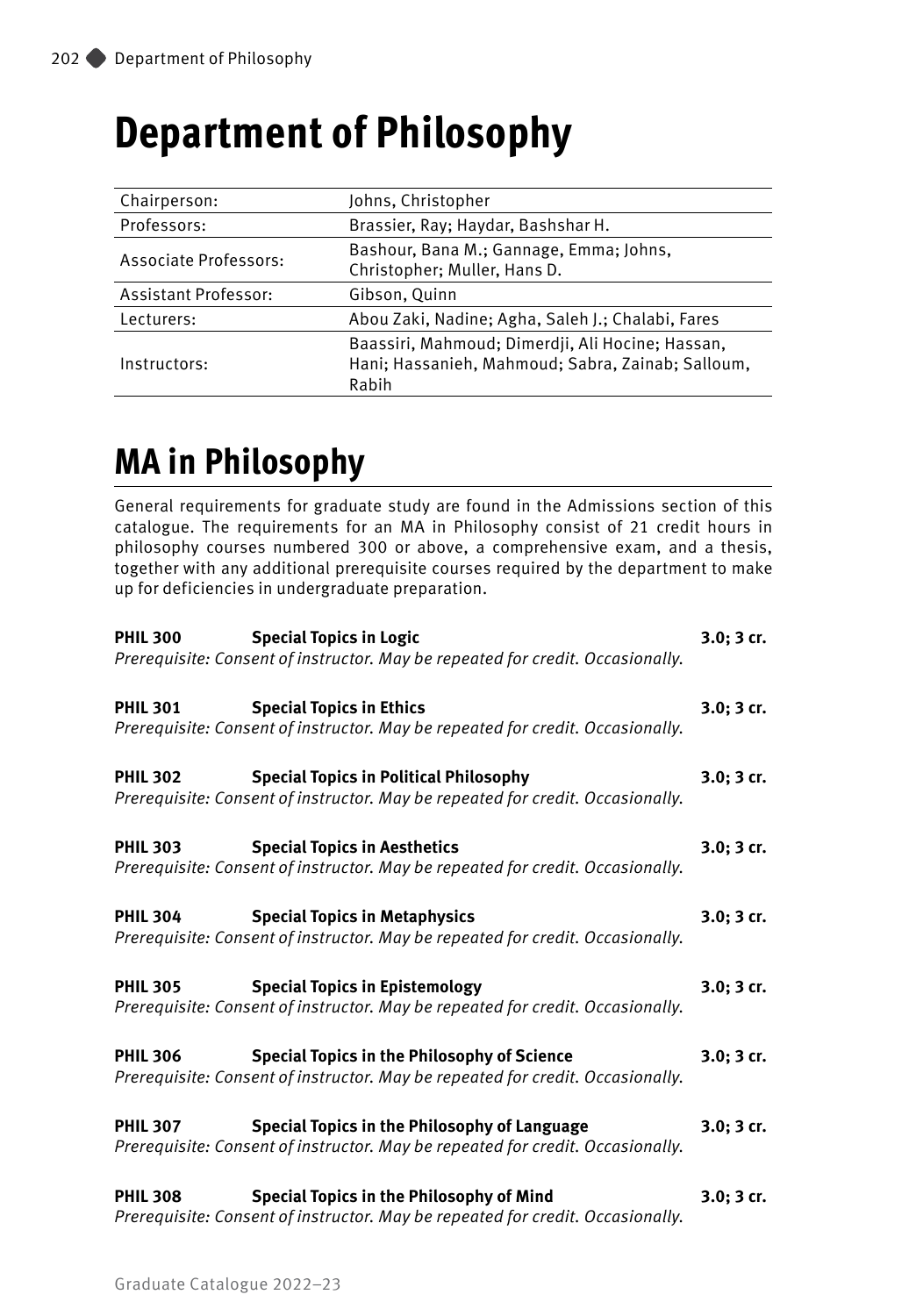| Special Topics in the History of Philosophy<br><b>PHIL 310</b><br>Prerequisite: Consent of instructor. May be repeated for credit. Occasionally. |                                                                                                                             | $3.0; 3$ cr. |
|--------------------------------------------------------------------------------------------------------------------------------------------------|-----------------------------------------------------------------------------------------------------------------------------|--------------|
| <b>PHIL 312</b>                                                                                                                                  | Special Topics in Contemporary Philosophy<br>Prerequisite: Consent of instructor. May be repeated for credit. Occasionally. | $3.0; 3$ cr. |
| <b>PHIL 320</b>                                                                                                                                  | <b>Graduate Tutorials</b><br>Prerequisite: Consent of instructor. Occasionally.                                             | $3.0; 3$ cr. |
| <b>PHIL 395A/B</b><br>Prerequisite: Consent of advisor.                                                                                          | <b>Comprehensive Exam</b>                                                                                                   | 0 cr.        |
| <b>PHIL 399</b>                                                                                                                                  | <b>MA Thesis</b>                                                                                                            | 9 cr.        |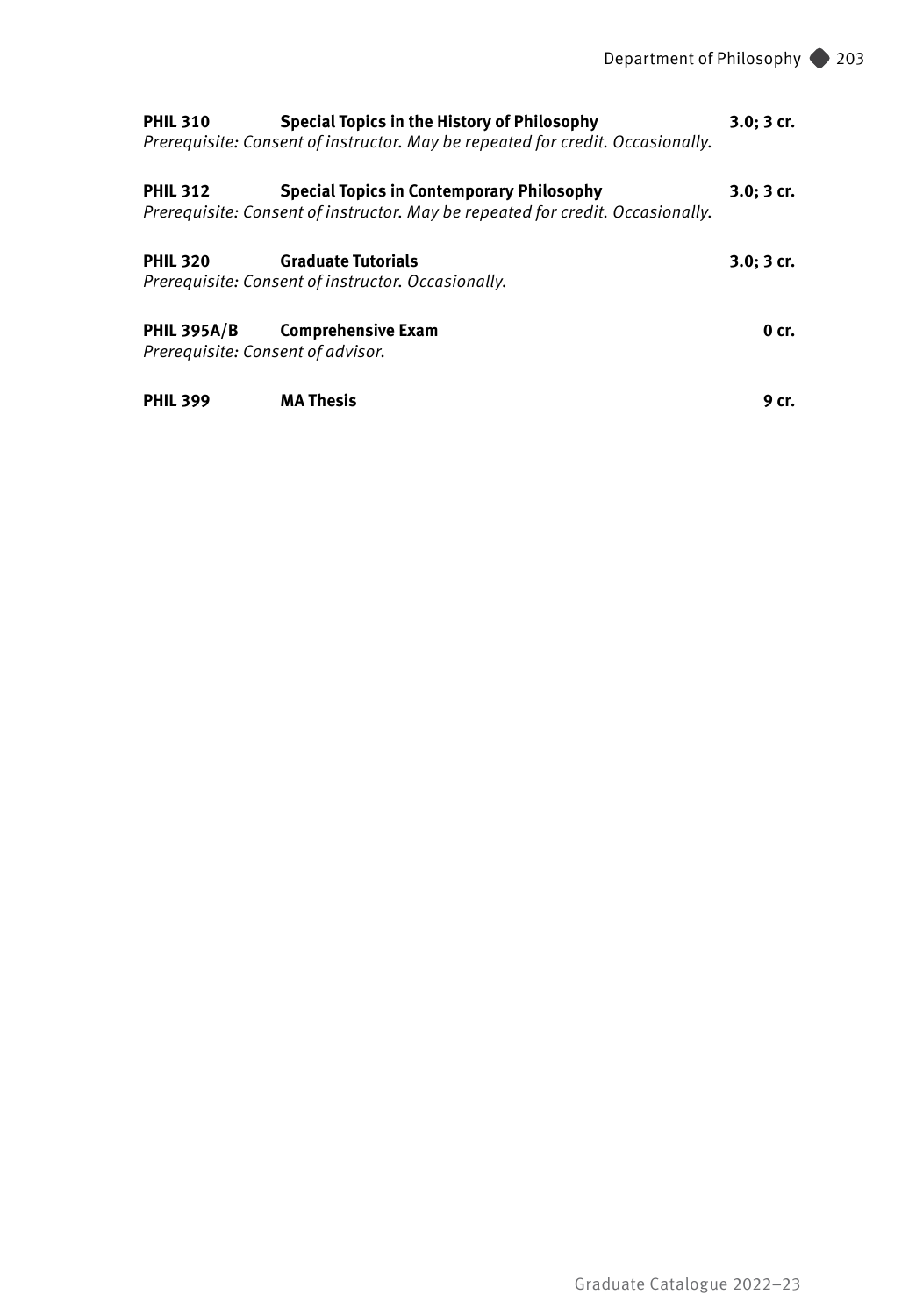# **Department of Physics**

| Chairperson:                 | Touma, Jihad R.                                                                                                                                                            |
|------------------------------|----------------------------------------------------------------------------------------------------------------------------------------------------------------------------|
| <b>Professor Emeritus:</b>   | Mavromatis, Harry A.                                                                                                                                                       |
| Professors:                  | Antar, Ghassan Y., Bitar, Khalil M.; Chamseddine, Ali<br>H.; El Eid, Mounib F.; Isber, Samih T.; Klushin, Leonid I.;<br>Sabra, Wafic A.; Tabbal, Malek D.; Touma, Jihad R. |
| Associate Professors:        | Christidis, Theodore C.; Kazan, Michel J.                                                                                                                                  |
| <b>Assistant Professors:</b> | Haidar, Mohammad J.                                                                                                                                                        |
| Lecturers:                   | PAI-Sayegh, Amara A.; PBodakian, Berjouhi H.; Malaeb,<br>Ola                                                                                                               |

The department provides courses and facilities for graduate work leading to the MS and PhD degrees. The research activities of the department include material science, condensed and soft matter physics, plasma physics, paramagnetic resonance, nonlinear dynamics, astrophysics, high-energy physics, superstring theory and quantum gravity.

# **MS in Physics**

## Admission Requirements

Refer to the Faculty of Arts and Sciences section.1

## Course Work

The MS program requires the completion of 21 credits of courses and a research thesis. The courses consist of four core courses: PHYS 301, PHYS 302, PHYS 303 and PHYS 305, and 9 credits of physics graduate electives. After completion of the four core courses, the student must pass the GRE subject test\* , considered by the Physics Department as the Master's Comprehensive Exam.

### Master Thesis Proposal and Thesis Defense

Refer to the section on Thesis Proposal, Thesis Format and Thesis Defense under General University Academic Information.

### Residence Requirements

Refer to Residence Requirements section under General University Academic Information.

P) Part-time

<sup>\*)</sup> Due to the pandemic and the prevailing circumstances, the GRE subject test is replaced by an internal comprehensive exam.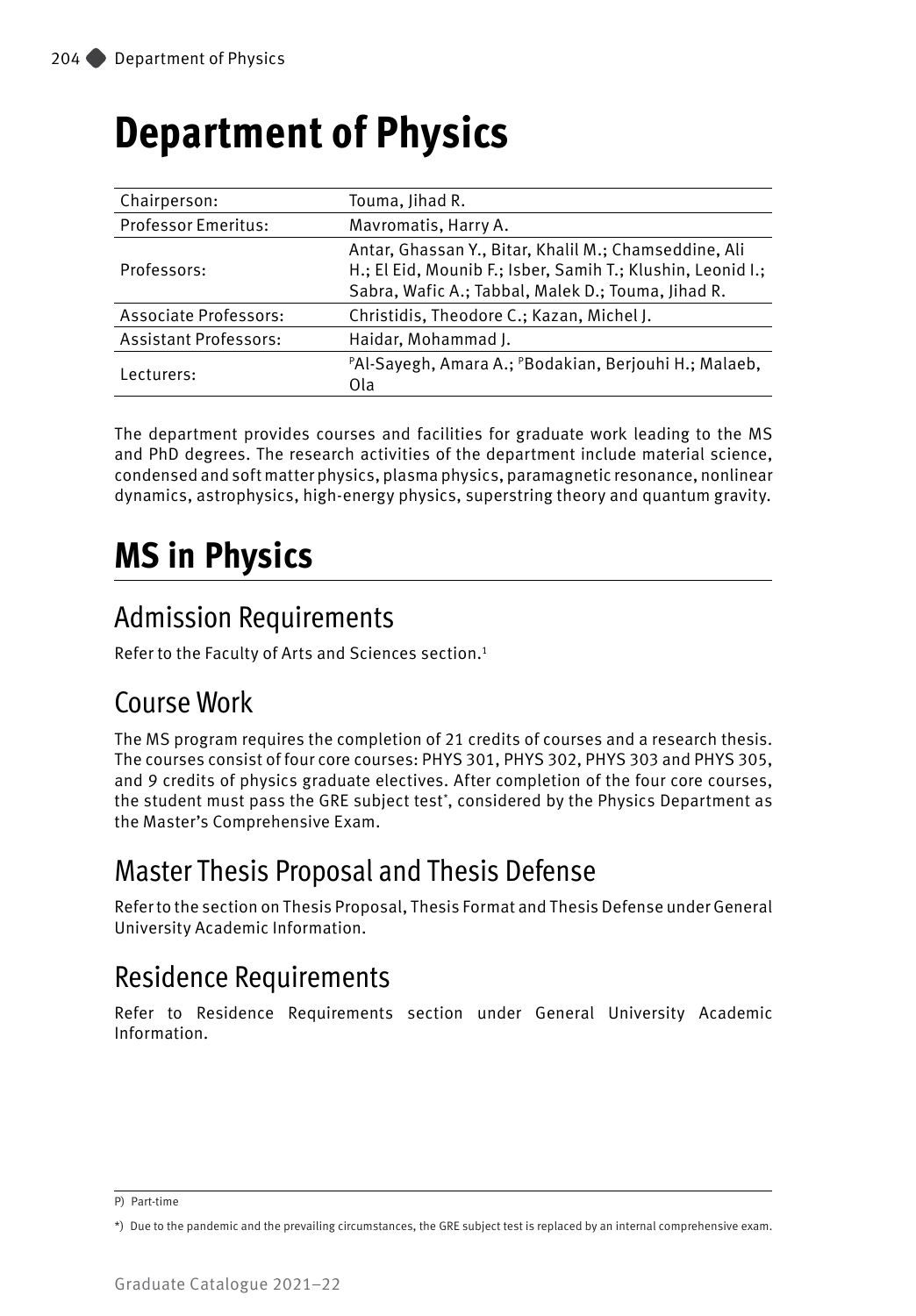# **Doctor of Philosophy in Theoretical Physics**

## Mission Statement

The PhD program in the Department of Physics is intended to produce competent, independent researchers who are able to make original contributions to physical sciences. The program prepares students for careers in research, teaching or industry and thus provides qualified scientists for Lebanon and the region. It serves the AUB mission of promoting research and participating in the advancement of knowledge.

## Admission

Admission to the PhD program is done on a competitive basis. To be eligible for admission, applicants must have an excellent academic record and must demonstrate exceptional motivation and ability to pursue research in physics. The following items are required for an application:

- Degrees:
	- For the Regular Track<sup>1</sup>, a Master of Science (MS) degree in Physics or related fields from an institution recognized by AUB is required.
	- $-$  For the Accelerated Track<sup>2</sup>, a Bachelor of Science (BS) degree in Physics or related fields from an institution recognized by AUB is required.
- Three letters of recommendation
- GRE General Test as per AUB requirements. Subject GRE is required as per Physics Department requirements (No GRE is required for applicants to the MS program.)
- For English, refer to the Readiness for University Studies in English (RUSE) section in this catalogue.
- A statement of purpose
- A recommendation for admission by the AUB Department of Physics. A departmental committee may require an interview with the applicant before giving a recommendation.

### Governance

Refer to the section on the Supervision of Doctoral Thesis under General University Academic Information.

## Supervision of PhD Thesis

Refer to the section on the Supervision of Doctoral Thesis under General University Academic Information.

## PhD Publication Requirements

Refer to PhD Publication Requirements under General University Academic Information.

<sup>1)</sup> Refer to the Study Section under General University Academic Information.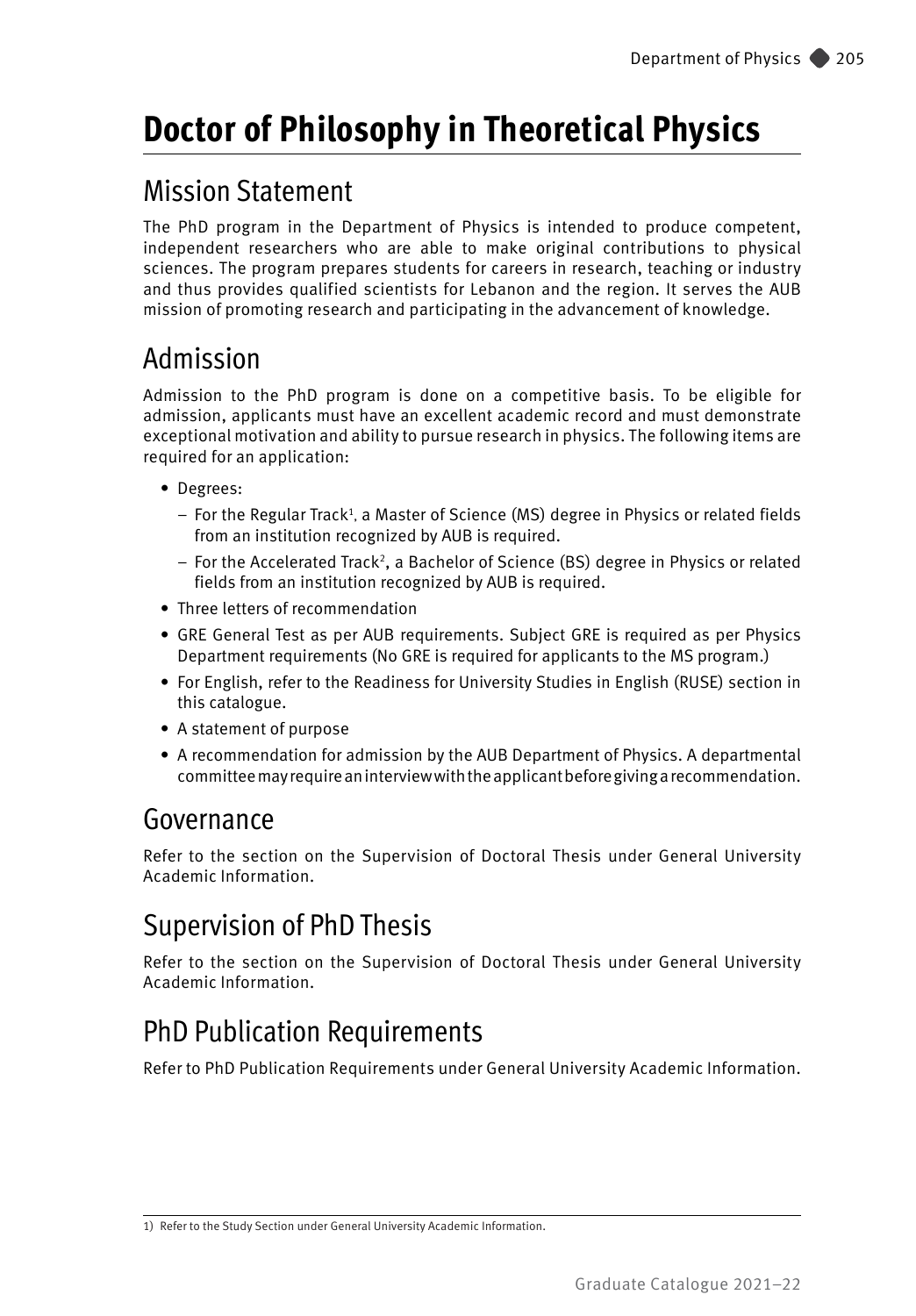## Course Work

The PhD program requires the completion of at least 39 credit hours of course work for students admitted on the accelerated track (BS holders) and a minimum of 18 credit hours of course work for students admitted on the regular track (MS holders).

The required courses for students admitted on the regular track are PHYS 306 and 307 (6 credits) and at least 12 credits beyond the core program, out of which one course must be in the concentration area, while the others can be taken as electives. Students may take relevant courses outside the department provided they secure departmental approval.

The required courses for students admitted on the accelerated track are PHYS 301, PHYS 302, PHYS 303, PHYS 305, PHYS 306 and PHYS 307 (18 credits) and at least 21 credits beyond the core program, out of which one course must be in the concentration area, while the others can be taken as electives. Students may take relevant courses outside the department provided they secure departmental approval.

## PhD Qualification Exam Part I and Part II

Upon completion of a minimum of 15 credits of graduate courses with a cumulative average of 85 or above in the four core courses, the student should sit for PhD Qualification Exam Part I (written comprehensive examination) to determine whether s/ he has acquired the background necessary to continue in the PhD program.

After choosing a thesis advisor, the student should pass the PhD Qualification Exam Part II; the student must formulate, submit and defend a thesis research proposal to demonstrate a capacity to pursue and complete a doctoral research project.

For more information, refer to the section on PhD Qualifying Exam under General University Academic Information.

## Candidacy

Refer to the section on Admission to Candidacy under General University Academic Information.

### PhD Thesis and Thesis Defense

Refer to the section on PhD Thesis Format and PhD Thesis Defense under General University Academic Information.

### Residence Requirements

Refer to Residence Requirements section under General University Academic Information.

### Graduation Requirements

A student is granted the PhD degree upon approval of the PhD thesis committee in a public session. In addition to the general graduation guidelines specified by the university, the Physics Department also requires that part of the PhD thesis work be published or accepted for publication in a refereed journal by the time of graduation.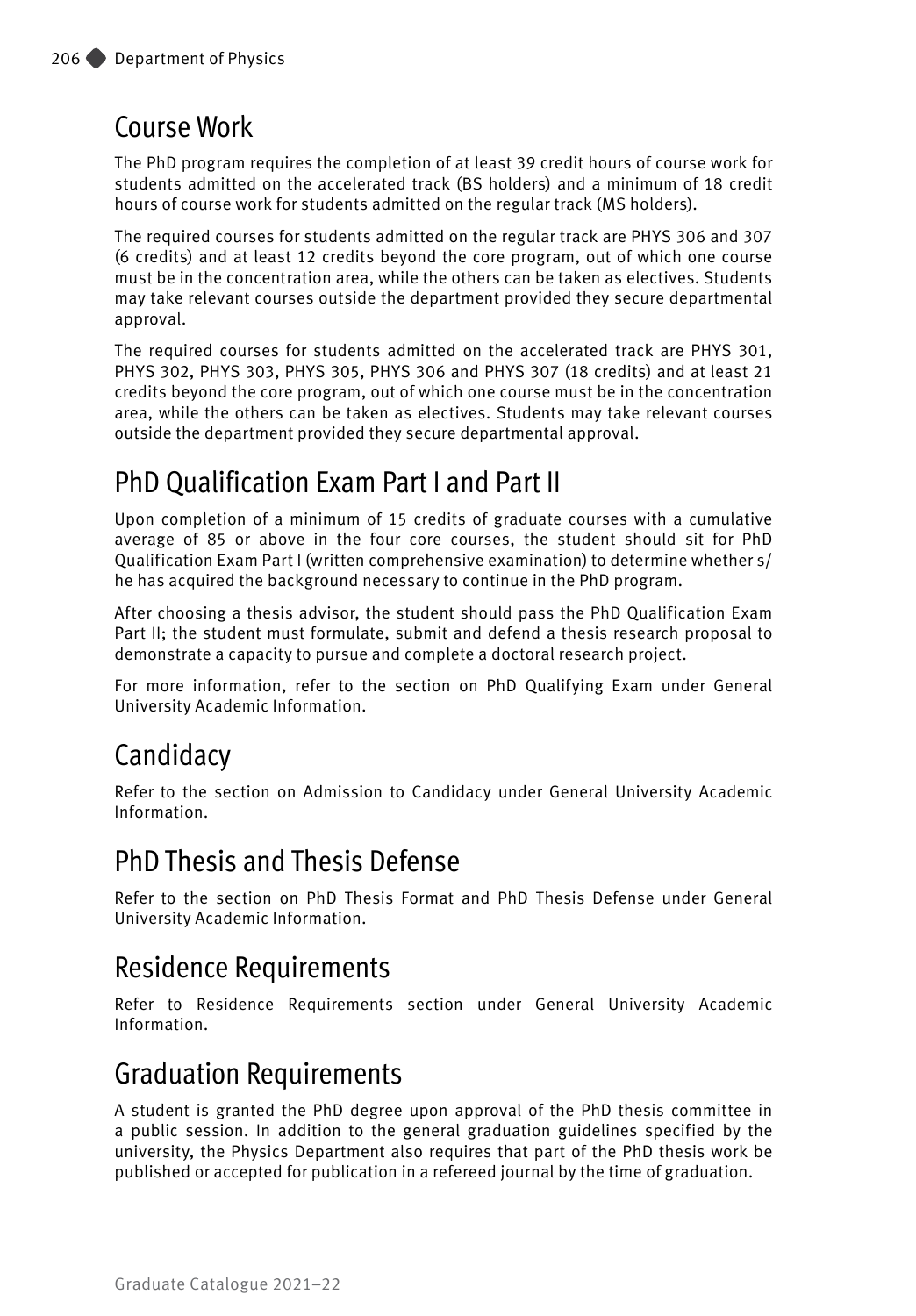### **Timetable**

A student is expected to abide by the following timetable:

- Finish the graduate course work (a minimum of 39 credits after the BS) within 8 terms of starting the graduate study program
- Pass the qualifying exam upon completion of 15 credits, within 3 terms of starting the graduate study program
- Students in the accelerated track should choose a thesis advisor within four terms of starting the graduate study program
- Defend the PhD thesis proposal within 6 terms and advance to candidacy within 7 terms of starting the graduate study program
- Present research work by submitting her/his thesis to the thesis committee and defending it in a public session. The total length of the PhD should not exceed 7 years.

## Financial Support

The Physics Department offers, on a competitive basis, substantial financial support. For full-time students, it covers tuition and includes a monthly stipend. There are also some funds available to support participation in two international conferences during PhD study. In return, students help in teaching undergraduate labs and recitations of introductory courses. Their duties may also include help in proctoring and correcting exams.

### Course Descriptions

### **PHYS 301 Classical Mechanics 3.0; 3 cr.**

D'Alembert's principle, variational principles and Euler Lagrange's equations, rigid bodies and small oscillations, Hamilton's mechanics, canonical transformations and Hamilton- Jacobi theory, stability, integrable systems and chaotic motion. *Annually.*

### **PHYS 302 Statistical Mechanics 3.0; 3 cr.**

Statistical ensembles, Boltzmann distribution, density matrix, Fermi-Dirac and Bose-Einstein statistics and applications, phase transitions, mean-field theory and applications. *Annually.*

### **PHYS 303 Electromagnetic Theory 3.0; 3 cr.**

Boundary-value problems in electrostatics, multipoles, dielectrics, magnetostatics, time-varying fields and Maxwell's equations, electromagnetic waves. *Annually.*

### **PHYS 305 Quantum Mechanics 3.0; 3 cr.**

Hilbert space formulation of quantum mechanics; theory of angular momentum; Euler rotation; addition of angular momenta; symmetries and conservation laws: time reversal, parity, discrete symmetry, path-integral formulation of quantum mechanics, approximation methods, identical particles, elementary scattering theory. *Annually.*

### **PHYS 306 Introduction to Quantum Field Theory 3.0; 3 cr.**

Unifying quantum theory and relativity; relativistic quantum mechanics: Klein-Gordon equation, scalar field, second quantization, Dirac's equation and Dirac's field. Interaction fields and Feynman diagrams, quantization of the electromagnetic field. *Prerequisite: PHYS 305.*

### Graduate Catalogue 2021–22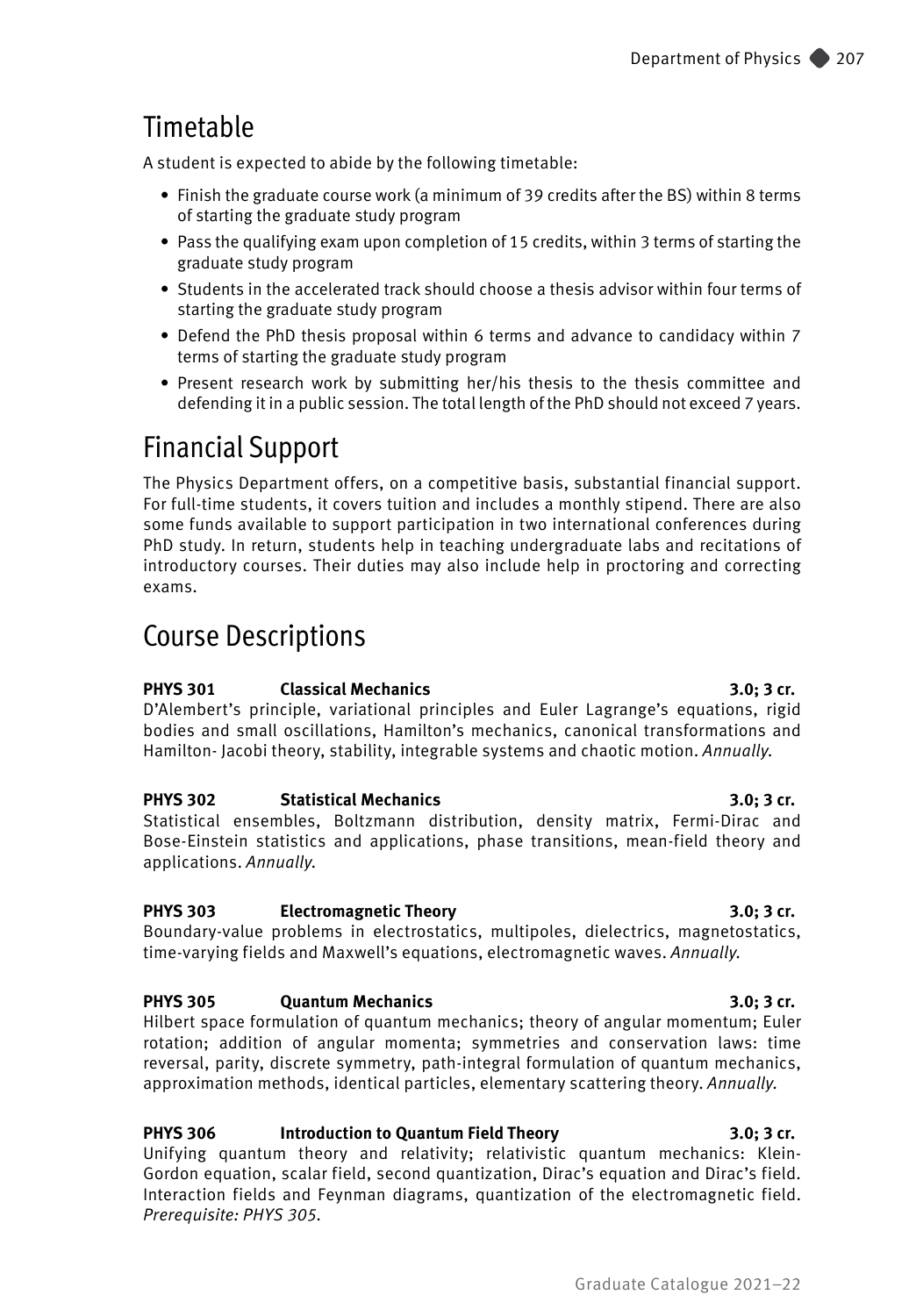### **PHYS 307 Advanced Mathematical Methods of Physics 3.0; 3 cr.**

Elements of group theory: Transformation and permutation groups, matrix groups, homomorphisms and isomorphisms, normal subgroups and factor groups, group action, symmetry groups. Lie groups and Lie algebras: Lie groups, the exponential map, Lie subgroups, Lie groups of transformations, groups of isometries, matrix groups, the classical groups. Differential geometry: Free vector spaces and tensor spaces, multilinear maps and tensors, basic representations of tensors, operations on tensors, differential manifolds, differentiable maps and curves, tangent, cotangent and tensor spaces, tangent maps and submanifolds, commutators, flows and Lie derivatives, differential forms and exterior derivative, Frobenious theorem and dual forms. Connections and Curvature: Linear connections and geodesics, covariant derivatives of tensor fields, curvature and torsion, pseudo-Riemannian manifolds., geodesic equation, the Riemann tensor and its symmetries. Complex Analysis: Analytic functions, the Cauchy-Riemann conditions, complex integration, Cauchy-Goursat theorem, Laurent series, the residue theorem, special functions and integral representations.

### **PHYS 309 Advanced Experimental Physics 1.6; 3 cr.**

A weekly lecture on laboratory techniques and data analysis, and a selection of three experiments based on current research at AUB: fluid dynamics, thin films and nanostructured materials, Plasma physics, Thermal physics and optothermal techniques, magnetism and magnetic resonance, Microscopy for material characterization.

### **PHYS 311 Astrophysics I 3.0; 3 cr.**

Stars: observational properties, population, spectra analysis; stellar matter: atomic processes, equation of state including degeneracy effects; stellar structure: differential equations of stellar structure, radiative and convective energy transport, thermonuclear reactions nuclear fusion processes; stellar evolution: discussion of the evolutionary phases of stars, stellar stability and pulsations; final stages of stars: supernovae, white dwarfs, neutron stars and black holes; star formation.

### **PHYS 312 Astrophysics II 3.0; 3 cr.**

Close binary stars and accretion disks. Physics of interstellar medium: heating, cooling, radiative transfer, physics of interstellar dust grains. Dynamics of stellar systems: morphology and dynamics of stellar populations in Galaxies, N-body simulation, spiral structure. Galaxies: galactic morphology, stellar content of galaxies, general properties of galaxies. Galactic evolution: formation of galaxies, stellar populations. Expanding universe: cosmological models, primeval fireball, cosmological red shift.

### **PHYS 313 Differential Geometry and General Relativity 3.0; 3 cr.**

Differential manifolds. Tangent vectors. Vectors and tensor fields. Lie derivatives. Differential forms. Affine connections: covariant derivatives. Curvature and torsion Tensors. Principal of equivalence. Einstein filed equations. Schwarzschild solutions and classical test of general relativity. Weak gravitational fields. Post-Newtonian approximation.

**PHYS 314 Non-Equilibrium Statistical Mechanics 3.0; 3 cr.** Phenomenological description of transport processes: diffusion, thermal conduction and Brownian motion. General microscopic approaches: Liouville's and von Neumann's equations. Boltzmann's equation and H-Theorem. Linear response theory: timedependent correlation function, Green-Kubo formula, fluctuation-dissipation theorems. Stochastic evolution: Markoff process and master equation, correspondence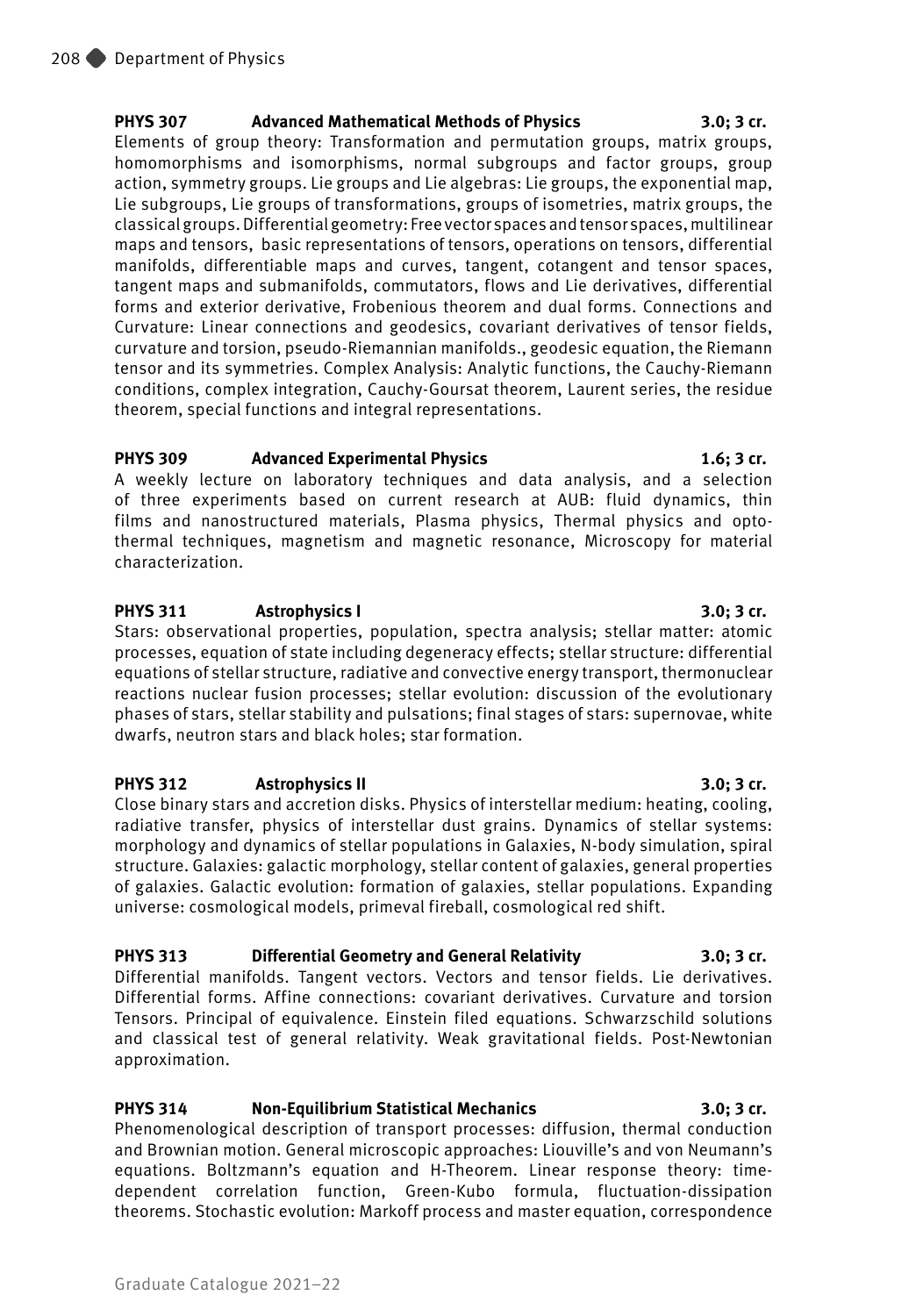between Langevin and Fokker-Planck pictures, kinetics of phase transitions. *Prerequisite: PHYS 302.*

### **PHYS 315 Particle Cosmology 3.0; 3 cr.**

Relativistic cosmology: Friedmann equations and their solutions, Hubble diagram. Hot Big Bang model: statistical mechanics of the expanding universe, microwave background, primordial nucleosynthesis, GUT model for baryon asymmetry. Structure formation: Newtonian perturbation theory, gauge invariant relativistic perturbation theory, the large-scale structure of the universe. Inflation theory. *Prerequisite: PHYS 313.* 

### **PHYS 316 Physics of Soft Matter 3.0; 3 cr.**

Overview: liquid crystals, polymers, colloids. Statistical mechanics of correlation and order: scattering, structure factor, response function. Application to liquid crystals: generalized elasticity, nematic-to-smectic transitions. Application to polymers: random and self-voiding walks, coil-to-globe transitions, self-organization of amphiphylic macromolecules. Application to colloids and foams. *Prerequisite: PHYS 302.*

#### **PHYS 317 Group Theory and Symmetry in Physics 3.0; 3 cr.**

Group theory: subgroups, conjugate cases, direct products. Group representation: unitary spaces, unitary representations, Shur's Lemma, orthogonality, tensor products, conjugate classes, Young tableaux. Group theory and quantum mechanics. Point groups: proper rotation group, crystallographic point groups. Space groups. Continuous groups: transformation groups, generators, Lie groups and algebras, Yacobi identity. Application of SU(2). Isospin. Tensor products. Tensor methods: irreducible representations and symmetry, invariant tensors, Clebsch-Gordon decomposition. Application of Lie groups to particle classifications: SU(5) and SO(10).

### **PHYS 318 Standard Model of Particle Physics 3.0; 3 cr.**

Renormalization and renormalization group. Group theory and the quark model. Chiral anomaly. Gauge theories and quantization. Quantum Chromodynamics. Spontaneous symmetry braking. Electroweak symmetry. Standard model of elementary particles. One loop structure and one loop processes.

### **PHYS 319 String Theory 3.0; 3 cr.**

Classical Bosonic string. Quantized bosonic string. Conformal field theory. String perturbation theory. Classical Fermionic string. Quantized fermionic string. Spin structures and superstring partition functions. Heterotic strings. D-branes. Orbifolds. Calabi-Yau compactification.

### **PHYS 322 Thin Films Physics 3.0; 3 cr.**

Introduction to surface and thin films physics: definitions, importance in basic research, impact on technology and society. Ultra high vacuum techniques and processes: kinetic theory concepts, surface preparation procedures; surface chemical composition: XPS, AES, SIMS, GIXRD. Thin film deposition: evaporation, plasma, laser and ion beam processing; physical and chemical vapor deposition techniques. Surface morphology and physical structure: surface energy, reconstruction, 2-D lattices, nucleation and growth of thin films, microscopy techniques. Theory of surface scattering; inelastic scattering and dielectric theory; electron-based techniques: LEED and RHEED, RBS. Epitaxy: atomistic models and rate equations; steps, ripening and interdiffusion; HRXRD. Conduction and magnetism in thin films; superconductivity; optical and mechanical properties. *Pre- or corequisite: PHYS 302.*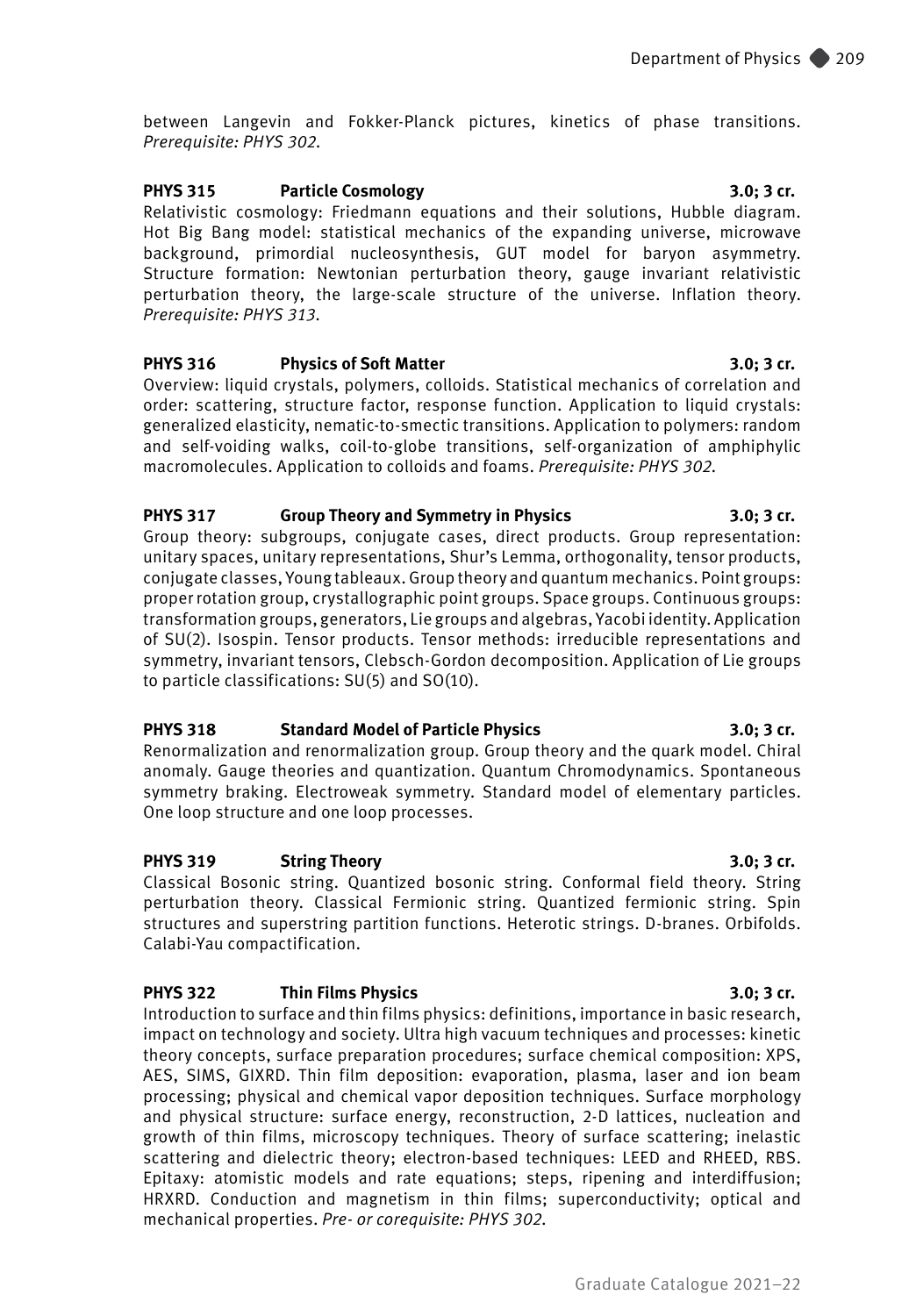### **PHYS 323 Plasma Physics 3.0; 3 cr.**

The motion of a single particle (electron or ion) subject to electromagnetic forces; fluid equations for electrons and ions; guiding center description; collisional phenomena occurring in plasmas and the resultant diffusion; propagation of high and low frequency electromagnetic waves in plasmas; description of the plasma as a single fluid; the magneto-hydromagnetic (MHD) equations; MHD instabilities and their effects on the plasma; applications of plasma physics. *Pre- or corequisite: PHYS 303.*

### **PHYS 324 Electron Paramagnetic Resonance 3.0; 3 cr.**

The electronic Zeeman interaction and the resonance phenomenon, group theory: the rotation group, the spin-Hamiltonian and the spectrum, the lanthanide 4f group, the actinide 5f, ions of the 3d group in intermediate ligand fields and some experimental aspects of EPR. *Pre- or corequisite: PHYS 305.*

### **PHYS 330 Principles of Environmental Physics 3.0; 3 cr.**

Scope of environmental physics, review of gas laws, transport laws, radiation environment, microclimatology of radiation, momentum transfer, heat transfer, mass transfer, steady state heat balance, crop meteorology, energy for human use and environmental spectroscopy. *Not open to physics graduate students. Prerequisites: PHYS 204 and PHYS 205 or equivalent, and some knowledge of calculus.*

| <b>PHYS 391</b><br>May not be repeated for credit.      | <b>Graduate Tutorial</b>                                   | 1-3 cr. (each) |
|---------------------------------------------------------|------------------------------------------------------------|----------------|
| <b>PHYS 395A/B</b><br>Prerequisite: Consent of advisor. | <b>Comprehensive Exam</b>                                  | 0 cr.          |
| <b>PHYS 399</b>                                         | <b>MS Thesis</b>                                           | 9 cr.          |
| <b>PHYS 480</b><br>Every term.                          | <b>Qualifying Exam Part I: Comprehensive Exam</b>          | 0 cr.          |
| <b>PHYS 481</b><br>Every term.                          | <b>Qualifying Exam Part II: Defense of Thesis Proposal</b> | 0 cr.          |

### **PHYS 4841 PhD Thesis 30 cr.** *Every term. To be taken only by regular track PhD students. Taken at first thesis registration, then registered for every subsequent term with sequential letter annotations*

**PHYS 4883 PhD Thesis 42 cr.** *Every term. To be taken only by accelerated track PhD students. Taken at first thesis registration, then registered for every subsequent term with sequential letter annotations* 

*(A-L; 0 credits) until completion of thesis work.*

*(A-L; 0 credits) until completion of thesis work.*

<sup>1)</sup> The choice to register for PHYS 484 or PHYS 488 should be done in consultation with the thesis advisor to ensure that the total number of PhD thesis credits and PhD course credits are met as per AUB rules and regulations.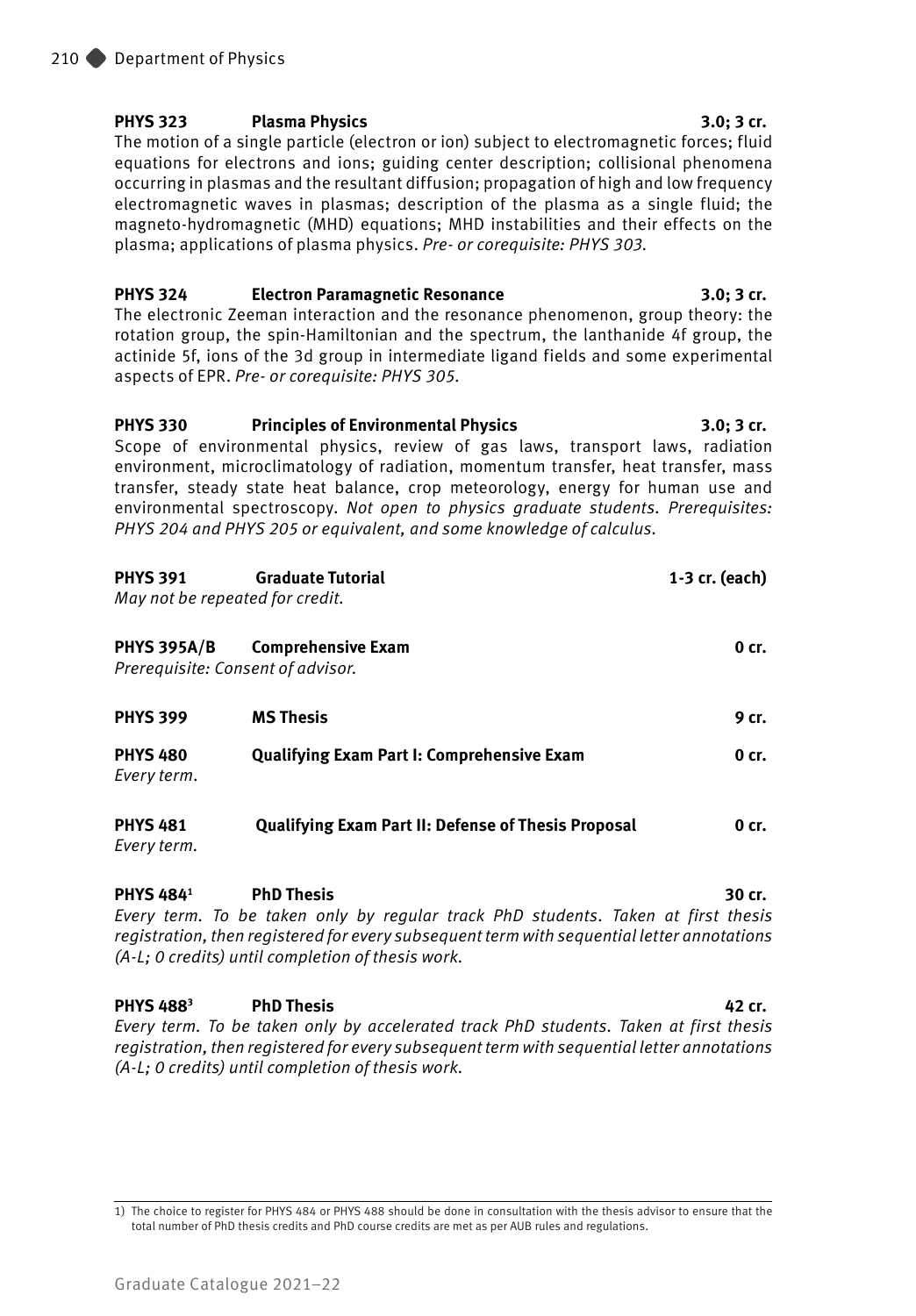# **Department of Political Studies and Public Administration (PSPA)**

| Chairperson:                 | Geukjian, Ohannes                                                                                                                                                                                     |
|------------------------------|-------------------------------------------------------------------------------------------------------------------------------------------------------------------------------------------------------|
| Professor:                   | Khashan, Hilal A.                                                                                                                                                                                     |
| Associate Professors:        | PBahout, Joseph; Frangie, Samer; Geha, Carmen;<br>Goodfield, Eric; Khodr, Hiba; Makdisi, Karim;<br>Pison-Hindawi, Coralie; Reiche, Danyel                                                             |
| <b>Assistant Professors:</b> | Geukjian, Ohannes; Haddad, Tania; Kosmatopoulos,<br>Nikolas; Tell, Tarig                                                                                                                              |
| Lecturers:                   | PAI-Maleh, Rand; PAwada, Ghada; PDouaihy, Michel;<br>PHussein Mansour, Mohamad; PMaalouf, Rabih; PMirza,<br>Zeinab; Mouawad, Jamil; PMuhanna, Zeina; PNahhas,<br>Charbel: PShaar, Rima: PSmaira, Dima |
| Instructors:                 | PAjamian, Melissa; PHaidar, Mahmoud; PHankir, Samer;<br>PHaytayan, Laury; PShibli, Rabih; PYacoubian, Vera                                                                                            |

The Department of Political Studies and Public Administration (PSPA) offers three graduate programs: one leading to the degree of Master of Arts in Political Studies (POLS), one leading to the degree of Master of Arts in Public Administration (PUBA), and one leading to the degree of Master of Arts in Public Policy and International Affairs (PPIA).

Graduate students in POLS and PUBA are required to complete 24 credit hours of courses (of which no more than 6 credit hours can be taken outside the major) and defend a thesis (worth 6 credits) in front of a thesis committee. PPIA students are required to complete 24 credit hours of courses (of which no more than 9 credits can be taken outside the program with the Director's permission) and defend either a thesis (worth 6 credits) or a project (worth 3 credits) and internship (3 credits).

# **MA in Political Studies**

Students majoring in Political Studies are required to take two core courses, which must include PSPA 300 and one of PSPA 301, PSPA 310 or PSPA 320. Students are encouraged to complete all core courses by the end of their second term. Other major courses can be taken from the following subfields: Political Theory: PSPA 301 to PSPA 309, International Politics: PSPA 310 to PSPA 319, Comparative Politics: PSPA 320 to PSPA 329, and Environmental Politics: PSPA 341 to PSPA 346. The remaining two elective courses can be taken within the major or any other relevant field (including a foreign language).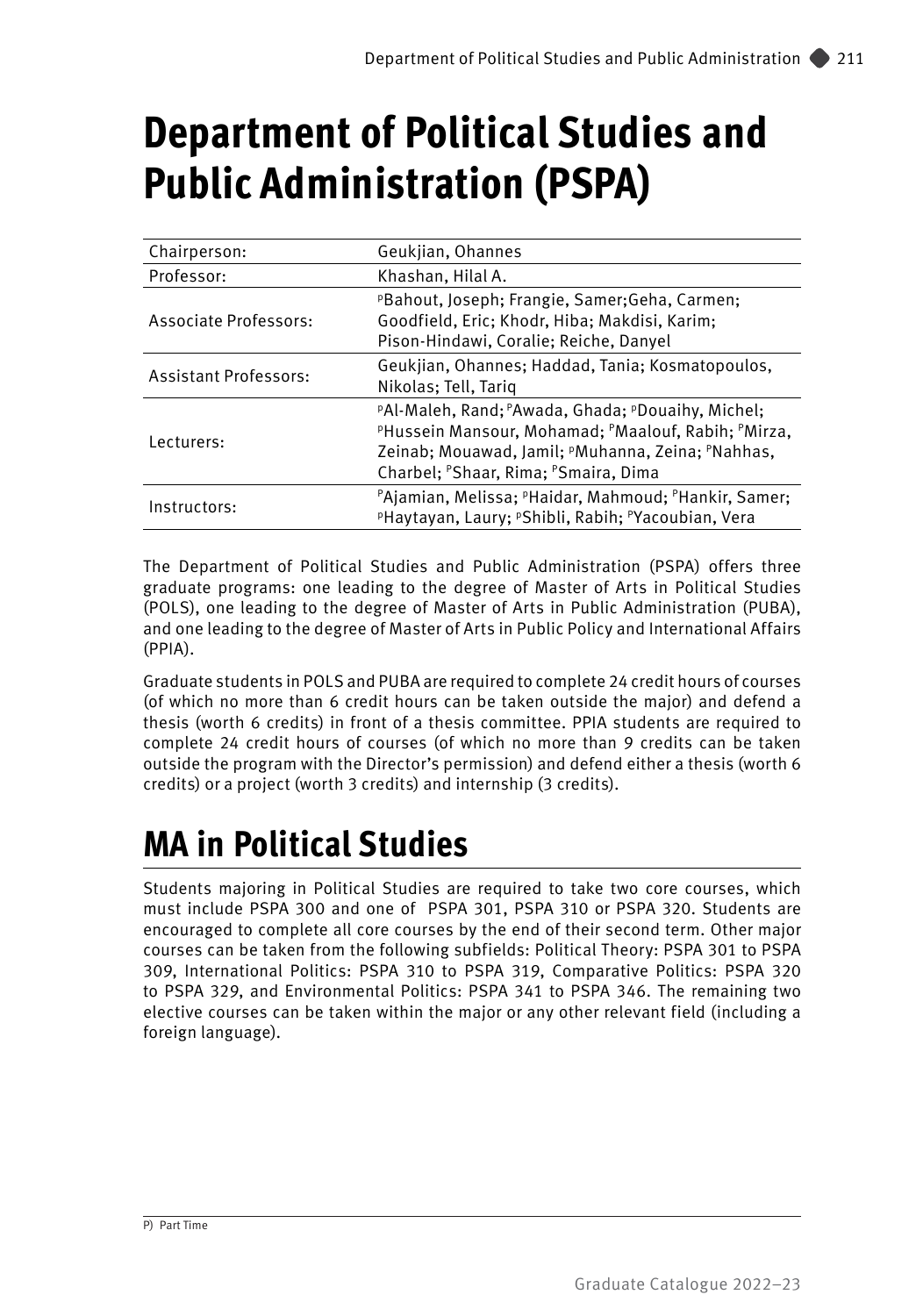# **MA in Public Administration**

Students majoring in Public Administration are required to take the following core courses which include PSPA 300, PSPA 350, PSPA 351 and PSPA 352. Students are encouraged to complete all core courses by the end of their second term. Three additional graduate courses are required from one of the following sub-disciplines: Public Management: PSPA 363, PSPA 370, PSPA 371, PSPA 372, PSPA 373 and PSPA 374 add PSPA 380; PSPA 382; and Public Policy: PSPA 360, PSPA 361, PSPA 362 and PSPA 381; PSPA 383. The remaining elective can be taken within or outside the major after consultation with the student's advisor. The MA program is currently under review. For the students interested in PA, please apply to the MA program in PS or PPIA.

## Course Descriptions

## **PSPA 300 Methodology and Research Design 3.0; 3 cr.**

An introduction to the philosophy of science and how it influences the choice of research design. Emphasis is on developing skills that are useful for any method (survey, research, comparative historical analysis, game theory). The objective is to provide students with the practical tools they need to successfully complete original research. *Core course. Annually.*

## **PSPA 301 Political Theory 3.0; 3 cr.**

A course that provides critical examination and analysis of the theoretical bases and perennial issues of political theory and ideologies. *Core course. Annually.*

## **PSPA 302 The Modern Project 3.0; 3 cr.**

The aim of this course is to explore the various intellectual, academic and political debates around the notion of modernity. Topics covered in this seminar include: modernity; modernization and the modern project; reason and rationalization; religion and secularization; knowledge, post-colonialism and post-modernism; and other related topics. *Occasionally.*

## **PSPA 303 Islamic Political Thought 3.0; 3 cr.**

An in-depth course on modern Islamic political thought. This course focuses on the historical and intellectual developments that have fueled both revolutionary and conservative trends in Islamic political movements and states. Discussions cover issues such as the relationships between religion and politics, political philosophy and ideology, and political action and revolution. *Occasionally.*

## **PSPA 304 Theories of Political Economy 3.0; 3 cr.**

A course that surveys various theories and theorists such as Marxism, Polyani, rational choice and the new institutionalism. It introduces students to the study of how the political system and economy interact. *Occasionally.*

## **PSPA 305 Political Theory in the Arab World 3.0; 3 cr.**

The aim of this course is to explore various intellectual and political debates in the modern Arab world. The course will provide an overview of the development of modern Arab political thought and will present some of the main intellectual and academic debates in this domain. Topics covered in this seminar include: modernity and tradition, orientalism and the West, nationalism, Marxism, liberalism and other related topics. *Alternate years.*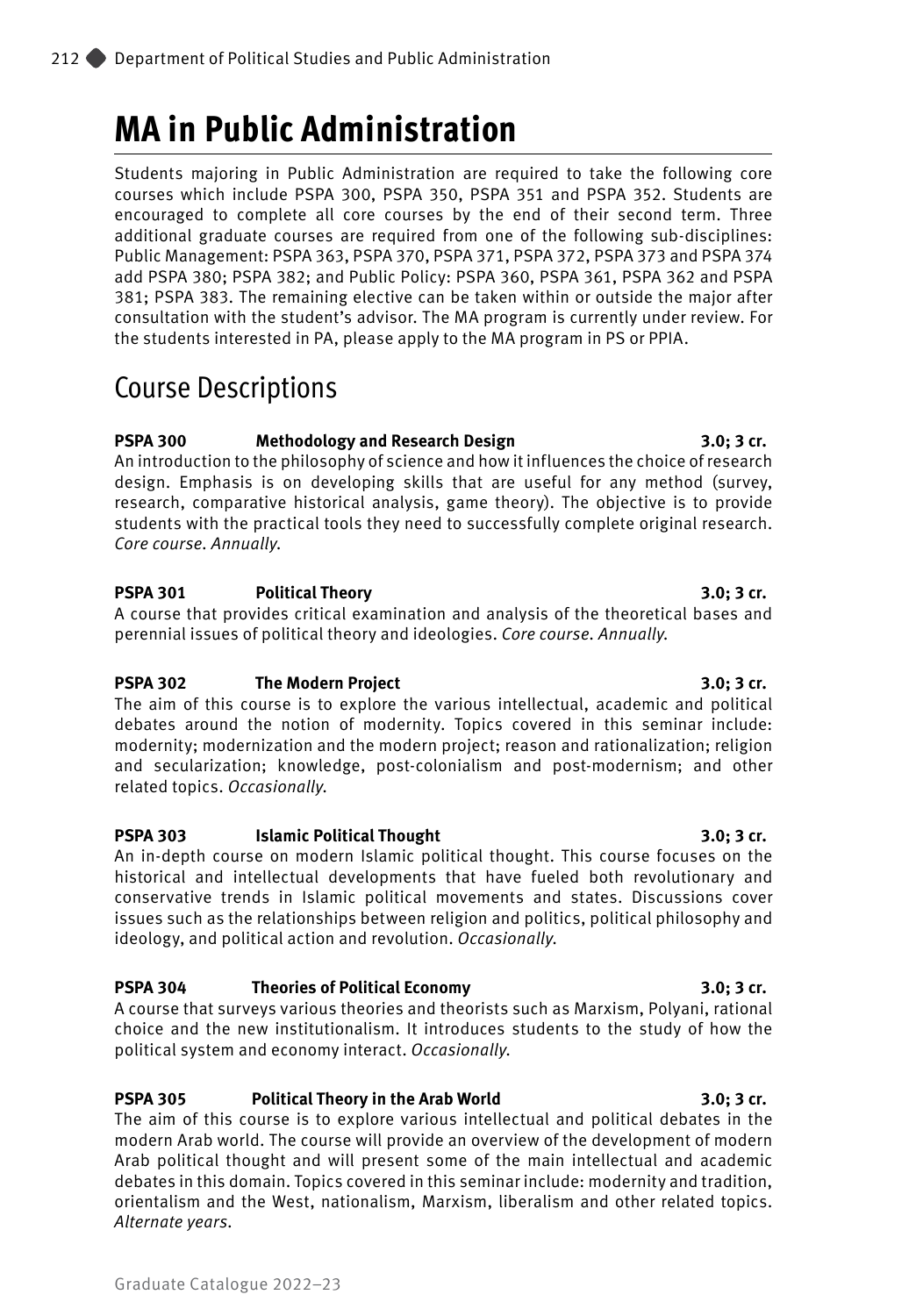## **PSPA 306 Research Methods and Techniques 3.0; 3 cr.**

A course that deals with various methods of data collection and analysis. Specific research methods include both quantitative and qualitative techniques such as experimental, survey, field observation, content analysis, historical/comparative and evaluation. *Occasionally.*

## **PSPA 307 Knowledge and Power 3.0; 3 cr.**

The course explores different aspects of the relationship between knowledge and power. It draws on different philosophical and sociological traditions in political theory to shed light on core cognitive, social, and ethical aspects and dilemmas that concern social scientists both as knowledge-producers who reflect onto power as a conceptual and empirical reality, and as social agents who are themselves inscribed in structures and relations of power. *Occasionally.*

### **PSPA 309 Special Topics in Political Theory 3.0; 3 cr.** *May be repeated for credit. Occasionally.*

**PSPA 310** International Politics 3.0; 3 cr. This seminar provides a survey of the discipline of international politics and contemporary research in the field. In addition to covering central theoretical perspectives in international relations theory, the course will introduce students to contemporary debates in international politics and policy with an emphasis on topics and themes relating to the Middle East. Students will develop critical thinking and analytical writing skills through close reading of key texts and writing exercises. *Core course. Annually.*

## **PSPA 311 International Politics and the Middle East 3.0; 3 cr.**

This seminar deals with issues and themes relevant to contemporary Middle Eastern politics within the context of international relations. It explores how the politics of the Middle East, US policy in the Middle East, and the Middle East as a regional system have been understood and represented through the lens of international relations theory and scholarship. Topics include: the evolution of the Middle East state system, Arab Nationalism and the Cold War, the Arab-Israeli conflict and US policy towards Israel and the Palestinians, the geopolitics of oil and the Gulf, the Iraq War and its regional consequences, Iran's role in the Arab world, the question of empire and the future of US grand strategy, and Lebanon's position in regional politics. *Annually.*

## **PSPA 312 Public International Law 3.0; 3 cr.**

A course that aims to provide an understanding of the principles underlying public international law, which facilitates relations among states, resolves disputes, protects human rights, allocates resources and restricts conduct during war time. Emphasis is placed on subfields of international law most closely connected to international politics such as the legal consequences of very serious violations of international law, the role played by the United Nations or the legal regulation of the use of force. Reflecting upon the kind of role international law plays in the conduct of international relations, this course includes many recent case studies and tackles some of the major debates in the field. *Annually.*

## **PSPA 313 International Security 3.0; 3 cr.**

Security motives play an essential role in international politics, particularly in the conduct of international relations. This course deals with major issues in international security that may include arms control, disarmament, as well as new types of threats, such as terrorism or environmental degradation. It covers traditional and less traditional perspectives on the field. *Occasionally.*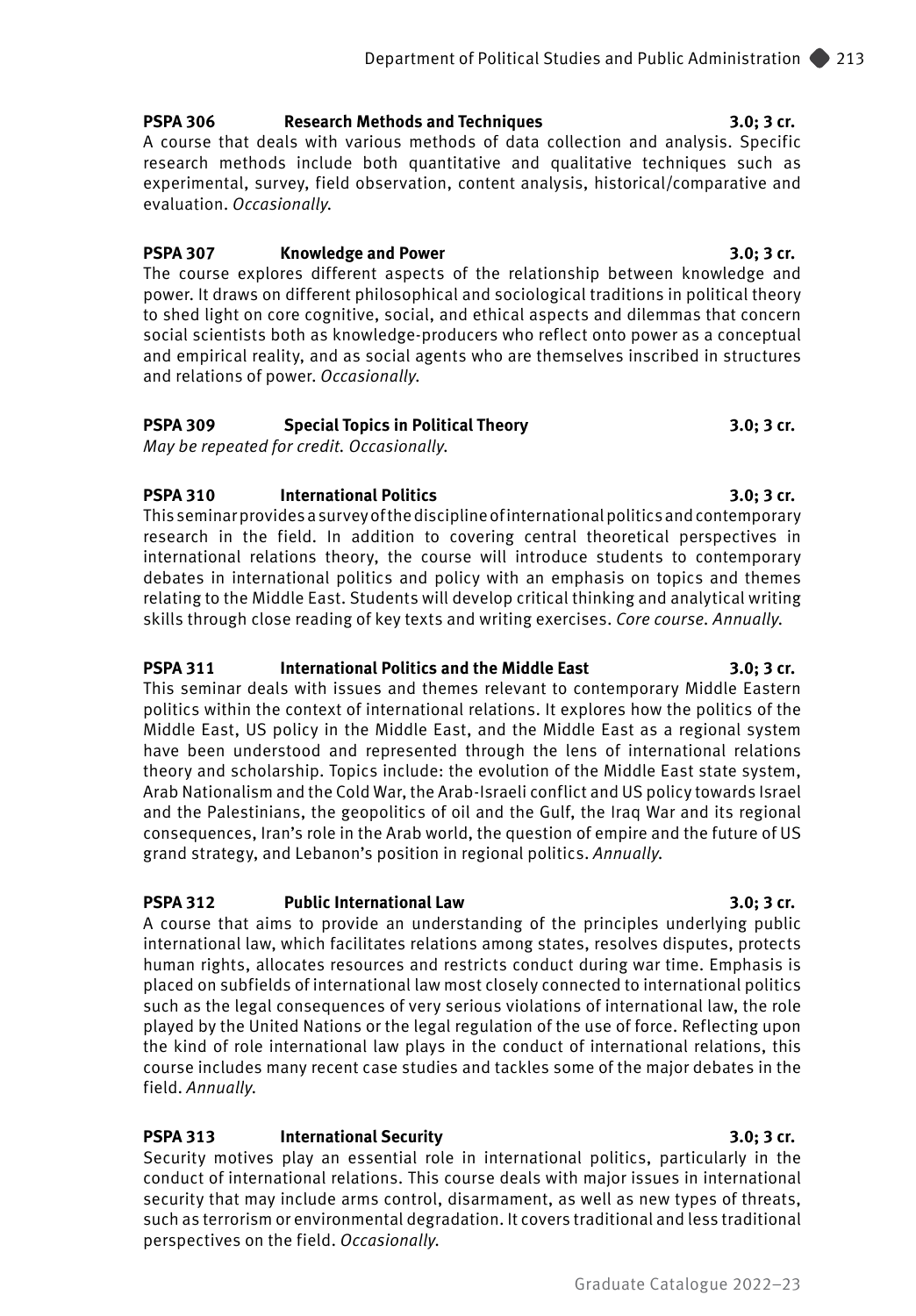## **PSPA 314 The UN and International Politics 3.0; 3 cr.**

This seminar examines the role of the United Nations (UN) within the context of international politics, security and development. It focuses on the UN role in the Global South, particularly the Arab region. The course explores theoretical perspectives on the role of the UN in world politics and traces the evolution of UN institutions, in particular UN peacekeeping, from the Cold War to post-Cold War period including the war on terror. It then considers a series of case studies in depth. The course will include, when possible, guest presentations from UN officials and a field trip to better appreciate the conditions within which UN operations work. *Occasionally.*

## **PSPA 315 Arab-Israeli Conflict 3.0; 3 cr.**

This seminar examines whether a solution between Palestinians and Jewish Israelis is possible in the historic land of Palestine, and if so how. The course takes a historical approach to trace the root causes of the conflict and understand the main narratives that drive the Palestinian and Jewish national movements, as well as to understand the larger context and structure within which these narratives take place. It also tracks the long history of peace initiatives put forward by the great powers – starting with the UN partition plan and ending with the post Cold War, US-sponsored peace process – and how the shifting international rules and norms that underlie these initiatives have both shaped and reflected the realities on the ground in terms of both power and resistance. *Annually.*

## **PSPA 316/ International Environmental Policy 3.0; 3 cr. ENSC 650**

A course that seeks to provide a broad overview of the key concepts, actors and issues related to global environmental policy. This course outlines the evolution of environmental policy in facing global environmental challenges and how such policies have become inherently intertwined with government policy, business practice and international trade. *Annually.*

## **PSPA 317 International Political Economy 3.0; 3 cr.**

This course provides a critical examination of the politics of international economic relations, global economic development, and transnational economic activity with a special emphasis on the position and experiences of the Middle East states in the global political economy. The course offers a survey of theoretical approaches to international political economy and addresses themes critical to the experience of the Middle East such as state-led industrialization, trade and regionalism, finance, oil, labor migration, MNCs, transnational movements, globalization, neo liberalism, and the politics of development and global governance. *Occasionally.*

### **PSPA 318 Theories of International Relations 3.0; 3 cr.** The seminar offers a critical study of readings drawn from the major theoretical traditions (realism, liberalism, constructivism) in international relations theory as well as critical approaches and trends. *Occasionally.*

## **PSPA 319 Special Topics in International Politics 3.0; 3 cr.**

*May be repeated for credit. Occasionally.*

## **PSPA 320 Theories of Comparative Politics 3.0; 3 cr.**

A survey of various paradigms in comparative politics, focusing on behavioralist, institutional, development and radical approaches. Themes such as structure of power, state-society relations, political development, political culture and political economy are emphasized. *Core course. Annually.*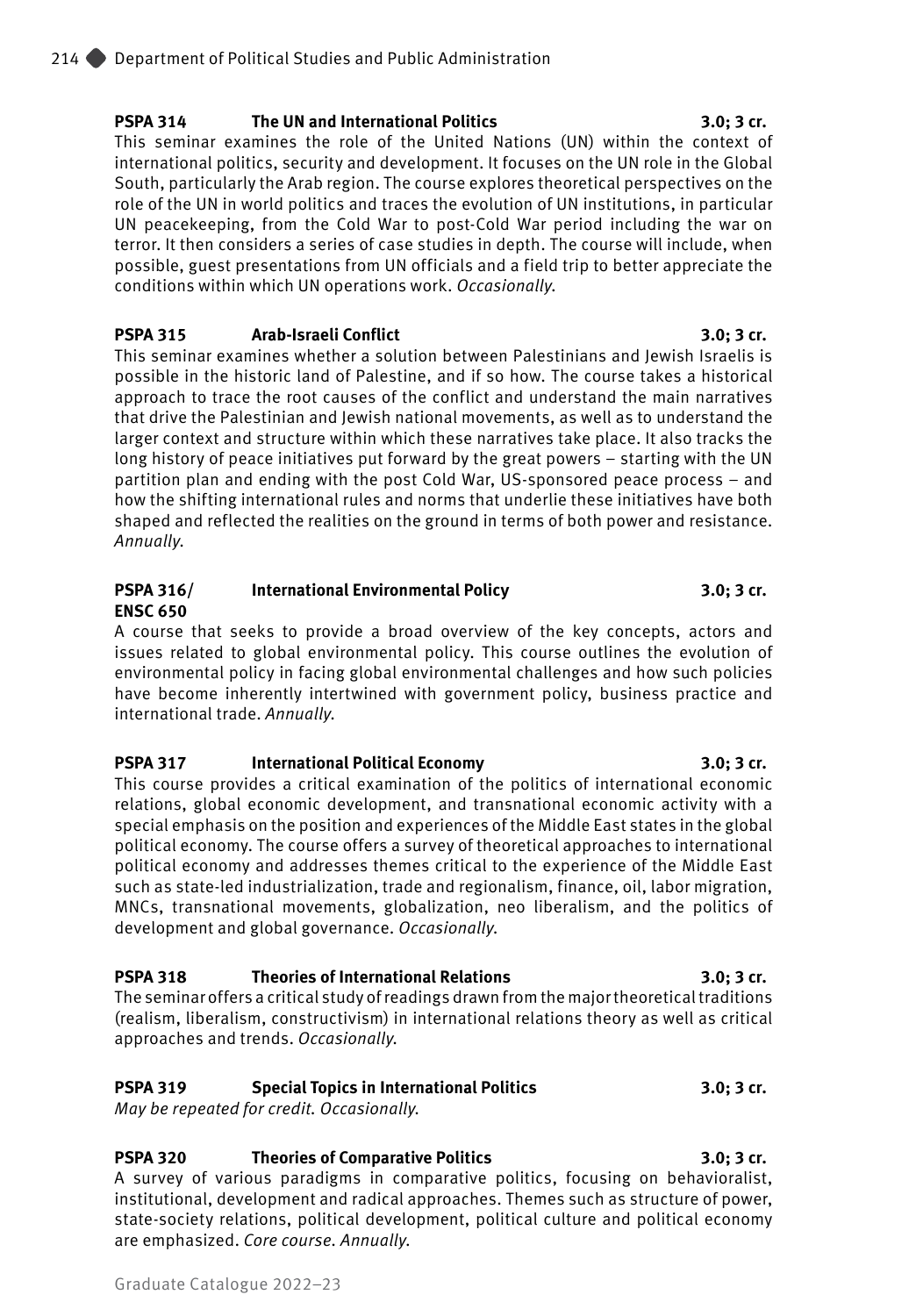### **PSPA 321 Contemporary Politics in Middle Eastern States 3.0; 3 cr.** A course that analyzes contemporary politics in selected Middle Eastern states. This course emphasizes the problems of political participation, effective governance and socio-economic development. *Occasionally.*

### **PSPA 322 Contemporary Politics in Non-Middle Eastern States 3.0; 3 cr.** A course that examines political institutions, processes and problems facing governments in selected countries outside the Middle East. This course focuses on topics such as authoritarian systems, relations between the public and private sector, and politics of collective identity. *Occasionally.*

**PSPA 323 Communalism in the Middle East 3.0; 3 cr.** A course that deals with the emergence of ethnic and religious issues in the Middle East, with emphasis on post World War I developments. This course addresses the situation of minority groups, the nature of their demands and their prospects of achieving them. In addition, this course assesses the impact of localism on the nation-state in the region. *Annually.*

**PSPA 324 Government and Politics in Lebanon 3.0; 3 cr.** A course that examines the evolution of the political system and the different approaches to the study of government institutions in Lebanon. This course focuses on patterns of change involving state and society from the founding of the state in the early 1920s to the present. *Occasionally.*

### **PSPA 325 Political Trends in the Middle East 3.0; 3 cr.** This course examines the genesis and evolution of major political trends that have been impacting the Middle East and North Africa since the latter part of the nineteenth century, especially colonialism, nationalism and nation-building, transnational political conflict, religious extremism, the politics of oil and security issues. *Occasionally.*

## **PSPA 329 Special Topics in Comparative Politics 3.0; 3 cr.**

*May be repeated for credit. Occasionally.*

*Annually*.

### **PSPA 330 Graduate Tutorial in Political Science 3.0; 3 cr.** A graduate seminar in which selected topics are arranged on an individual basis where existing courses do not offer the required subject matter. *May be repeated for credit.*

## **PSPA 341/ Environmental Regulation and Legislation 3.0; 3 cr. ENSC 657**

An introduction to contemporary legislative approaches to environmental protection, the rationales for their embodiment in policies, and their effectiveness in achieving prescribed goals and alleviating environmental degradation. This course also examines the emergence of environmental initiatives in developing countries with a focus on the latest developments in Lebanon. *Occasionally.*

## **PSPA 343/ Environmental Conflict Resolution 3.0; 3 cr. ENSC 658**

An introduction to contemporary approaches to global environmental negotiation and conflict resolution, including the efforts of international organizations at risk communication, mediation and facilitation. This course focuses on procedures to

Graduate Catalogue 2022–23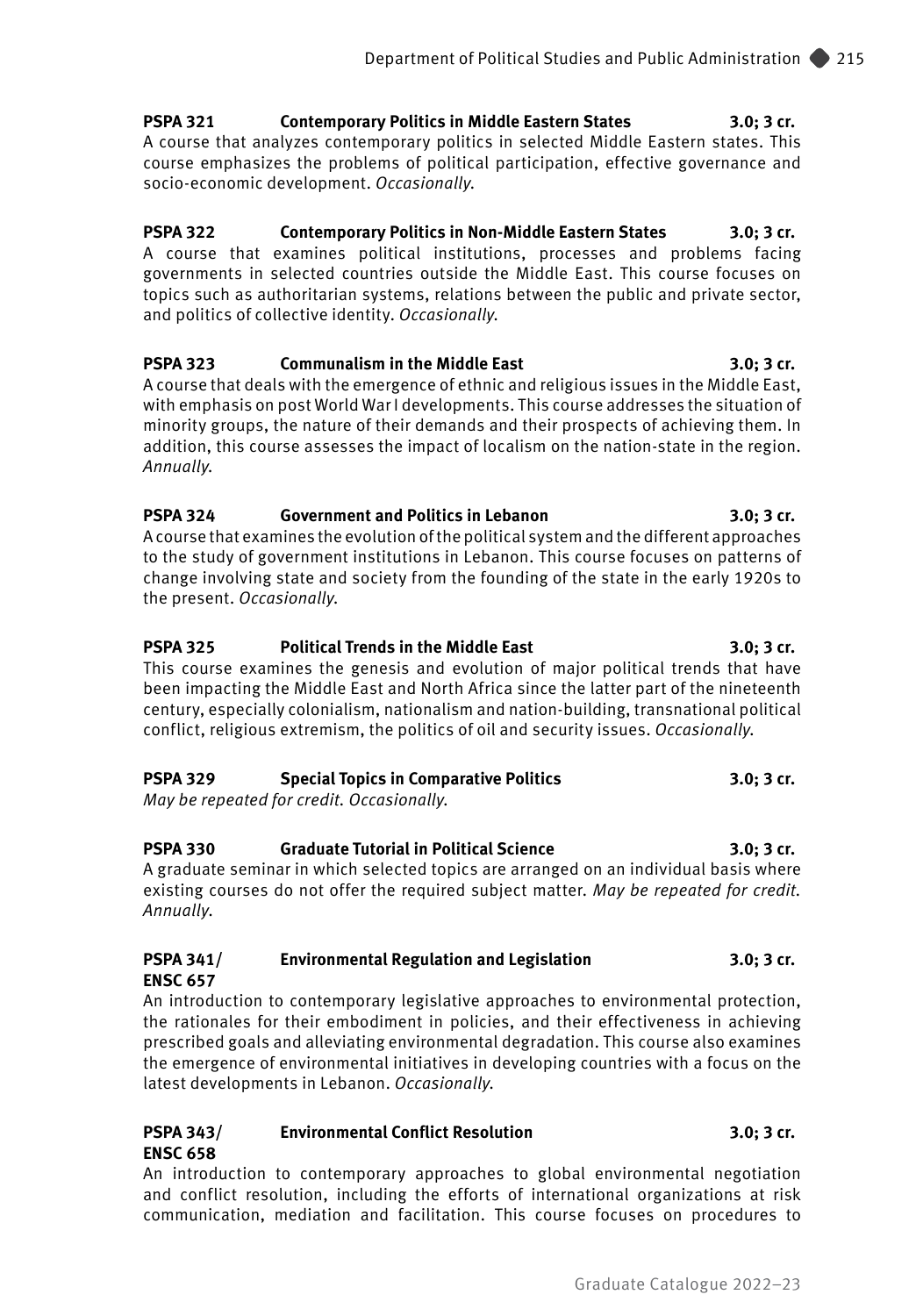manage negotiations of environmental conflicts and disputes between governments, corporations, ecologists, the media and the general population. Information is also provided on environmental dispute cases successfully resolved. *Alternate years*.

### **PSPA 346 Special Topics in Natural Resource Policy and Politics 3.0; 3 cr.** *May be repeated for credit. Occasionally.*

**PSPA 350 Foundations of Organization Theory 3.0; 3 cr.** This seminar is an advanced study and analysis of the development of organization theory, from its foundations and origins up to the present. It takes an interdisciplinary approach that reviews the key critical readings and debates with their different levels of abstraction and analysis as well as their lasting contributions. It also discusses the contemporary research activities and findings in the field of organization theory. *Core course. Annually.*

## **PSPA 351 Foundations of Public Administration 3.0; 3 cr.**

This seminar is an advanced study and analysis of the field of public administration, from its foundations and origins up to the present. It covers topics such as: historical public administration, the traditional model of public administration, new public management and collaborative public administration. The course will also review contemporary research activities and findings related to public administration. *Core course. Annually*.

## **PSPA 352 Foundations of Public Policy 3.0; 3 cr.**

This seminar covers topics related to the substance, methods and frameworks of public policy in a variety of disciplines including: welfare economics, political science, political economy and organization theory. Emphasizing the role of theory in empirical policy research, the course illuminates the various policies and policy challenges in the following substantive areas: economics, education, the environment, national security and immigration. *Core course. Annually.*

## **PSPA 360 Public Policy Research and Analysis 3.0; 3.cr.**

This seminar provides an introduction to policy analysis typologies, policy tools and the factors that shape the utilization of policy analysis. It is designed to give students the theoretical and practical exposure to the process of analyzing public policy as well as to its relevant qualitative, survey and mixed method approaches and techniques. *Annually.*

## **PSPA 361 Public and Non-Profit Program Evaluation 3.0; 3 cr.**

This seminar introduces students to the theoretical and practical foundations underlying the use of program evaluation in the public and non-profit sectors. Based in large part on the logic-model process of program evaluation, it reviews the quantitative and qualitative techniques used by managers to analyze program processes, outputs and outcomes. It also considers issues such as client management, data collection, data presentation and research ethics. *Annually.*

## **PSPA 362 Public Policy and Administration 3.0; 3 cr.**

This seminar covers topics and frameworks related to the substance and approaches of public policy as they relate to public administration. Students will engage in a serious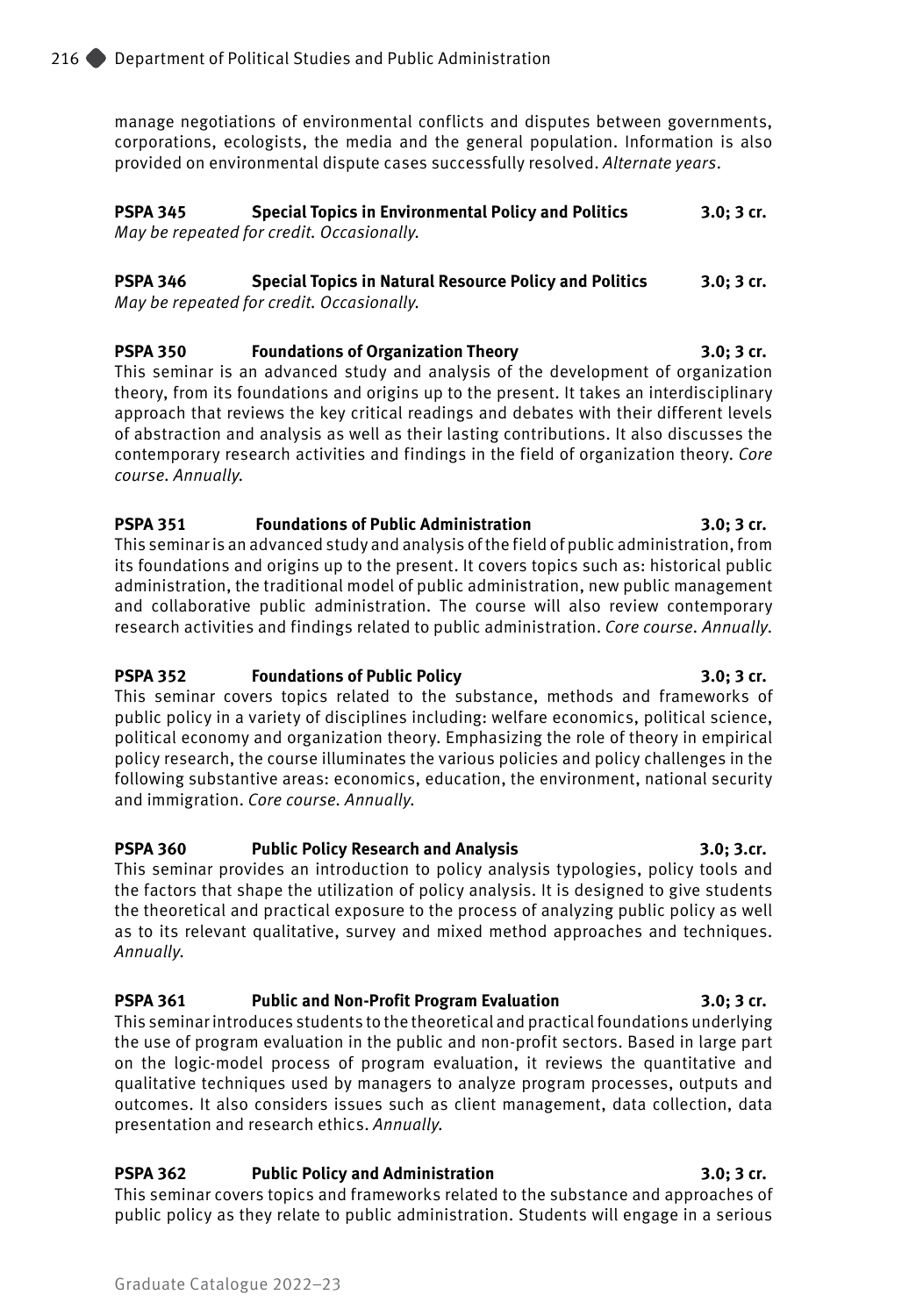analysis of the economic, social and cultural assumptions that underpin government and its relationship to the polity. The course is also designed to give students an organized opportunity to investigate their own interests within a specific key policy area. *Annually*.

## **PSPA 363 Public Financial Management 3.0; 3 cr.**

This seminar examines the theory, practice, concepts and problems related to the administrative and political management of public financial resources and public sector budgeting. It reviews how economic, political, social and institutional factors, and resources are transformed into budgetary policy. It analyzes the organizational, structural, managerial and legal aspects of the public budget, as well as the most important problems in the phases of the public budget cycle. *Annually.*

### **PSPA 370 Human Resource Management and Development 3.0; 3 cr.** This seminar explores theories and models of human resource management, including the policies and processes that relate to governmental personnel. It acquaints students with the authority, responsibility, functions and problems of the human resource management in areas such as staffing, human resource development, performance appraisal, teamwork and compensation. The seminar examines personal and professional issues related to modern Human Resource Management (HRM) from recruitment to termination. The emphasis is on developing familiarity with the real world applications required of employers and managers. *Annually.*

## **PSPA 371 Public Management 3.0; 3 cr.**

This seminar investigates the conceptual and practical boundaries of public management reform initiatives from a comparative perspective. Moving beyond the foundations of traditional public administration, topics covered include performance and personnel management, privatization, e-government and accountability. The limits of public management will also be considered. *Annually.*

## **PSPA 372 Leadership and Management of Public Organizations 3.0; 3 cr.**

This seminar examines the distinction between leadership and management from theoretical and applied perspectives. It also analyzes the major theories of leadership and assesses their impact on group and individual behavior in light of personality differences and cross-cultural management. *Alternate years.*

## **PSPA 373 The Ethics of Public Administration 3.0; 3 cr.**

This seminar covers contemporary perspectives on ethics and ethical behavior in government. It focuses on the interactions between government and society and analyzes the political, legal, economic and social environments of societal organizations. Some of the contemporary issues addressed are: transparency, accountability and responsiveness, corruptive practices in public administration, administrative discretion and social justice. *Alternate years.*

## **PSPA 374 Non-Profit Management 3.0; 3 cr.**

A course that examines the development and characteristics of non-profit management systems, managerial challenges, and the application of theories and mechanisms relevant to non-profit management. This course covers topics such as organizational structure, financial management, board-executive relations and public-private cooperation. *Alternate years.*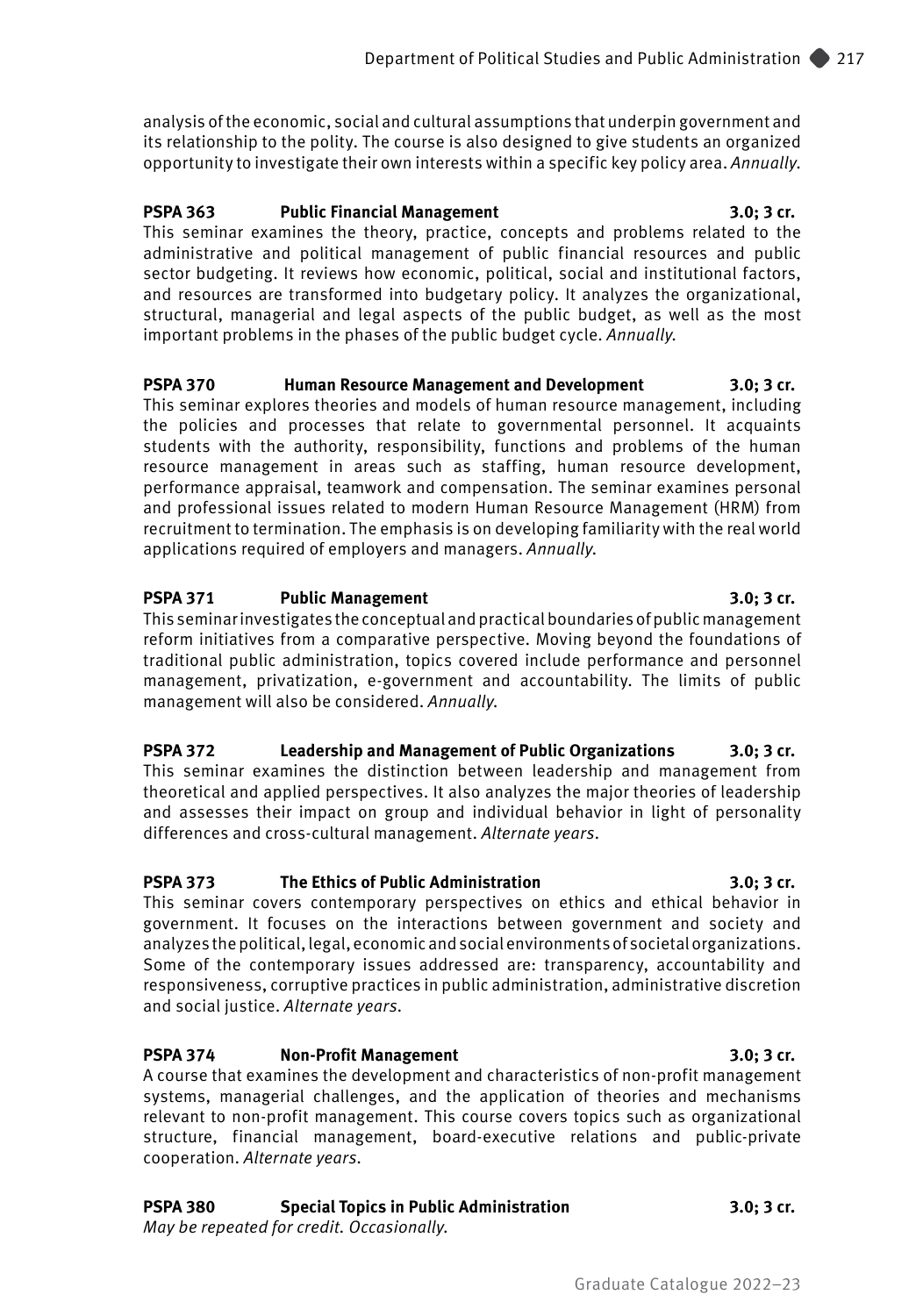| <b>PSPA 381</b> | <b>Special Topics in Public Policy</b>    | $3.0; 3$ cr. |
|-----------------|-------------------------------------------|--------------|
|                 | May be repeated for credit. Occasionally. |              |

**PSPA 382 Graduate Tutorial in Public Administration 3.0; 3 cr.** A tutorial in which selected topics are arranged on an individual basis where existing

courses do not offer the required subject matter. *May not be repeated for credit. Annually*.

## **PSPA 383 Graduate Tutorial in Public Policy 3.0; 3 cr.**

A tutorial in which selected topics are arranged on an individual basis where existing courses do not offer the required subject matter. *May not be repeated for credit. Annually*.

## **PSPA 395A/395B Comprehensive Exam 0 cr.**

*Prerequisite: Consent of advisor.*

**PSPA 399 MA Thesis 6 cr.**

# **MA in Public Policy and International Affairs**

## Program Goals and Learning Outcomes

Students who earn a Master's degree in Public Policy and International Affairs (PPIA) will be able to analyze the policy process in Lebanon and the Arab region within the global context. The PPIA program is professionally-oriented, that seeks to expose students to perspectives and approaches from practitioners in public policy and international affairs.

Upon successful completion of this interdisciplinary course of study, PPIA students are expected to able to develop knowledge and skills in the following core areas:

- Research Methods: Identify essential research questions, design research proposals and conduct qualitative and/or quantitative research on public policy and international affairs.
- Advanced Core Knowledge: Analyze core concepts, research and theories in relevant and multi-disciplinary areas of study in public policy and international affairs.
- Scholarly Communication Skills: Demonstrate scholarly communication skills in clear, detailed and well-structured written and oral formats consistent with high standards of the social sciences and public affairs.
- Professionalism and Ethical Research Conduct: Apply professionalism and ethical research conduct in the relevant areas of study.
- Applying Research to Practice: Translating qualitative and quantitative research findings to policy and international affairs settings and general public.
- Outreach to Policy Actors: Develop skills to inform and engage with relevant policy actors at the national, regional, and international levels.

## Admission Requirements

Admission requirements to the program will follow FAS admissions policies. Admission to the MA in PPIA is restricted to the fall term. Applicants are generally expected to have a BA degree in a social science field (broadly defined) or one relevant to public policy and/or international affairs, or else professional experience in public policy and/ or international affairs as it relates to the Arab region. In all cases, a minimum of oneyear work/policy experience is strongly recommended and more is encouraged.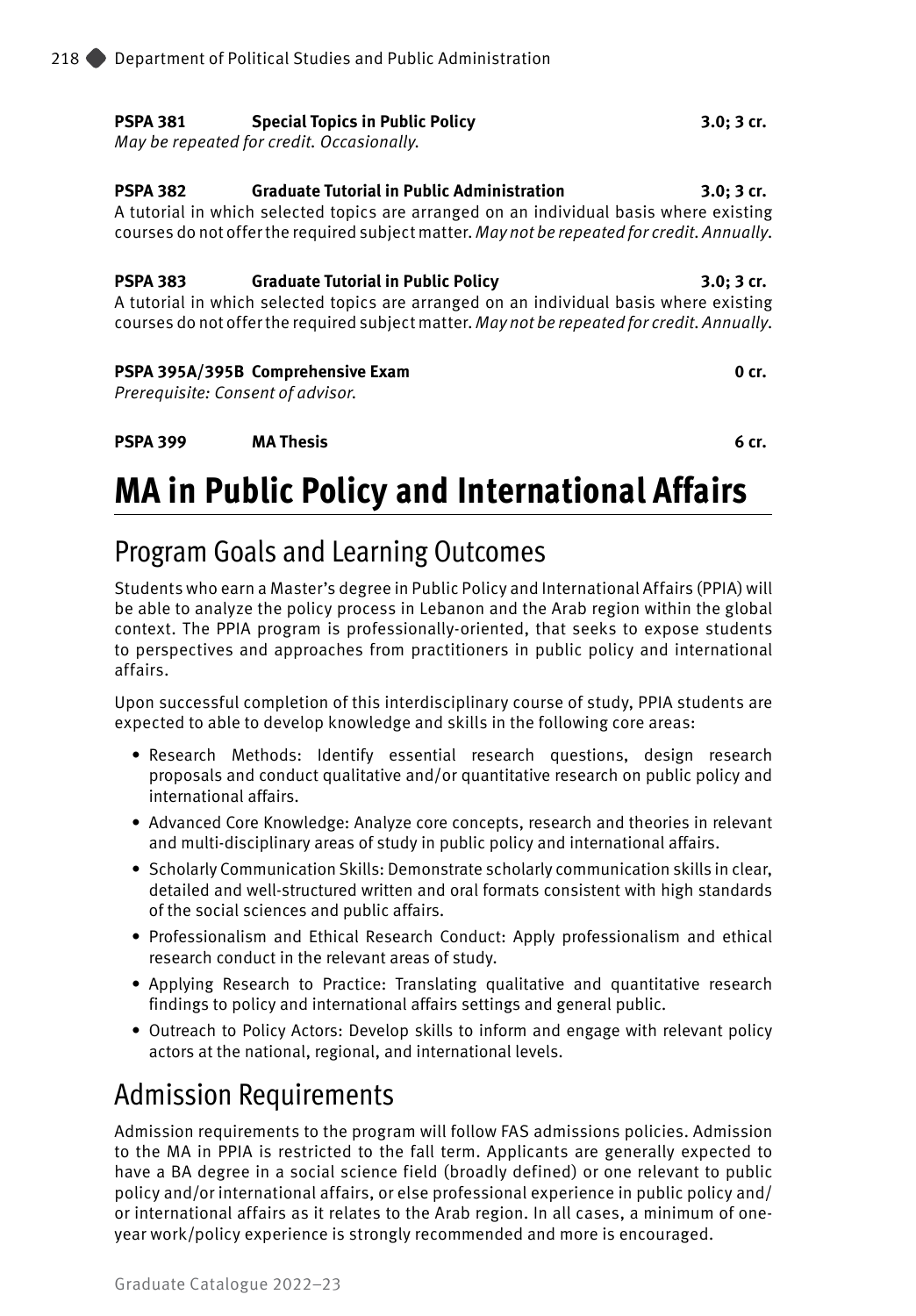Applicants must have a strong academic record, two letters of recommendation (at least one must assess academic rather than professional abilities), and a statement of purpose that clearly outlines applicant's background and goals. In addition, applicants are recommended to submit a relevant writing sample of no longer than 5,000 words.

## Degree Requirements

The program permits full-time or part-time enrollments. To obtain a Master of Arts degree in Public Policy and International Affairs, the student must complete a minimum of 24 credits of graduate coursework and a thesis (6 cr.) or a final project (3 cr.) plus an internship (3 cr.). Course work must include the three core courses (PPIA 301, PPIA 302, PPIA 308) and two additional PPIA courses plus any three courses in PPIA, PSPA, or other program relevant to the student's program of study.

## Credit Summary

| <b>Required courses</b>                                                     |        |
|-----------------------------------------------------------------------------|--------|
| Core courses (2)                                                            | 6 cr.  |
| PPIA 308 <sup>1</sup> Research Methods (or equivalent approved by director) | 3 cr.  |
| Additional PPIA courses (2)                                                 | 6 cr.  |
| Open Elective courses (3)                                                   | 9 cr.  |
| Thesis (6 cr.) or (Internship $(3$ cr.) + Project $(3$ cr.))                | 6 cr.  |
|                                                                             | 30 cr. |
|                                                                             |        |
| <b>Core Courses</b>                                                         |        |

| PPIA 301 | Public Policy and Practice       |
|----------|----------------------------------|
| PPIA 302 | International Affairs and Policy |

## Thesis and Project Tracks

## Thesis Track

To follow the thesis track, students must first gain approval of a thesis committee that includes members of the PPIA program faculty, and of the FAS Graduate Studies Committee, of a thesis proposal and then defend the completed Master's thesis. Students are expected to uphold the highest standards of academic integrity, scientific rigor and professional relevance while presenting their findings. All accepted projects should be deposited at the library.

## Project Track

Students are expected to complete an internship (3 cr.) plus a project (3 cr.).

This option for a final project allows students to investigate an issue of relevance to public policy or international affairs in line with their personal research interests. Each student is assigned a committee consisting of an advisor (first reader) and a second reader who jointly supervise and guide the student throughout. It is the responsibility of the student to select a topic and submit a project proposal to be approved by her/ his readers and then by the FAS Graduate Studies Committee. While the projects can be presented in diverse forms, students are expected to uphold the highest standards of academic integrity, scientific rigor and professional relevance while presenting their

<sup>1)</sup> Upon approval of the PPIA director, a student may substitute a relevant methods course for PPIA 308 Research Methods.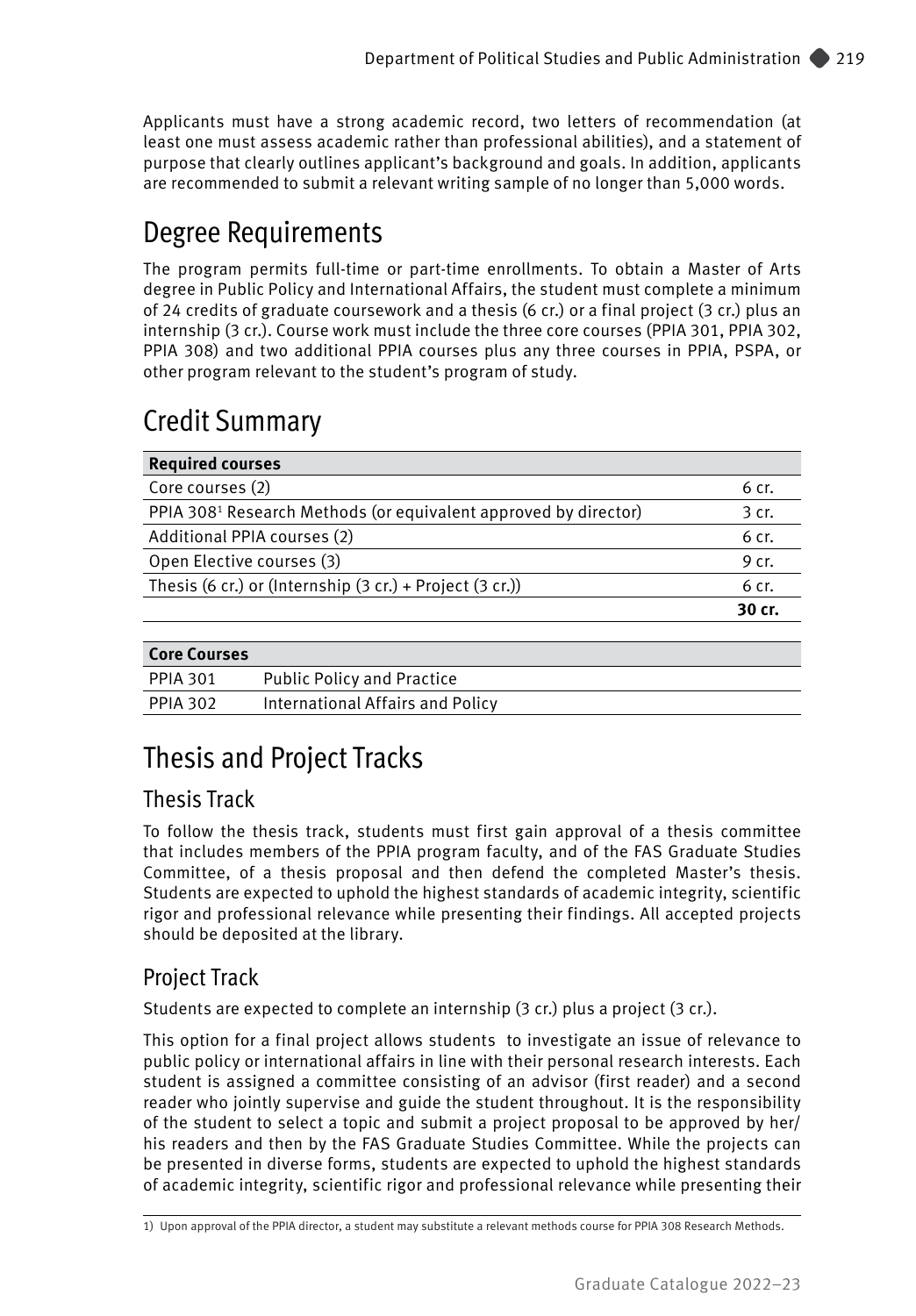findings. All accepted projects should be deposited at the library. A student who is unable to finish the project within the allotted time period can petition to be allowed an additional semester subject to consent of his committee.

## Internship

All project track students are required to complete an internship. Internships offer an exploration of public policy and international affairs through work experience in governmental, non-governmental, or private sector organizations. Students are responsible for securing their internships and having the PPIA program confirm that they meet AUB guidelines. Internships for credit require about 45 contact hours with about 90 hours of work beyond this (total 135 hours or about 10 hr/wk for 3 months). To register for internship the student must have his/her supervisor confirm to the PPIA program in writing at the beginning of the internships that the internships meets these guidelines. At the end of the internship, the supervisor must confirm in writing that these guidelines have been met. Upon completion, the student will write up a short report about the internship that will form a PPIA internship database. Internships can also be taken as an elective course for those on the thesis track.

## Course Descriptions

## **PPIA 301 Public Policy and Practice 3.0; 3 cr.**

The course covers topics related to the formation, development and evolution of frameworks of public policy. It compares theories and models of policy-making and decision-making to illustrate the special requirements of the country's context and environment. It examines the roles of various participants in the policy process: legislators, political parties, interest groups, civil society groups, media, administrative structures, citizens and the judiciary. Using a comparative perspective, the course discusses how public policy is formulated, and how and why it changes. The course also examines the role of formal and informal institutions, actors, structures and networks including challenges. The course provides students with an increased understanding of theories of public policy, and the ability to critically analyze and compare public policy. *Annually.*

## **PPIA 302 International Affairs and Policy 3.0, 3 cr.**

The seminar provides a survey of international affairs and policy. In addition to covering central theoretical perspectives, the course will introduce students to contemporary political, economic, social, and/or environmental issues as well as relevant actors and institutions with a special focus on those relevant to Lebanon and the Arab world. Students will develop critical thinking and analytical writing skills through close reading of key texts and writing exercises. Student engagement will include activities such as class presentations and participation in policy simulations. *Annually.*

## **PPIA 304** Development **3.0; 3 cr.**

This course offers students historical, political and policy analysis of development both as a reality and as a concept and discipline in the social sciences. It explains the emergence and continuing relevance of development, offering particular critical attention to the close interdependence between development paradigms, international institutions (UN System, World Bank) and global political economy. The course deepens and broadens students' historical understanding of the antecedents behind contemporaneous global and local development issues and challenges with a critical focus on the interdependence between science, advocacy and policy. *Annually.*

## Graduate Catalogue 2022–23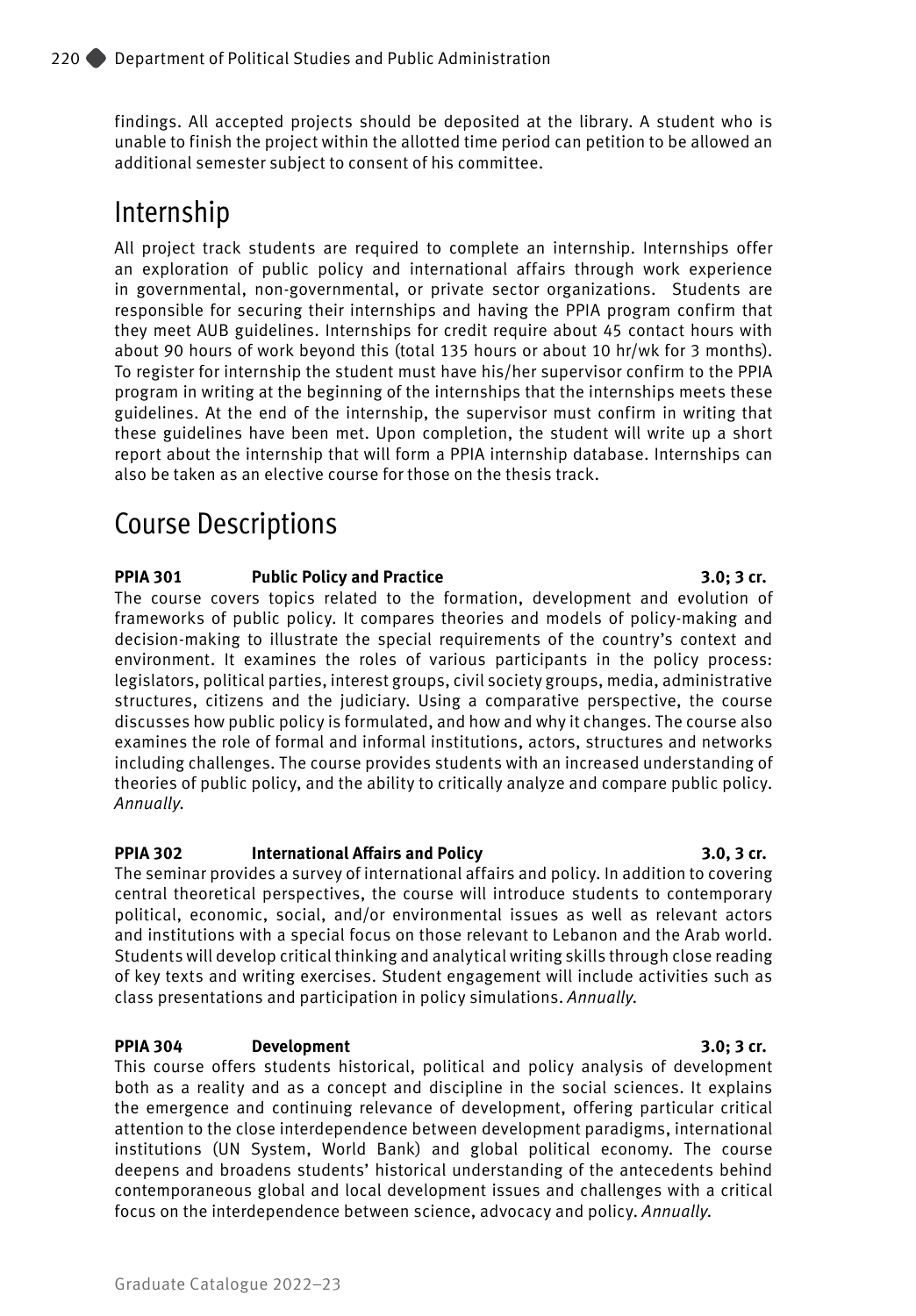## **PPIA 306 Political Economy 3.0; 3 cr.**

This course starts from the premise that history matters and that a long-term view of production, power and social change is essential for understanding enduring patters of wealth and poverty in the contemporary world. It goes on to provide students with an overview of scholarly debates on the causes and consequences of the rise of Europe, asking whether the historical literature on state formation and capitalist development helps us understand socio-political developmental success and failure in the Global South after WWII. By emphasizing the historical specificity of the structure of social power inherited from the agrarian past, the course tries to highlight the pitfalls of deploying models based on European example for understanding development and social change in other parts of the globe. *Annually.*

### **PPIA 307 Politics of Policy-Making 3.0; 3 cr.**

The course provides an analysis of the politics of the policy-making process in its different stages, from elaboration to implementation, through the examination of a range of policy case studies (urban/spatial, development, environment, energy, social, health, etc.) at different scales (neighborhood, city, region, state, groups of states) and in different contexts (local, regional and international). It equips students to understand how policy ideas are framed into technical and normative discourses that depoliticize policy issues and neutralize power and inequalities. It trains them to identify, trace and deconstruct the political elements that determine how policy paradigms emerge, how policy windows come to be created, how policy actors mobilize, network and advocate their positions, and how policy agendas and tools are negotiated and assembled. It also approaches policy-making as a hybrid space between expertise and politics, science and democracy, nature and humanity. *Occasionally.*

## **PPIA 308 Research Methods 3.0; 3 cr.**

This course provides students with an understanding of research language, concepts and ethics for the purpose of generating evidence-based research for policy-making. It introduces the elements of the research process within quantitative, qualitative and mixed methods approaches, with an emphasis on problem formulation, research design, data collection, analysis and reporting. The students will engage in identifying their main research question, selecting appropriate research methods, and designing the relevant data collection and fieldwork to address their research question. They will also learn how to present their research ideas as research proposals for academic, professional and other audiences. Students will also, throughout the course, be exposed to the variety of public policy tools used to communicate with different publics (memos, briefs, reports, etc.)*. Annually.*

## **PPIA 309 Evidence, Policy and Communication 3.0; 3 cr.**

This course introduces students to the types of questions that need to be answered to address and make improvements to public policy concerns and priorities, including what's the problem, what policy and programmatic options are best suited to address the problem, and how can change be brought about. This course will train students to use the knowledge translation tools and resources available to public policymakers and stakeholders in order to support their use of research evidence; and will enhance students' skills in assessing, selecting, adapting and applying research evidence. Students will experiment with key tools and resources to communicate with different types of policy makers including priority setting, evidence briefs, policy briefs, policy memos, personalized briefing and policy dialogues. This course will provide skills on how to prepare briefs and effective tips on how to communicate evidence (both published and tacit) to policy makers and the public. *Annually.*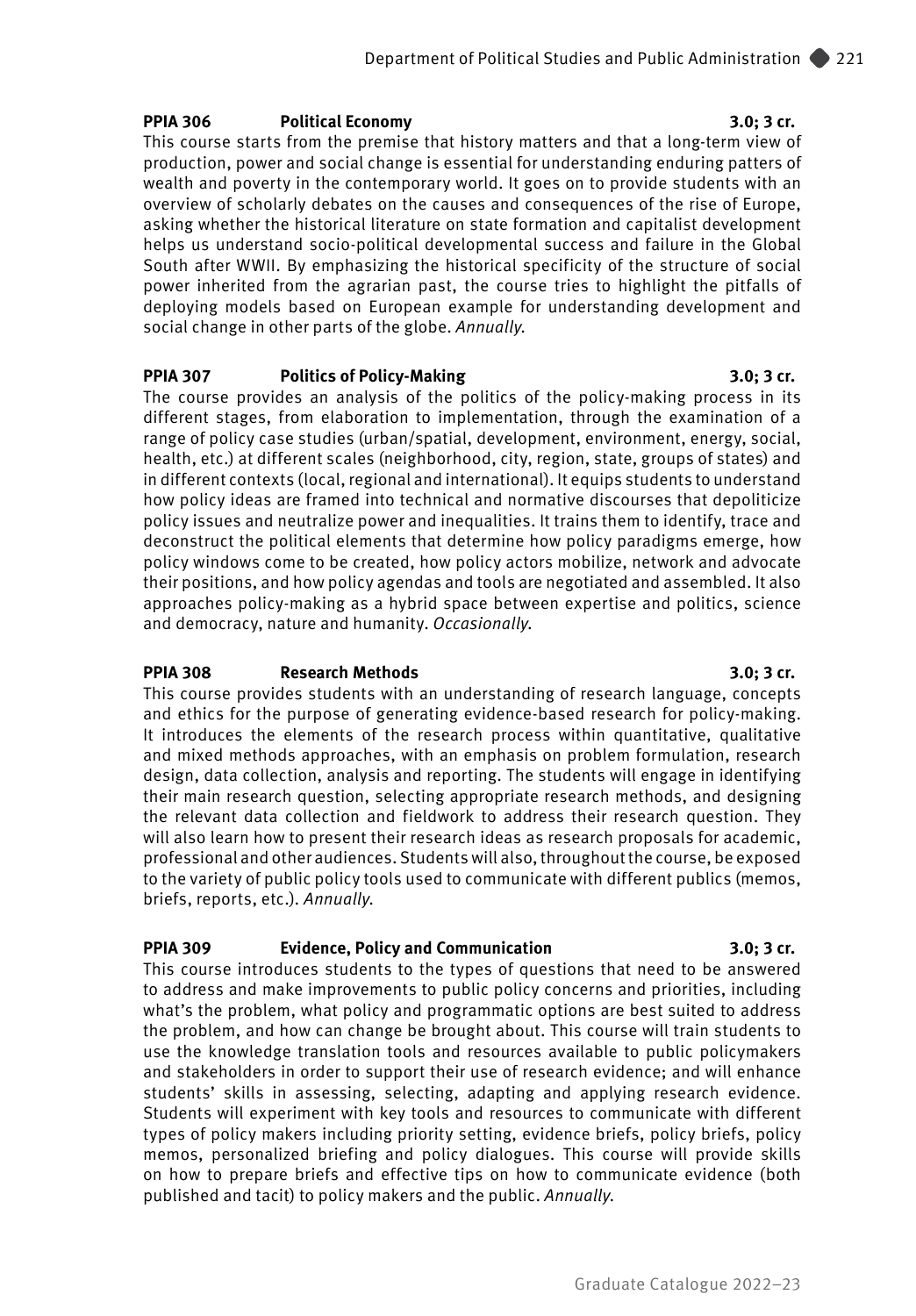## **PPIA 310 Topics in Public Policy 3.0; 3 cr.**

May be repeated for credit. *Annually*

## **PPIA 311 Topics in International Affairs 3.0; 3 cr.**

May be repeated for credit. *Annually*

## **PPIA 314 The Global South 3.0; 3 cr.**

The purpose of this course is to develop greater understanding of the evolution and history of the Global South. The course highlights the nature of changes within global frameworks and structures. While the course explores the common historical processes that unify the various states, societies and peoples within the global south (e.g. imperialism/colonialism; core/periphery; formation of the G77 block within the United Nations; etc.), it also unpacks the contradictions; class, race and gender discrepancies; power imbalances and other particularities within the Global South. *Occasionally*.

## **PPIA 321 Tutorial in Public Policy 1, 2, or 3 cr.**

This course is designed to allow students to pursue a course of directed study with a faculty member. It may consist of independent research, directed reading, or policyrelated work. *Prerequisite: Consent of Instructor. Occasionally*.

## **PPIA 322 Tutorial in International Affairs 1, 2 or 3 cr.**

This course is designed to allow students to pursue a course of directed study with a faculty member. It may consist of independent research, directed reading, or policyrelated work. *Prerequisite: Consent of Instructor. Occasionally*.

## **PPIA 395A/B Comprehensive Exam OCT. OCT.**

*Prerequisite: Consent of advisor.*

## **PPIA 397** Internship 3 cr.

An exploration of Public Policy and International Affairs through work experience in governmental, non-governmental, or private sector organizations. Students perform work for academic credit. *Prerequisite: Consent of Instructor and Program Director.*

| <b>PPIA 398</b> | <b>Project</b>                                         | 3 cr. |
|-----------------|--------------------------------------------------------|-------|
|                 | Prerequisite: Consent of Advisor and Program Director. |       |

**PPIA 399 Thesis 6 cr.** *Prerequisite: Consent of Advisor and Program Director.*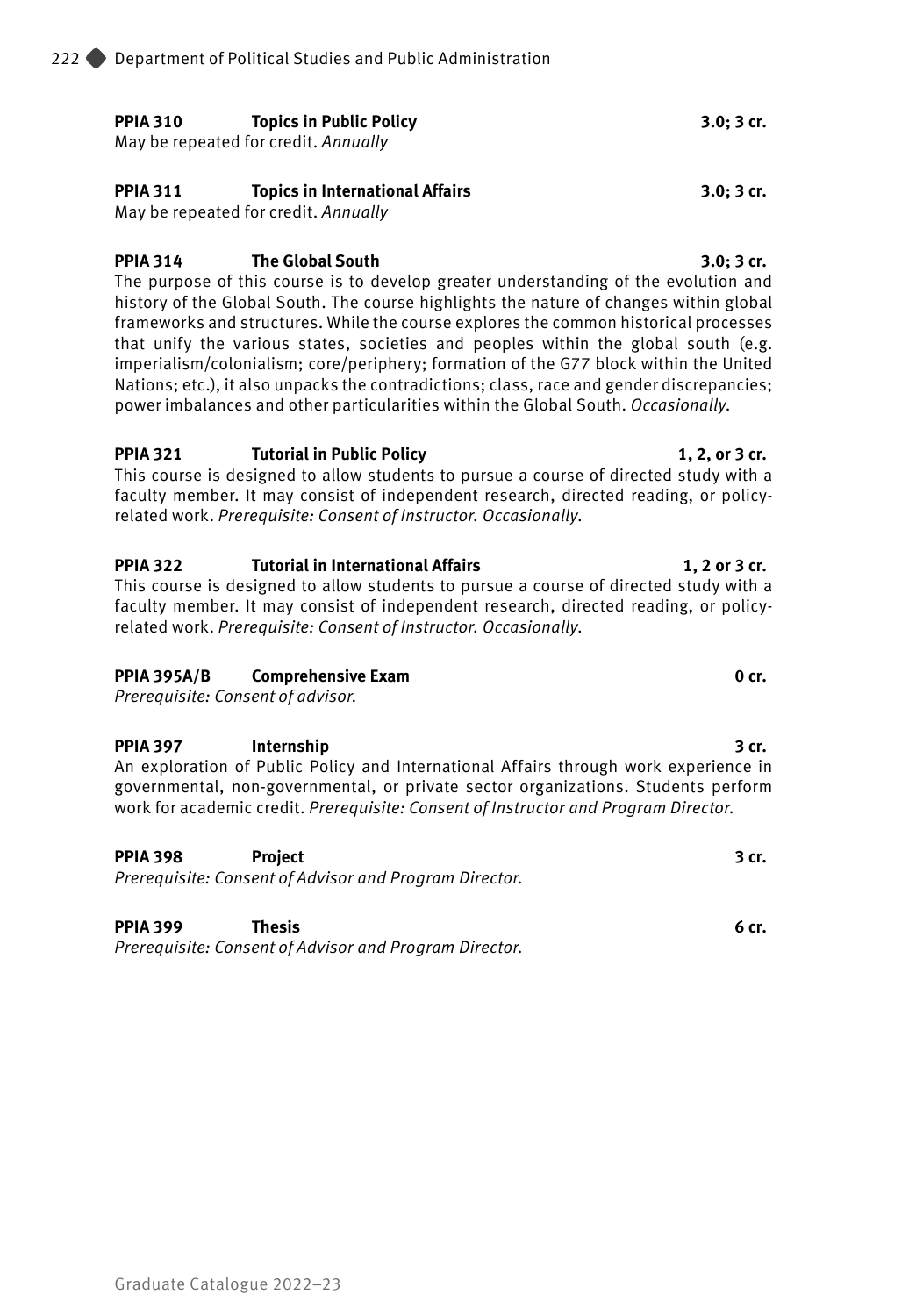# **Department of Psychology**

| Chairperson:                 | Hussain, Zahra                                                                                              |
|------------------------------|-------------------------------------------------------------------------------------------------------------|
| Professors:                  | Dietrich, Arne; Harb, Charles                                                                               |
| <b>Assistant Professors:</b> | Ayoub, Mona; Badaan, Viviene; Besle, Julien; Bosqui,<br>Tania: Hussain, Zahra: Ismail, Ghena: Saade, Sabine |
| Lecturers:                   | Awaida, May A.K.; PDandan, Nadia; Fisher, Jennifer;<br><sup>P</sup> Seguias, Lana                           |
| Instructors:                 | Majzoub, Hana; Merhi, Lea                                                                                   |
| <b>Professor Emeritus:</b>   | Kazarian, Shahe                                                                                             |

The Department of Psychology offers a Master's Program in General Psychology and a Master's Program in Clinical Psychology. Applicants to the Master's Program in Clinical Psychology are welcome to apply for fall admission only. There will be no spring admission into the Clinical Psychology program. Applicants to the Master's Program in Clinical Psychology must have completed a major, minor or the equivalent (15 credits) in Psychology<sup>1</sup>.

# **MA in General Psychology**

## Mission Statement

The overall mission of the graduate program in General Psychology is to provide students with a strong foundation in psychological science. The program is characterized by both an emphasis on advanced research and statistical training as well as on a strong commitment to critical thinking. The faculty possesses expertise in social, cultural and political psychology, and in areas of learning, cognition and neuroscience. In realizing its mission, the Master's Program in General Psychology is committed to the following goals and objectives: to provide education and training in the use of the scientific method in psychological research; to provide education and training in ethical practices in psychology; and to provide supervision of an empirical research study of publishable quality.

A candidate for the MA degree in General Psychology is required to complete 21 graduate credit hours in addition to 9 thesis hours. The student must complete PSYC 301 and PSYC 302 and five additional graduate-level courses in psychology. One of these courses can be chosen from other graduate-level courses outside the department, according to the student's interest and with the consent of the advisor.

General MA students will follow the following stream of courses:

## General Psychology Stream

PSYC 301, PSYC 302 and five of the following: PSYC 305, PSYC 310, PSYC 312, PSYC 314, PSYC 316, PSYC 318, PSYC 320, PSYC 350, PSYC 352, PSYC 360; in addition to the Comprehensive Exam, PSYC 395 and Thesis, and GPSY 399. Students are required to pass PSYC 302 to be allowed to sit for the Comprehensive Exam.

P) Part-time

<sup>1)</sup> the graduate program in Psychology is currently frozen. It is expected to be available in the near future.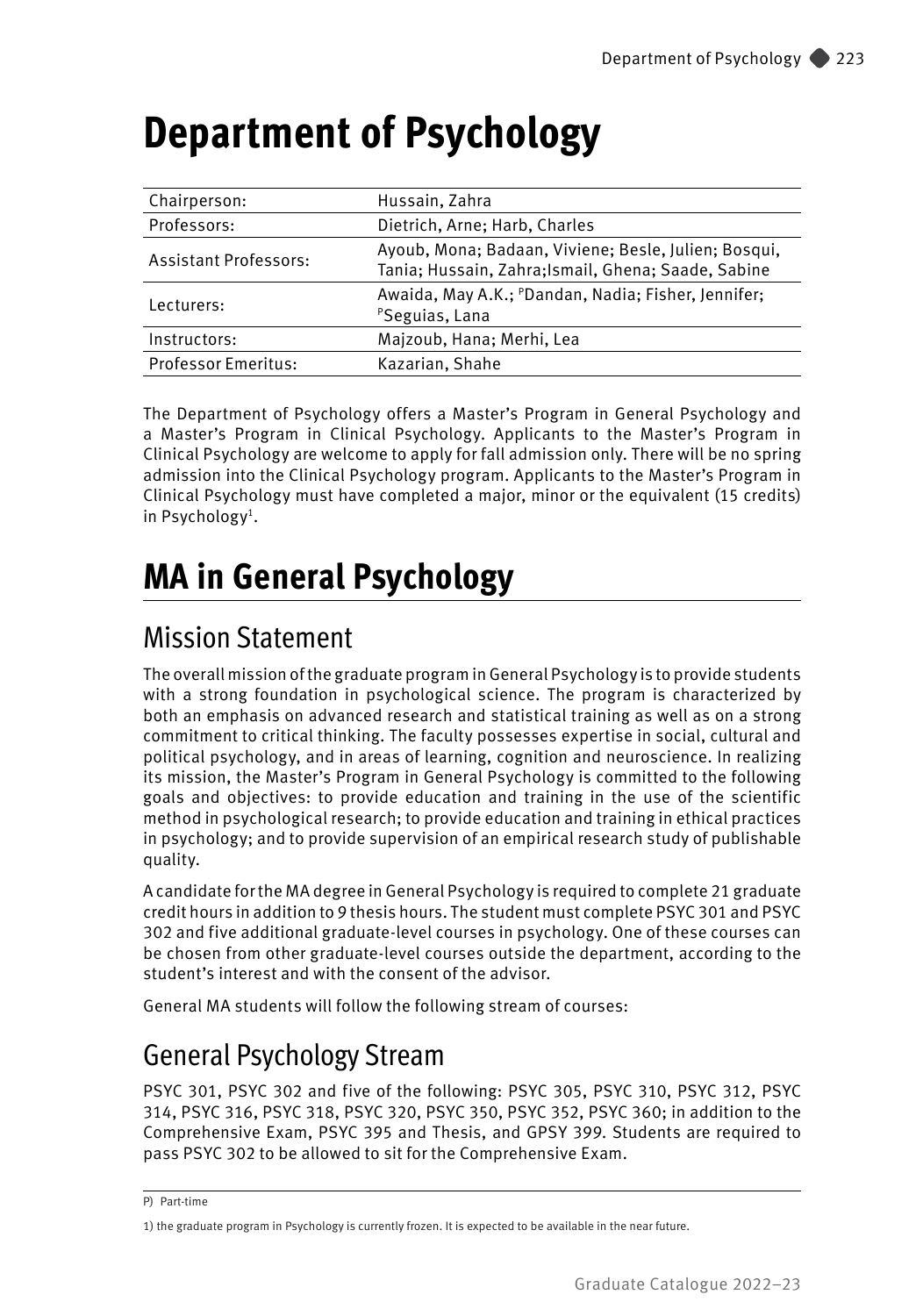# **MA in Clinical Psychology**

## Mission Statement

The mission of the Master's Program in Clinical Psychology is to educate and train graduate students in the science and practice of clinical psychology. Following the scientist-practitioner model, students will be prepared for doctoral study in clinical psychology or competent, ethical and socially responsible professional practice. In realizing its mission, the Master's Program in Clinical Psychology is committed to the following goals and objectives: to provide education and training in the scientific and professional foundations of the field of clinical psychology; to provide education and training in consideration of cultural diversity in the science and practice of clinical psychology; and to provide education and training in the ethics of research and professional practice.

The clinical psychology program has a two-track option. A candidate for the MA degree in Clinical Psychology must select either the research-track or the practitioner-track. Both tracks involve the completion of 30 credit hours in graduate coursework and 6 credit hours of Clinical Training Practicum. Students in the research-track must also complete 6 credit hours of Thesis, which involves the completion of an independent, empirical study, for a total of 42 credits. Student in the practitioner-track must complete 3 credit hours of a Clinical Project involving a comprehensive case study for a total of 39 credits.

Clinical MA students will follow the following stream of courses:

## Clinical Psychology Stream

PSYC 301, PSYC 302, PSYC 305, PSYC 350, PSYC 352, PSYC 354, PSYC 356, PSYC 358, PSYC 360, PSYC 362, PSYC 364, PSYC 366; in addition to the Comprehensive Exam, PSYC 395 and Thesis,CPSY 399 or Clinical Project, CPSY 398. Students are required to pass PSYC 302 to be allowed to sit for the Comprehensive Exam.

# **Course Descriptions**

## **PSYC 301 Research Design in Psychology 3.0; 3 cr.**

This course is the first part of the core research requirements for graduate students in psychology. It provides students with a solid foundation in the basic quantitative research methods and designs, addresses ethical issues in psychological research, and introduces students to statistical analyses that will be needed for PSYC 302 and the master's thesis. *Annually.*

## **PSYC 302 Statistical Analyses in Psychology 3.0; 3 cr.**

An advanced course in statistical analyses for the social sciences. The course explores bivariate, multivariate and structural statistical analysis using SPSS; the course combines both lecture- and lab-based sessions. *Prerequisite: PSYC 301. Annually.*

## **PSYC 305 Ethics and Community-Based Learning in Psychology 3.0; 3 cr.**

An in-depth-exploration of the ethical and professional issues in scientific and applied psychology, with a special focus on the role psychology plays in civic engagement and community-based learning. Topics include confidentiality, informed consent, competence, integrity and social responsibility. Optional opportunities to engage in community-based learning are available to students registered in this course. *Annually.*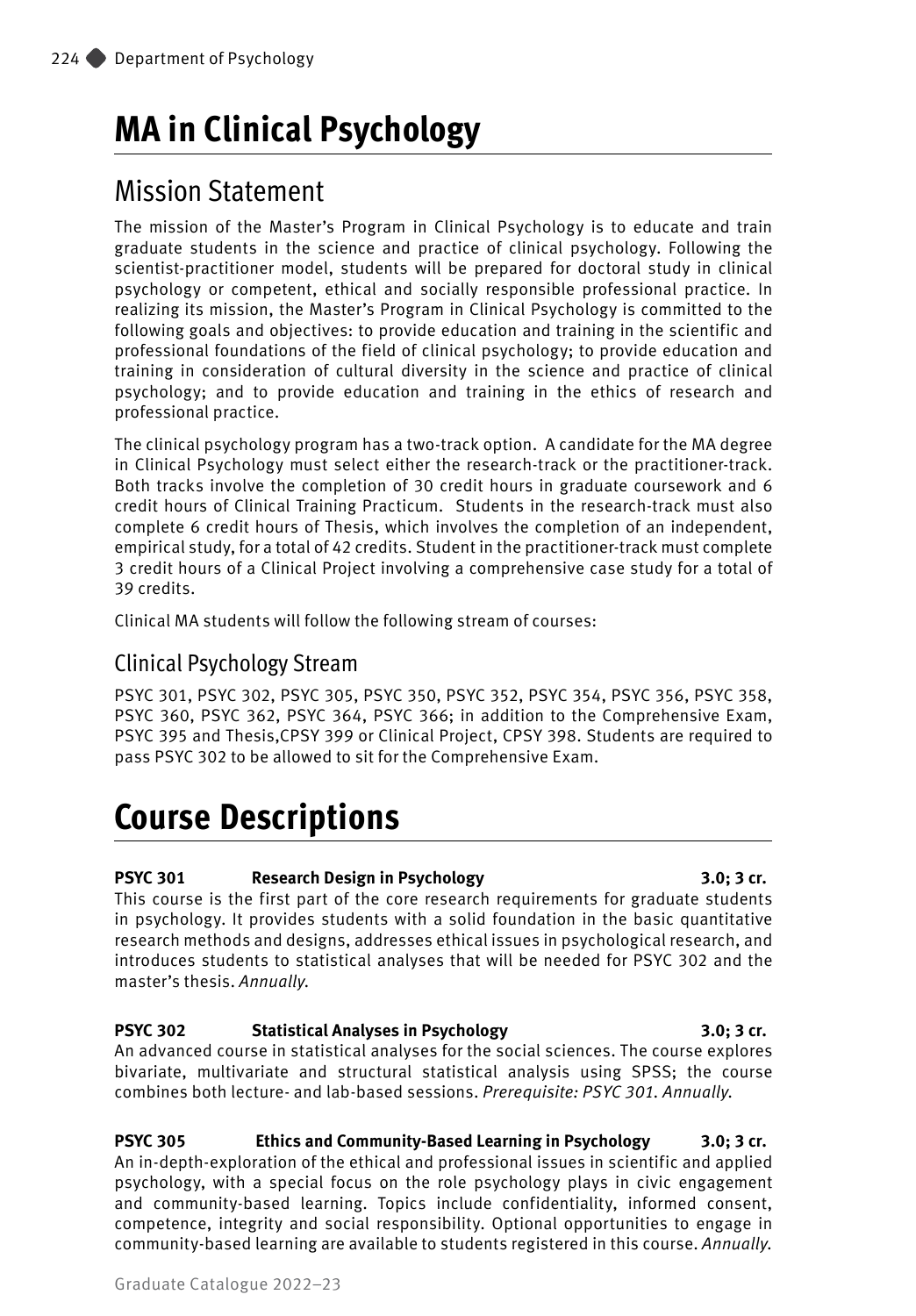## **PSYC 310 Advanced Social Psychology 3.0; 3 cr.**

A critical survey of social-psychological theory and research, with special emphasis on cross-cultural variations; the course covers topics in social cognition and group processes. *Alternate years.*

## **PSYC 312 Systems Neuroscience 3.0; 3 cr.**

*Alternate years.*

An advanced course on the underlying neural mechanisms of human mental processes. Using primary and secondary literature, topics are approached from a systems level and include but are not limited to: decision-making, social cognition, control of action, creativity, language, cultural evolution, attention, memory, consciousness and braincomputer interfaces. *Alternate years.*

### **PSYC 314 Cognitive Methods 3.0; 3 cr.** This course provides students with an in-depth review of a theoretical or computational approach to studying human behavior (e.g., signal detection theory, Bayesian inference), with an emphasis on experimental techniques and procedures used to study one or more aspects of cognition, including perception, attention, memory and decision-making.

## **PSYC 316 Experimental Analysis of Behavior 3.0; 3 cr.**

An advanced course in the psychology of learning and behavior analysis concerned with the theories of associative learning and operant conditioning. It explores the classical and operant conditioning paradigms from an experimental perspective. *Alternate years*.

## **PSYC 318 Special Topics in Psychology 3.0; 3 cr.**

The topic varies from term to term. May be repeated for credit. *Prerequisite: Consent of instructor.*

## **PSYC 320 Graduate Tutorial in Psychology 3.0; 3 cr.**

May be repeated for credit. *Prerequisites: graduate standing and consent of instructor. Annually*.

## **PSYC 350 Advanced Psychopathology I 3.0; 3 cr.**

A critical examination of the symptomatology, etiology and treatment of adult psychological disorders including but not limited to mood and anxiety, psychotic, personality, eating and substance-related disorders. *Annually.*

## **PSYC 352 Advanced Psychopathology II 3.0; 3 cr.**

A course on the critical examination of childhood disorders including disruptive behavioral disorders, various anxiety and mood disorders and pervasive development disorders. Focus is placed on diagnosis and etiology including environmental and neurobiological influences of childhood psychopathology. *Annually.*

## **PSYC 354 Psychological Assessment 3.0; 3 cr.**

The objective of this course is to provide students with the knowledge base and skills required to conduct a psychological assessment of a variety of mental health and neurological disorders. The course covers both psychometric and behavioral approaches to psychological assessment. *Annually.* 

### **PSYC 356 Introduction to Cognitive and Behavioral Interventions 3.0; 3 cr.** This course provides an introduction to the theory and practice of cognitive and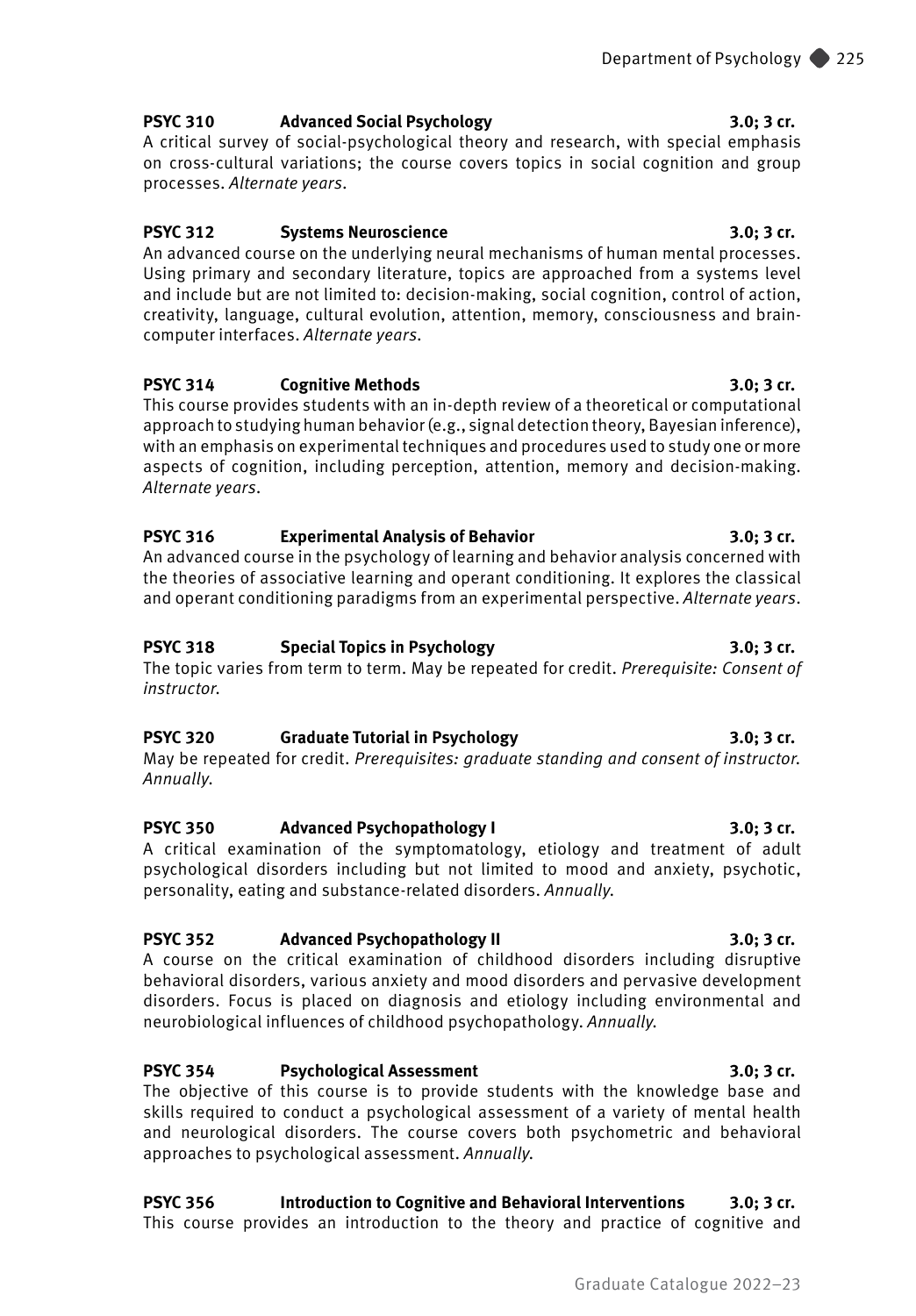behavioral psychological interventions. These approaches will be contextualized within a critical discussion of the empirically supported treatments and evidence-based practice movements. The course will survey key cognitive and behavioral approaches, including mindfulness and acceptance based "third wave" approaches. *Annually.*

## **PSYC 358 Introduction to Family Therapy 3.0; 3 cr.**

A course on theories and practices of psychotherapy with families, couples and children. Students will gain a broad theoretical understanding of the various approaches to conducting family and couples therapy, including family systems, structural, strategic, solution-focused, behavioral and emotion-focused approaches. *Annually.*

## **PSYC 360 Psychopharmacology 3.0; 3 cr.**

A course on the principles of neuropharmacology, neurochemical systems, and the current medications used to treat psychological disorders, including psychotic disorders, mood disorders, anxiety disorders, eating disorders, drug addictions, conduct disorders and attention deficit hyperactivity disorder. *Annually.*

## **PSYC 362A Clinical Practicum 3.12; 3 cr.**

Clinical training at AUBMC, an approved clinical setting, under the direct supervision of qualified clinical academic faculty and/or qualified clinical staff in the practicum setting. 14 hours per week. *Annually.*

## **PSYC 362B Clinical Practicum 3.12; 3 cr.**

Clinical training in an approved clinical setting outside AUBMC, under the direct supervision of qualified clinical academic faculty and/or qualified clinical staff in the practicum setting. 14 hours per week. *Annually.*

## **PSYC 364A Advanced Clinical Practicum 3.12; 3 cr.**

Advanced clinical training at AUBMC, an approved clinical setting, under the direct supervision of qualified clinical academic faculty and/or qualified clinical staff in the practicum setting. 14 hours per week. *Annually.*

## **PSYC 364B Advanced Clinical Practicum 3.12; 3 cr.**

Advanced clinical training in an approved clinical setting outside AUBMC under the direct supervision of qualified clinical academic faculty and/or qualified clinical staff in the practicum setting. 14 hours per week. *Annually.*

## **PSYC 366 Introduction to Psychodynamic Clinical Methods 3.0; 3 cr.**

This course provides an introduction to the theory and practice of contemporary psychodynamic interventions. The course will cover current evidence-based psychodynamic approaches including transference-based psychotherapy, dynamic interpersonal therapy and mentalization therapy. *Annually.*

| <b>PSYC 395A/B</b>           | <b>Comprehensive Exam</b><br>Prerequisite: PSYC 302 and consent of advisor. | $0.0:0$ cr. |
|------------------------------|-----------------------------------------------------------------------------|-------------|
| <b>GPSY 399</b><br>Annually. | <b>General MA Thesis</b>                                                    | $9.0:9$ cr. |
| <b>CPSY 399</b><br>Annually. | <b>Clinical MA Thesis</b>                                                   | $6.0:6$ cr. |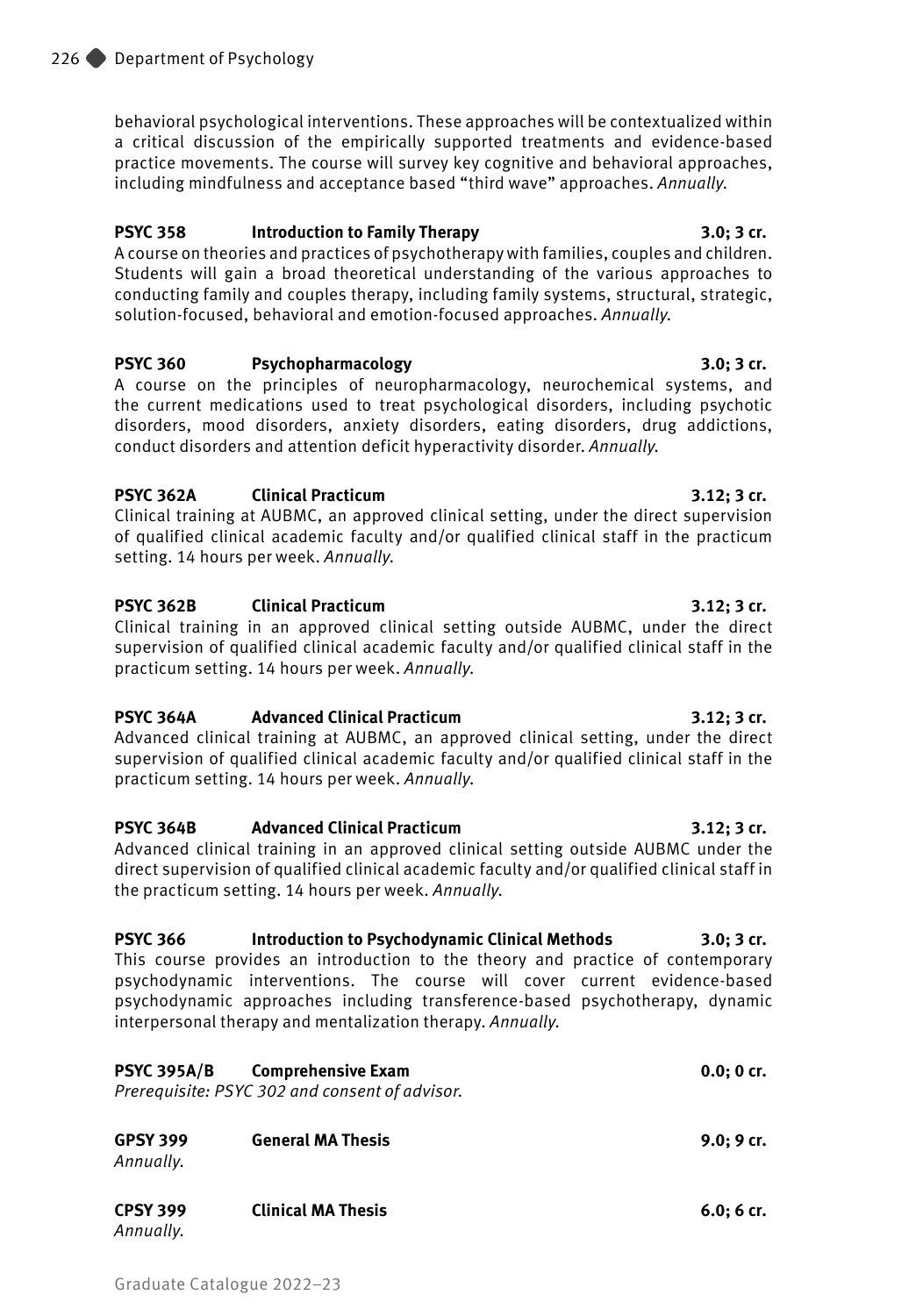# **Department of Sociology, Anthropology, and Media Studies**

| Chairperson:                 | Atwood, Blake                                                                                                                                                                                                  |
|------------------------------|----------------------------------------------------------------------------------------------------------------------------------------------------------------------------------------------------------------|
| Director of Media Studies:   | Farah, May                                                                                                                                                                                                     |
| Professor:                   | Hanafi, Sari                                                                                                                                                                                                   |
| <b>Associate Professors:</b> | Atwood, Blake; Burris, Greg; Scheid, Kirsten; Wick,<br>Livia                                                                                                                                                   |
| <b>Assistant Professors:</b> | Al-Hardan, Anaheed; Bou Ali, Nadia; Carney, Josh;<br>Enzerink, Suzanne; Farah, May; Kosmatopoulos,<br>Michael, Marc; Nikolas; Majed, Rima; Mourad, Sara;<br>Perdigon, Sylvain; Saleh, Elizabeth; Tarraf, Zeina |
| Lecturers:                   | Barakat, Rabie; Fathallah, Zeina; Hamdar, Sarah;<br>Kanafani, Samar; Trabulsi, Fawwaz                                                                                                                          |
| Instructors:                 | Azar, George; Osman, Zeina                                                                                                                                                                                     |
| Affiliated:                  | Sbaiti, Nadya                                                                                                                                                                                                  |
| Part-Time Instructors:       | Agha, Dina; Aprahamian, Panos; Boustany, Nora;<br>Daou, Marc; Ghanem, Samar; Khoury, Rami, Khoury,<br>Rana; Kassir, Alexandra; Sukarieh, Rana                                                                  |

# **Admission**

Requirements for admission into the MA program in Anthropology or Sociology are consistent with those of the Faculty of Arts of Sciences. Admission to the MA in Anthropology is restricted to the fall term. Applicants are required to submit two letters of recommendation and a statement of goals/research interests and experiences. Each student may be interviewed upon application to determine her/his background and qualification.

# **MA in Anthropology**

The anthropology MA program offers students general training in sociocultural anthropology. AUB's program, especially with regard to its faculty's expertise in creative expression and arts production; mental health and well-being; cultural ethics; refugees; and medical, legal and historical anthropology, is distinguished by offering students the opportunity to develop a strong foundation in classical anthropological paradigms and to relate them to emerging concerns of modern Arab societies. Students will have the opportunity to study the development of the discipline by exploring classical and contemporary theories and by conducting original fieldwork or doing research on secondary sources. The program is designed to sensitize students to their responsibilities as anthropologists, expose them to fieldwork, help them acquire an understanding of anthropological theory and history, and inspire experimentation with the medium and form of ethnographic writing.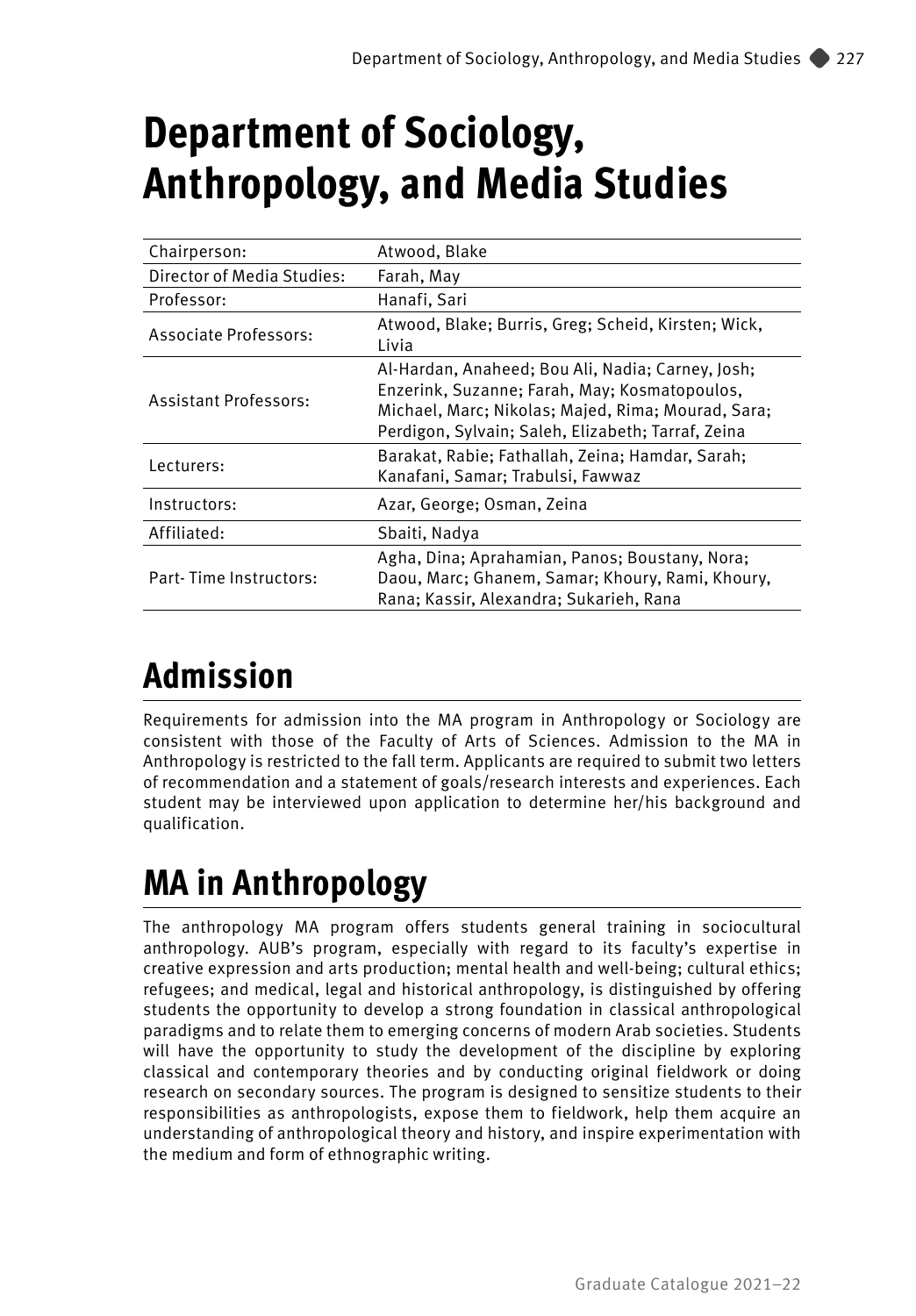# **MA in Sociology**

The MA in Sociology program offers students the opportunity to develop solid training and to acquire the necessary knowledge in the field of sociology. The department's faculty members cover several areas of research expertise, including contemporary sociological theory, comparative sociology, economic and political sociology, and cultural sociology. Other substantive issues include citizenship and civil society, knowledge production, ethnicity and sectarianism, sociology of religion, transnationalism, migration and refugee studies, sexuality and gender studies, and sociology of war and violence. The program provides students with the opportunity to develop their knowledge and understanding of key theoretical approaches in sociology in addition to getting a strong grounding in research methodology with training in both qualitative and quantitative methods of inquiry. Students are expected to further develop their intellectual skills through the critical examination of contemporary social issues, especially as they pertain to the Arab world. In addition, the program encourages students to critically consider the relationship between theory, research, policy and practice, and to reflect on ethical considerations in doing social research. At the end of the program, students will put their acquired skills and knowledge to conduct original empirical research through a thesis.

# **Graduate Studies in Anthropology and Sociology**

Students pursuing either an MA in Anthropology or Sociology are encouraged to work with faculty from other humanities and social sciences departments, in particular, media studies, political science, and the Center for Arab and Middle Eastern Studies. A master's degree in either field has a very wide application. Graduates in Anthropology and Sociology will be qualified to pursue doctoral level studies in their field. Alternatively, they will have acquired the research methods, exposure to scholarship and intercultural skills to work effectively in multicultural settings such as nongovernmental and governmental organizations, as well as expertise applicable in such domains as business, education, law and public policy.

## Requirements

A candidate for the MA degree in Sociology or Anthropology is required to complete 21 graduate credit hours in addition to a thesis. Sociology students must complete SOAN 300 and SOAN 312, in addition to three courses in sociology; and anthropology students must complete SOAN 304 and SOAN 310, in addition to three courses in anthropology. Students wishing to learn Arabic for purposes of fieldwork may complete up to 6 credits of Arabic language classes towards their MA degree. Sociology students choosing a concentration in communication are also required to complete SOAN 313. The remainder of the requirements may be selected from other offerings in the department or in the FAS and other schools and faculties on campus, with the consent of the advisor and according to the interest of the graduate student.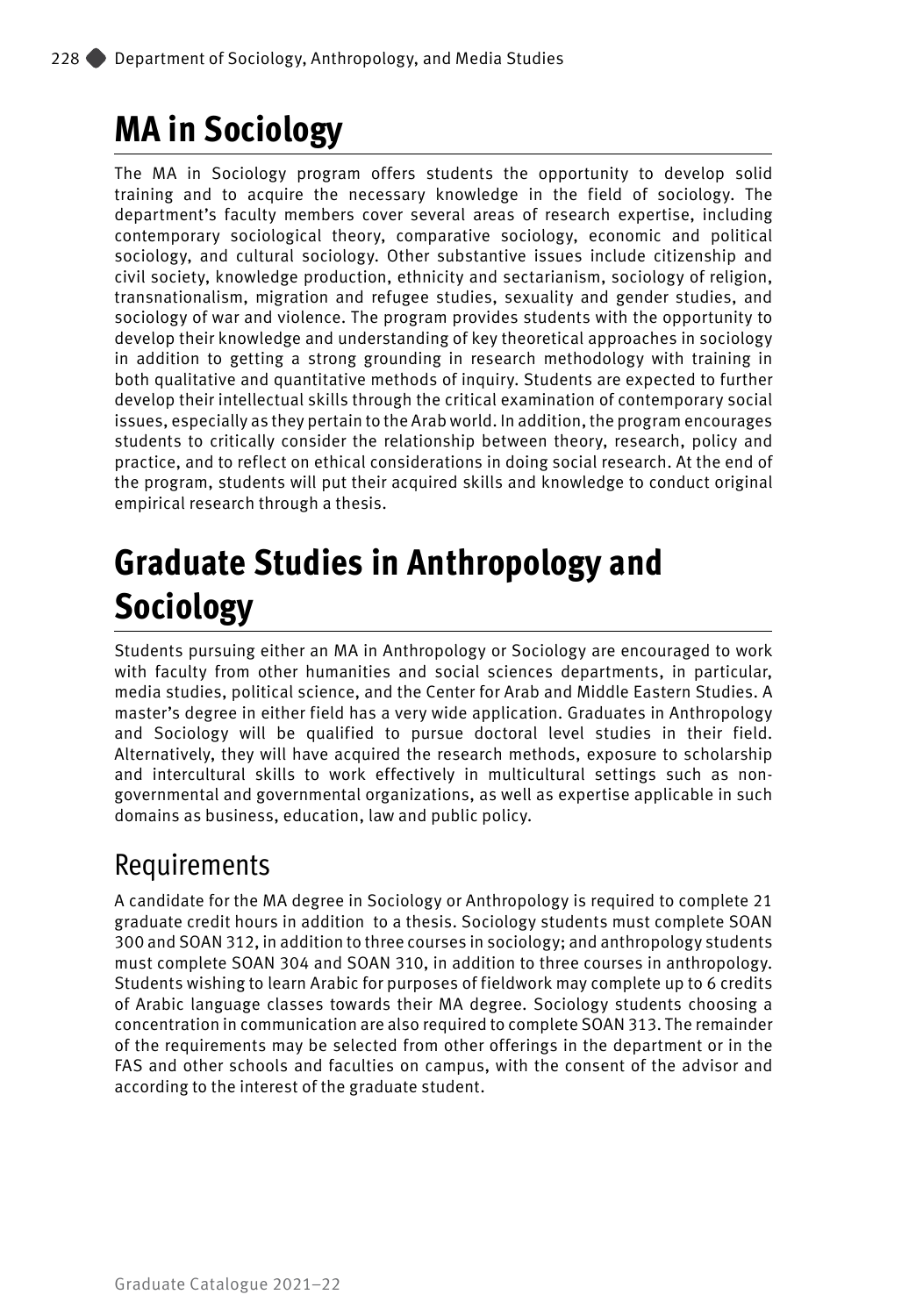## Course Descriptions

## **SOAN 300 Graduate Research Methods 3.0; 3 cr.**

An advanced course in the formulation of research problems, research designs, and techniques of data collection including quantitative and qualitative methods and micro versus macro approaches to social reality. Students participate in actual research projects and apply various techniques of data collection and analysis to interpret research findings. *Annually.*

## **SOAN 301 The Ethnographer's Craft 3.0; 3 cr.**

Anthropology or any sociocultural research is not simply the gathering of data. The course will expose students to the classic and cutting-edge texts in anthropology today. Readings include the works of Mauss, Evans-Pritchard, Malinowski and texts that have had the most impact in the field in the last decade. Close attention to the crafting of ethnographies will teach students an analytical method of reading that will help them understand the choices of theory, methodology and style that have been made to create classic anthropological knowledge. Thus, this course will enable students to conceive, devise and write-up their own ethnographic research. *Alternate years.*

## **SOAN 302 Culture and Mental Health 3.0; 3 cr.**

This graduate seminar explores anthropological approaches to the study of mental health and illness. It will introduce students to theoretical traditions in medical and psychological anthropology. Addressing ethnographies from different settings, the course treats works on subjective experiences, becoming cultural beings as well as on mental health as scientific practice and objects of knowledge and intervention. *Occasionally.*

## **SOAN 303 Art, Aesthetics and Social Change 3.0; 3 cr.**

This course combines cultural anthropology, art studies, urban studies and history to look at the role of sensuality and aesthetics in social movements that involve envisioning a different future. Focusing on case studies from the Arab world, the US and the former Soviet Union, the course will expose students to the most recent literature in affect theory, critical art theory and Middle East studies, as well as the classic texts on power, social hierarchy and structuralism. *Occasionally.*

## **SOAN 304 Anthropological Research Methods 3.0; 3 cr.**

This course is about the various methods of enquiry and interpretation used in anthropological research. Though ethnographic methods are shaped by each research situation and its particular historical and cultural circumstances, they are also guided by broad theoretical questions. This course takes the perspective that research is comprised of three interrelated domains: creative theoretical speculation, methodological 'operationalization' of theoretical questions and concrete research practices. The trick (or 'magic') of ethnographic research is to relate empirical and observational data in many forms to the theories that motivate their collection. We explore the politics and ethics of research, kinds of observation, effective interviewing strategies, note-taking, conducting surveys, examining archives, ways of 'coding' or indexing information, data analysis and approaches to writing. *Annually.*

Graduate Catalogue 2021–22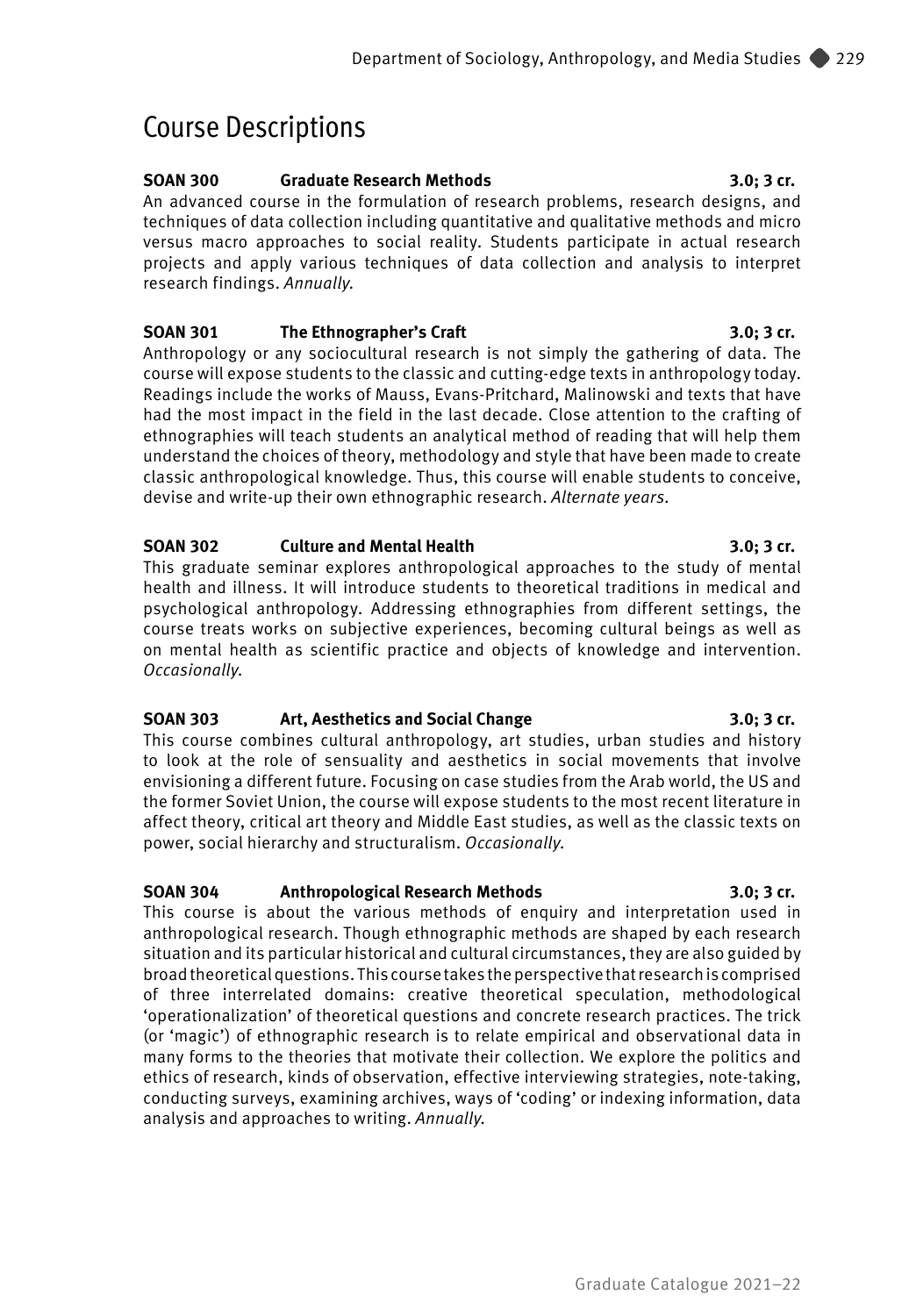## **SOAN 307 Graduate Seminar in Transitional Justice 3.0; 3 cr.**

The seminar is an exploration of the strategies and courses of action for post-conflict societies. Consistent with the perspectives and premises of transnational justice, this seminar examines the ways in which states and the international community attempt to achieve justice in periods of political transition. Some of the leading theories and applied dimensions will be critically assessed in light of the operation of international and domestic criminal, historical and administrative justice. *Annually.*

## **SOAN 308 Empires, Colonialism, Decolonization 3.0;3 cr.**

his course provides students with an overview of the decolonization processes and their main intellectual legacies and outcomes in the formerly colonized world. It engages the main debates in post-colonial and later decolonial theory, and the major themes and thinkers of the anti-colonial struggles of the 20th century. *Occasionally.*

## **SOAN 310 Seminar in Anthropological Theory 3.0; 3 cr.**

An in-depth survey of the major theoretical developments in sociocultural anthropology. The seminar focuses on both chronological treatment of issues and theories as well as on the contributions of leading theorists. *Prerequisite: Graduate standing or consent of instructor. Annually.*

## **SOAN 312 Seminar in Sociological Theory 3.0; 3 cr.**

The seminar critically explores some of the enduring controversies and major developments in sociological theory. An effort is first made to elucidate the origins, strategies, and ideological antecedents and components of sociological theory. A special focus is placed on the reformulations of the classic tradition and recent postmodern and other promising directions. *Annually.*

## **SOAN 313/ Seminar in Communication Theory and Research 3.0; 3 cr. MCOM 301**

The seminar introduces student to trends in mass communication research and theoretical approaches to the communication process and communication context (small group communication, media processing and effects, media and society, culture and communication). Focus is placed on contemporary communication theories that have emerged in the discipline since the 1950s.*Annually.*

## **SOAN 314 Palestinians in the Arab World**

This course provides an overview of the contemporary social, political and cultural experience of the Palestinians through case studies of different Palestinian communities. It identifies key events and themes in the modern Palestinian experience, and draws on different full-time and visiting faculty research expertise to examine themes relating to the Nakba and memory, settler-colonialism, transnational Palestine, refugees and migration, art, medicine, religion and kinship, among others. *Occasionally.*

## **SOAN 315 Seminar in Middle Eastern Culture and Society 3.0; 3 cr.**

A seminar exploring social structures, cultural patterns, processes and agents of social and cultural change. This course includes presentation and analysis of field data. *Occasionally.*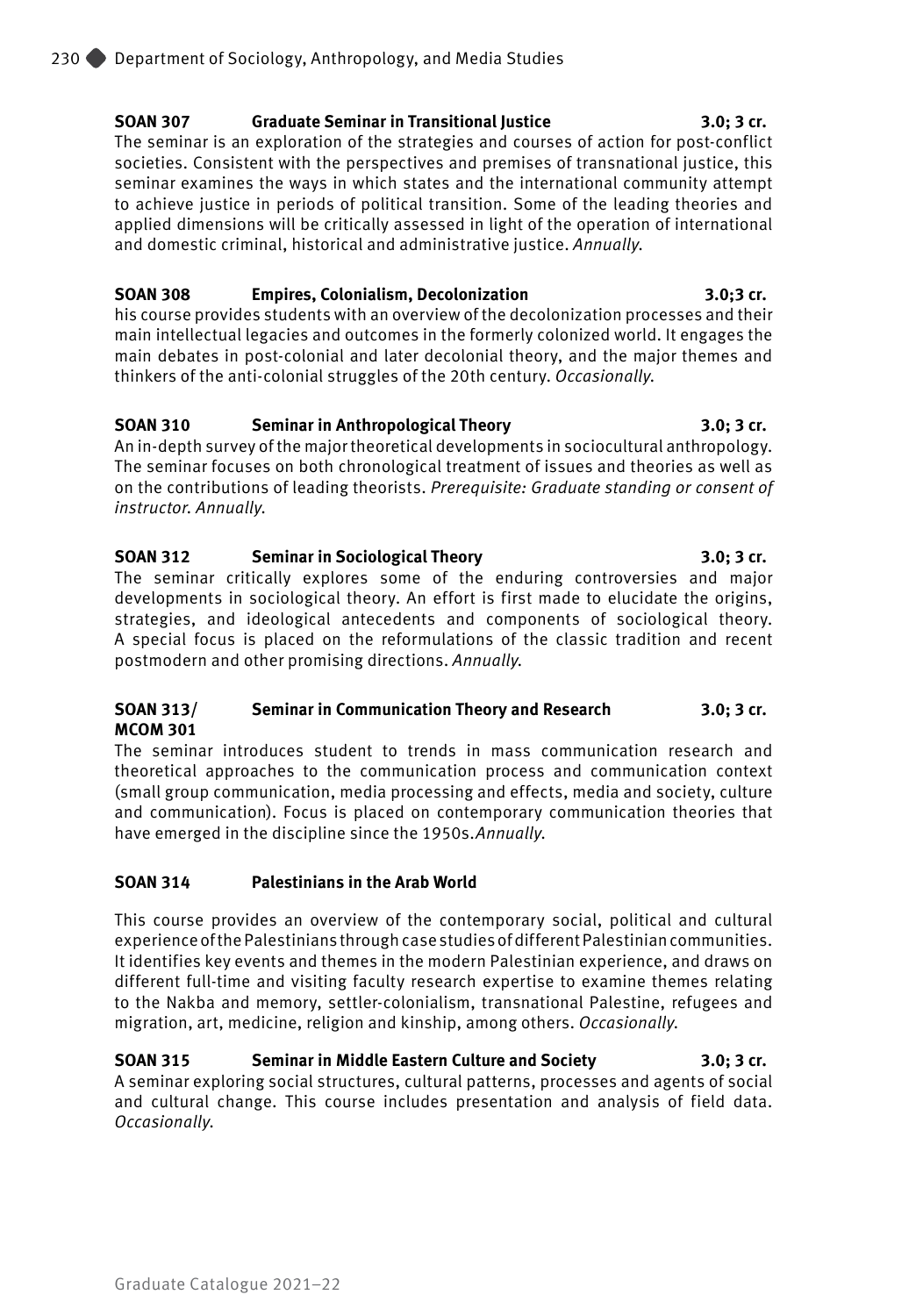## Graduate Catalogue 2021–22

## **SOAN 317/ Seminar in Arab Media and Society 3.0; 3 cr. MCOM 302**

A seminar on the political, social and economic effects of the new communication technologies on modern Arab society. Special attention is given to the effects of cultural deviance in the media on children and the effects of communication media on social and cultural change. *Alternate years.*

### **SOAN 318** Human Migration **3.0; 3 cr. 3.0; 3 cr.** This graduate seminar explores sociological and anthropological approaches and theories to the study of migration. A comparative study of the causes and effects of human migration worldwide. This course covers issues concerned with voluntary and forced migration as well as with temporary labor migration and voluntary migration

### **SOAN 320 Graduate Tutorial in Anthropology 3.0; 3 cr.** This, like other graduate tutorials in sociology and communication, is open to graduate students preferably during the second term of their first year of program study. Tutorials provide opportunities for students to pursue directed readings and preliminary grounded research of relevance to their envisaged fields of concentration. *May not be repeated for credit. Occasionally*.

and resettlement, with an emphasis on current refugee crises in the Arab region and

## **SOAN 321 Graduate Tutorial in Sociology 3.0; 3 cr.**

*May not be repeated for credit. Occasionally.*

diasporic movements. *Alternate years.*

## **SOAN 323 Special Topics in Anthropology 3.0; 3 cr.** This, like other special topics in sociology and communication, is normally devoted to SOAN faculty or visiting professors and recognized scholars to explore topics of current interest. May be repeated for credit. *Occasionally.*

## **SOAN 324 Special Topics in Sociology 3.0; 3 cr.**

*May be repeated for credit. Occasionally.*

## **SOAN 395A Comprehensive Exam in Anthropology 0 cr.**

Successful defense of thesis proposal. *Prerequisite: Consent of advisor.*

## **SOAN 395B Comprehensive Exam in Sociology 0 cr.**

Successful defense of thesis proposal and 3000- to 5000- word report of 10 public lectures/events (organized by SOAM) attended during graduate years of enrollment. *Prerequisite: Consent of advisor.*

**SOAN 399** Thesis 9 cr.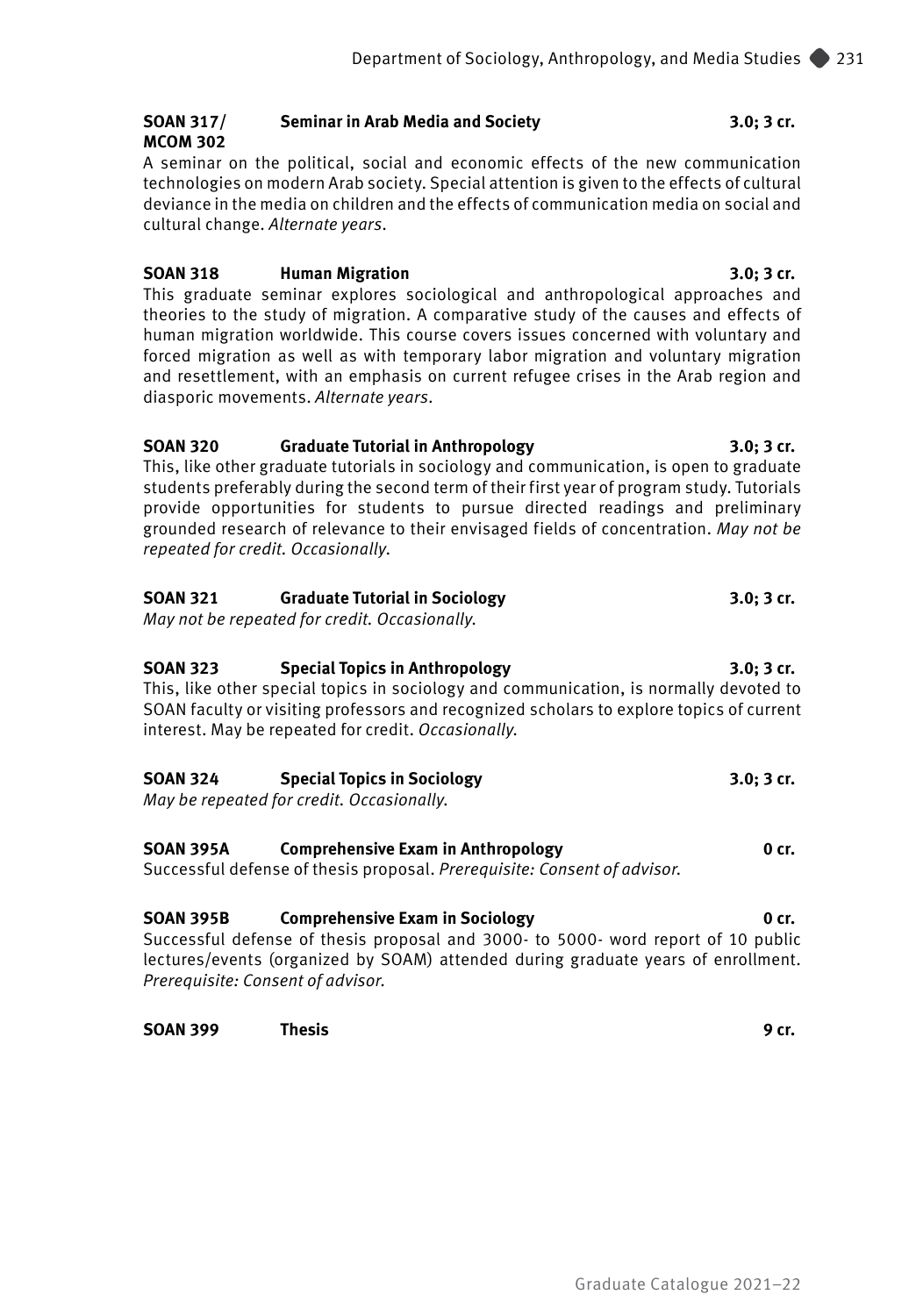# **MA in Media Studies**

## Mission Statement

The AUB MA in Media Studies offers students a broad-based multidisciplinary liberal arts curriculum grounded in the social sciences that teaches students media theory and research, and focuses on the role of media in society. The program offers a regional and global scope and stresses a liberal arts approach that emphasizes theory, research and critical skills. In addition to exploring media theories, students learn different research methods and critical inquiry into the nature, processes and consequences of traditional and new media. The program stresses the university's commitment "to creative and critical thinking and civic responsibility."

## Admission

Requirements for admission into the MA program are consistent with those of the Faculty of Arts of Sciences. Admission to the MA in Media Studies is restricted to the fall term. Applicants are required to submit the following: two letters of recommendation, and a statement of goals/research interests and experiences. Each student may be interviewed upon application to determine her/his background and qualification.

## Requirements

The MA in Media Studies follows a liberal curriculum grounded in the social sciences. Its curriculum is intended for returning professionals, and AUB and non-AUB graduates who aim to build fundamental knowledge in the theories, research methods and critical skills of the field.

The MA program offers two tracks. Students may choose either a thesis option or a project option. Both options require 30 credits. Students must decide which track they want to pursue by the time they successfully complete the comprehensive exam, which is normally at the end of the second term for full-time students. Based on their comprehensive exam performance, students will be advised to pursue one track or the other.

- The thesis option requires seven courses (21 credits), the comprehensive exam (0 credits) and a 9-credit thesis (MCOM 399).
- The project option requires nine courses (27credits), the comprehensive exam (0 credits) and a 3-credit project (MCOM 398).

All candidates for the MA in Media Studies must complete MCOM 300, MCOM 301, MCOM 302 and MCOM 395 (comprehensive exam), and at least two courses from the list of department electives. The remainder of the courses may be selected from the department electives, the approved general electives or other unlisted graduate courses upon the advisor's consent.

**Core Courses:** MCOM 300, MCOM 301 and MCOM 302.

**Department Electives:**MCOM 313, MCOM 314, MCOM 315, MCOM 316, MCOM 317, MCOM 362, MCOM 363, MCOM 390, MCOM 391, SOAN 310, SOAN 312, SOAN 315.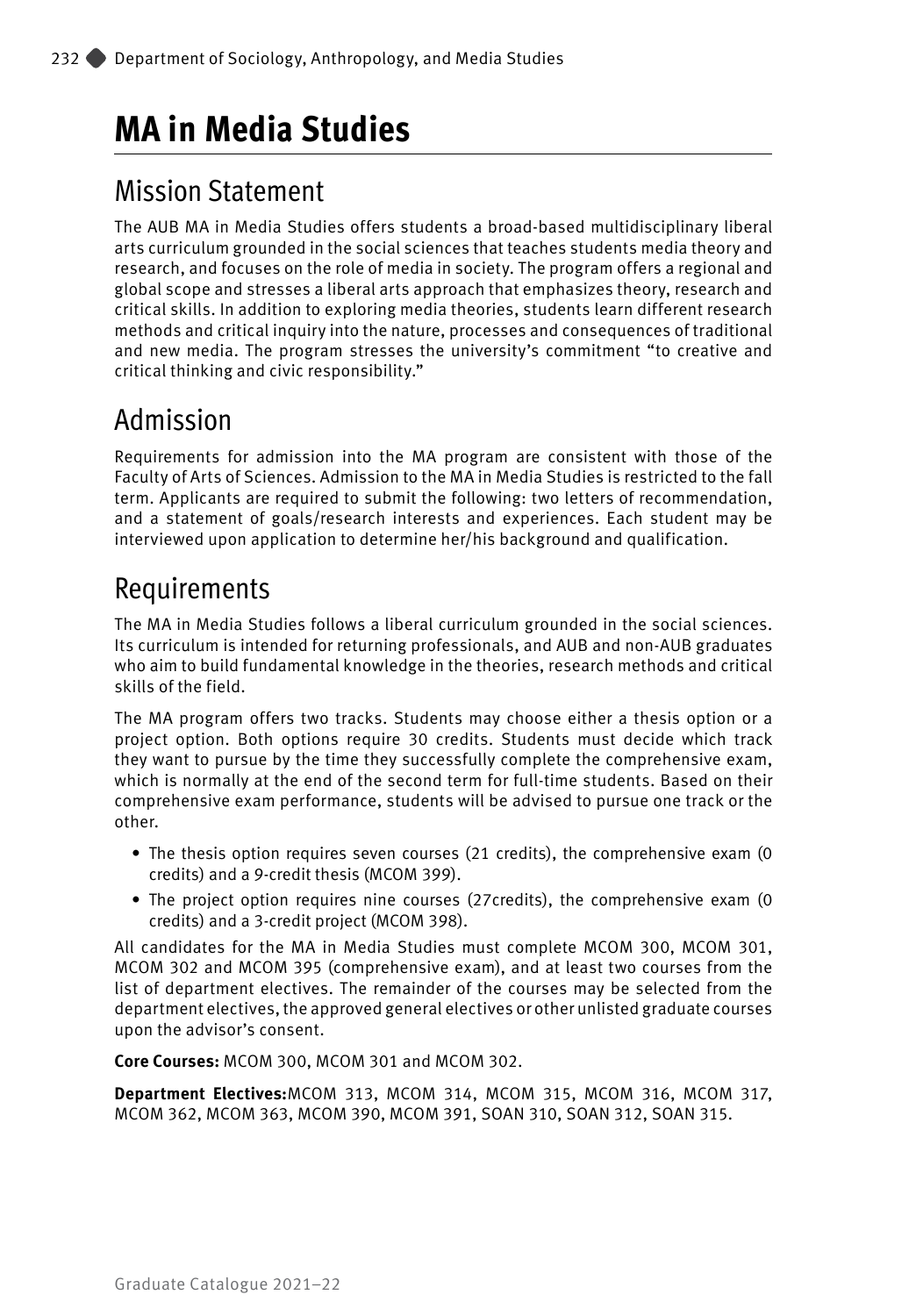# **Course Descriptions**

## **MCOM 300 Graduate Research Methods in Media Studies 2.2; 3 cr.**

This course teaches students how to critically read, design and implement scientific research and use quantitative, qualitative, and mixed methods and data analysis techniques to address research questions common in the field of media studies. Students participate in actual research projects and apply various techniques of data collection, analysis and interpretation. *Prerequisite: Restricted to major or instructor consent. Annually.* 

## **MCOM 301/ Seminar in Communication Theory and Research 3.0; 3 cr. SOAN 313**

The seminar introduces students to trends in media studies research and theoretical approaches to the media and communication process. Focus is placed on contemporary media and communication theories. *Prerequisite: Restricted to major or instructor consent. Annually.*

## **MCOM 302/ Seminar in Arab Media and Society 3.0; 3 cr. SOAN 317**

A seminar on the political, social and economic effects of the Arab media on modern Arab society. Special attention is given to the relationship between communication media on social and sociocultural change. *Prerequisite: Restricted to major or instructor consent. Annually.* 

## **MCOM 313 Seminar in Communication and Development 3.0; 3 cr.**

A seminar on the role of communication in developing societies, with focus on the media as a modernizing agent and on questions that are relevant to the understanding of the socioeconomic developmental process in less developed cultures. *Occasionally.* 

## **MCOM 314 Issues in Transnational Media Studies 3.0; 3 cr.**

In this graduate seminar, students will be introduced to some of the key debates and issues facing the field of media studies in our increasingly global era. In the last twenty years, "globalization" has become an academic buzzword. What does globalization mean for the production, distribution and reception of media texts, including film, television, social media and music? In this course, students will be introduced to a variety of issues in transnational media studies. Readings will deal with questions of media industries, transnational distribution practices, methods of surveillance and security, and social media activism. *Occasionally.*

## **MCOM 315 Race and Media 3.0; 3 cr.**

In this graduate seminar, students will be introduced to several important ongoing debates regarding the intersection of race and media. After looking at a variety of scholarly approaches to race, students will closely examine an array of contemporary interventions in media and race studies. Topics may include lynching photography, Hollywood orientalism, music videos, race on the Internet, zombie horror cinema and the racialization of bodies in the era of drone warfare. *Occasionally.*

## **MCOM 316 Media, Belief and Conflict 3.0; 3 cr.**

This course examines the complex relationship between media, modern forms of belief, and their role in contemporary social and political conflict. The course takes

Graduate Catalogue 2021–22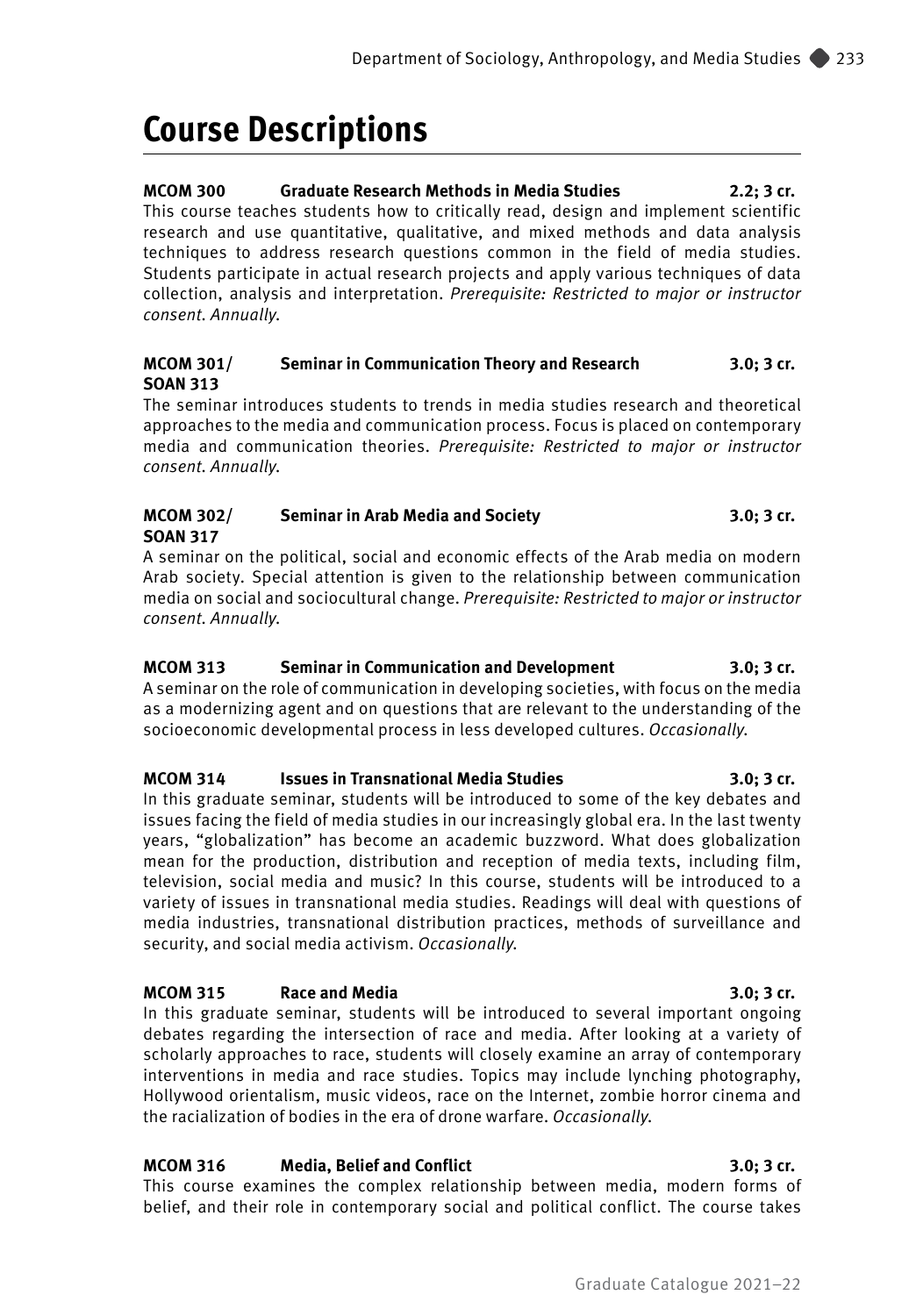a comparative approach, drawing connections between critical theory and current interdisciplinary conversations to open up the three terms in the title. *Occasionally.*

## **MCOM 317 Sex, Gender and Media in the Middle East 3.0; 3 cr.** This seminar examines media's central role in the production and circulation of narratives and counter-narratives of gender oppression and sexual liberation in the region. Through critical readings in film, television and literature, we consider how representations of male dominance, women's emancipation and LGBT rights have shaped Middle Eastern politics with particular emphasis on decolonization, the War on Terror and immigration. *Occasionally.*

## **MCOM 362 Media Representations 3.0; 3 cr.**

This course examines the role of the media in constructing our social reality through an examination of media practices both historically and in the present. It particularly examines the representations of Arabs and the Arab world in the Western media, and the US in the Arab media. It covers politics of culture and identity as they shape and intersect with today's globalized media. *Occasionally.* 

## **MCOM 363 Historical Approaches to Media 3.0; 3 cr.**

This course situates the history of communication – from the telegraph to today's social media – as more than a history of technology, and discusses the complexity with which the social world is constructed. Both technology and history enter into conversation, opening up points of critical engagement of modern understandings of the world. *Occasionally.*

## **MCOM 390 Special Topics in Media Studies 3.0; 3 cr.**

This course is normally devoted to MCOM faculty or visiting professors and recognized scholars to explore topics of current interest. *May be repeated for credit. Occasionally.* 

## **MCOM 391 Graduate Tutorial in Media Studies 3.0; 3 cr.**

This course is open to graduate students preferably during the second term of their first year of program study. Tutorials provide opportunities for students to pursue directed readings and preliminary grounded research of relevance to their envisaged fields of concentration. *May not be repeated for credit.* 

|                 | MCOM 395A/B Comprehensive Exam    | 0 cr. |
|-----------------|-----------------------------------|-------|
|                 | Prerequisite: Consent of advisor. |       |
| <b>MCOM 398</b> | <b>MA Project</b>                 | 3 cr. |
| <b>MCOM 399</b> | <b>MA Thesis</b>                  | 6 cr. |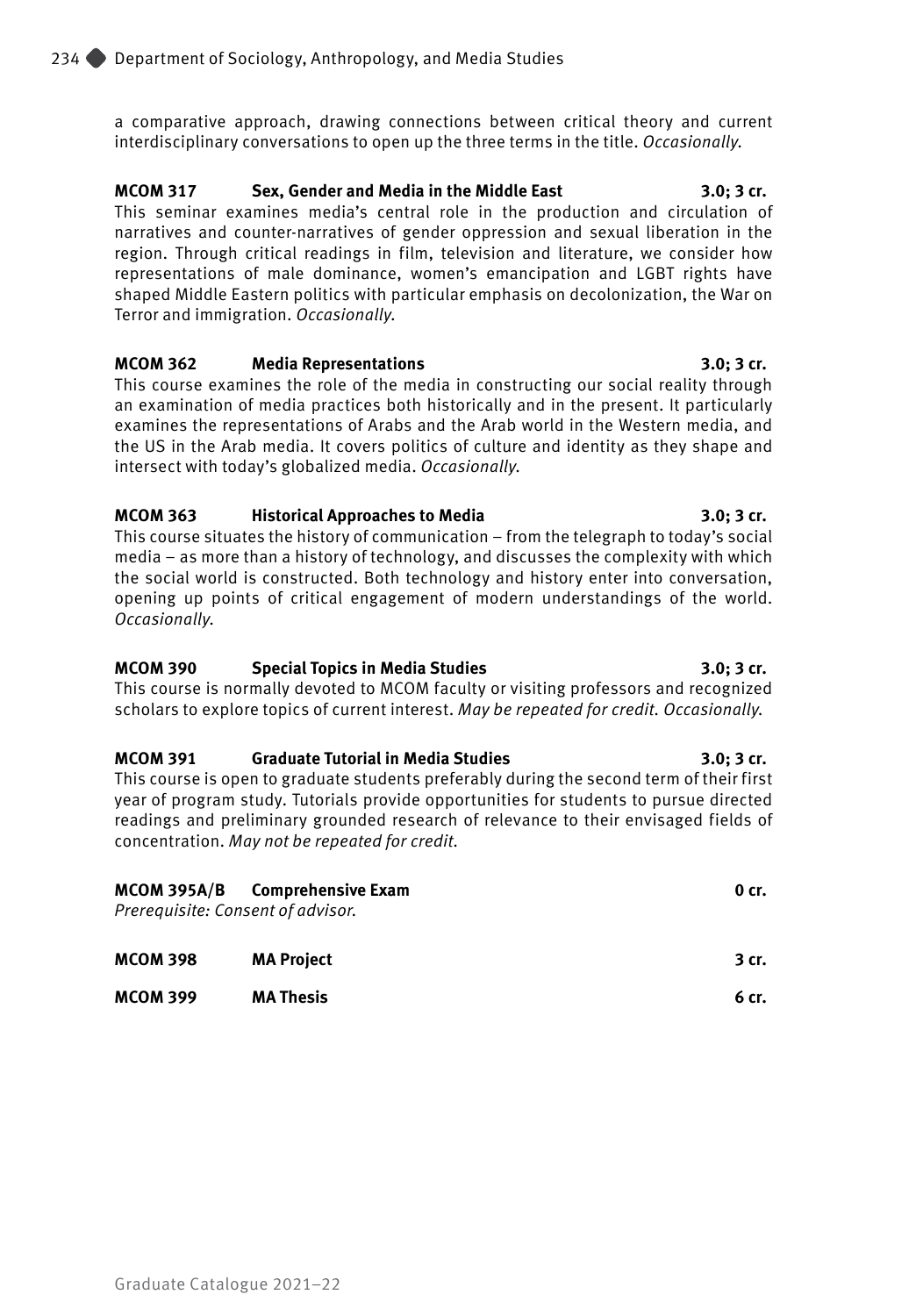# **The Anis Makdisi Program in Literature (AMPL)**

| Director:           | Jarrar, Maher                                                                        |
|---------------------|--------------------------------------------------------------------------------------|
| Advisory Committee: | El-Bizri, Nader; Harb, Sirene; Jarrar, Maher; Kozah,<br>Mario; Makdisi, Saree (UCLA) |

The Anis Makdisi Program in Literature (AMPL) was inaugurated in October 2002.

# **Objectives**

The AMPL promotes and supports interdisciplinary dialogue and different approaches in the study of literature following the tradition initiated by Anis K. Makdisi. The aim of this program is to encourage and develop scholarly interest in the humanities in general and in literature in particular, and to foster intellectual exchange among members of different departments, students, and visiting scholars.

# **Activities**

Program activities include:

- an annual Anis K. Makdisi memorial lecture by a leading scholar in literature or a noted author of poetry or prose. All lectures are published by the program.
- a series of seminars on various issues and topics in literature and cultural studies offered by local, regional, and international scholars, novelists, and artists. The primary aim of the seminars is to enrich the study and the teaching of literature at AUB by providing wide discussion forums.
- informal gatherings (lectures, discussions, colloquia) as a venue for scholarly debate for the academic community in Beirut.

# **Scholarships**

The Program offers two scholarships every year:

- The Anis K. Makdisi Graduate Fellowship to support graduate studies in literature at AUB
- The Anis K. Makdisi Scholarship in Literature for undergraduate studies

Website: http://www.aub.edu.lb/fas/ampl/Pages/index.aspx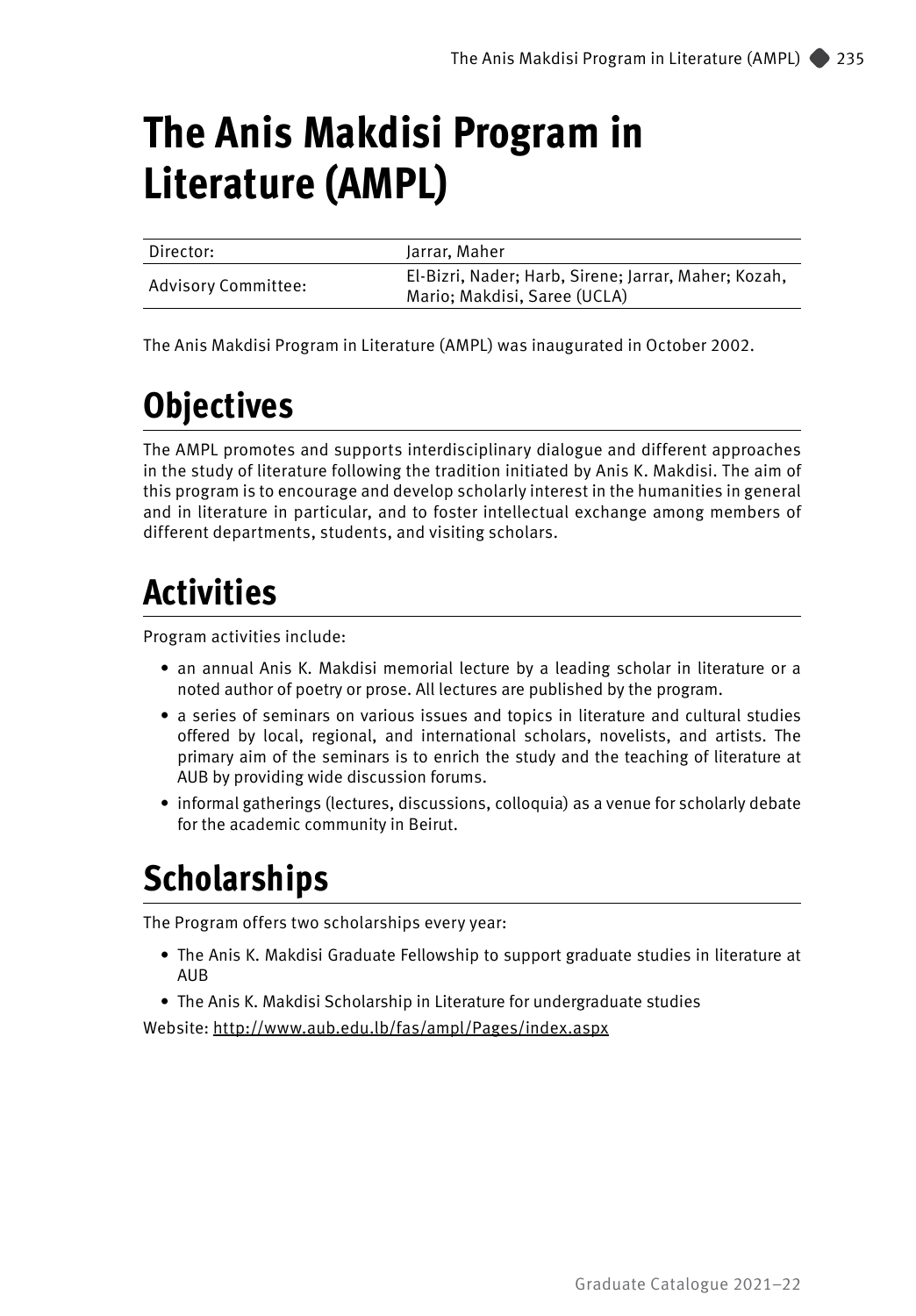# **Center for Arab and Middle Eastern Studies (CAMES)**

| Director:                        | Hanafi, Sari                                                                                                                              |
|----------------------------------|-------------------------------------------------------------------------------------------------------------------------------------------|
| <b>Assistant Director:</b>       | Saidi, Aliya R.                                                                                                                           |
| Lecturer:                        | Kozah, Mario                                                                                                                              |
| Instructors:                     | <sup>P</sup> Kanawati, Rima: Semaan, Rima                                                                                                 |
| <b>CAMES Steering Committee:</b> | Frangie, Samer; Gannage, Emma; Halabi, Zeina;<br>Hanafi, Sari; Issa, Rana; Kozah, Mario; Orfali, Bilal;<br>Saidi, Aliya; Saleh, Elizabeth |

The Center for Arab and Middle Eastern Studies (CAMES) offers interdisciplinary MA degrees in Middle Eastern Studies and Islamic Studies. CAMES's goal is to enhance the understanding of the Middle East and Islamic civilization and to encourage informed scholarship in all related academic disciplines. The MA programs aim to assist students in acquiring a sound grounding in one or more aspects of the study of the Middle East and Islamic civilization, and in the Arabic language. The Center offers seminars in Middle Eastern and Islamic Studies as well as a full range of Arabic language courses for non-native speakers. CAMES is an interdepartmental, interdisciplinary unit. The MA programs draw on other departments to provide coursework and thesis advising for their students. To complement students' coursework and promote scholarship about Middle Eastern and Islamic Studies at AUB, the Center also sponsors visiting lectures and conferences, and holds occasional events such as film screenings and readings.

CAMES focuses on current methodologies and approaches in the fields of Middle Eastern and Islamic Studies. Students structure their own coursework in Middle Eastern and Islamic Studies, and in fields such as history, Arabic language and literature, contemporary politics, international relations, archaeology, anthropology, sociology, media studies and philosophy. The courses, thesis and project requirements encourage students to think critically and independently while undertaking analytical, in-depth research.

CAMES is committed to the study of the Arabic language and offers courses at all levels, as well as seven-week intensive language courses in Modern Standard Arabic and Lebanese colloquial Arabic in the summer, in coordination with the Department of Arabic and Near Eastern Languages.

# **Requirements**

General requirements for graduate study are found in the Admissions section of this catalogue. Applicants to the MA in Islamic Studies track must submit an Arabic writing sample with their application. The submission of official GRE scores is optional.

P) Part time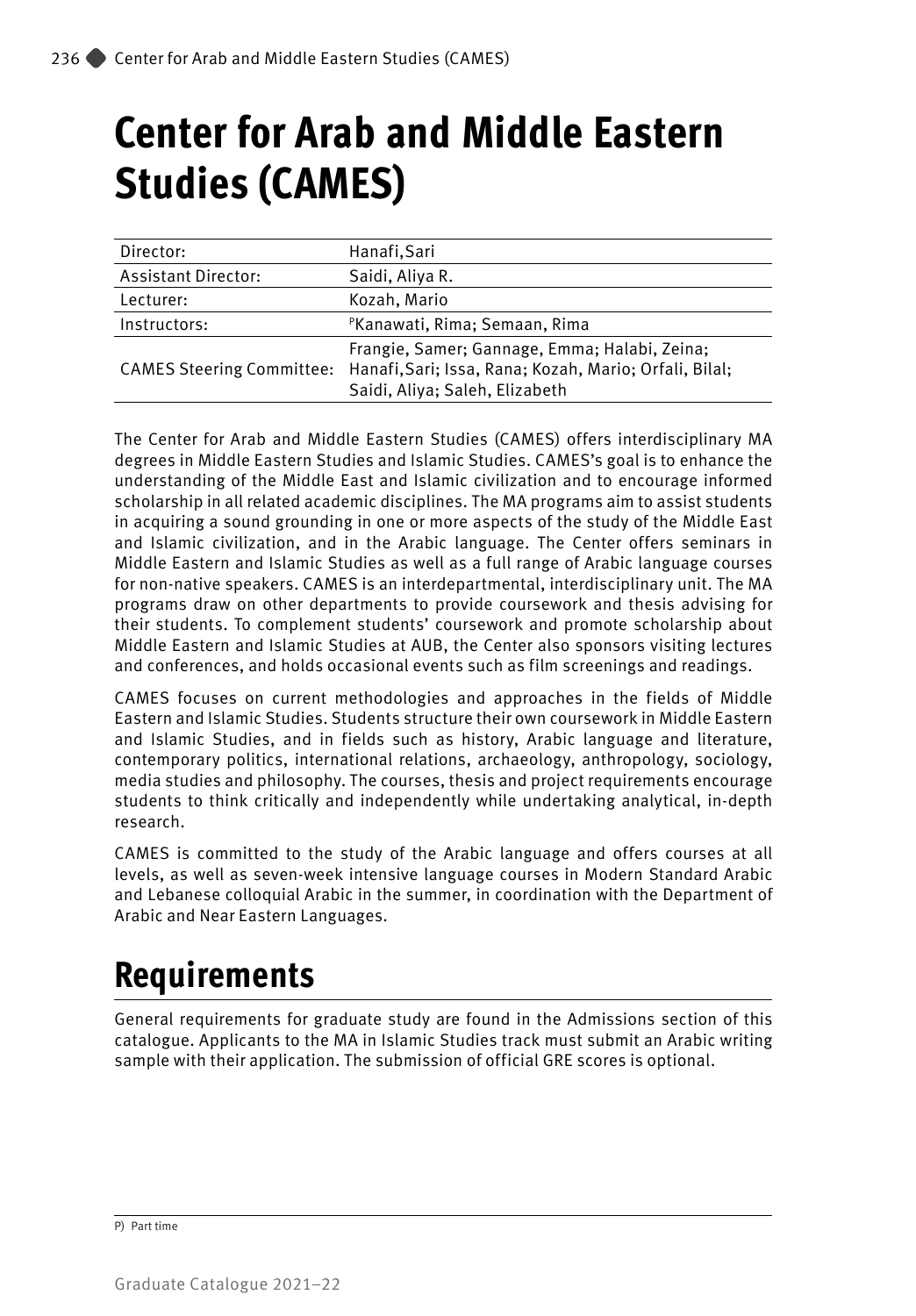# **MA in Middle Eastern Studies**

The MA program in Middle Eastern Studies is designed for students who wish to obtain broad knowledge of the contemporary Middle East and study the Arabic language. The interdisciplinary nature of the program encourages students to develop a critical understanding of the history, culture and politics of the region as well as to conduct indepth, independent research.

## Thesis Option

Students following the thesis option are required to complete a minimum of 21 credit hours in courses numbered 300 and above in addition to a 9-credit thesis. They are also required to take the two core courses, MEST 300 Making of the Modern Middle East and MEST 301 Introduction to Middle Eastern Studies. Non-native speakers of Arabic are required to complete a minimum of 6 credits of Arabic language study and may take up to 9 credits of Arabic. Students may take their remaining courses at CAMES or at departments other than CAMES in topics related to Middle Eastern Studies.

## Project Option

Students following the project option are required to complete a minimum of 27 credit hours in courses numbered 300 and above in addition to a 3-credit project. They are also required to take the two core courses, MEST 300 Making of the Modern Middle East and MEST 301 Introduction to Middle Eastern Studies. Non-native speakers of Arabic are required to complete a minimum of 6 credits of Arabic language study and may take up to 12 credits of Arabic.

## Courses

## **MEST 300 Making of the Modern Middle East 3.0; 3 cr.**

This course is a survey of the modern history of the Middle East with a focus on the late 18th century to the present. It examines the main political, economic, social and cultural institutions and forces at work, with an emphasis on identifying how specific events as well as long-term processes defined social and political realities in the region. Topics covered include: Ottoman reform and legacy; political ideologies including Arab nationalism, state nationalisms, communism and Islamism, among others; interactions with imperialist and colonial powers; regional conflicts; social movements (including women and peasants); and cultural changes. *Annually.*

## **MEST 301 Introduction to Middle Eastern Studies 3.0; 3 cr.**

A general course in modern Middle Eastern studies designed to introduce students to the interdisciplinary study of the Middle East. Faculty from the various departments associated with CAMES, such as History and Archaeology, Philosophy, Arabic, Economics, Political Studies, Sociology, Anthropology and Media Studies are asked to present a seminar that illustrates the approaches and methodologies used in their respective fields to study the region. *Consent of instructor required. Annually.*

## **MEST 302 Graduate Tutorial 3 cr.**

## **MEST 310 Seminar in Early Islamic History 3.0; 3 cr.**

A seminar course that provides a social and intellectual introduction to approximately the first five hundred years of Arabic Islamic history, using a thematic rather than a chronological approach. *Consent of instructor required. Annually.*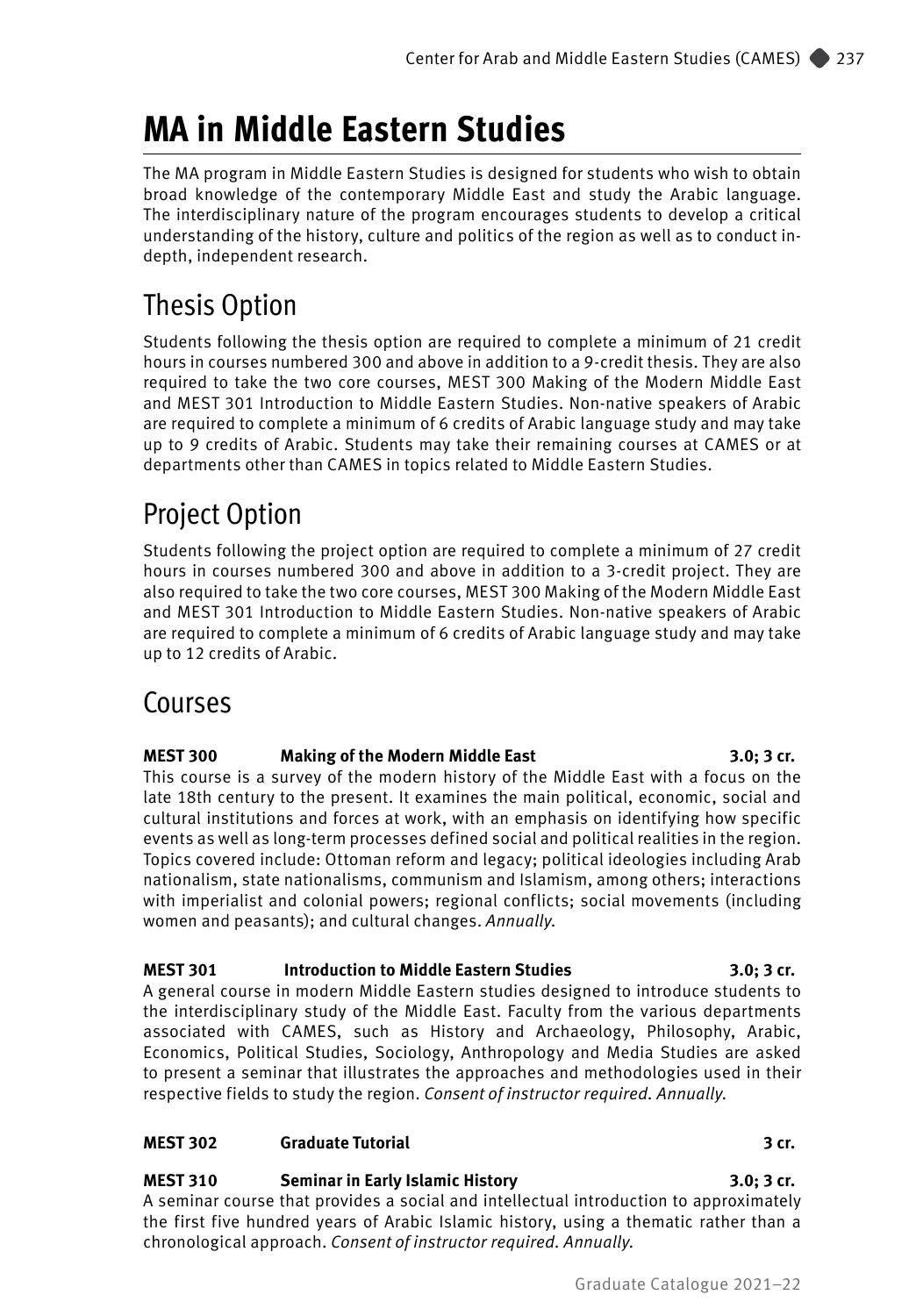| <b>MEST 311</b> | Special Topics in Medieval Islamic Cultural History<br>Consent of instructor required. Biennially.    | $3.0; 3$ cr. |
|-----------------|-------------------------------------------------------------------------------------------------------|--------------|
| <b>MEST 315</b> | Special Topics in Modern Middle Eastern<br><b>Social and Political History</b>                        | $3.0; 3$ cr. |
|                 | Consent of instructor required. Biennially.                                                           |              |
| <b>MEST 316</b> | <b>Special Topics in Modern Arabic Cultural</b><br>and Intellectual History                           | $3.0; 3$ cr. |
|                 | Consent of instructor required. Biennially.                                                           |              |
| <b>MEST 317</b> | Special Topics in Contemporary Middle Eastern Politics<br>Consent of instructor required. Biennially. | $3.0; 3$ cr. |

## **MEST 318 Special Topics in Contemporary Middle Eastern Society 3.0; 3 cr.**

*Consent of instructor required. Biennially.*

## **MEST 321/322 Arabic as a Foreign Language I and II 5.0; 3 cr. (each)**

This sequence of courses introduces students who have no previous knowledge of Arabic to the Arabic language and culture within its Lebanese setting. The course utilizes an integrated approach to Arabic and emphasizes communicative tasks and contexts. By the end of the course, students will be able to speak and write simple connected sentences about themselves, their families and their immediate environment, and read and listen to short authentic texts. By the end of the course sequence, students reach Intermediate-Low to Intermediate-Mid proficiency in Arabic on the ACTFL scale. *Consent of instructor required. Each term.*

## **MEST 323/324 Arabic as a Foreign Language III and IV 5.0; 3 cr. (each)**

This course sequence aims to further enhance students' proficiency in the various skills by expanding their vocabulary, control of pronunciation and grammatical structures, and cultural knowledge. The course utilizes an integrated approach to Arabic that is based on communicative tasks and contexts. Students' activities at this level involve giving oral presentations and doing writing projects. By the end of this course sequence, students reach Intermediate-Mid to Intermediate-High proficiency in Arabic following the ACTFL scale. *Prerequisites: MEST 321 and MEST 322 or equivalent, or placement based on a placement examination. Each term.*

## **MEST 325/326 Arabic as a Foreign Language V and VI 3.0; 3 cr. (each)**

This course sequence aims to enable students to reach advanced proficiency in Arabic in all skills. Students are required to do extensive readings on a variety of topics and genres, such as literature, language and the social sciences. They are also expected to engage in debates, give oral presentations and write short research papers. The course utilizes an integrated approach to Arabic and is based on communicative tasks and contexts. By the end of this course sequence, students reach Advanced-Low to Advanced-Mid proficiency in Arabic following the ACTFL scale. *Prerequisites: MEST 323 and MEST 324 or the equivalent, or placement based on a placement examination. Every term.*

**MEST 327/328 Arabic as a Foreign Language VII and VIII 3.0; 3 cr. (each)** This course sequence aims to take students to the Advanced-High level in the various skills in Arabic. Readings at this level are extensive and span a variety of genres. Listening skills are sharpened through extensive work with news broadcasts, documentaries,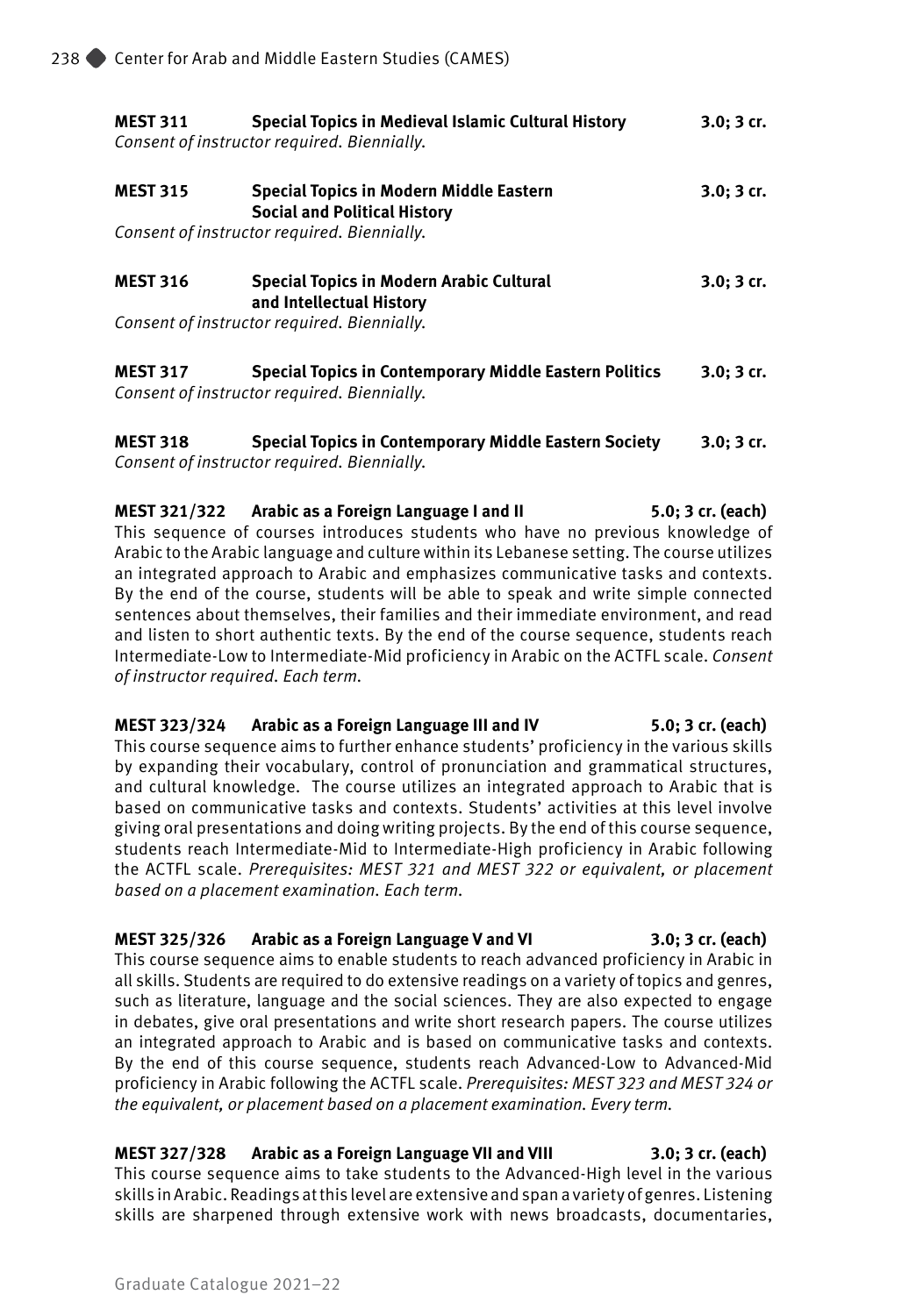and television shows in both Standard and Lebanese Arabic. The course also features extended oral presentations in class and extensive writing activities. Special emphasis is placed on understanding the nuances of the language and the use of idiomatic expressions and rhetorical devices in all language skills. *Prerequisites: MEST 325 and 326 or the equivalent, or placement based on a placement examination. Every term*.

### **MEST 329 Special Topics in Arabic Language and Literature 3.0; 3 cr.**  *Occasionally.*

**MEST 330 Introductory Syriac 3.0; 3 cr.** The course provides students with working knowledge of the Syriac language and grammar. With the help of a lexicon, students are expected to read and translate simple Syriac texts. *Occasionally*.

## **MEST 331 Introduction to Syriac Literature 3.0; 3 cr.**

The aim of this introductory course is to provide the student with an overview of Syriac literature from its origins to the present day. *Prerequisite: ARAB 215/MEST 330, or consent of instructor. Occasionally. Students who receive credit for MEST 331 cannot receive credit for ARAB 217.*

## **MEST 332 Intermediate Syriac 3.0; 3 cr.**

This course complements ARAB 215/MEST 330 'Introduction to Syriac Language', focusing on the reading, translation, and analysis of Syriac texts from various authors, genres, and time periods. In addition, the course provides a review of Syriac grammar. It is intended for those students who had taken the introductory course ARAB 215/MEST 330 or who already have a basic knowledge of Syriac and wish to continue studying the Syriac language for a second term. *Prerequisite: MEST 331 or consent of instructor. Annually.*

## **MEST 340 Introduction to Lebanese Arabic 5.0; 3 cr.**

This course is for foreign speakers of Arabic only. The course builds proficiency in Lebanese Arabic through the introduction of grammatical features of the Lebanese dialect and the practice of interactive functional skills, including listening comprehension, conversation tasks and vocabulary building. *For undergraduate and graduate students. Consent of instructor required. Each term*.

## **MEST 341 Intermediate Lebanese Arabic 5.0; 3 cr.**

This course is for foreign speakers of Arabic only. Intermediate Lebanese Arabic is a continuation of MEST 240/340 Introduction to Lebanese Arabic. The course emphasizes the further development of conversational skills in Lebanese Arabic, and therefore primarily targets speaking and listening skills. Knowledge of the Arabic alphabet is required to join MEST 241/341. This course concentrates on increasing vocabulary and command of syntax enabling students to reach a higher level of fluency. *For undergraduate and graduate students. Consent of instructor required. Prerequisite: MEST 240/340 or placement based on a placement interview. Each term.*

## **MEST 342 Advanced Lebanese Arabic 3.0; 3 cr.**

This course is the continuation of the sequence begun in MEST 241/341 Intermediate Lebanese Arabic and MEST 240/340 Introduction to Lebanese Arabic. Like the preceding courses, it focuses on spoken rather than written Arabic, and will therefore primarily target the oral/aural skills, speaking and listening. Knowledge of the Arabic alphabet is required to join MEST 242/342. The course is designed to meet the needs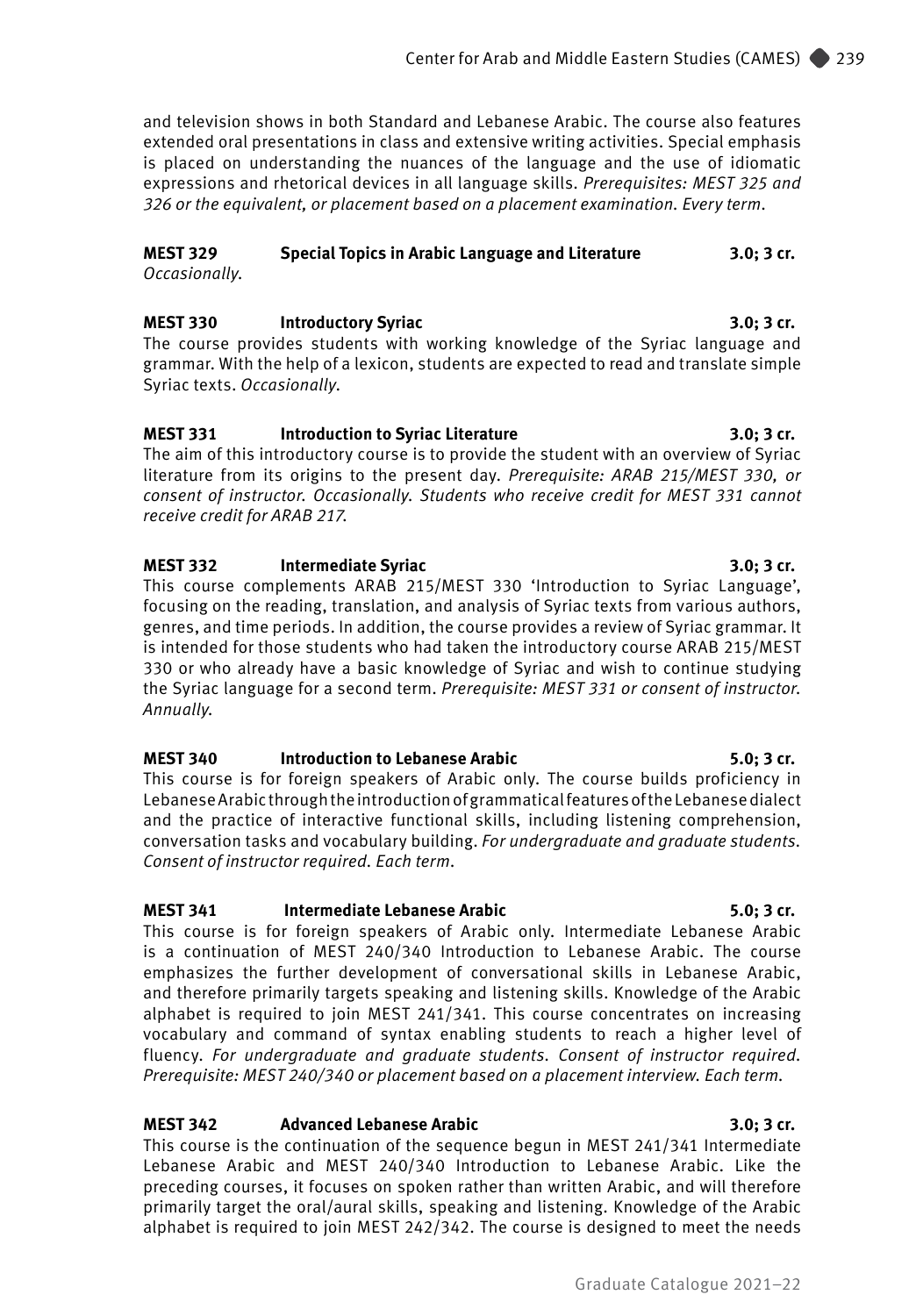and expectations of non-native young adults and adults who are seeking to develop a comfortable level of proficiency in a variety of complicated communicative tasks and social situations. *For undergraduate and graduate students. Consent of instructor required. Prerequisite: MEST 241/341 or placement based on a placement interview. Each term.*

| <b>MEST 395A/B</b><br>Prerequisite: Consent of advisor. | <b>Middle Eastern Studies Comprehensive Exam</b> | 0 cr. |
|---------------------------------------------------------|--------------------------------------------------|-------|
| <b>MEST 398</b>                                         | <b>MA in Middle Eastern Studies Project</b>      | 3 cr. |
| <b>MEST 399</b>                                         | <b>MA in Middle Eastern Studies Thesis</b>       | 9 cr. |

# **MA in Islamic Studies**

The MA program in Islamic Studies is an interdisciplinary program with the goal of providing students with the background to expand their knowledge and understanding of classical and modern Islamic religious thought, context and textual traditions. It highlights ethics as the overarching principle and the figh as highly informed by the spirit of ethics. Framed in the paradigm of ethical pluralism, this program with be about text and context and offer a shared space where social scientists and scholars in Islamic jurisprudence collaborate in an effort to provide maqasidic fiqh and new interpretation of Islamic corpus.

## Thesis Option

Students following the thesis option are required to complete a minimum of 24 credit hours in courses numbered 300 and above, in addition to a 6-credit thesis.Students are required to complete a minimum of 24 credit hours in courses numbered 300 and above, in addition to a 6- credit thesis. They are also required to take the 5 core courses: ISLM 300/ARAB 309 Sources and Methods; ISLM 302 Seminar in Maqasidic Fiqh; ISLM303/PHIL 301J Seminar i Islamic Ethics; ISLM 304/SOAN 309 Sociology of Islam (or any courses that deal with Islam and Society, upon the approval of the Islamic Studies program director).

Non-native speakers of Arabic are required to take intensive Arabic language classes, which are not counted as part of the degree credits. The program recommends the study of a second European language other than English, and for native speakers of Arabic to also develop a reading proficiency in a second language central to literature in Islamic civilizations and cultures, or a second Semitic language, depending on the field of specialization.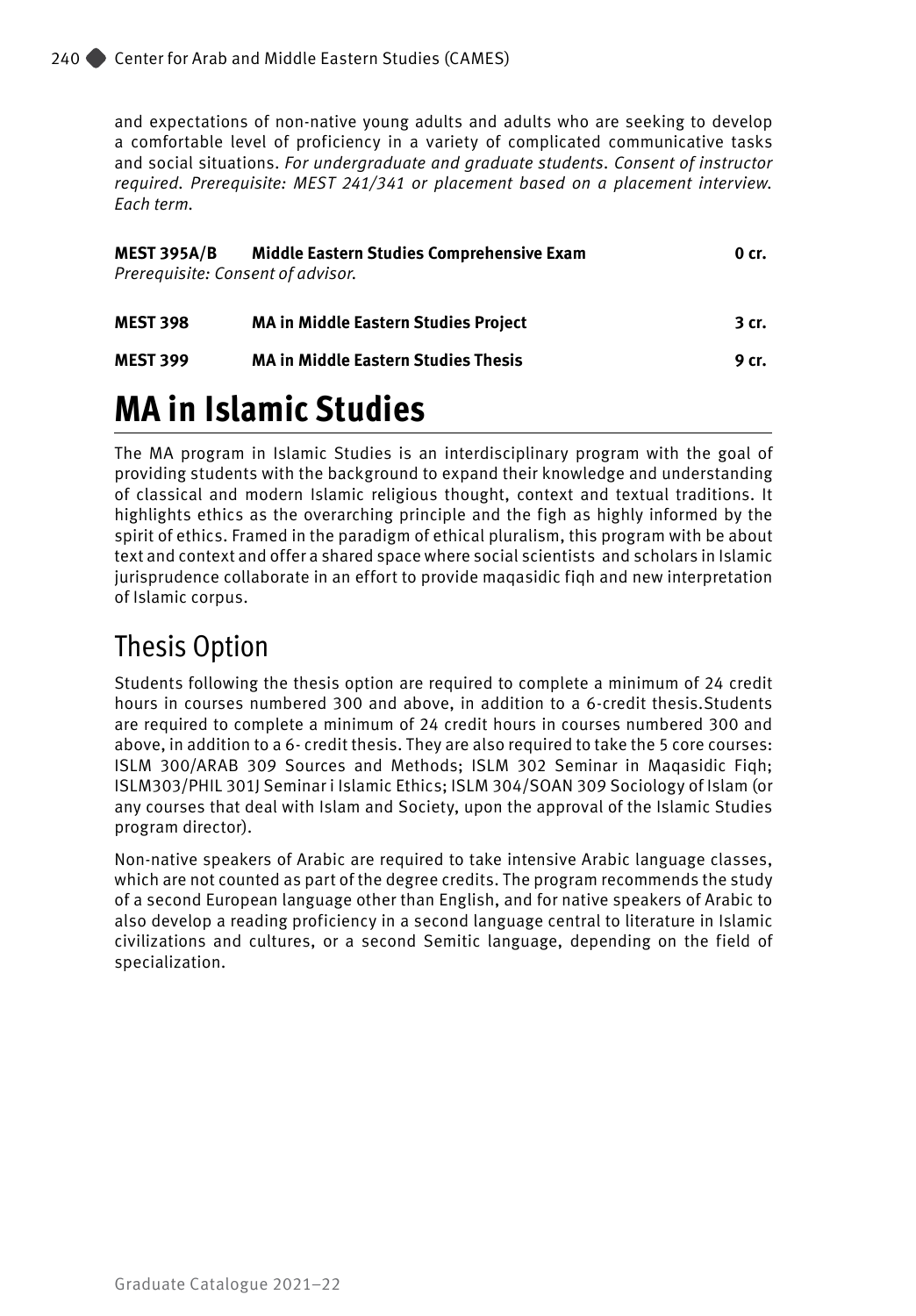## Course Descriptions

## **ISLM 300 Graduate Seminar in Qur'anic Studies 3.0; 3 cr.**

A survey of the different problems in Qur'anic studies, such as the compilation of the Qur'an, al -nasikh wal-mansukh, the sectret letters, and the different schools of tasfir. The language of instruction in this course is Arabic.

### **ISLM 301 Sources and Methods 3.0; 3 cr.** This course familiarizes students with the sources, research tools and methods in Islamic Studies by also looking at the history of the discipline and surveying its major research areas; including history, language, literature, religious sciences, intellectual sciences and social studies. *Arabic native speakers can replace ISLM 301 with the equivalent Arabic course: ARAB 309. Annually.*

## **ISLM 302 Islamic Civilizations 3.0; 3 cr.**

This course examines key aspects of Islamic civilizations, cultures and thought. It will focus on the political, social and religious institutions that shaped Islamic civilizations as well as on the intellectual and scholarly traditions, which characterized the Muslim world from the foundation of Islam onwards, and across various geographical regions and cultures. Beginning with the geographical, cultural and historical context of the rise of Islam, the life of the Prophet, and the Qur'an, it will extend through modernity and beyond, with a special emphasis on texts. The readings consist of a selection of translated primary sources from languages that are central to the literature of Islam, as well as complementary secondary source literature. *Annually.*

### **ISLM/ J Seminar in Islamic Ethics 3.0; 3 cr. PHIL 301**

This course covers key concepts, theoretical principles. and the doctrines of Islamic Ethics. The course critically examines how these principles and their applications have been addressing contemporary issues related to various fields including finance and business, social and political affairs, intercultural issues, as well as biomedical sciences. By the end of the course, students will work on developing a framework for ethical reasoning around specific ethical dilemma, as part of the training in problem solving. *Annually.* 

## **ISLM 304 Sociology of Islam 3.0; 3 cr.**

This course provides the students with knowledge on contemporary Islam and Muslim communities from a sociological perspective and explores a critical understanding and analysis if Muslim intellectual, religious, and cultural productions and traditions. By assessing notions of "Religion", "modernity", and "secularism", the course inquires how different Islamic trends negotiated them in their self-understanding of Islam. This course is cross-listed with SOAN 309. *Annually.*

## **ISLM 315 Seminar in Maqasidic Fiqh 3.0; 3 cr.**

The seminar will undertake to study the Islamic legal theory (usul al-fiqh) and practice (fiqh) in conjunction with Islamic ethics, which serves as an integral part of the juridical tradition of Islam. The sources of figh like the Qur'an, the Tradition (Sunnah), consensus (ijma'), analogy (qiyas) and reason (agl) will be examined in connection with Maqsid al- sharia (high objectives of Islam) and the process by which legal decisions in Islam are made. *Annually.*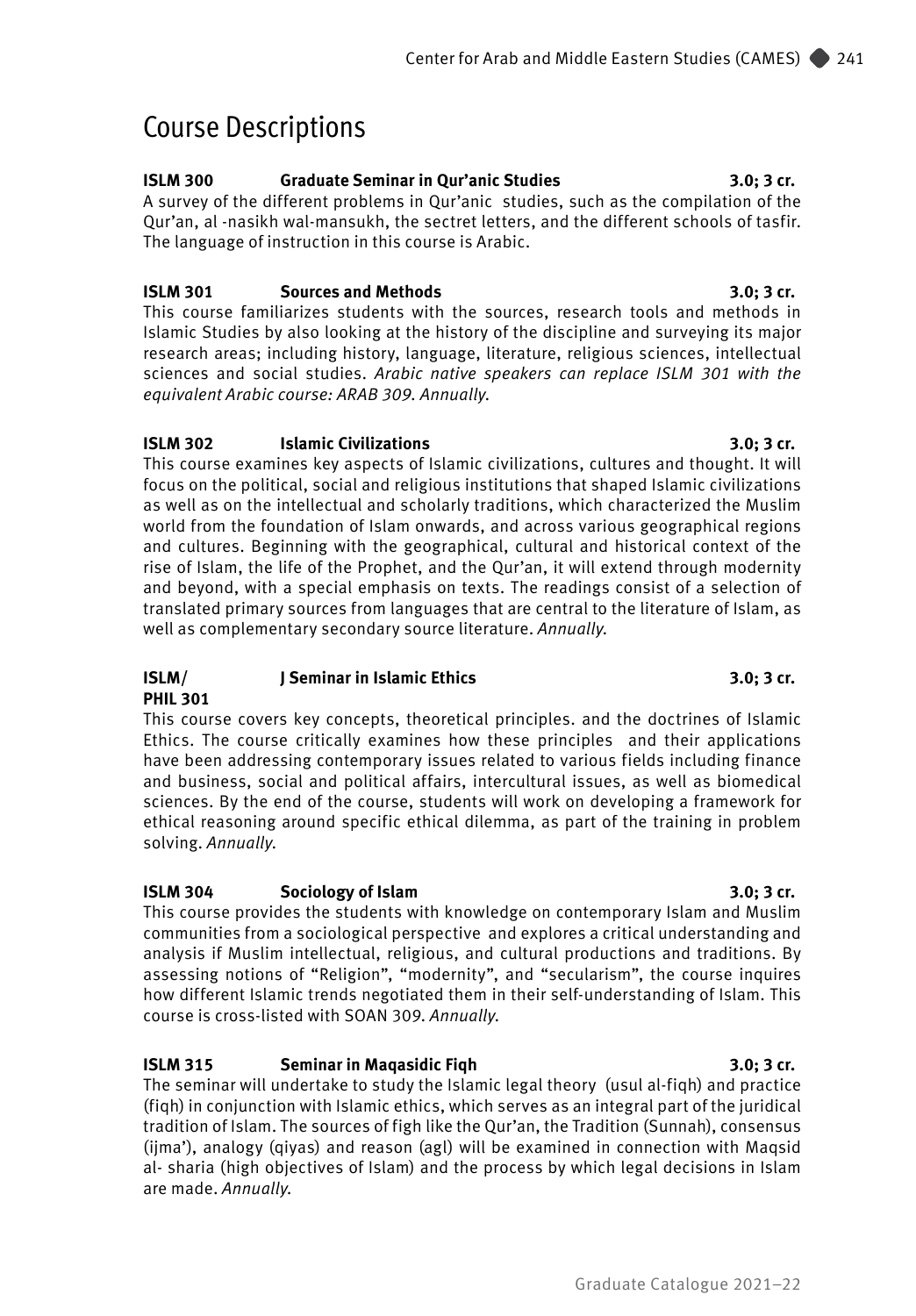### **SOAN 309/ Sociology of Islam 3.0; 3 cr. ISLM 304**

This course provides the students with knowledge on contemporary Islam and Muslim communities from a sociological perspective and explores a critical understanding and analysis if Muslim intellectual, religious, and cultural productions and traditions. By assessing notions of "Religion", "modernity", and "secularism", the course inquires how different Islamic trends negotiated them in their self-understanding of Islam. This course is cross-listed with SOAN 309. *Annually.*

### **ISLM 315 The Qur'an in History 3.0; 3 cr.** A historical study of the Qur'an and other allied disciplines. Themes include the Islamic concept of the Qur'an; thematic and formal aspects of the Qur'an; modes of interpretation and principles of exegesis; and medieval and modern controversies regarding its history, formal structure, authorship and authority. *Biennially.*

## **ISLM 316 Art and Architecture in Islamic Civilizations 3.0; 3 cr.**

This course examines Islamic art, material culture and architecture, with a focus on key cities in the Ottoman and Qajar regions. The course also studies local perceptions of modernity and how these views related to or diverged from those of the European, British and American colonialists/missionaries in the region. This also includes a study of identity politics, archaeology, collecting practices and museums. *Biennially.*

## **ISLM 317 Approaches to the Qur'an 3.0; 3 cr.**

This interactive graduate seminar presents an introduction to the corpus of Sunni Islamic exegesis (tafsir) from the 9th to the 20th century. *Biennially.*

## **ISLM 321 Graduate Seminar in Islamic Philosophy and Theology 3.0; 3 cr.**

This course is intended to cover the major debates, concepts, modes of reasoning, figures and texts of Islamic philosophy (falsafa) and theology (kalam) in their intellectual historical contexts. *Biennially.*

## **ISLM 325 Graduate Seminar in Sufism 3.0; 3 cr.**

A general presentation of Sufism that, while not aiming at exhaustiveness, will seek to acquaint students with the place and function of Sufism in Islam; the main outlines of its history; doctrinal and ritual features; the relationship between Sufism and literature, especially poetry. The course will give an overview of the sources of classical Sufism. Students will read Islamic mystical texts dealing with the Sufi Path, the nature of God and the hidden meanings of the Qur'an, dreams and miraculous powers, and the different Sufi stations. *Biennially.*

## **ISLM 331 Islamic Movements and Reform 3.0; 3 cr.**

An in-depth course on modern Islamic political thought. This course focuses on the historical and intellectual developments that have fueled both revolutionary and conservative trends in Islamic political movements and states. Discussions over issues such as the relationships between religion and politics, political philosophy and ideology, and political action and revolution. *Biennially.*

## **ISLM 333 Islamic Thought and Modernity 3.0; 3 cr.**

This course starts by examining the main reform movements of the eighteenth and nineteenth centuries and the transformations in Islamic thought in the wake of the encounter with Europe. The course then explores various models of Islamic political and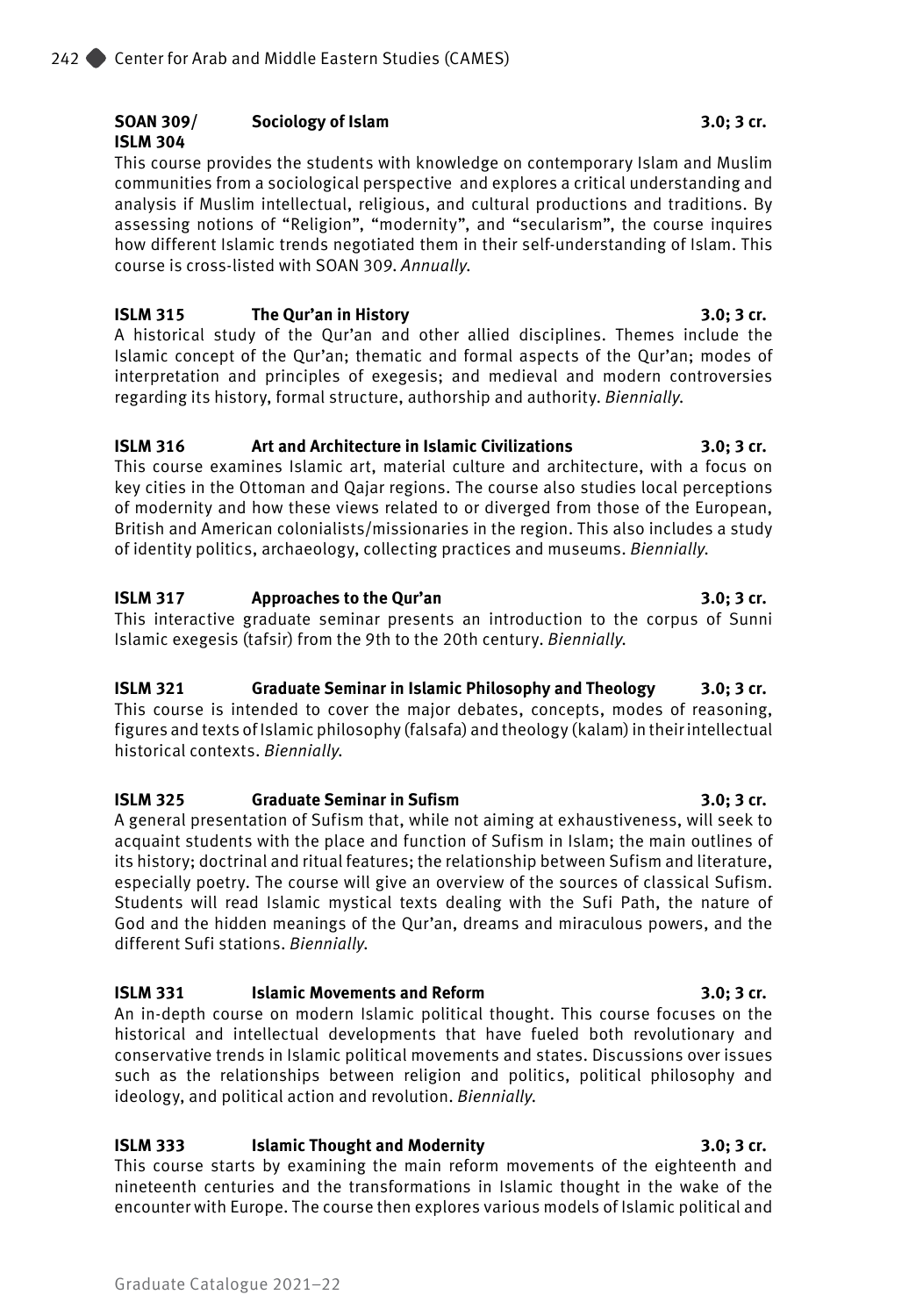social activism, and major themes addressed by leading thinkers of Islamic movements in the twentieth century. The focus is on Islamic movements from Egypt and the Arab Middle East, India/Pakistan and Iran. Topics include the intellectual networks of scholars in the eighteenth century, the contexts of various forms of reform and revival, questions of continuity and European influence, the effects of the encounter with colonialism and imperialism, the attitude toward nationalism and other modern ideologies, and Islamic discussions of modernity and liberalism. In addition to background essays, primary sources in translation will be studied; the selected texts are classics that have wide circulation within contemporary Islamic movements. *Biennially.*

| <b>ISLM 341</b> | <b>Christian-Muslim Encounters</b>              | $3.0:3$ cr.                                                                              |
|-----------------|-------------------------------------------------|------------------------------------------------------------------------------------------|
|                 |                                                 | A collaborative investigation of select topics in Arab and Middle Eastern History viewed |
|                 |                                                 | from multiple perspectives. Periodic progress reports and the incorporation of findings  |
|                 | cannot receive credit for ARAB 248. Biennially. | in an interpretive term paper are required. Students who receive credit for ISLM 341     |
| ICIM 205A/R     | Iclamic Studies Comprehensive Evam              | n er                                                                                     |

|                                                | <b>USERVIS STATES</b> COMPLEMENTS LABIN<br>Prerequisite: Consent of advisor. | v u.         |
|------------------------------------------------|------------------------------------------------------------------------------|--------------|
| <b>ISLM 396</b><br>May be repeated for credit. | <b>Special Topics in Islamic Studies</b>                                     | $3.0; 3$ cr. |
| <b>ISLM 399</b>                                | <b>MA in Islamic Studies Thesis</b>                                          | 6 cr.        |

## Intensive Summer Arabic Programs

Modern Standard Arabic

## **MEST 360 Elementary Arabic (Intensive) 9 cr.** This course is designed to introduce students who have no previous knowledge of Arabic to the Arabic language and culture within its Lebanese setting. The course utilizes an integrated approach that teaches both Standard and Lebanese Arabic based on communicative tasks and contexts. By the end of the course, students will be able to speak and write simple connected sentences about themselves, their families and their immediate environment. They will also be able to read and listen to short authentic texts (announcements, advertisements, short weather reports, menus, daily schedules, etc.) During the course, students will become familiar with Arab culture in general and various aspects of Lebanese culture and society. The course will use *Alif Baa: Introduction to Arabic Letters and Sounds* (3rd Edition) as well as part of *Al-Kitaab fii Ta'allum al-'Arabiyya: Part One* (3rd Edition). At the end of this course, students are expected to reach Intermediate-Low to Intermediate-Mid proficiency in Arabic on the (ACTFL) scale. *Annually.*

## **MEST 361 High Elementary Arabic (Intensive) 9 cr.**

This course is designed for students who have had the equivalent of one semester of Arabic instruction. It is also appropriate for students who have already had some limited exposure to the Arabic language, for instance, those who have lived in an Arab country or an Arabic-speaking environment, as well as those who have received some tutoring in Arabic. Students who enroll at this level are expected to know the Arabic alphabet and have limited reading, writing and conversational skills. The course utilizes an integrated approach that teaches both Standard and Lebanese Arabic based on communicative tasks and contexts and will use *Al-Kitaab fii Ta'allum al-'Arabiyya: Part One* (3rd Edition).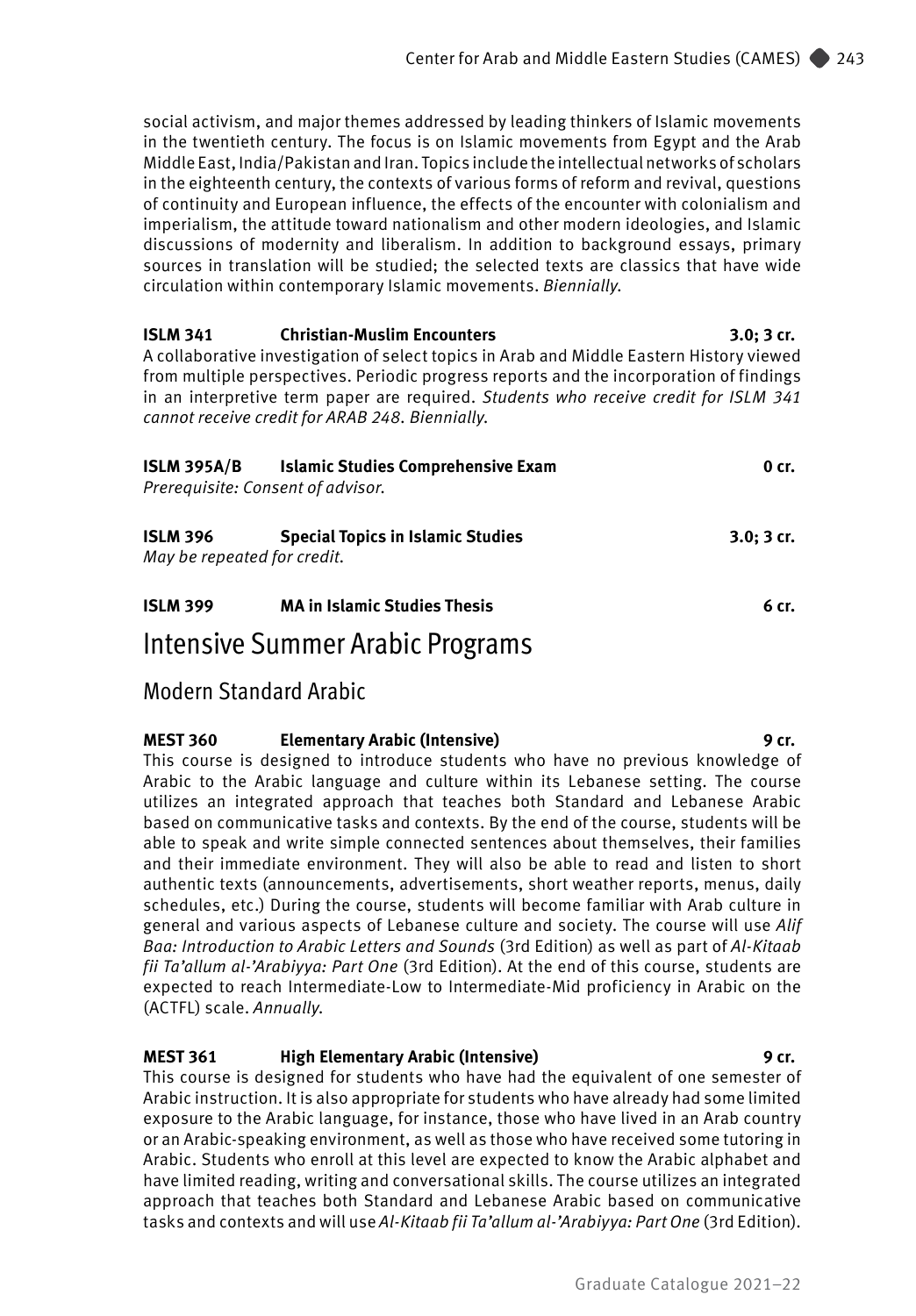By the end of the course, students are expected to reach Intermediate-Mid proficiency in Arabic following the ACTFL scale. *Annually.*

## **MEST 362 Intermediate Arabic (Intensive) 9 cr.**

This course is designed for students who have completed at least two semesters of Arabic in an academic setting but whose placement results require that they go at a slower pace than the intermediate class. The course is also appropriate for students who have been away from the language for some time. The objectives of this course, in general, are to further develop the students' skills and strategies, expand active vocabulary in a wide variety of topics and settings, enhance knowledge of basic Arabic grammar, and further develop intercultural competence. The course utilizes an integrated approach that teaches both Standard and Lebanese Arabic based on communicative tasks and contexts and will use *Al-Kitaab fii Ta'allum al-'Arabiyya: Part One* (3rd Edition) and a part of *Al-Kitaab fii Ta'allum al-'Arabiyya: Part Two* (3rd Edition). By the end of the course, students are expected to reach Intermediate-Mid to Intermediate-High proficiency in Arabic following the ACTFL scale. *Annually.*

### **MEST 363 Intermediate Mid Arabic (Intensive) 9 cr.**

This course is designed for students who have had the equivalent of two to three semesters of Arabic instruction. The course aims to further enhance students' proficiency in the various skills, expand their cultural knowledge, expand their vocabulary, and enhance their control of grammatical structures and pronunciation. All communications between instructors and students are carried out strictly in Arabic. Part of the students' activities at this level involves giving oral presentations and doing a lengthy writing project. The course utilizes an integrated approach that teaches both Standard and Lebanese Arabic based on communicative tasks and contexts and will use *Al-Kitaab fii Ta'allum al-'Arabiyya: Part Two* (3rd Edition) and parts of *Al-Kitaab fii Ta'allum al- 'Arabiyya: Part Two* (2nd Edition). By the end of the course, students are expected to reach Intermediate-High proficiency in Arabic following the ACTFL scale. *Annually.*

## **MEST 364 Intermediate High Arabic (Intensive) 9 cr.**

This course is designed for students who have already had the equivalent of four to five semesters of Arabic instruction. The objective of the course is to further enhance students' proficiency in the various skills, expand their cultural knowledge, expand their vocabulary, and enhance their control of complex grammatical structures and pronunciation. The course utilizes an integrated approach that teaches both Standard and Lebanese Arabic based on communicative tasks and contexts. By the end of the class, students are expected to comprehend lengthy authentic listening material and to give long oral presentations with facility. They are also expected to be able to write extensive compositions and to read authentic Arabic texts for research purposes. The course will use part of *Al-Kitaab fii Ta'allum al-'Arabiyya: Part Two* (2nd Edition) and part of *Al-Kitaab fii Ta'allum al-'Arabiyya: Part Three*. By the end of the course, students are expected to reach Advanced-Low to Advanced-Mid proficiency in Arabic following the ACTFL scale. *Annually.*

## **MEST 365 Advanced Arabic (Intensive) 9 cr.**

This course is designed for students who have already had the equivalent of six semesters of Arabic instruction. It aims to enable students to reach higher levels of advanced proficiency in all skills. Students are required to do extensive readings on a variety of topics and genres, such as literature, language and the social sciences. They are also expected to engage in debates, give oral presentations and write short research papers. The course utilizes an integrated approach that teaches both Standard and Lebanese Arabic based on communicative tasks and contexts and will use *Al-Kitaab*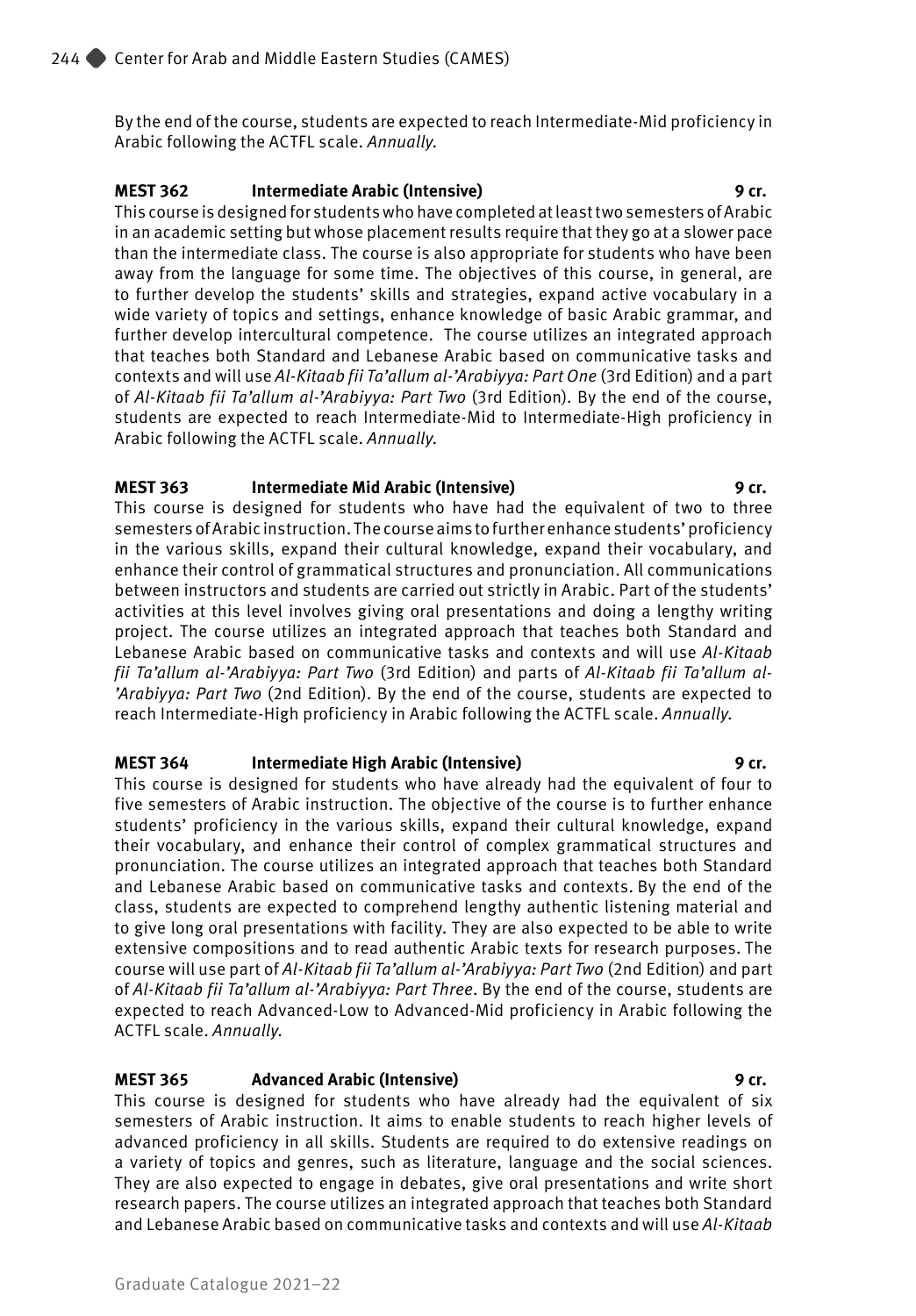*fii Ta'allum al-'Arabiyya: Part Three*, to be supplemented by extra material as needed. By the end of the course, students are expected to reach Advanced-Mid to Advanced-High proficiency in Arabic following the ACTFL scale. *Annually.*

## **MEST 366 Advanced High Arabic (Intensive) 9 cr.**

This course is designed for students who are placed at the Advanced-Mid level of proficiency of Arabic upon entering the program and it aims to take them to the Advanced-High level in the various language skills. Readings at this level are extensive and span a variety of genres; readings will cover at least one novel, short stories, academic articles, lengthy newspaper articles, and selections from medieval texts. Listening skills are sharpened through extensive work with news broadcasts, documentaries, and television shows in both Standard and Lebanese Arabic. Special emphasis is placed on understanding the nuances of the language and the use of idiomatic expressions and rhetorical devices in all the language skills. The course also features extended oral presentations in class where students demonstrate the oral skills of an educated native or near native speaker of Arabic. The course will use Al-*Kitaab fii Ta'allum al-'Arabiyya: Part Three* in addition to other readings assigned by the teachers. By the end of the course, students are expected to reach Advanced-High proficiency in Arabic following the ACTFL scale. *Annually.*

## **MEST 367 Superior Arabic (Intensive) 9 cr.**

Students entering this level are expected to have Advanced-High proficiency in Arabic and are expected to make progress towards Superior proficiency. This level features extensive readings that cover a wide variety of genres including novels, short stories, academic articles, lengthy newspaper articles, and selections from medieval texts. Listening skills are enhanced through extensive work with news broadcasts, documentaries, and television shows in both Standard and Lebanese Arabic. Special emphasis is placed on understanding the nuances of the language and the use of idiomatic expressions and rhetorical devices in all the language skills. The course also features extended oral presentations in class where students demonstrate the oral skills of an educated native or near native speaker of Arabic. The course will use *Al-Kitaab fii Ta'allum al-'Arabiyya: Part Three* in addition to other readings assigned by the teachers in a variety of genres. *Annually.*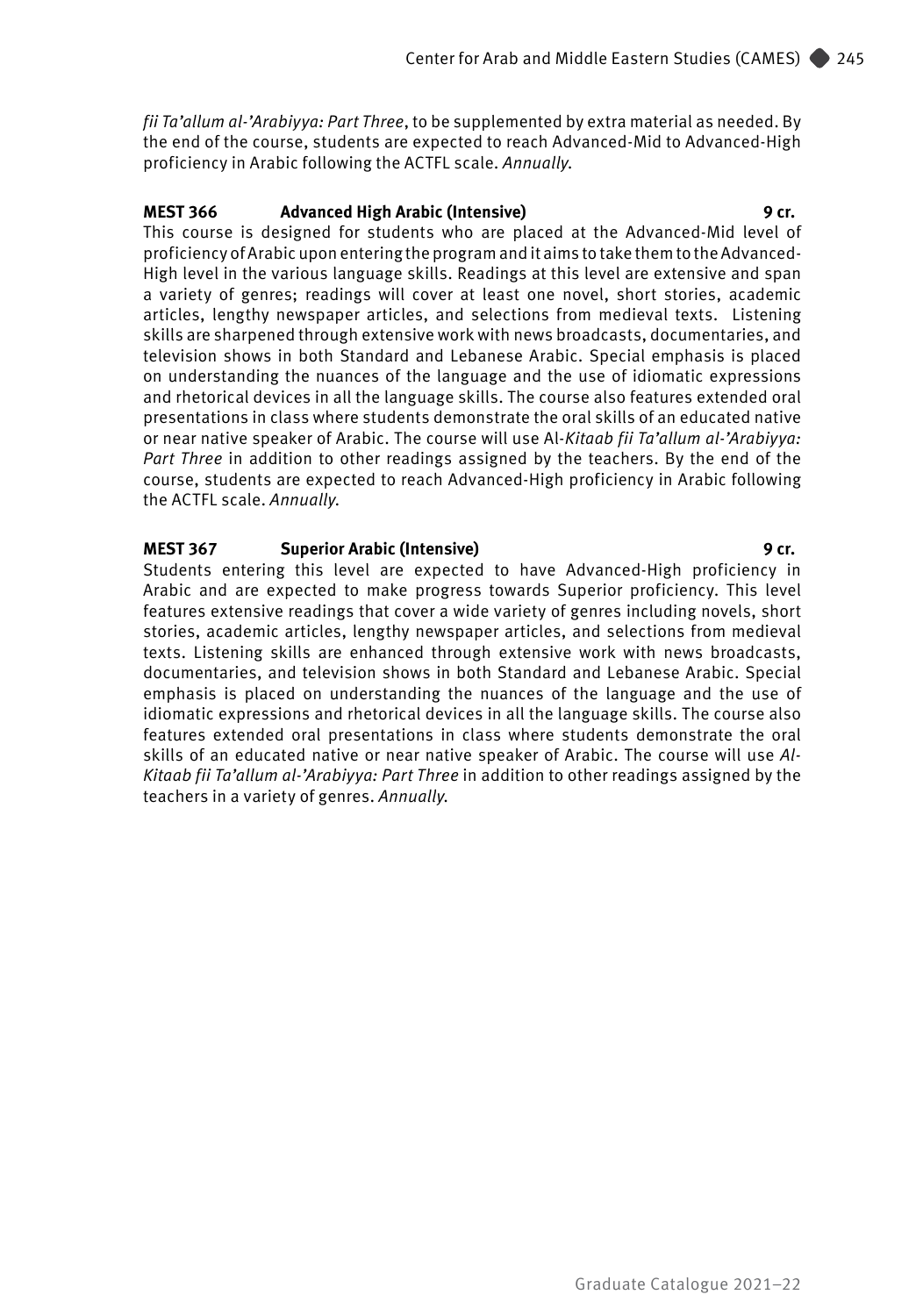# **The Prince Alwaleed Bin Talal Bin Abdulaziz Alsaud Center for American Studies and Research (CASAR)**

Director: Myers, Robert Assistant Professor of American Studies and Media Enzerink, Suzzane Studies:

*Note: The MA Program is frozen. Please contact CASAR faculty for more details.*

# **MA in Transnational American Studies**

The Center for American Studies and Research offers a Master of Arts in Transnational American Studies. We conceive of transnational American Studies in terms of the cultural, political and social relations between, among and across the Americas and the Middle East/North Africa region. CASAR's goals are to increase understanding of the interdependencies between America and the MENA region, as well as to understand how culture and U.S. geopolitical power circulate beyond American borders. The MA program aims to assist students in acquiring an academic grounding in the theories and methods of the discipline of American Studies, as well as to foster transnational scholarship at the intersections of interdisciplinary American and MENA Studies. The MA program is interdisciplinary: CASAR offers seminars in transnational American Studies, and students also draw on faculty expertise in other departments for elective course offerings and thesis advising. To complement students' coursework and promote scholarship related to transnational American Studies at AUB, the Center sponsors conferences, lectures and other events.

Students structure their own course of study by specializing in areas such as Arab and Middle East Studies, contemporary politics, international relations, history, anthropology, sociology, fine arts, media studies or literary studies. The courses and thesis or project requirements offer students the opportunity to engage in critical, independent thinking and to undertake in-depth research.

Admission to the MA in Transnational American Studies is restricted to the fall term.

All students are required to take three Transnational American Studies core courses: AMST 300, AMST 301 and AMST 302.

The MA in Transnational American Studies offers a thesis option and a project option. Students are strongly encouraged to select the project option.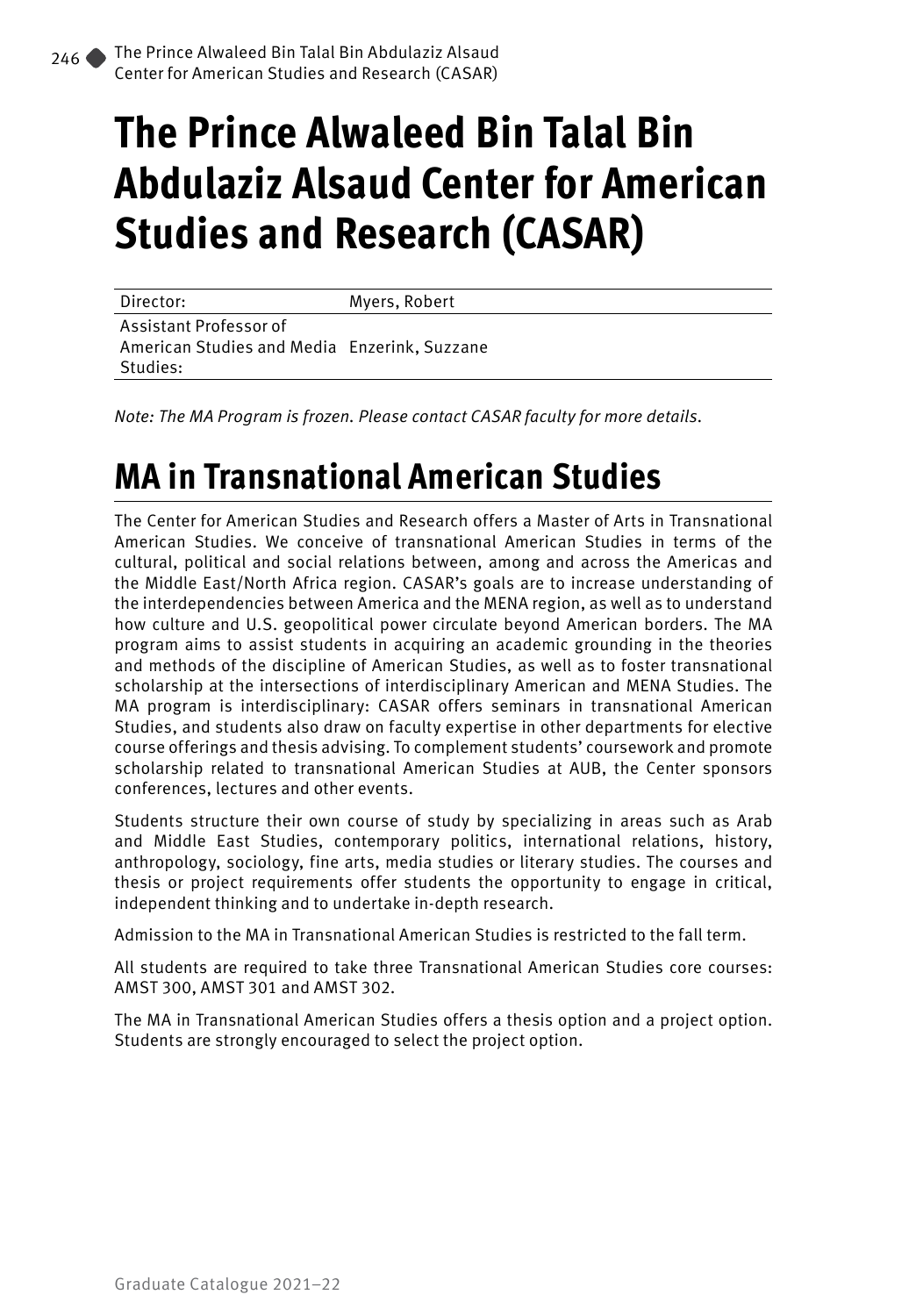## **Project Option**

Students following the project option are required to complete a minimum of 27 credit hours in courses numbered 300 and above, as well as a 3-credit project. In addition, students will choose electives in consultation with the director of the program. No more than 3 credits of the program of study can be in Arabic language study, unless the student petitions to include additional Arabic credits in her/his program of study.

## **Thesis Option**

Students following the thesis option are required to complete a minimum of 21 credit hours in courses numbered 300 and above, as well as a 9-credit thesis. In addition, students will choose electives in consultation with the director of CASAR. No more than 3 credits can be in Arabic, unless the student petitions to include additional Arabic credits in her/his program of study.

The MA in Transnational American Studies is currently frozen.

### **Course Descriptions**

**AMST 300 Introduction to Transnational American Studies 3.0; 3 cr.** This graduate seminar introduces students (1) to current theories and methods in the field, (2) to the history of American Studies nationally and transnationally and (3) to the participating faculty in the program. It is the required introductory seminar for all Transnational American Studies graduate students and is open only to those who have been accepted into the MA program. During the course of the term, other affiliated American Studies participating faculty members will visit the seminar to introduce themselves and their fields of specialization.

#### **AMST 301 America in the Middle East 3.0; 3 cr.**

Although the United States' encounter with the Middle East may appear to be a relatively recent phenomenon, this course illustrates that America has imagined the Middle East ever since the beginning of North American colonization. Moreover, America has been in the Middle East for a period that extends long before U.S. military and diplomatic presence in the region. In addition to documenting various moments of encounter between America and the Middle East, this course also problematizes the very terms "America" and "Middle East" by introducing each region as a geographic imaginary. In this way, the course first asks what are the borders and limits of "America" and "the Middle East" and how and when are these borders and limits produced? *Prerequisite: AMST 300.*

#### $247$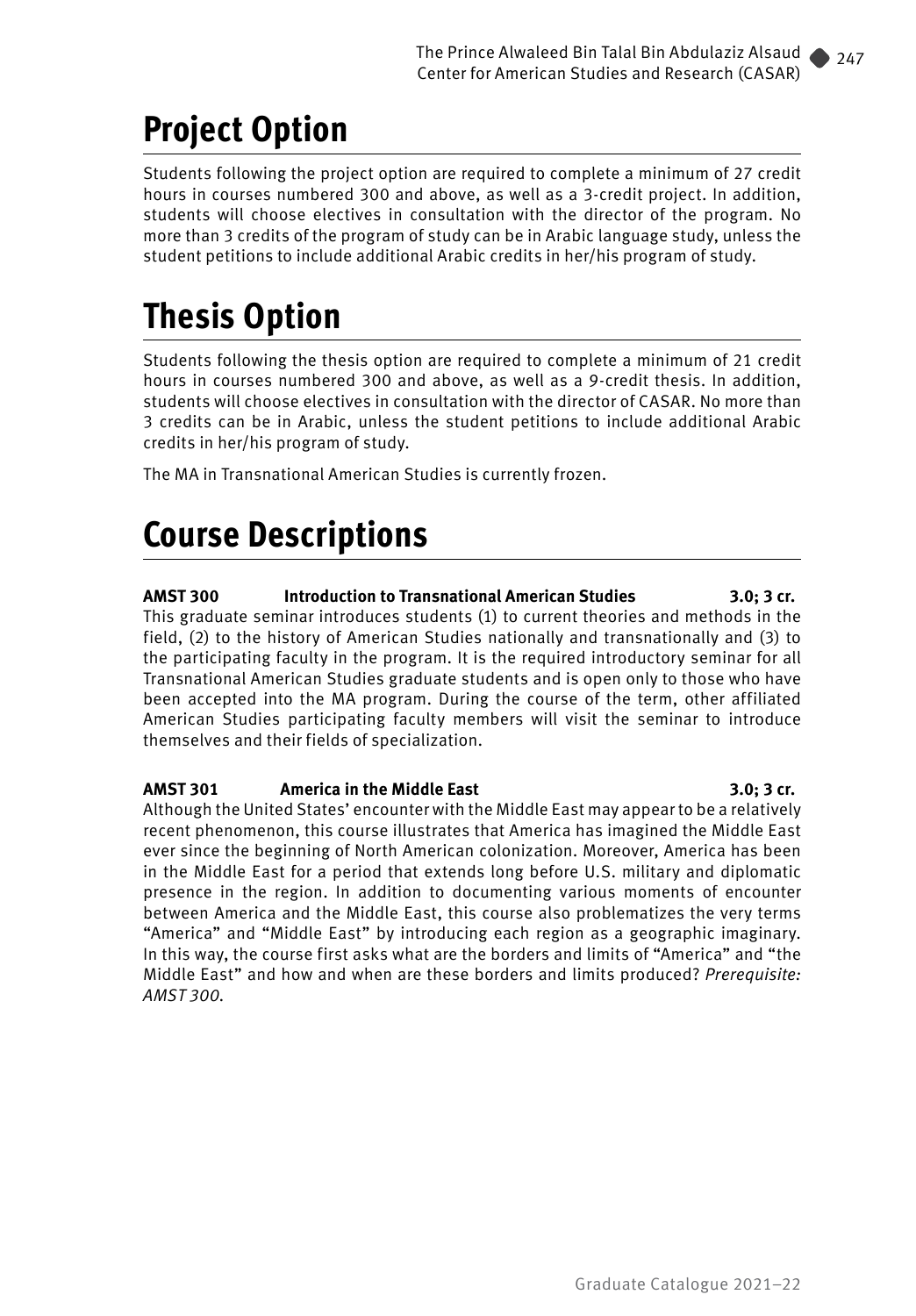#### 248 The Prince Alwaleed Bin Talal Bin Abdulaziz Alsaud Center for American Studies and Research (CASAR)

**AMST 302 Theories and Methods of Transnational American Studies 3.0; 3 cr.** This seminar introduces students to interdisciplinary approaches to the study of transnational American culture and social history. During the term, we will examine the history of American Studies, as well as focus on contemporary scholarship in the field. This course explores the political and social meanings of cultural conflict, national identity, and transnational culture and politics through close analysis and classroom discussion of various research methodologies that employ primary source material such as historical documents, literature, ethnography, and visual and popular culture. We will focus on how ideas about race, gender, sexuality, class, region and nation have shaped contests over the meaning of citizenship and belonging. The seminar will be framed around the following questions: What is distinct about interdisciplinary scholarship? What kinds of questions do American Studies scholars ask and why? What does a comparative and transnational framework require and offer in terms of methodology? *Prerequisite: AMST 301.*

| <b>AMST 375</b> | <b>Special Topics in Transnational American Studies</b>        | $3.0:3$ cr.  |
|-----------------|----------------------------------------------------------------|--------------|
| AMST 395A/B     | <b>Comprehensive Exam</b><br>Prerequisite: Consent of advisor. | 0 cr.        |
| <b>AMST 397</b> | <b>American Studies Graduate Tutorial</b>                      | $3.0; 3$ cr. |
| <b>AMST 398</b> | <b>Final Project in Transnational American Studies</b>         | 3 cr.        |
| <b>AMST 399</b> | <b>MA Thesis in Transnational American Studies</b>             | 9 cr.        |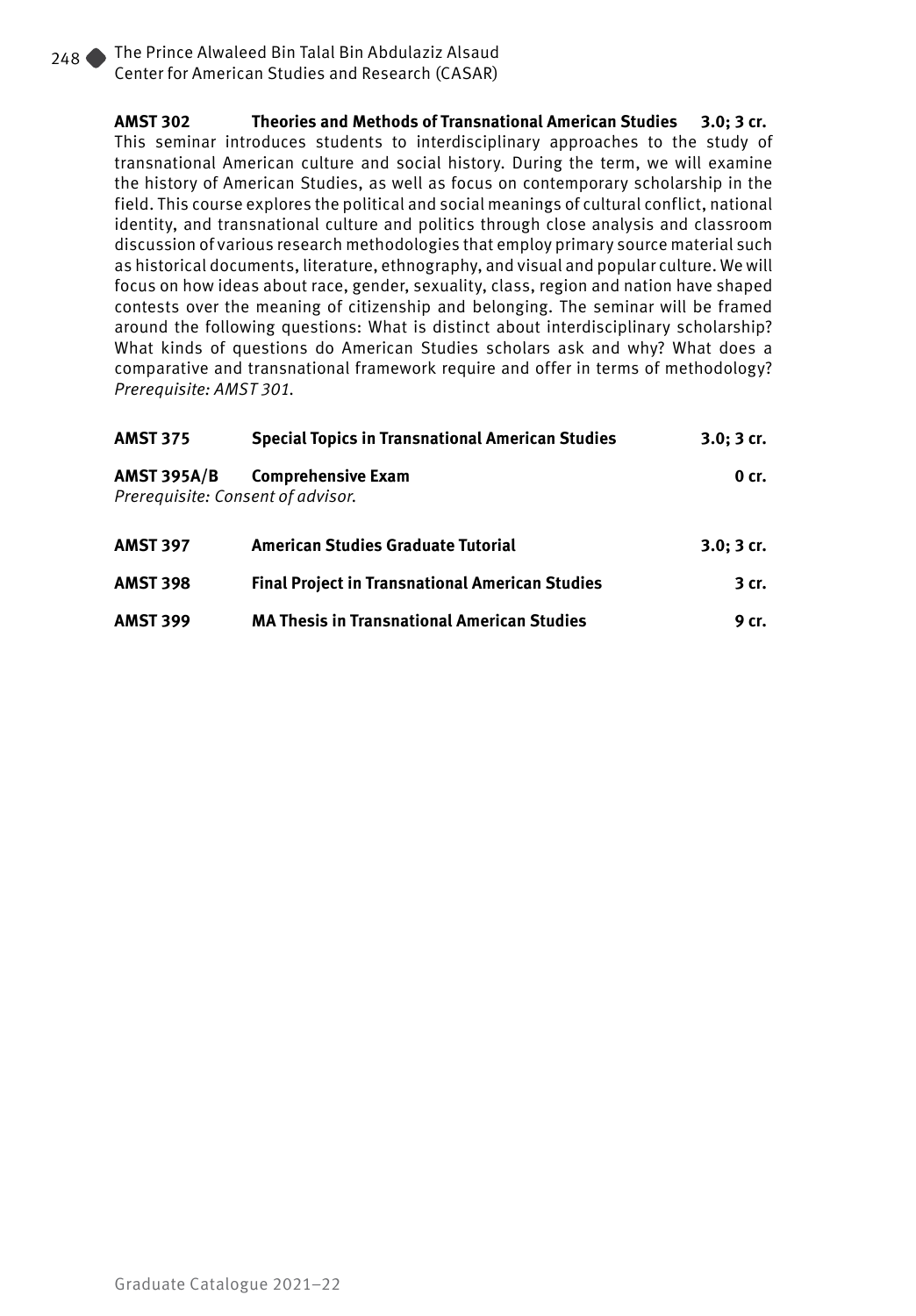# **Center for Language Research and Teaching (CeLRT)**

| Director:             | Shaaban, Kassim A.                                                                                                      |
|-----------------------|-------------------------------------------------------------------------------------------------------------------------|
| Professors:           | Choueiri, Lina G.; Ghaith, Ghazi M.; Shaaban,<br>Kassim A.                                                              |
| Associate Professors: | Hanafi, Sari; Orfali, Bilal W.                                                                                          |
| Assistant Professors: | Allen, Ira J.; Avant, Doyle R.; Kelly, Niamh; Majed,<br>Rima; Nish, Jennifer M.; Vermy, A. Michael;<br>Zimmerman, Erin. |

CeLRT is currently inactive. For more information, please contact the Center Director.

The proposed functions of the Center are the following:

- Providing language practitioners with professional support through workshops, panel discussions, forums, seminars, and discussions
- Establishing connections with professional organizations and supporting their goals and mission
- Holding a biannual conference on different topics in theoretical and applied linguistics and related fields (sociolinguistics, language acquisition, pragmatics, and mass communication)
- Publishing an electronic journal that addresses generic language issues as well as issues specific to the language situation and language education in the Middle East region
- Working on offering new postgraduate degrees in language related areas such as Creative Writing, Rhetoric and Composition, and Translation
- Offering consultation services in language-related areas
- Hosting visiting scholars and post-doctoral fellows
- Working on the establishment of new language-based interdisciplinary graduate programs at AUB, and
- Engaging in research in theoretical and applied linguistics and in language teaching and language learning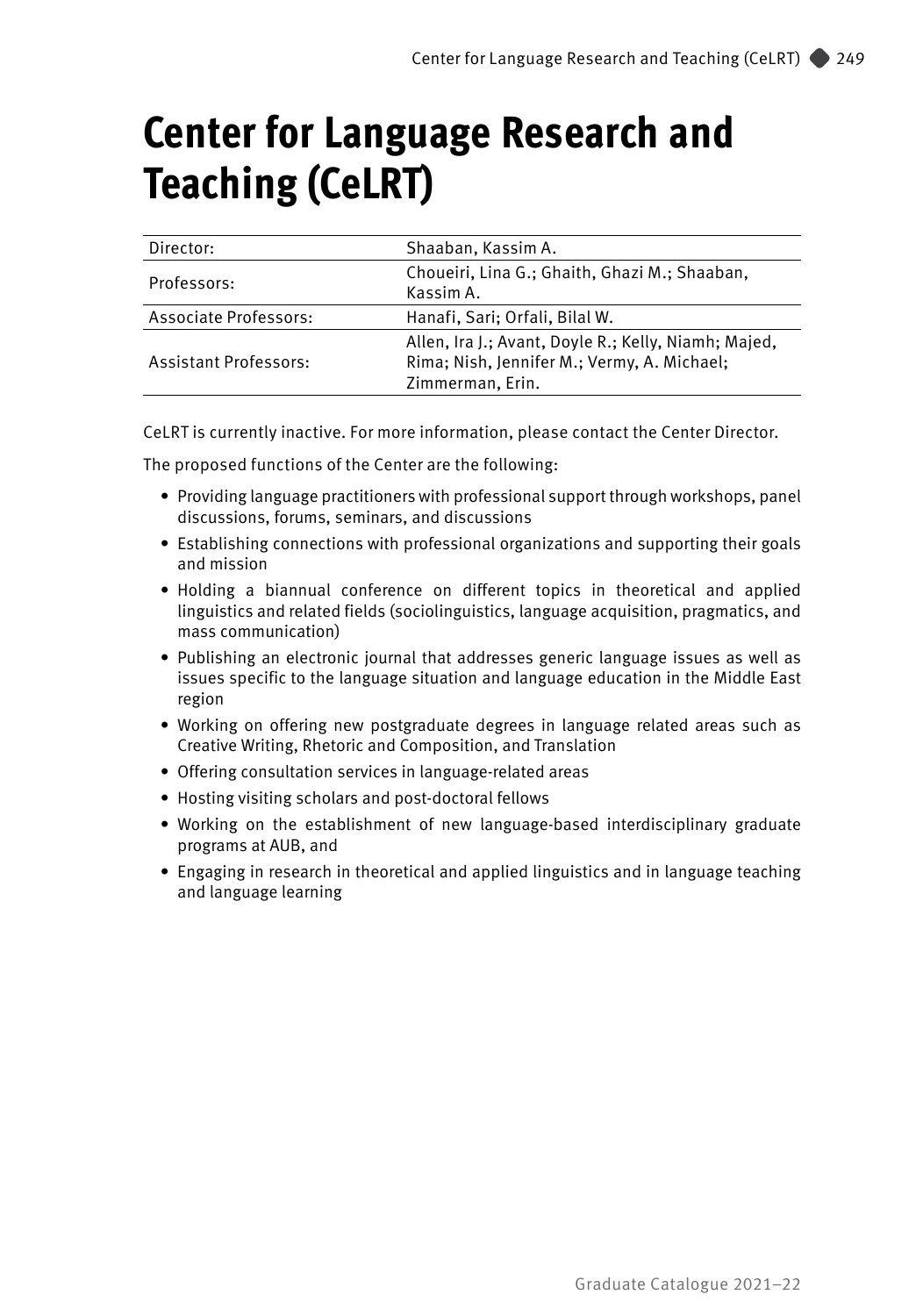# **Kamal A. Shair Central Research Science Laboratory1 (KAS CRSL)**

| Director:             | Oweini, Rami i, PhD  |
|-----------------------|----------------------|
| Laboratory Manager:   | Shatila, Rania, MS   |
| Laboratory Scientist: | El Khoury, Wendy, MS |

The Kamal A. Shair Central Research Science Laboratory (KAS CRSL) at the American University of Beirut is a five-million-dollar laboratory facility housing more than 30 major equipment distributed between Four Areas (Central Wing, East Wing, West Wing, and Basement:  $\sim$  400 m<sup>2</sup>) and a multitude of other multi-user equipment and facilities. The KAS CRSL is considered as the pride of FAS and AUB, as it serves research in most disciplines across AUB (mainly FAS, MSFEA, FAFS, FHS, FM) and constitutes a state of-the-art platform essential for a thriving and progressive university research environment.

The KAS CRSL is comprised of Five Main Sections and a Cell Culture Facility: Chromatography, Imaging, Magnetism, Spectroscopy, Surface Science. The KAS CRSL complements other specialized departmental and faculty research laboratories, and as such aims at promoting individual as well as joint and multidisciplinary cooperative research.

The KAS CRSL is designed primarily to serve AUB faculty members, their graduate students, and their collaborators whether from industry or other universities within Lebanon, the MENA region, or internationally. Furthermore, the KAS CRSL contributes to excellence in undergraduate teaching by providing students with hands-on learning experience on advanced instrumentations and a head-start in scientific research.

The KAS CRSL is a testimony to AUB's commitment in advancing science, technology, research, and innovation at the highest levels of quality and safety. There are more than 250 active users working and conducting their research studies at the KAS CRSL and producing more than 116 publications per year. The KAS CRSL is constantly offering its users with top-of-the-line and day-to-day training sessions and workshops, troubleshooting, as well as method validation, equipment calibration, and occasional data analysis. Its mission is to provide cutting-edge technologies and facilities that enables our researchers to compete on the global scale.

The KAS CRSL is located in Emile Bustani Hall, Room 120. Contact the KAS CRSL by email at crsl@aub.edu.lb or by phone at AUB extension 4300.

<sup>1</sup> An overview of the KAS CRSL facilities and activities can be found on its website: www.aub.edu.lb/fas/crsl.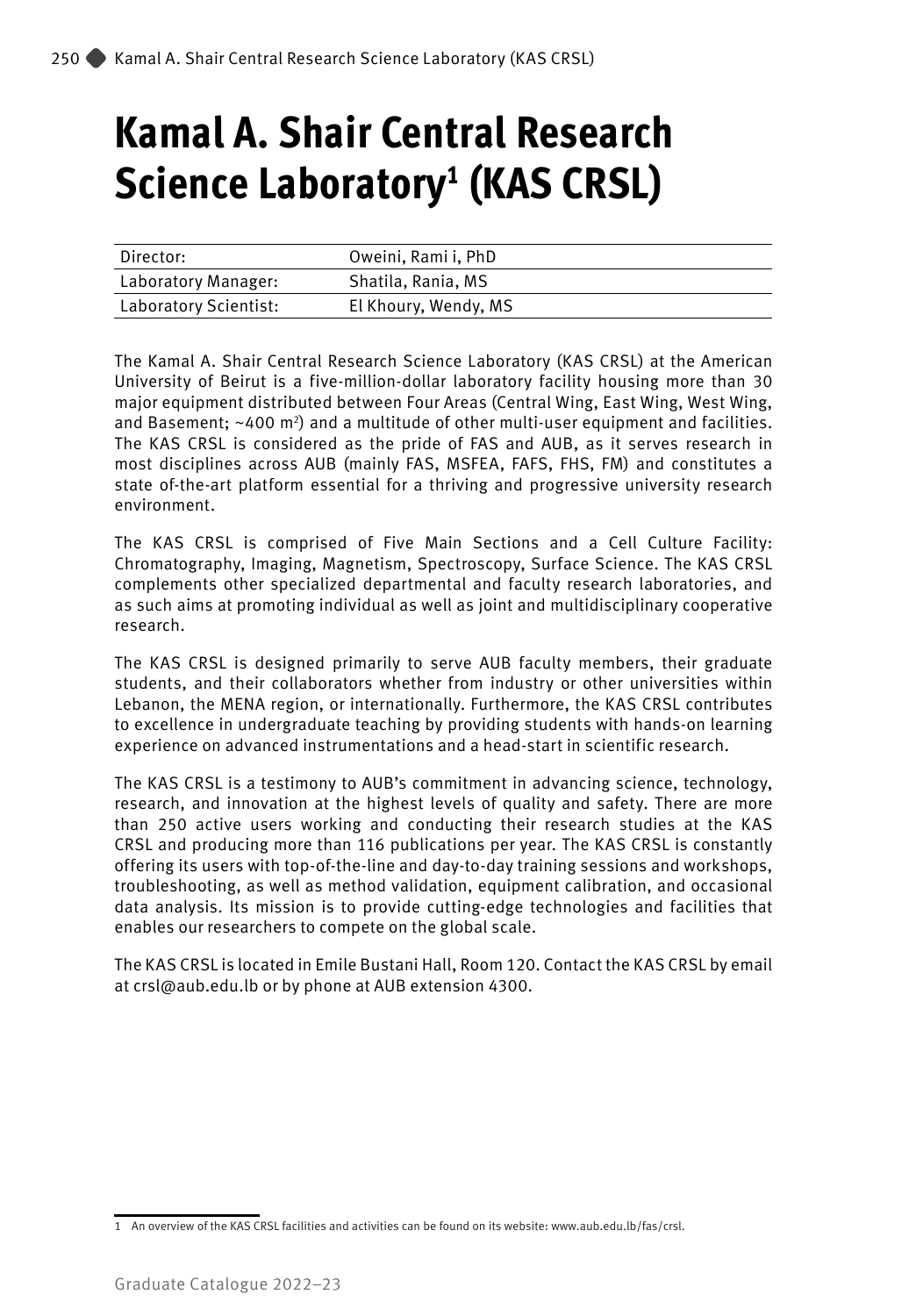# **Graduate Program in Computational Science (GPCS)**

| Director:           | Touma, Jihad (Physics, FAS)                                   |
|---------------------|---------------------------------------------------------------|
|                     | Dohna, Heinrich (Biology, FAS)                                |
|                     | Doummar, Joanna (Geology, FAS)                                |
|                     | Kazan, Michel (Physics, FAS)                                  |
|                     | Monni, Stefano (Mathematics, FAS)                             |
| Executive Committee | Mouawad, Amer A. (Computer Science, FAS)                      |
| Members:            | Najem, Sara A. (Physics, FAS)                                 |
|                     | Shehadeh, Mu'tasem (Mechanical Engineering,<br>MSFEA)         |
|                     | Zaraket, Fadi (Electrical and Computer Engineering,<br>MSFEA) |

The practice of computational science combines domain expertise in mathematical modeling and computing disciplines as vital tools in solving fundamental and challenging application problems in science, engineering, finance, economics and recently new disciplines in health and medical sciences. The scope of the program curriculum includes fundamental material from computer science (sequential and parallel algorithms, networks), numerical and symbolic computing, discrete and continuous mathematics (logic, number theory, graphs, differential equations and Fourier analysis, optimization, statistics and data analysis), and scientific software environments (UNIX, C, MATLAB, MPI and OpenMP, statistical packages). It also requires sufficient knowledge in at least one application area selected from the sciences (natural, social, engineering, health medical, management and finance).

The mission of the interdisciplinary master's program in computational science is to provide a sufficiently broad educational environment that qualifies its holders to design and implement computational models in at least one application area. The program offers two tracks: a research master's degree for students who intend to join a PhD program after their graduation and a professional master's degree.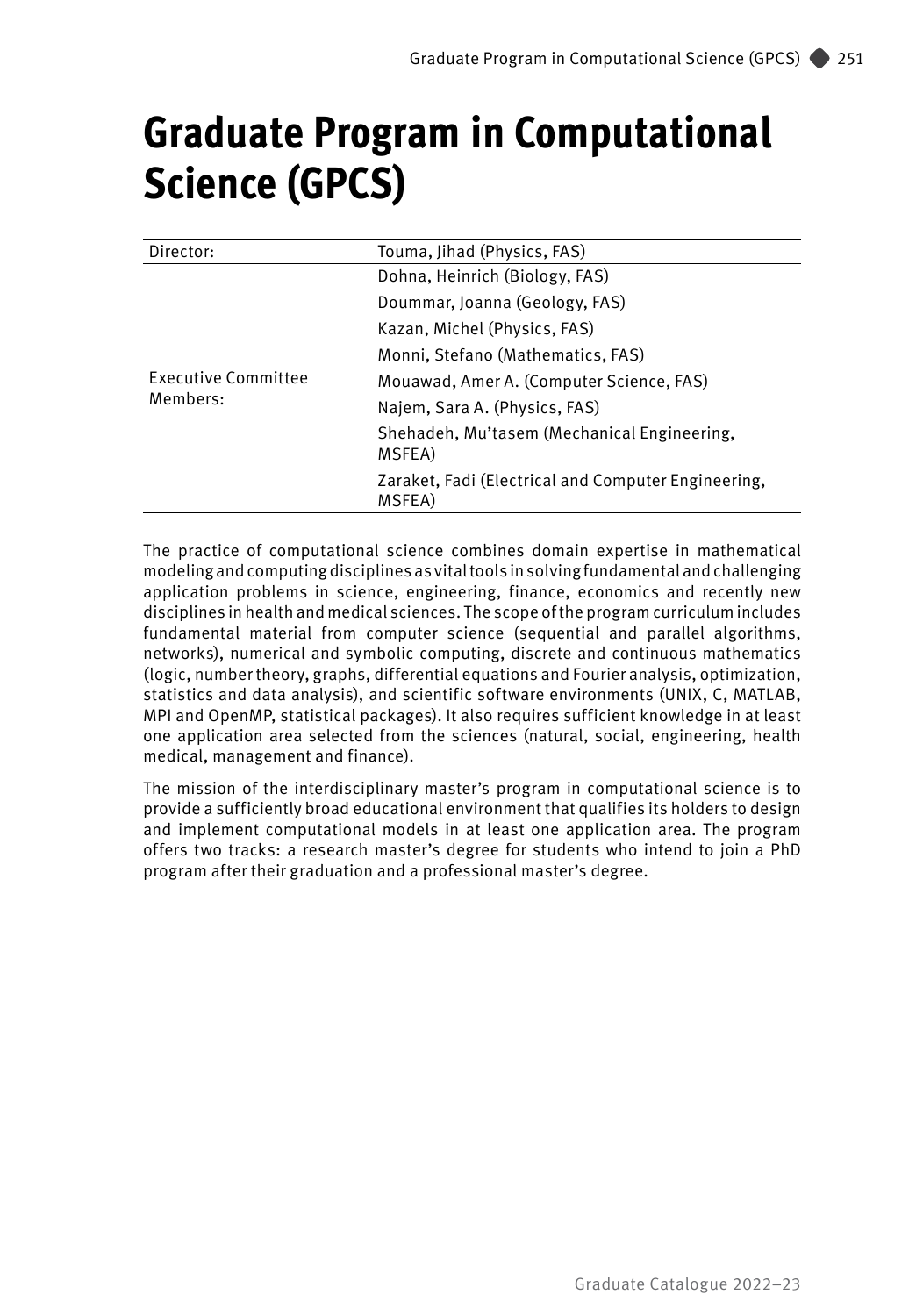### **Admission Requirements**

Admission to the master's program in computational science follows basic AUB regulations. Regular students should be either: 1) holders of a bachelor's degree in biology, business, computer science, economics, engineering, chemistry, mathematics and physics; have successfully completed the equivalent of CMPS 201, MATH 201, MATH 202, MATH 218 or 219; and have sufficient maturity in discrete mathematics (at the level of MATH/CMPS 211), MATH/CMPS 251, STAT 230(233); or 2) should be holders of a bachelor's degree, having completed the equivalent of MATH 202, STAT 230 and the FAS core courses requirements for a minor in computational science.

Some candidates may be admitted as prospective students until full completion of the required undergraduate courses. The supplementary courses must be completed within four consecutive, regular terms.

Graduate fellowship and assistantship programs (GFAP) are available for some applicants to the program based on qualifications.

### **Graduation Requirements**

- 9 credits of computational science courses: MATH/CMPS 350 Discrete Models of Differential Equations, MATH/CMPS 351 Optimization and Nonlinear Problems, MATH/CMPS 358 Introduction to Symbolic Computing
- 12 credits, approved by the program director, from a list of well-specified courses in computer science (CMPS), computational science (MATH/CMPS), engineering science (CIVE, MECH), mathematics (MATH), natural sciences (PHYS, CHEM, BIOL), decision sciences (STAT, ECON, ENMG)
- a 9-credit thesis (CMTS 399) in which candidates demonstrate ability of using computational science tools to design a computational model for a specific problem emanating from one application area.

## **Core Courses Offered in Computational Science**

All computational science courses are cross-listed under mathematics and computer science departments (MATH/CMPS).

#### **CMPS 350/ Computational Methods for Differential Equations 3.1; 3 cr. MATH 350**

A detailed study of methods and tools used in deriving discrete algebraic systems of equations for ordinary and partial differential equations: finite difference and finite element discretization procedures; generation and decomposition of sparse matrices, finite-precision arithmetic, ill-conditioning and pre-conditioning, and Scalar, vector and parallelized versions of the algorithms. The course includes tutorial "immersion" sessions in which students become acquainted with state-of-the-art scientific software tools on standard computational platforms. *Prerequisite: Equivalent of MATH 218 and STAT 230. Corequisite: MATH/CMPS 251 or consent of instructor. Annually.*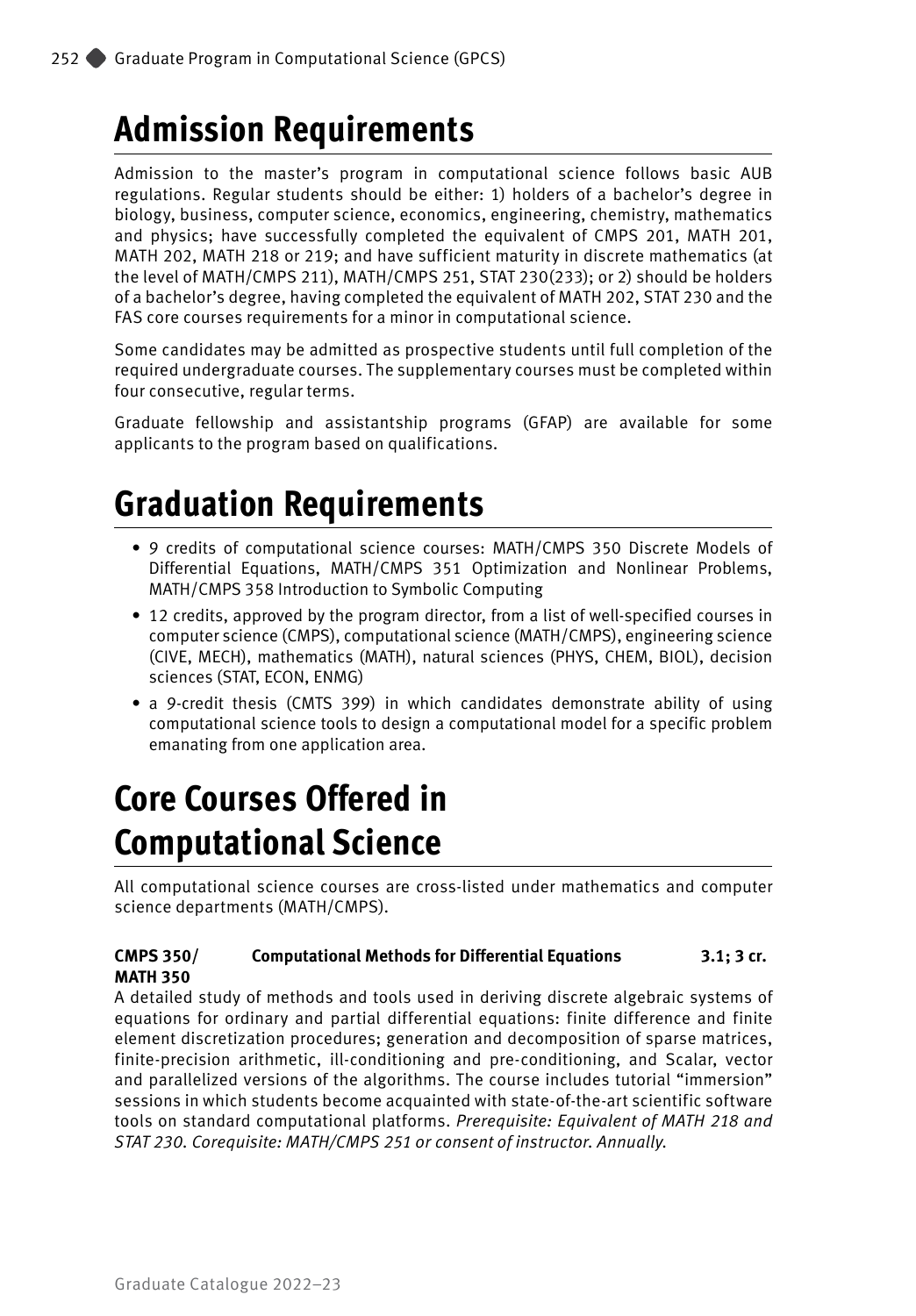#### **MATH 351/ Optimization and Nonlinear Problems 3.1; 3 cr. CMPS 351**

A study of practical methods for formulating and solving numerical optimization problems that arise in science, engineering and business applications. Newton's method for nonlinear equations and unconstrained optimization. Simplex and interior-point methods for linear programming. Equality and inequality-constrained optimization. Sequential quadratic programming. Emphasis is on algorithmic description and analysis. The course includes an implementation component where students develop software and use state-of-the-art numerical libraries. *Prerequisite: MATH/CMPS 350 or consent of instructor. Annually.*

#### **MATH 358/ Introduction to Symbolic Computing 3.0; 3 cr. CMPS 358**

Introductory topics in computer algebra and algorithmic number theory that includes fast multiplication of polynomials and integers, fast Fourier transforms, primality testing and integers factorization. Applications to cryptography and pseudo-random number generation. Linear algebra and polynomial factorization over finite fields. Applications to error-correcting codes. Introduction to Grobner bases. *Prerequisite: Consent of instructor. Annually.* 

#### **MATH 360/ Special Topics in Computational Science 3.0; 3 cr. CMPS 359**

A course on selected topics in computational science, which change according to the interests of visiting faculty, instructors and students. Selected topics will cover stateof-the-art tools and applications in computational science. *May be repeated for credit. Prerequisite: Consent of instructor. Annually.*

**CMTS 399** Thesis 9 cr.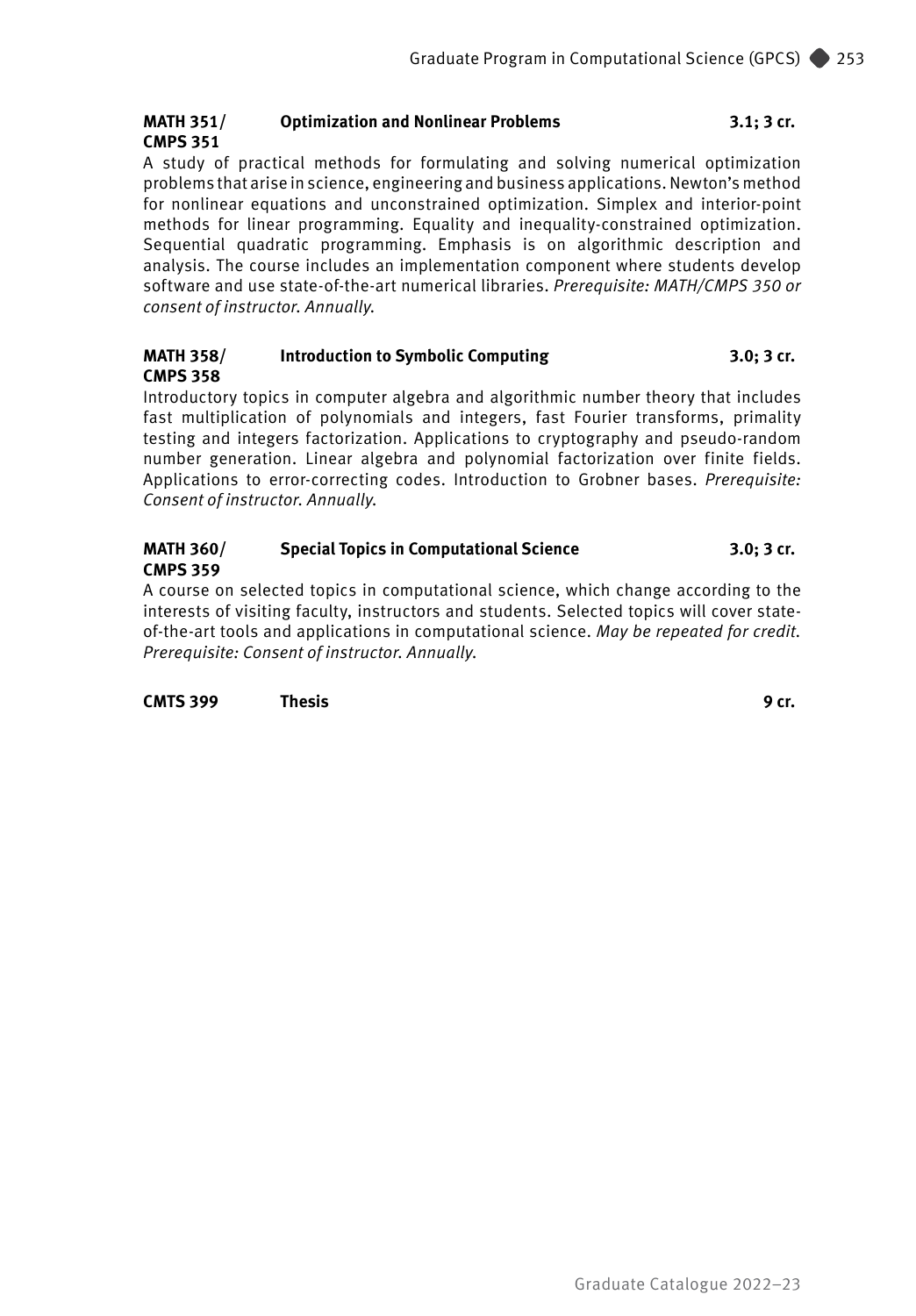# **Institute of Financial Economics (IFE)**

| Director:       | Neaime. Simon                       |
|-----------------|-------------------------------------|
| Senior Fellows: | Makdisi, Samir A.; Altug, Sumru     |
| Fellows:        | Neaime, Simon E.; El Joueidi, Sarah |

#### **Steering Committee**

| Simon Neaime, Chairperson, Professor, Department of Economics       |
|---------------------------------------------------------------------|
| Sumru Altug, Member, Professor, Department of Economics             |
| Samir Makdisi, Member, Professor Emeritus, Department of Economics  |
| Selim Chahine, Member, Professor, Olavan School of Business         |
| Ali Chehab, Member, Professor, Department of Engineering            |
| Assem Safieddine, Member, Professor, Department of Computer Science |
| Nabil Nassif, Member, Professor, Department of Mathematics          |
| George Turkiyyah, Member, Professor, Department of Computer Science |

## **Objectives**

Effective October 2001, the Institute of Money and Banking, founded in 1984 at the initiative of Samir Makdisi, was restructured as the Institute of Financial Economics to be engaged in research work, seminars and workshops primarily in the areas of financial, monetary, international and political economics.

In tandem with the ongoing process of globalization, there has been a growing emphasis on the fields of financial, monetary and international economics. A major objective of the Institute is to promote research and other academic activities in these fields and thereby build it up into a major research center particularly as concerns Arab and other developing economies. The Institute encourages collaborative work with appropriate national, regional and international organizations, and research centers.

The principal goals of the Institute may be briefly outlined as follows:

- Its first goal is to conduct, organize and sponsor high-level research work related in particular (but not exclusively) to financial, monetary and international economics as well as to political economy. Emphasis will be placed on policy-oriented empirical work pertaining to the Arab region and other developing areas, and collaborative teamwork will be promoted. Such research will prove beneficial to governments and organizations concerned with the design of economic and financial policies, especially in the Arab region.
- Its second goal is to hold seminars, workshops and lectures on various topics related to the above areas. The first two types of activities will, among other things, bring together academicians, financial managers and experts, and policy makers to analyze issues of relevance at the policy level.
- Finally, it aims to accommodate visiting scholars and experts, for various intervals of time, to conduct research at the Institute and sponsor public lectures in financial, monetary and related fields.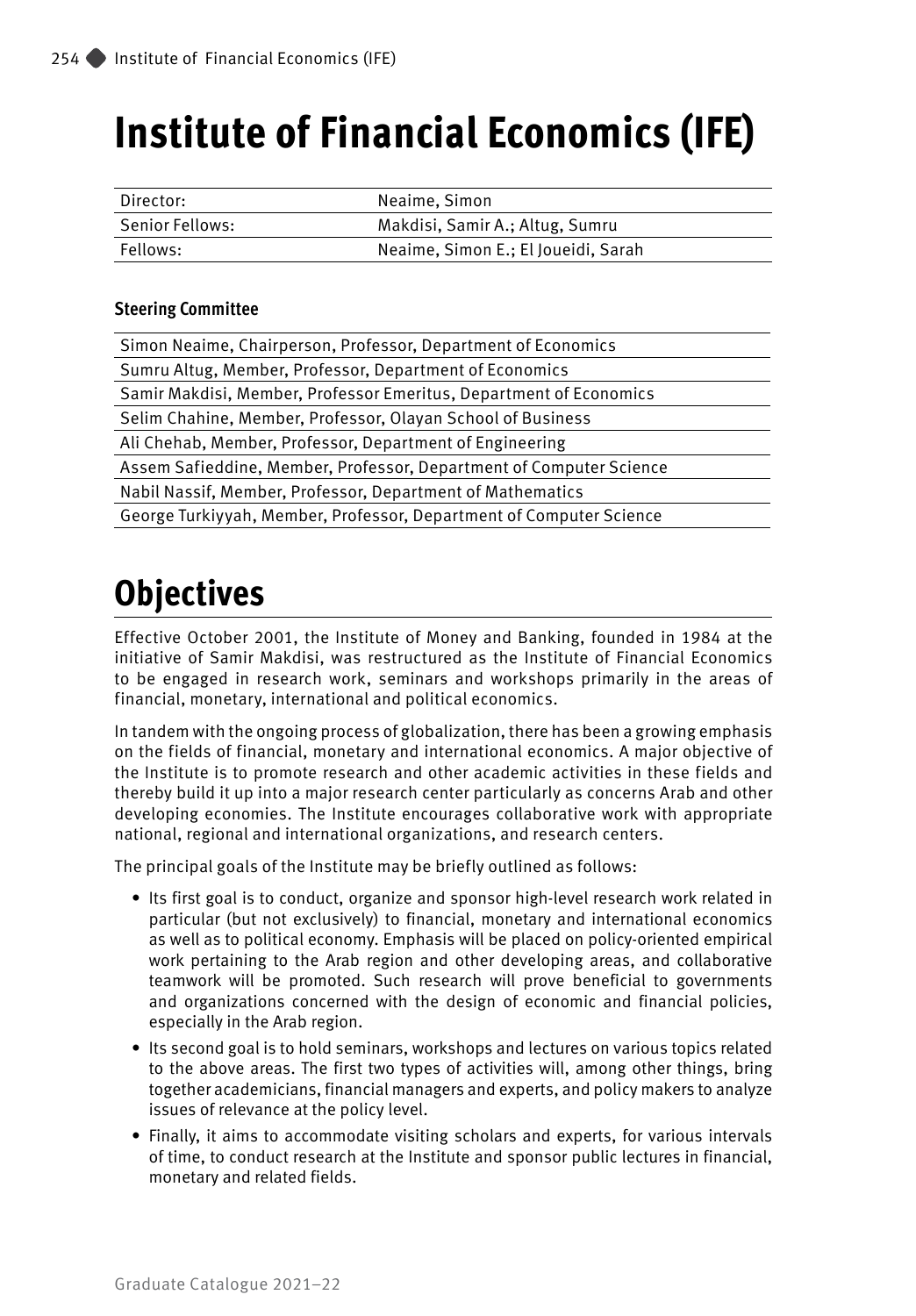## **Activities**

- A Seminar Series consisting of lectures given by invited scholars and experts in the field.
- A Working Paper Series which the Institute publishes as part of its role in making available ongoing research within and outside the University.

## **Membership and Governance**

The Institute is an independent academic entity within the Faculty of Arts and Sciences with its own endowment fund. It is managed by a director and staffed with research fellows, visiting scholars, post-doctoral fellows, research assistants and associates, graduate research assistants and an assistant to the director.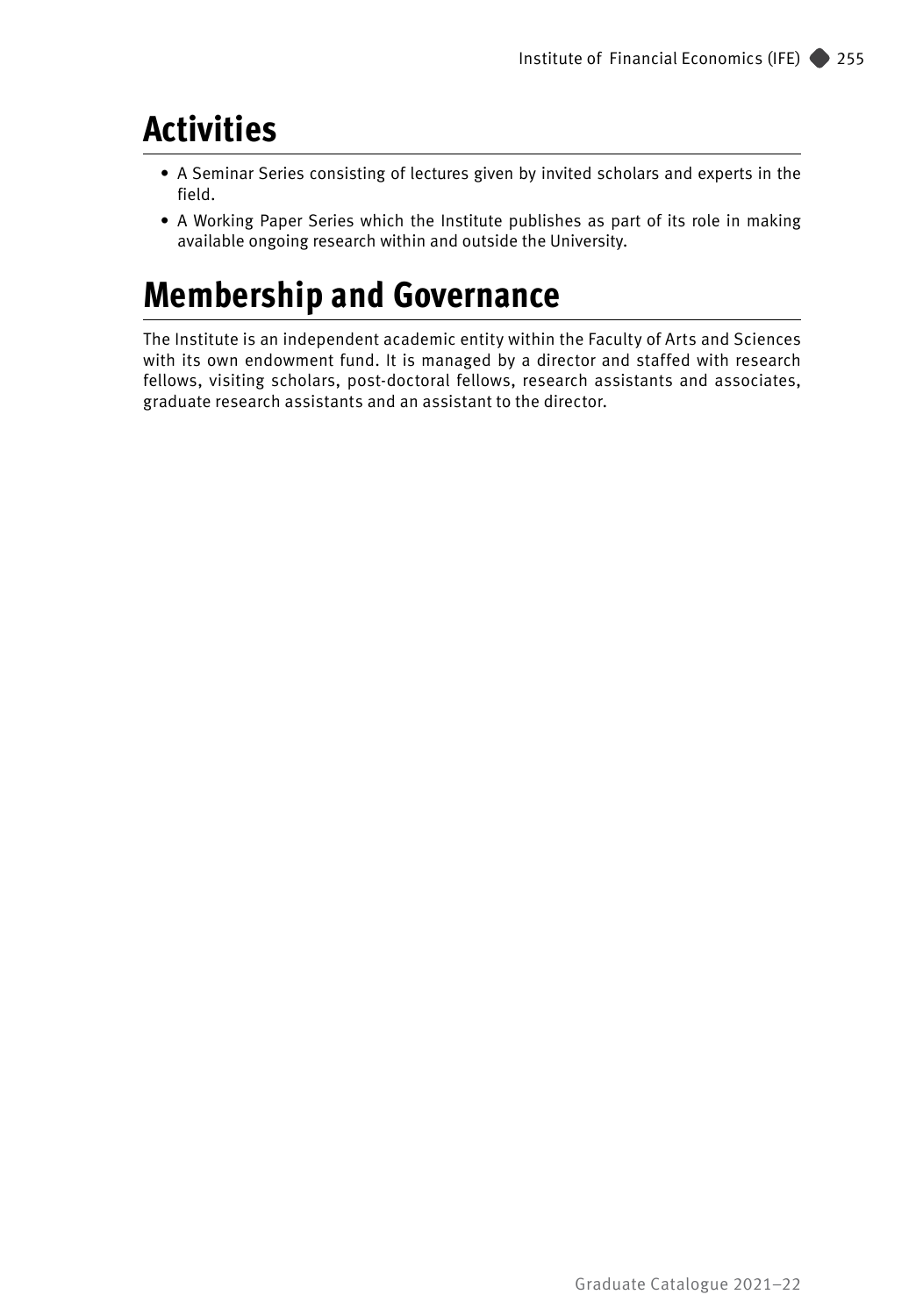# **Science and Mathematics Education Center (SMEC)**

| Director:             | El Mouhayar, Rabih                                             |
|-----------------------|----------------------------------------------------------------|
| Professors:           | Boulaoude, Saouma; Jurdak, Murad                               |
| Associate Professors: | Amin, Tamer; El Mouhavar, Rabih; Khishfe, Rola;<br>Osman, Enja |

The overall mission of the Science and Mathematics Education Center is four-fold:

- to conduct and support quality research on the teaching and learning of science and mathematics at the pre-school, elementary, and secondary levels,
- to contribute to the development of quality science and mathematics teaching and research professionals,
- to design and provide ongoing professional development for science and mathematics teachers in Lebanon and abroad,
- and to effect a positive influence on the quality and status of school science and mathematics education locally, regionally, and internationally.

The Center currently accomplishes its mission through the performance of a variety of functions including, but not limited to:

- designing and teaching science and mathematics education courses for pre-service teachers and master's level graduate students in cooperation with the Department of Education,
- designing and conducting research on teaching, learning, and teacher professional development in science and mathematics,
- designing and developing instructional materials in science and mathematics for students and teachers,
- maintaining a current science and mathematics curriculum library for use by preservice and in-service teaching professionals,
- providing outreach consultation in science and mathematics education for schools, institutions, and governments regarding curriculum design, the design of instructional environments, methods of evaluation, and professional development for teachers, and
- providing in-service professional development for teachers and subject-matter coordinators through special courses, workshops, institutes, conferences, or through participation in professional development initiatives sponsored by AUB or other institutions and organizations.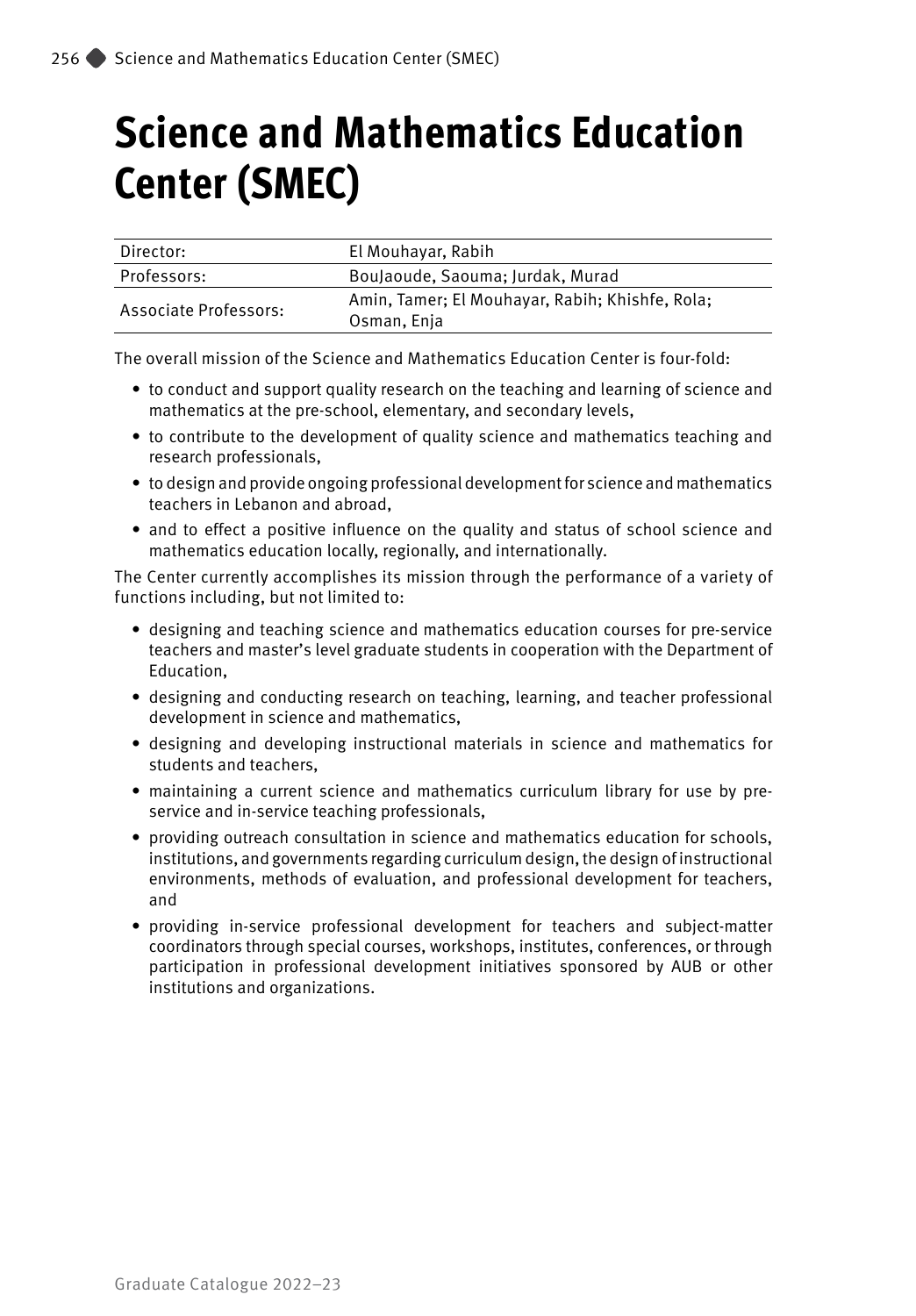# **University Preparatory Program (UPP)**

| Director:    | Harkous-Rihan, Samar              |
|--------------|-----------------------------------|
| Lecturer:    | Harkous-Rihan, Samar              |
| Instructors: | El-Harake, Rima; Peltekian, Katia |

The University Preparatory Program (UPP) is a unit within the Faculty of Arts and Sciences. Its main objective is to address the specific English language needs of students who have completed high school with strong academic records but are unprepared to function in all-English curricula at the university level.

The UPP also offers two intensive English summer courses for newly admitted graduate students coming from outside AUB who have not fulfilled the English Language requirement. These courses aim at enabling such students to function effectively in all English curricula.

**UPGR 001A First Intensive English Summer Course for Graduate Students 0 cr.** This course is a graduate level intensive English course (a minimum of 34 contact hours per week), which prepares students from various disciplines with the requisite English language skills and competencies to succeed in their graduate studies at AUB. *Prerequisite: 25-28 on the EEE or 490-549 on the paper-based TOEFL (or 57-80 on the internet-based TOEFL).*

Students who have not yet taken any English test or who have taken the test and achieved the scores below are eligible for enrolment in UPGR 001A.

Students who take this course and pass it with a minimum grade of 70 (C+) will be allowed to directly enroll in ENGL 300 without taking any English entrance exam again.

However, students who had not initially taken an English test will have to pass the course with a minimum grade of 70  $(C+)$  and should take an English test and achieve the scores listed in the table below.

| <b>TOEFLIBT</b> | <b>TOEFL PBT</b> | --- |
|-----------------|------------------|-----|
|                 |                  |     |

**UPGR 001B Intensive English Summer Course for Graduate Students 0 cr.** This course is a graduate level intensive English course (a minimum of 20 contact hours per week) designed to equip students independent of their disciplines with the requisite English language skills and competencies for success in their graduate studies at AUB. *Prerequisite: 29-31 on the EEE, or 550 -572 on the paper-based TOEFL (or 213-229 on the computer-based TOEFL or 81-87 on the internet-based TOEFL), or 6.0-6.5 on the IELTS.*

Students who take this course and pass it with a minimum grade of 70 (C+) will be allowed to directly enroll in ENGL 300 without taking any other English entrance exam.